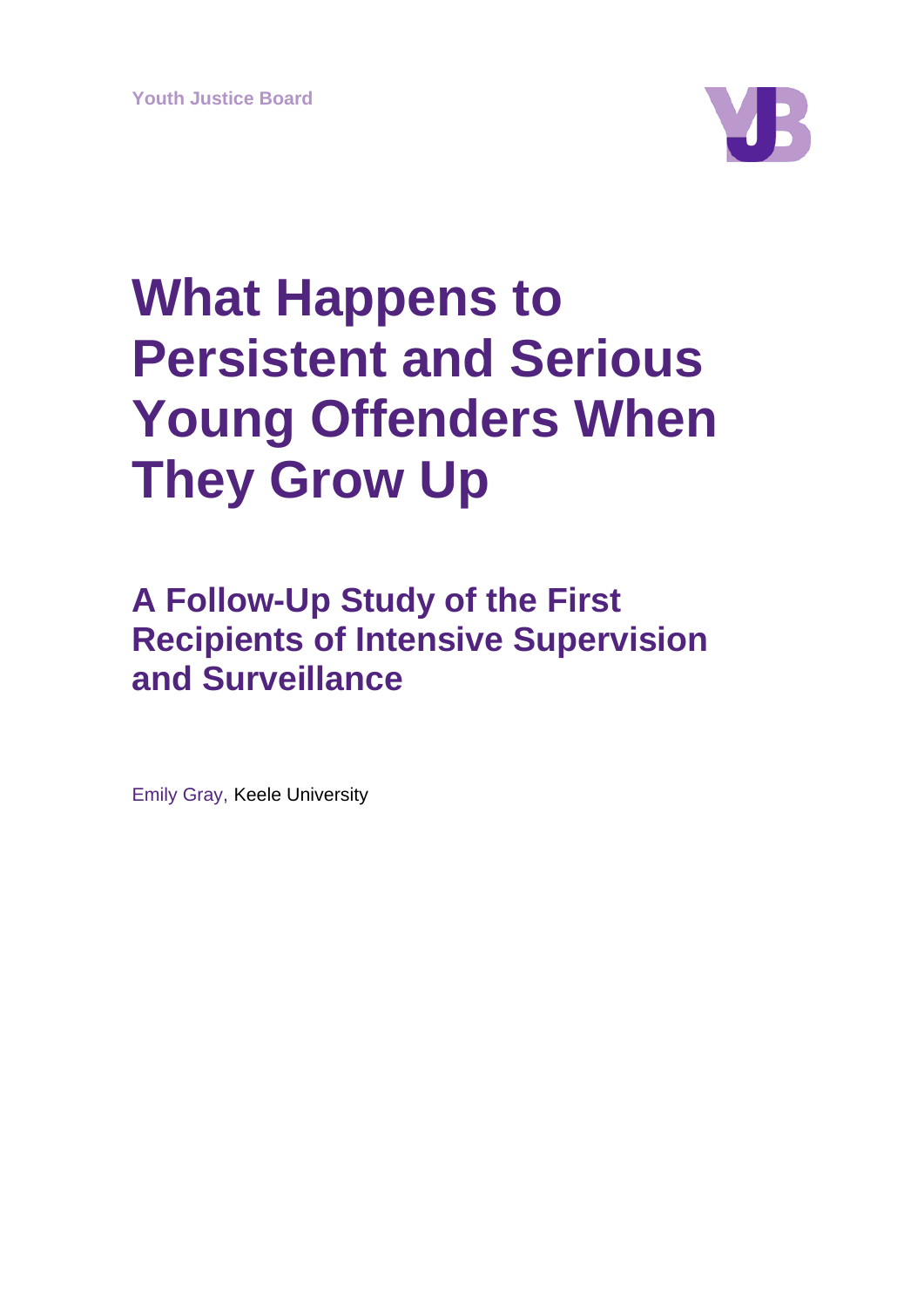# **Contents**

| <b>Executive summary</b><br>Notes on method                                                                                                                                                                                                                                                                                                                               | 5<br>5                                 |
|---------------------------------------------------------------------------------------------------------------------------------------------------------------------------------------------------------------------------------------------------------------------------------------------------------------------------------------------------------------------------|----------------------------------------|
| Findings from the quantitative research: examining long-term offending<br>trajectories                                                                                                                                                                                                                                                                                    | 6                                      |
| Findings from the qualitative research: examining the life-histories of<br>persistent young offenders<br>Conclusions                                                                                                                                                                                                                                                      | $\overline{7}$<br>8                    |
| Policy recommendations                                                                                                                                                                                                                                                                                                                                                    | 9                                      |
| <b>Context: intensive programmes and youth justice</b><br><b>ISSP</b> on a statutory footing<br>Costs of ISSP versus custody                                                                                                                                                                                                                                              | 11<br>12 <sub>2</sub><br>14            |
| <b>Methodology</b><br>Research aims<br><b>Research methods</b><br>Quantitative research methodology<br>Qualitative research methodology<br>A note on generalisability (quantitative and qualitative)                                                                                                                                                                      | 18<br>18<br>18<br>19<br>21<br>21       |
| Findings from the quantitative research: examining long-term<br>offending trajectories<br>Offending frequency: changes over time<br>Offending seriousness: changes over time<br>Reconviction<br>Offending trajectories within the ISSP sample<br>Impact of ISSP practice on subsequent offending<br>Can we treat all ISSP cases the same?                                 | 23<br>23<br>25<br>27<br>28<br>28<br>29 |
| Findings from the qualitative research: examining the life-histories<br>of persistent young offenders<br><b>Memories of ISSP</b><br>The demanding transition towards desistance<br>When 'going straight' is not straightforward<br>The role of the wider criminal justice system<br>The role of local cultural influences<br>The role of educational and welfare agencies | 33<br>33<br>36<br>38<br>41<br>43<br>45 |
| <b>Strengthening the validity of evaluative studies</b>                                                                                                                                                                                                                                                                                                                   | 48                                     |
| <b>Conclusions</b><br>Policy recommendations                                                                                                                                                                                                                                                                                                                              | 50<br>52                               |
| <b>References</b>                                                                                                                                                                                                                                                                                                                                                         | 54                                     |
| <b>Appendix A: Results tables from quantitative data</b>                                                                                                                                                                                                                                                                                                                  | 58                                     |
| <b>Appendix B: Extraction of reconviction data from the Police National</b><br><b>Computer</b>                                                                                                                                                                                                                                                                            | 61                                     |
| <b>Appendix C: Counting rules</b>                                                                                                                                                                                                                                                                                                                                         | 63                                     |
| Appendix D: The sample – composition, size and suitability                                                                                                                                                                                                                                                                                                                | 64                                     |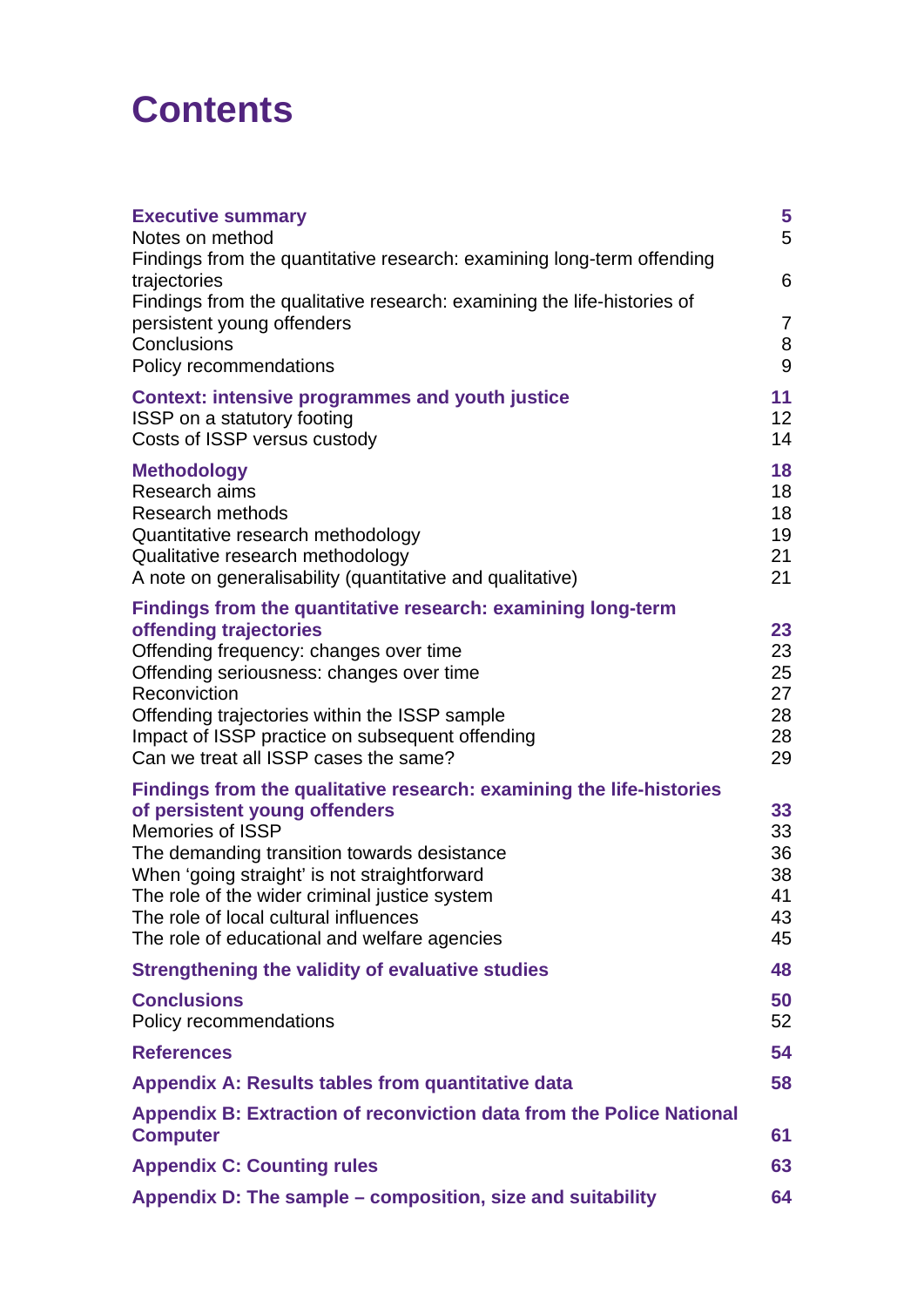| <b>Appendix E: Mixture modelling estimates</b>        | 70 |
|-------------------------------------------------------|----|
| <b>Appendix F: Qualitative research methodology</b>   | 74 |
| <b>Appendix G: Consent form for qualitative study</b> | 77 |
| <b>Appendix H: Ethics</b>                             | 79 |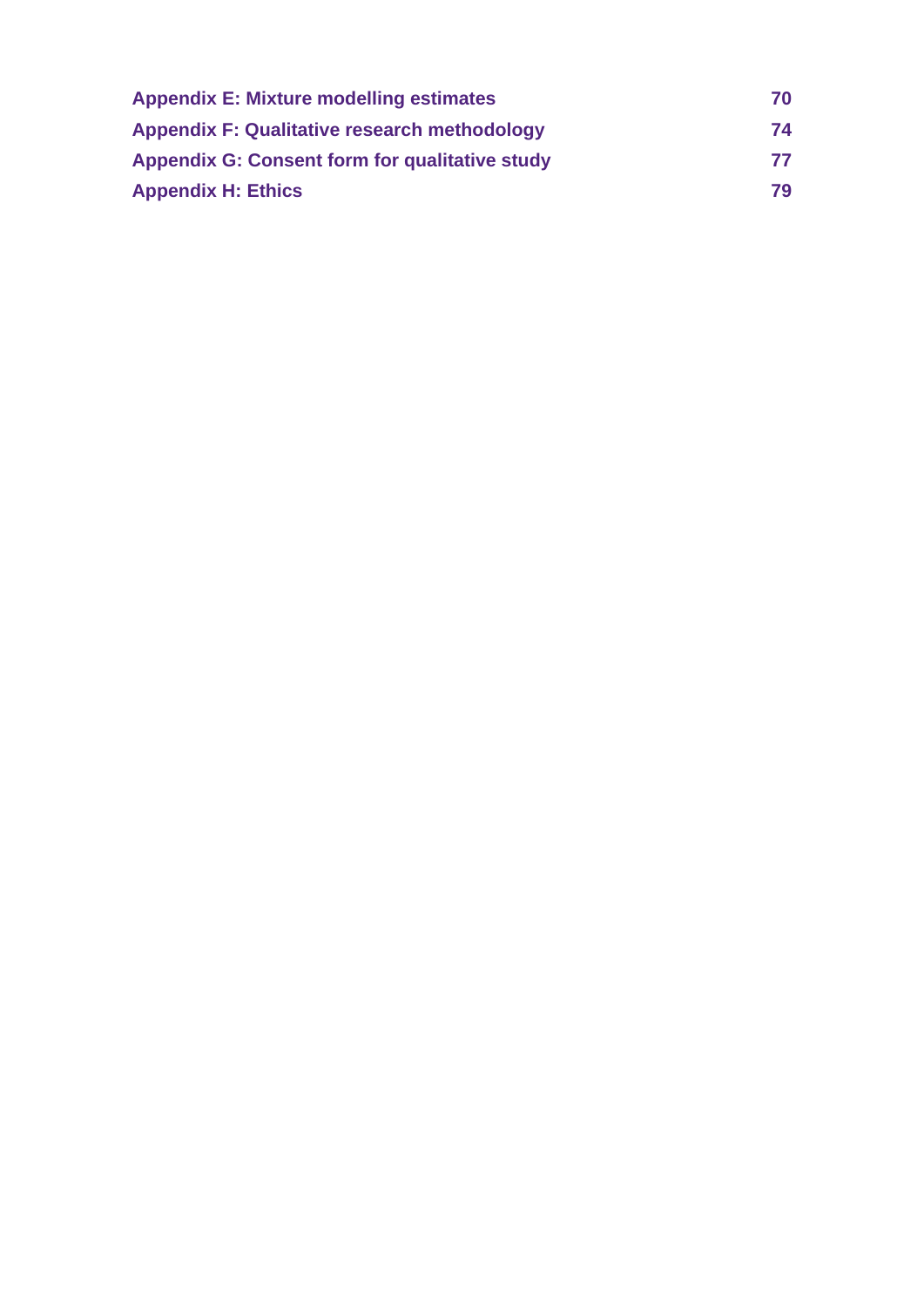# **Acknowledgements**

The author would like to extend her thanks and gratitude to the following, without which this study would not have been possible: the Youth Justice Board for England and Wales, Keele University, Her Majesty's Prison Service, the Home Office Statistics Unit, the Economic and Social Research Council and, not least, the young adults who took part in the arduous life-history interviews.

Emily Gray, e.v.gray@keele.ac.uk

© Youth Justice Board for England and Wales 2013

The material featured in this document is subject to copyright protection under UK copyright law unless otherwise indicated. Any person or organisation wishing to use YJB materials or products for commercial purposes must apply in writing to the YJB at ipr@yjb.gsi.gov.uk for a specific licence to be granted.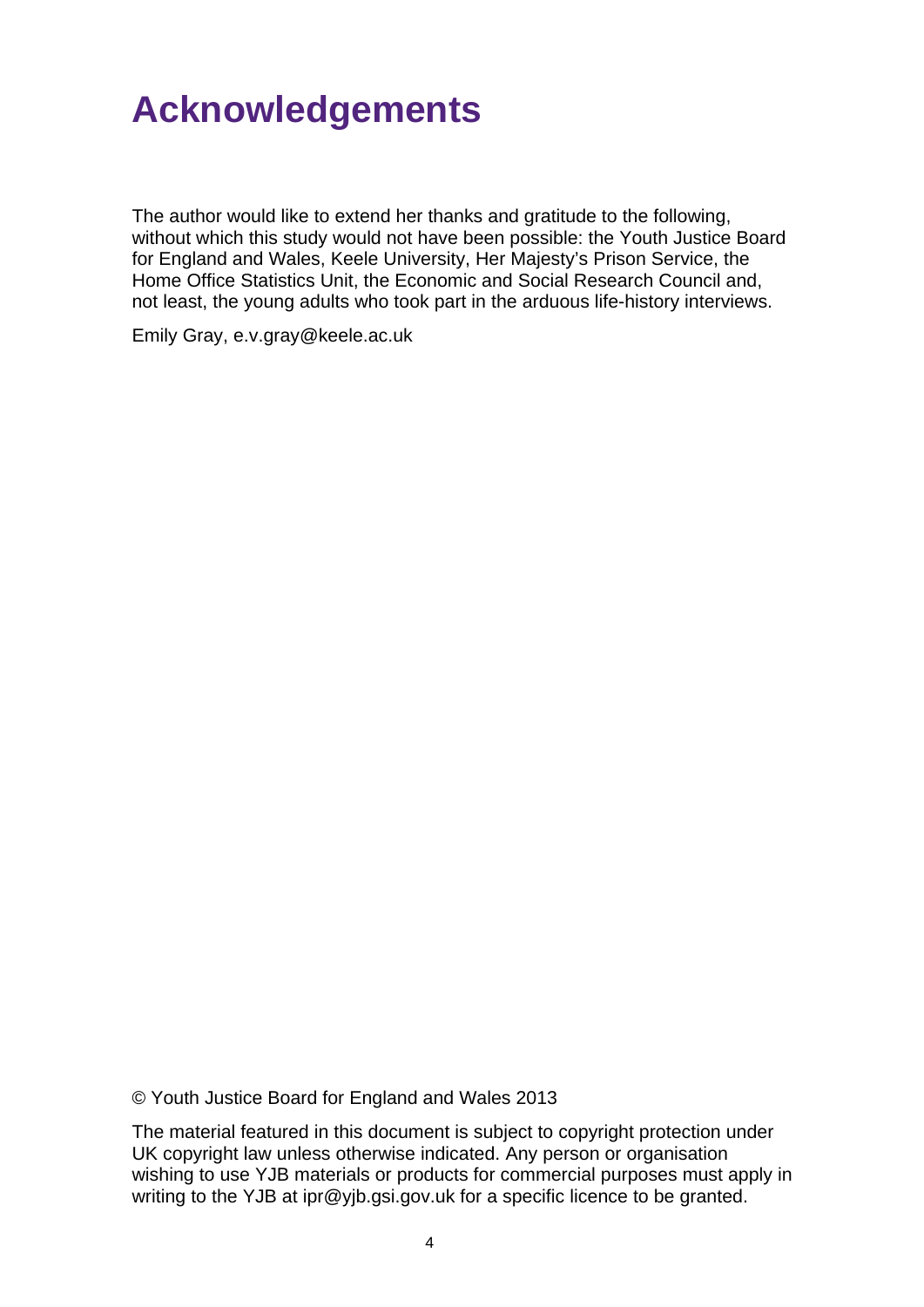# <span id="page-4-0"></span>**Executive summary**

In 2001, the Youth Justice Board for England and Wales (YJB) launched the Intensive Supervision and Surveillance Programme (ISSP). Targeted at persistent and, later, serious young offenders, it aimed to tackle the underlying needs of young people, reduce reoffending, and reassure the community. In 2008, the Criminal Justice and Immigration Act put ISSP on a statutory footing as one of a range of interventions that could be attached to a Youth Rehabilitation Order. To reflect this change, ISSP was renamed ISS.

Ten years on from the initial pilots, this report revisits the cohort (who are now adults) from the original evaluations of ISSP (Moore et al, 2004; Gray et al, 2005). It represents a summary of a broader joint-funded study by the Economic and Social Research Council and the YJB on what happens to persistent and serious young offenders when they grow up. The wider project will form a doctoral thesis (Gray, forthcoming).

### **Notes on method**

1

<span id="page-4-1"></span>This report's mixed-methods research combines a long-term reconviction study of 1,789 ISSP cases and 704 comparison cases, alongside life-history interviews with nine individuals previously subject to ISSP. It combines advanced quantitative methods (e.g. structural equation and mixture modelling) with in-depth narrative analysis to connect a quantifiable assessment of ISSP with an exploration of (ex-)offenders' subjectivities.

The qualitative sample is deliberately discrete, as is the nature of the biographic interviews. The small regional sample does not aim to be generalisable to wider groups of persistent young offenders, (although it may well be transferable<sup>[1](#page-4-2)</sup> to similar studies). The strength of detailed qualitative data is its ability to encompass the complexity of individual cases. It facilitates theory-building, and is essential to providing valid and reliable answers to difficult questions (Gadd and Jefferson, 2007).

The ISSP and comparison groups used in this analysis were collected for the initial evaluations (Moore et al, 2004; Gray et al, 2005). The comparison sample comprised all young people who:

 met the eligibility criteria for ISSP but were sentenced to a Supervision Order, Community Rehabilitation Order or a Detention and Training Order<sup>[2](#page-4-3)</sup>

<span id="page-4-2"></span> $1$  Transferability refers to the degree to which the results of qualitative research can be transferred to other contexts or settings. Transferability is applied by the readers of research and can apply in varying degrees to most types of analysis. Unlike generalisability, transferability does not involve broad claims, but invites readers to make connections between elements of one study with their own or similar data (Lincoln and Guba, 1985).

<span id="page-4-3"></span> $2$  Supervision Orders and Community Rehabilitation Orders are community sentences that were in operation prior to the Youth Rehabilitation Order, which came into effect on 30 November 2009 as part of the Criminal Justice and Immigration Act 2008. A Detention and Training Order is a determinate custodial sentence which can be between four and 24 months in length.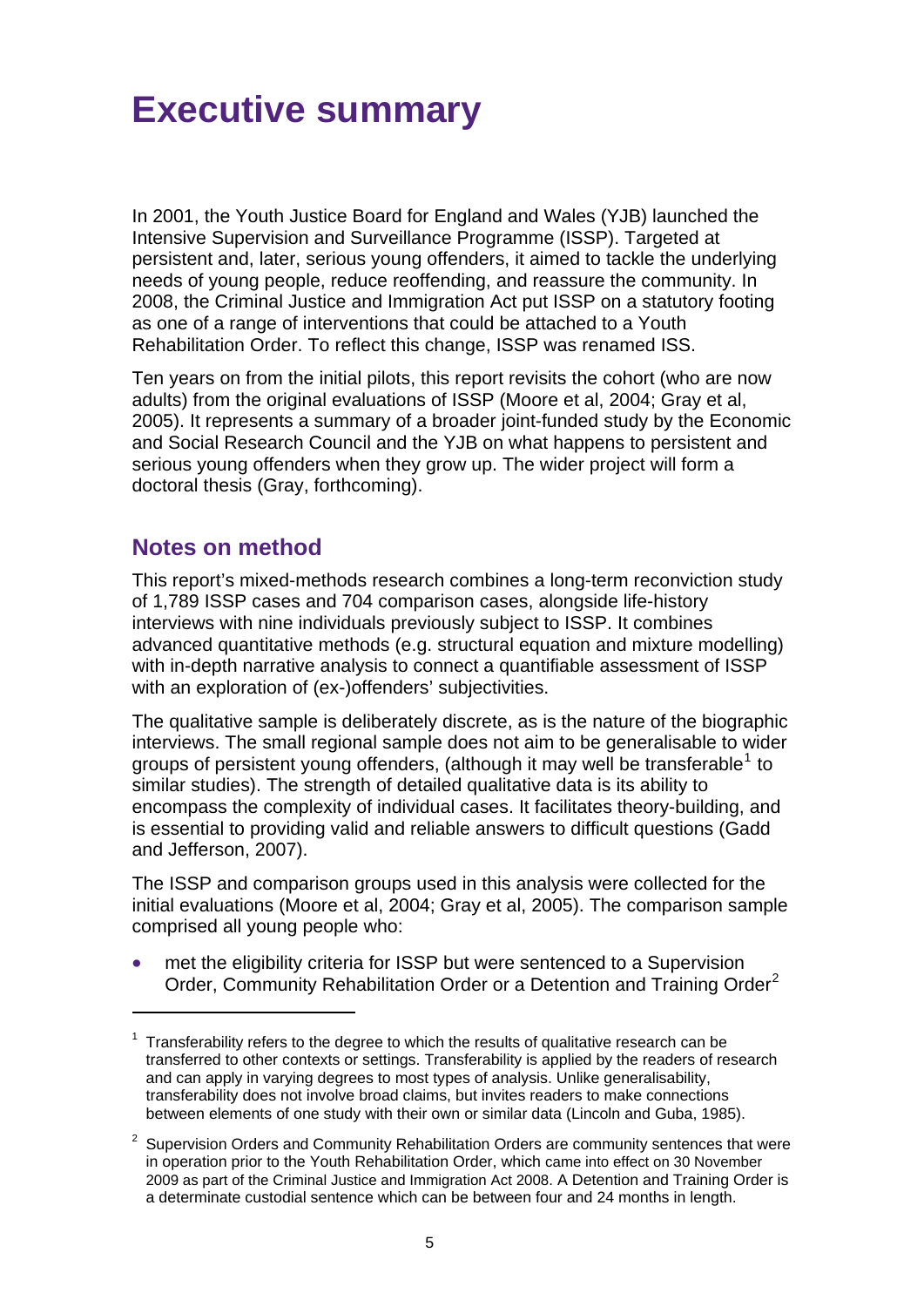during the timeframe of the original ISSP evaluations (from July 2001 until April 2003)

• came from YOTs who did not take part in the initial ISSP pilot during the time period in question (phase three and four schemes).

The ISSP and comparison groups were well matched in terms of age, and the frequency and gravity of their immediate criminal histories (see Appendix D). However, some statistically significant differences between the groups were apparent:

- the comparison sample included more serious-only offenders and more young women – both of these groups are at lower risk of reconviction (Moore et al, 2006)
- members of the ISSP group were more likely to have registered special educational needs, as well as a higher mean *Asset* score, which would suggest they were at greater risk of reoffending (Moore et al, 2006).

Two additional statistically significant differences emerged through the analysis in this study:

- members of the comparison group had shorter criminal histories than the ISSP sample
- those criminal trajectories began at a later age.

<u>.</u>

These differences highlight the difficulty of locating a well-matched comparison group of persistent and serious young offenders, who typically have very complex criminal and personal histories. It is impossible to say what the effect of an even closer matched comparison sample would have had on the results, particularly since meaningful differences between samples were negligible. However, it is possible the impact would have been more favourable to the ISSP sample, who were noted as having more entrenched criminal histories.

### <span id="page-5-0"></span>**Findings from the quantitative research: examining longterm offending trajectories**

In-depth analysis suggested that, on average, young people committed 3.3 offences in the first year after starting ISSP, and reduced their offending by 0.9 offences in each subsequent year, up to four years later. The mean gravity score<sup>[3](#page-5-1)</sup> of the most serious offence one year after ISSP was 3.7, and at each time point after (up to four years), this value went down by 0.9. Many young people deviated from these average downward trends, however.<sup>[4](#page-5-2)</sup>

<span id="page-5-1"></span><sup>3</sup> Offence gravity is measured using the *Counting Rules* introduced by the YJB in 2000, which provides a standard list of offences and grades their seriousness from one to eight (eight being the most serious offences, such as murder, one being the lowest, such as littering).

<span id="page-5-2"></span> $4$  These estimations are based on latent growth curve modelling (see Tables A and B in Appendix A).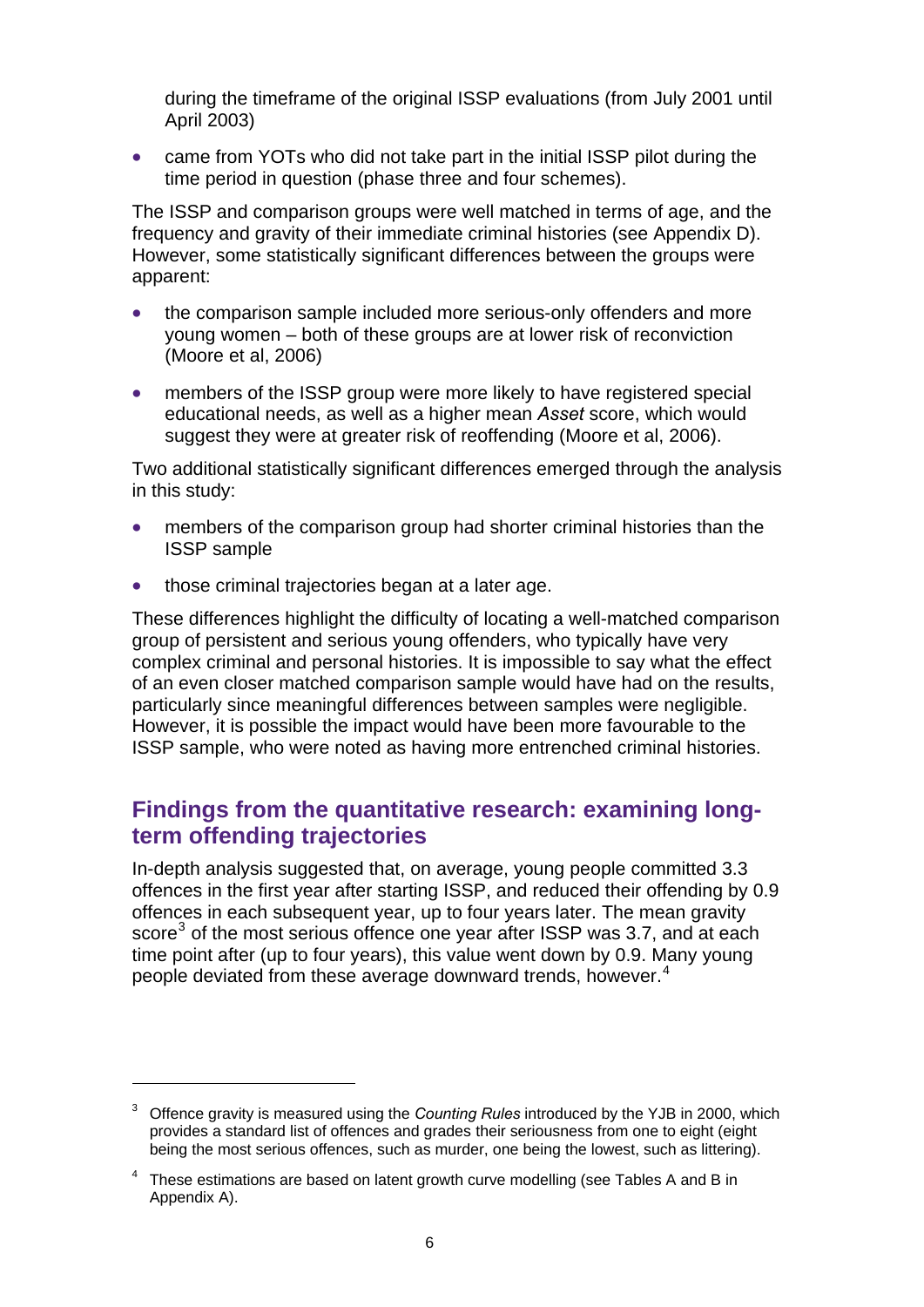The ISSP and control groups displayed remarkably similar trajectories in the frequency of offending at all time points. Indeed, there were no long-term differences between the groups after the programme ended. However, considerable variation in the estimates for offending frequency and seriousness within the ISSP and control groups was observed, meaning that each group included a broad range of young people, some of whom were continuing to offend, and some of whom were desisting.

The strongest predictor of future offending frequency in the ISSP sample related to offender typology: young people who qualified for ISSP as 'persistent', rather than 'serious', offenders committed the largest number of offences one year after starting the programme, and had the most intractable long-term offending patterns. This group also committed higher gravity offences one year after ISSP.

Young people with the highest *Asset* scores and those who committed their first offence at a younger age were more likely to commit more serious offences post-ISSP.

Meanwhile, young White men, compared to young women and Minority Ethnic participants, were more prolific and more serious offenders in the year after ISSP commenced.

Poor access to environmental and housing services – as measured by the Index of Multiple Deprivation (IMD) 2004 (Office of the Deputy Prime Minister, 2004) – was related to long-term persistent offending.

Finally, restorative justice was associated with a reduction in the frequency of offending in the first year after commencing ISSP.

A modelling exercise was used to identify groups of offenders within the ISSP sample. Four groups emerged from the data:

- desisting serious young offenders
- desisting persistent young offenders
- long-term high-gravity offenders
- chaotic frequency and gravity persisters.

Almost half (44%) of the ISSP cohort reduced their offending behaviour to a small number of low-level crimes within one to two years after the intervention, while a discrete subset (8%) posed a continuing and serious challenge to the adult criminal justice system.

### <span id="page-6-0"></span>**Findings from the qualitative research: examining the lifehistories of persistent young offenders**

Despite being sentenced to ISSP seven years earlier, memories, details and historical feelings towards ISSP were clear in the minds of the nine participants interviewed in the qualitative research. The twin features of supervision and surveillance were often recalled distinctly, with the former typically experienced as care, while electronic monitoring (the surveillance element) was seen as a form of control.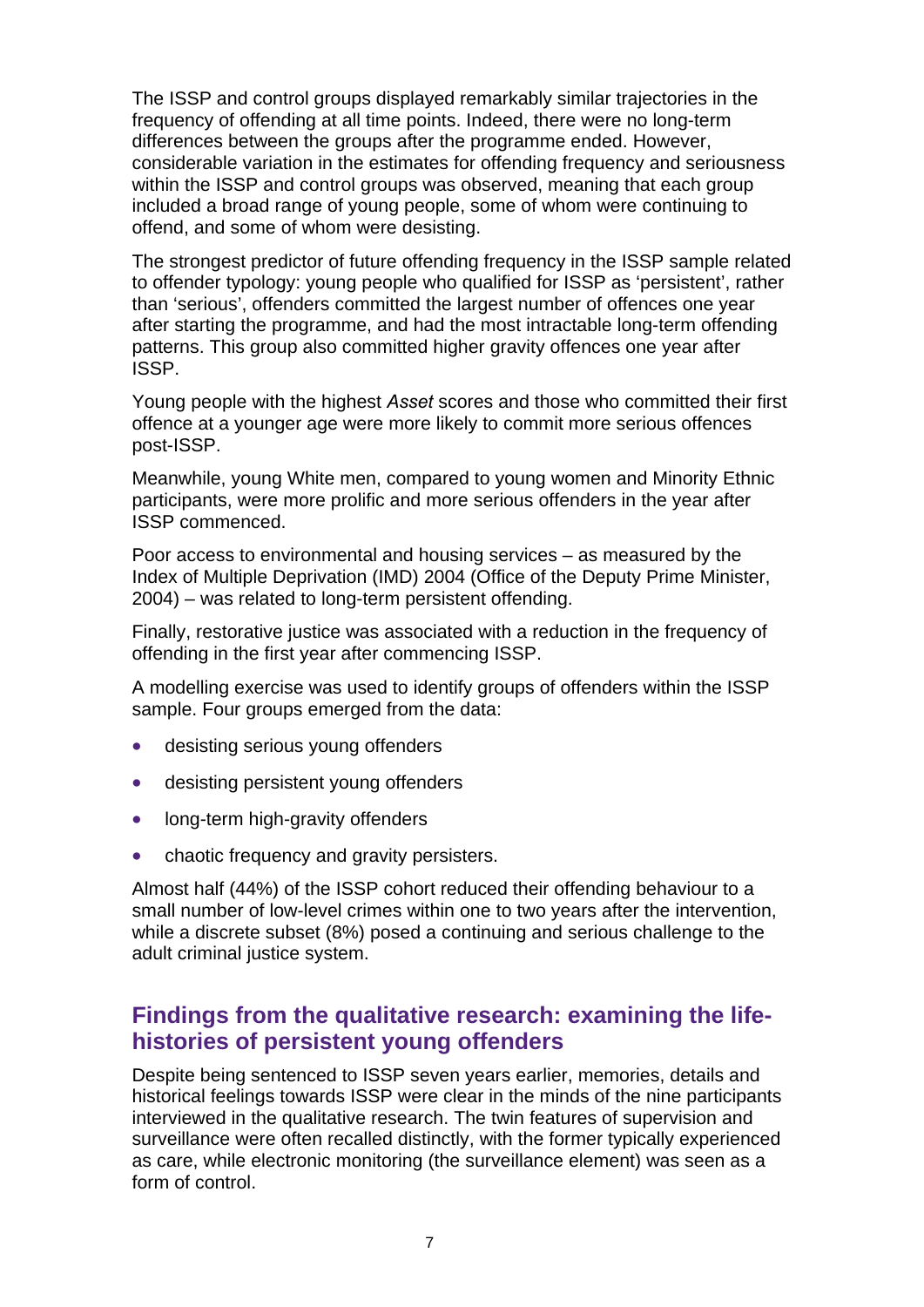Youth custody was rarely experienced as a deterrent or punishment. In fact, it afforded the young people in this sample considerable personal status. Custody was often perceived as the cognitively easier option, compared to communitybased interventions – ISSP in particular – which were based on the concept of change and rehabilitation.

Relationship-based supervision was cited as one of the most influential aspects of ISSP. Developing a reliable and committed bond with a dedicated ISSP officer had a transformative effect on some young people. In other cases, however, trust issues remained insurmountable.

Even as young adults, the sample described desistance as a surprisingly long, demanding and fragmented process. As crime saturated nearly all aspects of their lives, moving away from offending was a life-changing exercise, and rarely happened without considerable external support.

Crime provided these young people, as children, with an exhilarating means for acquiring material goods and social status, and a sense of autonomy. However, persistent offending in childhood created a complex and often demoralising poverty trap for the sample as they grew up.

All but one of the sample (i.e. eight of those interviewed) said that, as children, they had been subject to harassment and physical violence by the police. Respondents described these experiences as a subsidiary form of punishment, sometimes in place of a conviction. Crime and criminal networks played a dominant role, and occupied a considerable amount of participants' time as they grew up. From the single ISSP team out of which the qualitative sample of young people was drawn (n=65), three of the sample were in prison for gangrelated murders, one had been shot dead in a much publicised revenge attack outside a local prison and, of the nine interviewed, four confessed to having direct experience of gangs and using firearms in their teenage years.

Formal education did not provide a stimulating or relevant environment for any of the young people interviewed. Later in their lives, most found sporadic minimum-wage work – but it had failed to provide a means of sufficiency or future prospects. Wider aspects of disadvantage were also a barrier, as few employment opportunities were available locally.

# <span id="page-7-0"></span>**Conclusions**

1

The data demonstrated a steep downward trend in the frequency and seriousness of offending for the ISSP sample as a whole, although there was considerable variation within the sample. Very similar patterns were identified in the comparison sample. Indeed, sharp post-test reductions are typical for this population of persistent and serious offenders (Cook and Campbell, 1979; Sherman et al, 1997; Smith, 2005; Moore et al, 2006). In terms of its effect on long-term offending patterns,<sup>[5](#page-7-1)</sup> ISSP proved no better and certainly no worse than other community $^6$  $^6$  or custodial disposals.

<span id="page-7-1"></span><sup>5</sup> Up to four years post intervention.

<span id="page-7-2"></span> $6$  The community disposals received by the comparison group were Supervision Orders and Community Rehabilitation Orders without Intensive Supervision and Surveillance.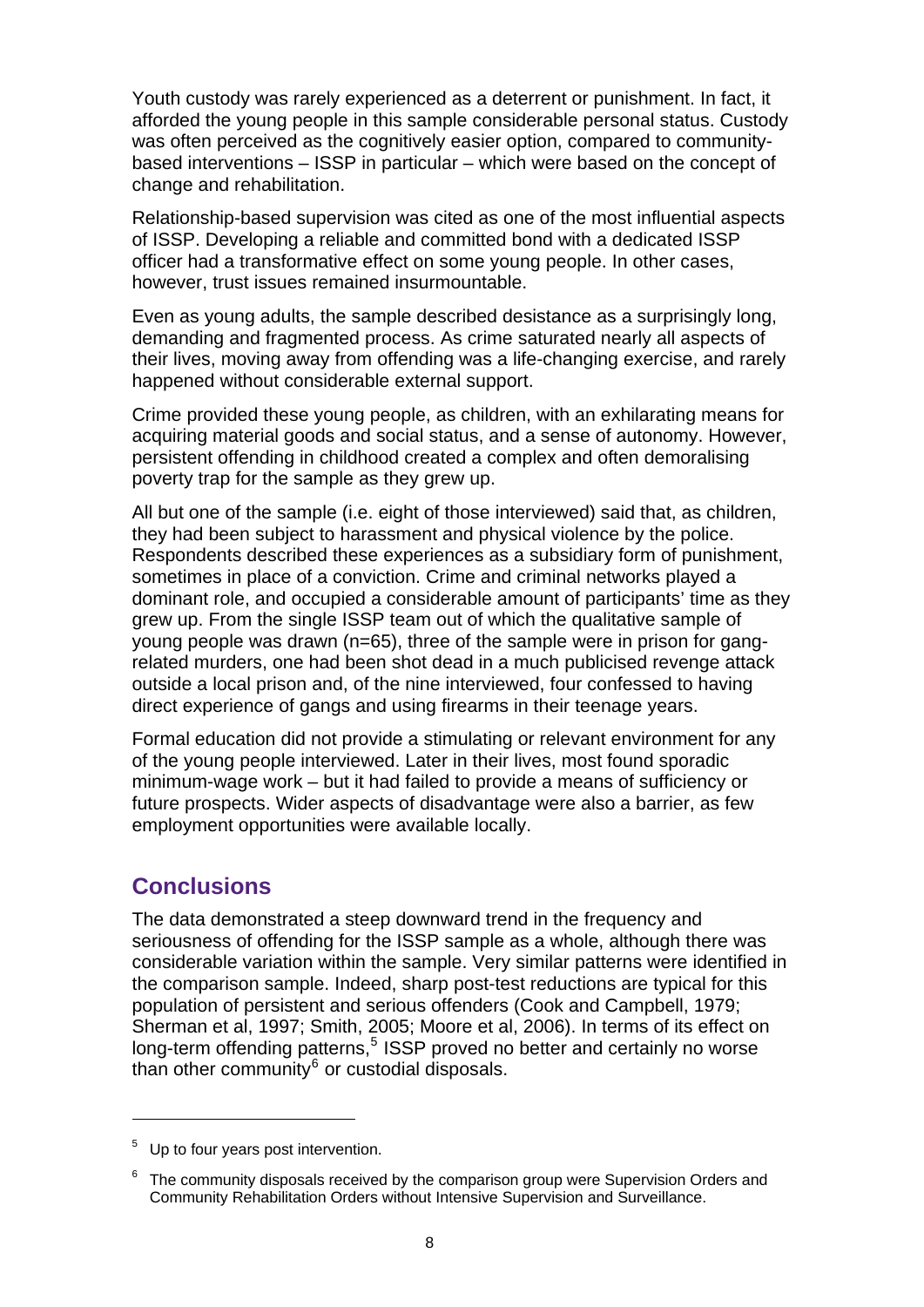With this in mind, it is useful to assess the possible merits (or otherwise) of ISSP, as gleaned from the quantitative and qualitative data used in this study.

#### **A cost-effective alternative to custody**

ISSP appeared to have provided cost-effective and robust provision for young offenders, where custody might otherwise have been considered the most appropriate criminal justice response.

#### **Perception of ISSP as tough and geared towards change**

ISSP was experienced and understood by young people to be a demanding community punishment, often more demanding than a spell in custody. Based on the concept of change, ISSP combined control with care and close supervision.

#### **•** Relationship-based supervision

The generous amount of time afforded by the programme provided unique and occasionally transformative opportunities for young people to bond with a responsible professional adult. These connections were described as having a strong influence on some participants during the programme and after the programme ended.

#### **The desistance process requires support**

The progression towards desistance was shown to be long and arduous for this group of offenders, who required considerable and flexible support. In this regard, the time and resources provided by ISSP were well-suited to the circumstances of some young people who entered the programme.

#### **Opportunities to desist**

The obligation of daily supervision and a night-time curfew forced young people to change their lifestyles while on ISSP. For some, this created unique opportunities to practice 'going straight'.

#### **Managing expectations**

ISSP teams had extraordinary responsibilities to manage troubled and chaotic young people, and encourage them to participate constructively in society. In many cases, ISSP teams provided a host of welfare services for young people and their families whose needs had not been addressed by other mainstream agencies. It is important, therefore, that the success of the programme is not judged merely on short-term reconviction results.

#### **Policy recommendations**

1

<span id="page-8-0"></span>These recommendations are based on findings from the three research reports published on the 2001 ISSP cohort (Moore et al, 2004; Gray et al, 2005; and this report).

#### 1. **Focus ISS on the most persistent offenders**

Magistrates and youth offending teams (YOTs) should limit the use of ISS<sup>[7](#page-8-1)</sup> to the small population of very persistent young offenders so as to secure the position of ISS as a genuine alternative to custody and limit net-

<span id="page-8-1"></span> $7$  In 2008, the [Criminal Justice and Immigration Act](http://www.yjb.gov.uk/en-gb/practitioners/CourtsAndOrders/CriminalJusticeandImmigrationAct/default.htm) put ISSP on a statutory footing. Intensive Supervision and Surveillance (ISS) could be attached to a Youth Rehabilitation Order in various lengths and levels of intensity.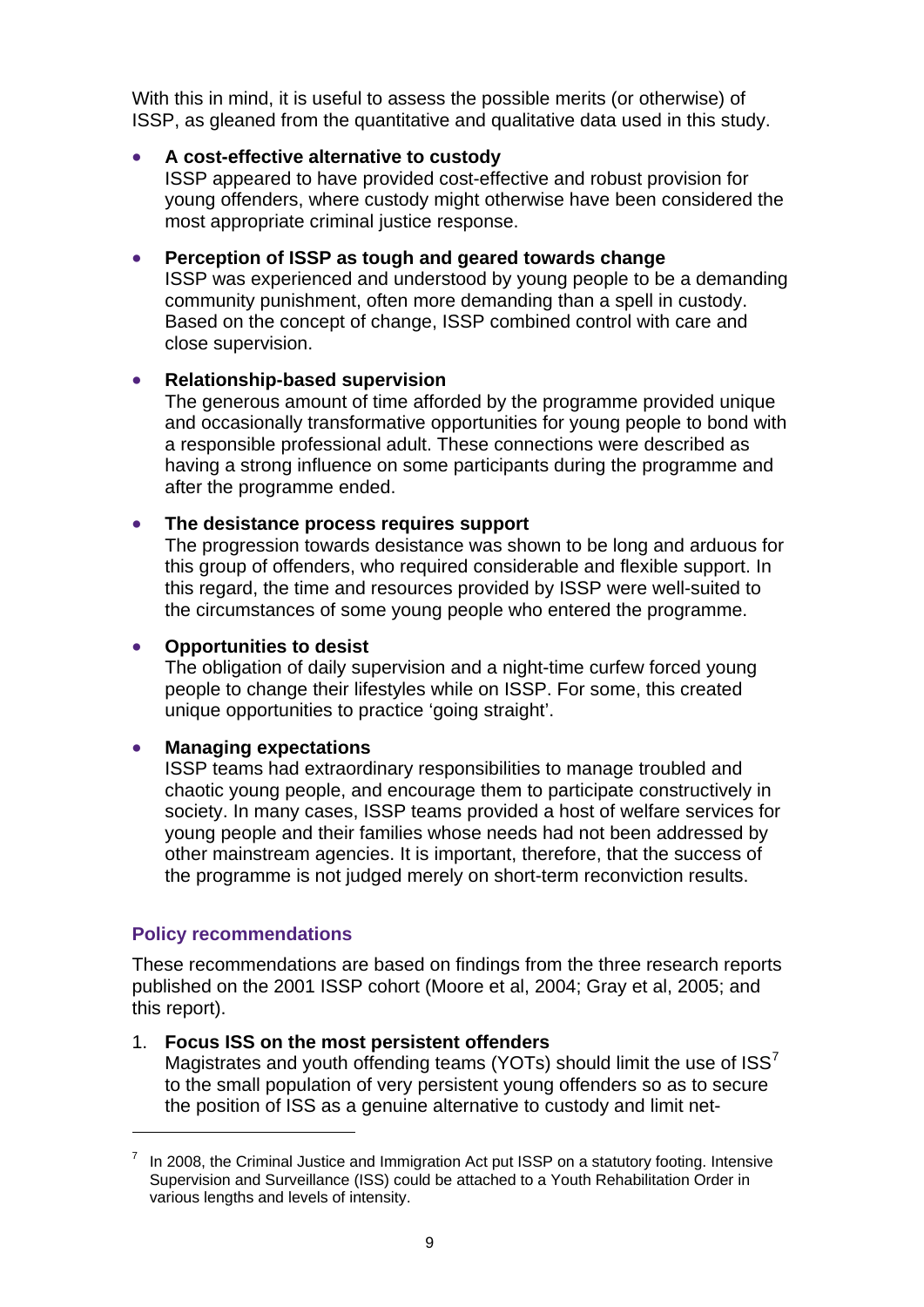widening, <sup>8</sup> as well as target intensive supervision at those most at risk of long-term reoffending.<sup>9</sup>

#### 2. **Monitor potential net-widening**

In order to prevent net-widening, the recent lowering of the eligibility criteria for ISS should be monitored carefully by the YJB.

#### 3. **Protect relationship-based supervision**

Staff who deliver ISS should have a limit put on the number of cases they handle in order to provide sufficient and flexible one-to-one support to the young person and their family.

#### 4. **Provide 'routes out' support**

Where appropriate, criminal justice agencies should seek access to opportunities outside their clients' immediate neighbourhood to help them disengage from local criminal networks.

#### 5. **Maximise the use of restorative justice**

Teams who provide ISS should seek to maximise the role of restorative justice in their provision, where appropriate.

#### 6. **Use custody as a last resort**

The current evaluation has shown ISS to be a robust alternative to custody, so ministers, policymakers, magistrates and YOTs should continue to view custodial detention only as a last resort.

#### 7. **Provide co-ordinated multi-agency support**

ISS staff and YOTs should seek to form close and effective working relationships with all mainstream social welfare services, and establish continuing support for young people beyond their ISS sentence.

#### 8. **Support evidence-based policy by:**

#### a. **calculating full economic costs**

As the financial costs of criminal justice interventions become increasingly relevant, the full economic costs of programmes and custodial placements need to be collated by criminal justice agencies so that well-informed comparisons can be made.

#### b. **strengthening evaluative research**

1

Quantitative policy evaluations could be strengthened by the adoption of more sophisticated statistical models, rigorous research designs, and a reconsideration of measures of success, including social- and welfare-based indicators.

<sup>8</sup> Net-widening occurs where offenders within the system are subjected to increased "levels of intervention which they might not have previously received" (Cohen, 1985:44).

 $9$  Data analysis undertaken estimates that 56% of the ISSP sample (Groups 3 and 4 in the mixture-modelling analysis) presented the biggest challenge to the criminal justice system in terms of long-term offending. These young people had, on average, committed at least eight offences in the year before starting ISSP (see Graphs 4 and 5). Therefore, the lowering of the qualification for ISS since the introduction of ISSP in 2001 to 'around three' offending episodes in the prior 12 months (Sentencing Guidelines Council, 2009:11) may be pitched too low and risk expanding an intensive programme to those whose behaviour, although problematic, might not warrant a high-tariff sentence.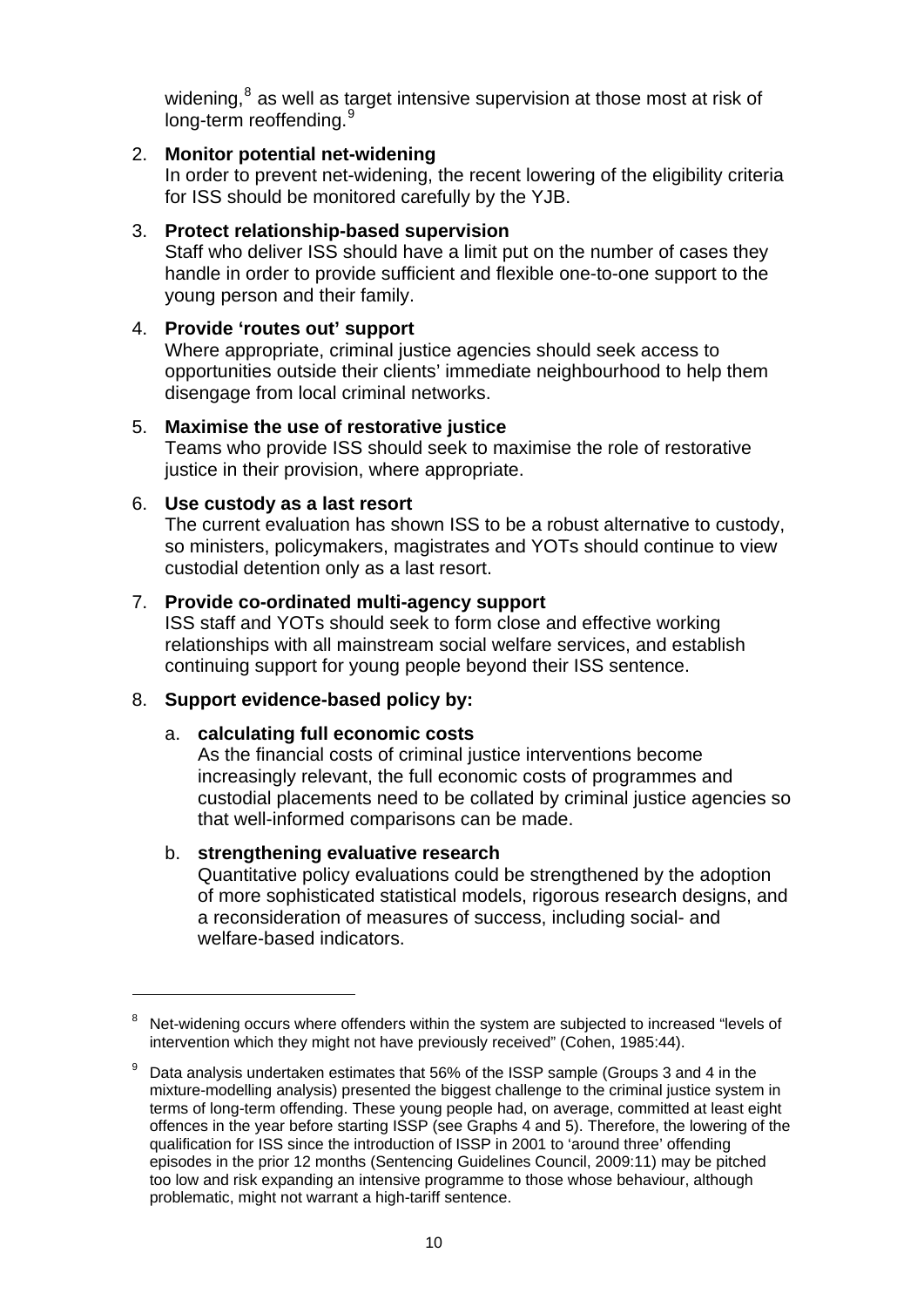# <span id="page-10-0"></span>**Context: intensive programmes and youth justice**

In 2001, the Intensive Supervision and Surveillance Programme (ISSP) pilot was introduced by the YJB.<sup>[10](#page-10-1)</sup> It was based on a forerunner in Kent (Little et al, 2004), which was itself modelled on a scheme in Groningen, the Netherlands. Unlike many previous intensive programmes, it:

- targeted young offenders before and after custody
- was introduced as a condition of a Supervision or Community Rehabilitation Order
- could be part of post-release licence or bail conditions.

ISSP was set up as a multi-modal programme, highly intensive and combining supervision with surveillance in an attempt to ensure programme completion and to bring structure to young people's lives. Supervision on ISSP was specified by the YJB. For those on six-month programmes, the first three months were to involve at least five hours supervision a day during the week and access to support during the evenings and at weekends, with surveillance by electronic tag or other methods. After three months, there was to be a less intensive period of supervision with at least one hour each weekday. The programme's five core modules were:

- education
- restorative justice
- offending behaviour
- inter-personal skills
- family support.

1

Additional modules included housing, mental health, and drugs or alcohol support, as necessary.

ISSP was directed at young offenders between 10 and 17 years of age. Initially, it was targeted only at the most persistent young offenders. In April 2002, this was extended to include those committing serious offences. The revised eligibility criteria encompassed offenders who:

 had been charged with, warned over or convicted of offences committed on four or more separate dates within the last 12 months, and had received at least one community or custodial disposal (the 'offending episodes' criterion), or

<span id="page-10-1"></span> $10$  The 1998 Crime and Disorder Act created the YJB to oversee the development and management of the reformed youth justice system, following the election of the Labour Party in 1997.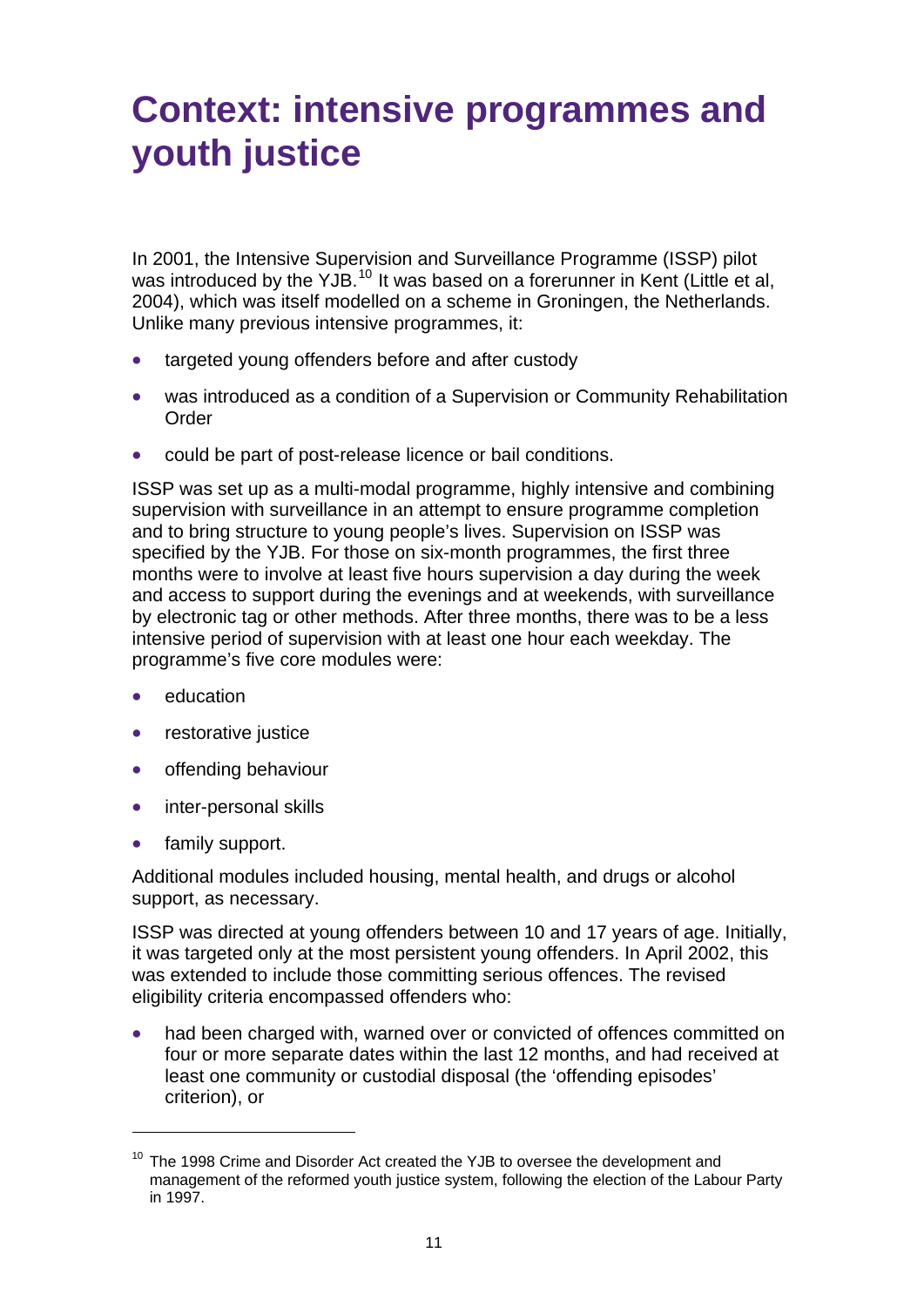- were at risk of custody because the current charge or sentence related to an offence serious enough that an adult would have received a custodial sentence of 14 years or more (the 'serious crime shortcut')
- were at risk of custody because they had a history of repeat offending on bail, and were at risk of a secure remand (the 'repeat offending on bail shortcut').

The political impetus behind the introduction of intensive programmes is often associated with the need to tackle prison overcrowding while at the same time being seen to be strengthening community provision and appearing 'tough on crime' (Merrington, 2006; Moore et al, 2006). Consistent with this, the YJB stated that its aims for ISSP were "to simultaneously tackle the underlying needs of young people; [and] reduce reoffending; while reassuring the community and sentencers" (YJB, 2000). However, there are obvious tensions between these theoretical rationales and political aims (Pitts, 2003; Moore et al, 2006). Welfarist and punitive agendas make uncomfortable bedfellows – the former prioritising the needs of the individual before punishment – while an emphasis on 'just deserts' can conflict with the political desire for programmes to be viewed as genuine alternatives to custody. This is also the case with the 'what works' principle of risk classification, which focuses on the risk of reoffending rather than the seriousness of the current offence (McGuire, 1995).

Soon after the pilot schemes were established, the programme was rolled out nationally, and has continued to attract significant numbers. From the pilot programme's beginning in July 2001 until the end of March 2009, 34,235 young people have started on ISSP, and the disposal has frequently exceeded its yearly target. This is notable because programmes intended to provide alternatives to custody often lose their appeal after the initial furore of the pilot subsides (Moore et al, 2006). On the other hand, ISSP's popularity with sentencers might indicate unintended net-widening, whereby more young people are propelled further into the criminal justice system following the introduction of a new programme.<sup>[11](#page-11-1)</sup>

# <span id="page-11-0"></span>**ISSP on a statutory footing**

In 2008, the [Criminal Justice and Immigration Act](http://www.yjb.gov.uk/en-gb/practitioners/CourtsAndOrders/CriminalJusticeandImmigrationAct/default.htm) put ISSP on a statutory footing<sup>[12](#page-11-2)</sup> as one of a package of interventions that could be attached to a Youth Rehabilitation Order. To reflect this change, ISSP was renamed ISS. The remit and scope of the new ISS programme was transformed in two critical ways. Firstly, instead of a nationally applied and explicit offending qualification, the new referral criteria were based on a series of subjective qualifications. A young person could be made subject to ISS if one or more of their offences was deemed:

imprisonable

<u>.</u>

<span id="page-11-1"></span> $11$  Net-widening occurs where offenders within the system are subjected to increased "levels of intervention which they might not have previously received" (Cohen, 1985:44).

<span id="page-11-2"></span> $12$  Section 1 (3) (a) and paragraph 3 of Schedule 1 of the Criminal Justice and Immigration Act 2008 provides for a Youth Rehabilitation Order with Intensive Supervision and Surveillance (ISS) as an alternative to custody.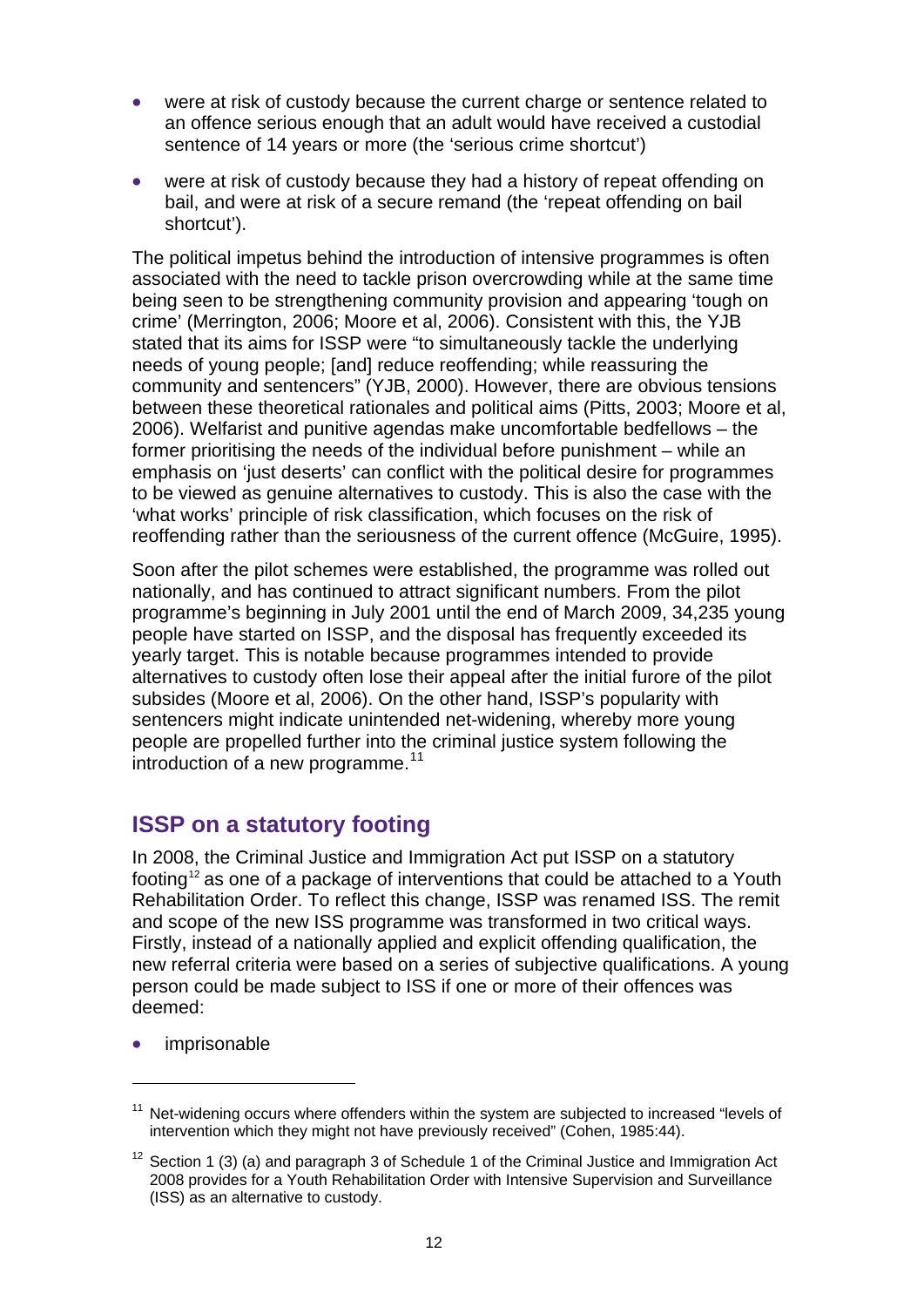- the offence or the combination of the offence and one or more offences associated with it were so serious that a custodial sentence would be appropriate, or
- where they were aged 10 to 14 and their offending was considered persistent.

Moreover, the court could impose ISS where there had been "wilful and persistent non-compliance" with a previous order (YJB, 2010).

In contrast to the objective eligibility criteria for ISSP, the accompanying sentencing guidance for ISS was a matter of local interpretation.<sup>[13](#page-12-0)</sup> For example, the custody threshold could be variously applied depending on the age, criminal history of the offender and circumstances of the offence (Sentencing Guidelines Council, 2009).<sup>[14](#page-12-1)</sup> Similarly, the guidance on persistence declared there was no legally recognised definition of persistence, but that a young person was "likely to be found to be persistent where the offender has been convicted of, or made subject to, a pre-court disposal that involves an admission or finding of guilt in relation to imprisonable offences on at least three occasions in the past 12 months" (Sentencing Guidelines Council, 2009:11).<sup>[15](#page-12-2)</sup> Meanwhile, a Detention and Training Order ISS could be applied where risk assessments indicated there was a "risk of serious harm" or a "high likelihood of reoffending" (YJB, 2009:11).

The second significant variation from the original ISSP model that was detailed in the YJB guidance (YJB, 2009) involved three new levels of supervision intensiveness. As a replacement for the previous universal structure of ISSP, two six-month versions of ISS with different levels of intensiveness were introduced, as well as an extended 12-month programme for young people with significant individual and social needs (with an *Asset* score above 33) or where there was a risk of serious harm.[16](#page-12-3) Finally, the operational guidance allowed for a variation to the normal structure where young people were aged 13 or under

<span id="page-12-0"></span> $13$  A study by Barnardo's examined custody thresholds for 12 to 14-year-olds and concluded that "Parliament's clear intention of making custody for such young children genuinely a last resort is not reflected in sentencing practice" (Glover and Hibbert, 2009:4). Likewise, Jacobson et al, (2010) concluded that, of 3,283 children who received custody in the second half of 2008, as many as 35% were sentenced for offences that were neither violent nor in the more serious gravity range: only 29% were sentenced for offences that were both violent and more serious.

<span id="page-12-1"></span><sup>&</sup>lt;sup>14</sup> See sections 11.5 –11.18 (Sentencing Guidelines Council, 2009).

<span id="page-12-2"></span> $15$  See section 6 for discussion of the various methods for testing the persistence criterion (Sentencing Guidelines Council, 2009).

<span id="page-12-3"></span> $16$  Band 1 ISS is based on the previous ISSP model. It includes three months at high intensiveness of 25 hours per week, followed by five hours per week in the second threemonth phase. Band 2 ISS includes three stages: months one and two involve 20 hours per week, month three is 10 hours per week and months four to six are five hours per week. The extended ISS requires young people to attend for 25 hours per week for months one to four, 15 hours per week in months five and six and five hours per week from month seven onwards (YJB, 2009).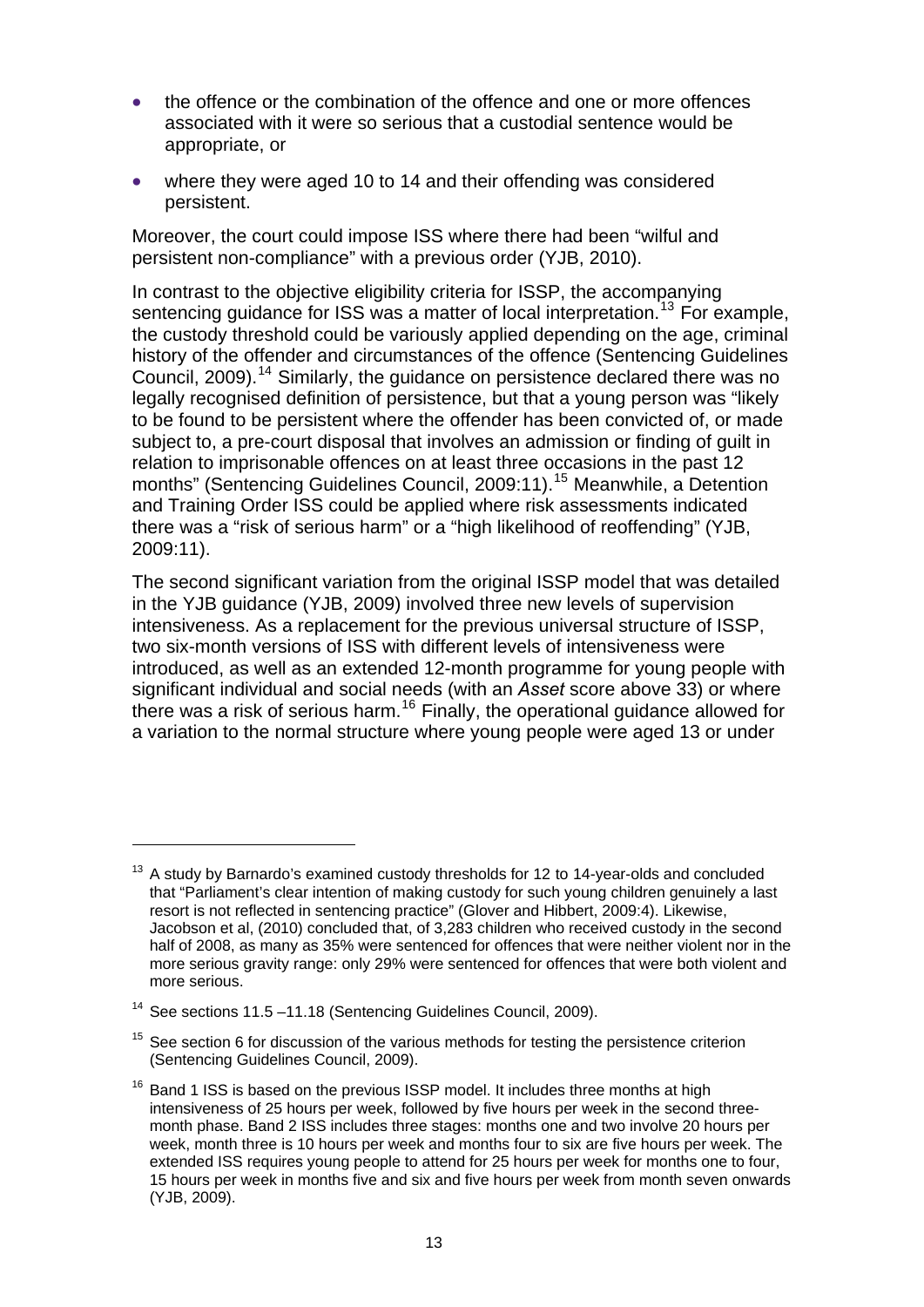or in full-time training or employment (YJB, 2009).<sup>[17](#page-13-1)</sup> The relevance of this was a movement towards increasing localism and less prescription from government.

In short, the changes made after the Criminal Justice and Immigration Act 2008 reconfigured the priorities of intensive youth justice programmes away from targeting a precise group of high-level persistent and/or serious offenders, to emphasising ISS first and foremost as an alternative to custody. The intention was to capture the mounting number of young people who did not meet the criteria for ISSP, but who nevertheless slipped into the widening custodial pool.[18](#page-13-2) Indeed, between 1997 and 2007, the number of 10 to 14-year-olds taken into custody in England and Wales increased by 295%.[19](#page-13-3) Undeniably, despite concerted efforts, attempts to divert young people (and adults) away from custody have been undermined in the past few decades by a number of factors. Culturally, since the 1980s, crime has moved centre-stage as a social and political issue (Garland, 2001; Pitts, 2003). Farrall et al (2009) stress how a preoccupation with crime in the 21st century has been articulated through public discussion of fear and insecurity – leading to demands for more punitive responses from the state, including tough and unremitting community penalties.<sup>[20](#page-13-4)</sup> This last point is particularly relevant to the topic of intensive community programmes, since programme violations frequently result in a custodial penalty and ultimately undermine the diversionary effects of community-based alternatives. Indeed, the breach rate in the ISSP evaluation was  $60\%$ <sup>[21](#page-13-5)</sup> and, of those, 31% received a custodial sentence (Moore et al, 2004).

### <span id="page-13-0"></span>**Costs of ISSP versus custody**

1

More recently, economic considerations have become prominent, as criminal justice agencies have faced dramatic cuts. In this respect, ISS may prove promising. While there is a lack of clear information on the true cost of custodial placements – as well as up-to-date costs of intensive interventions – estimates indicate that ISS is indeed a cheaper alternative to custody. Firstly, it is important to bear in mind why estimates can vary. As regards custody, staff-tooffender ratios are significantly higher in secure training centres (STCs) and

<span id="page-13-1"></span> $17$  Known as a junior ISS, young people aged 13 and under, and considered to lack the maturity to comply with a more intensive programme, could have their order amended to 12.5 hours of contact per week for the first three months. If a young person was in full-time education or training, their contact hours could also be reduced to between seven and 10 hours per week, depending on their other commitments (YJB, 2009).

<span id="page-13-2"></span> $18$  For example, in 2008–9, around 26% of young people in custody aged 13 received their sentence for a breach of a statutory order (Hart, 2010). Meanwhile, in 2007-8, 28% of children aged 14 and under sentenced to a Detention and Training Order had not committed a serious or violent index offence (Glover and Hibbert, 2009).

<span id="page-13-3"></span><sup>&</sup>lt;sup>19</sup> House of Commons written answers 26 Feb 2010.

<span id="page-13-4"></span> $20$  There have been notable changes in recent youth custody rates: between 2007/08 and 2011/12, the number of young people in the secure estate fell by 33% (YJB/Ministry of Justice, 2013). Nevertheless, critical issues remain: over two-fifths of young people in custody in 2011/12 were there for non-violent crimes and 16% were there for breach offences (YJB/Ministry of Justice, 2013).

<span id="page-13-5"></span><sup>&</sup>lt;sup>21</sup> This figure includes multiple breaches during one ISSP order.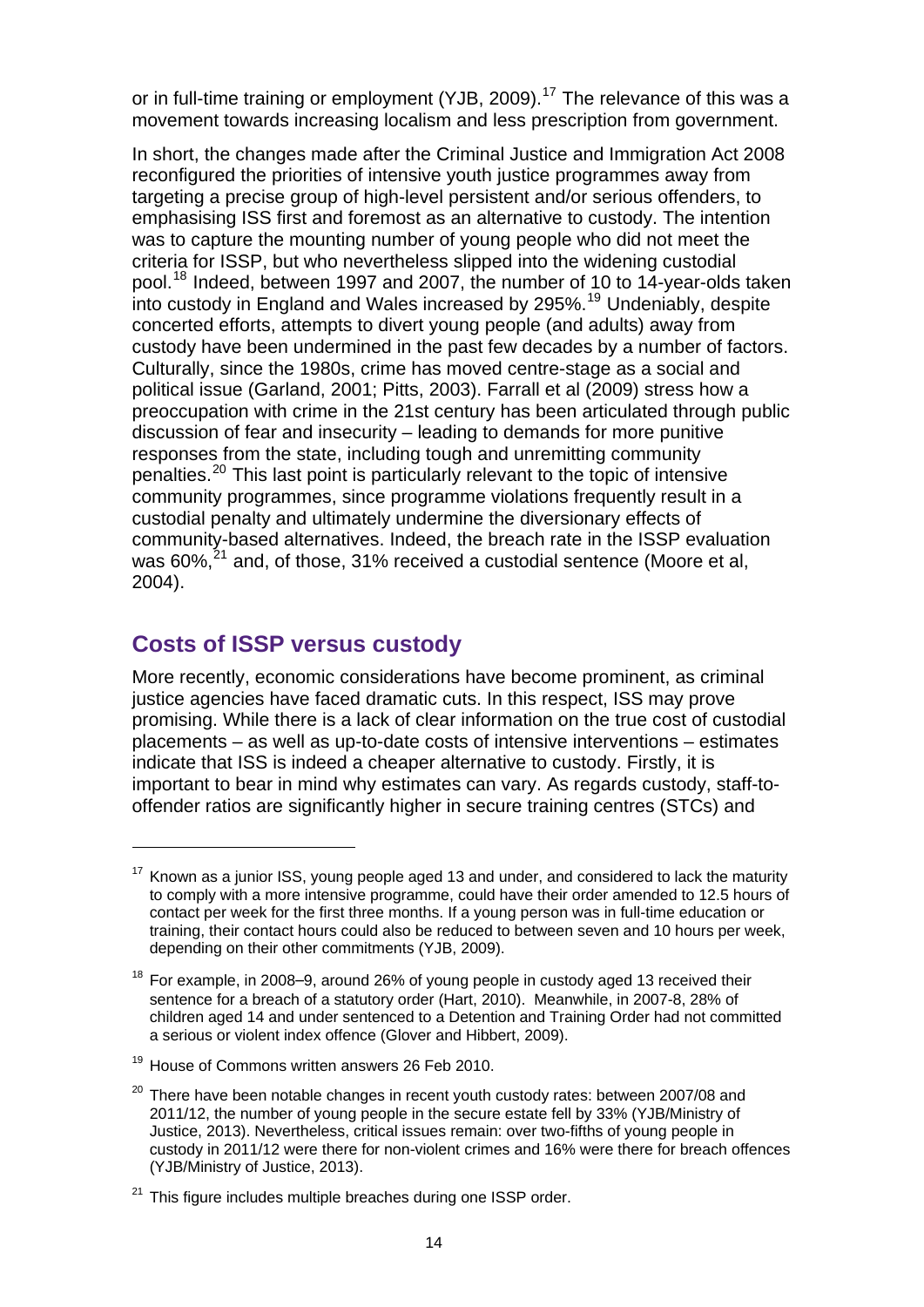secure children's homes than in under-18 young offender institutions (under-18 YOIs). STCs which have been established more recently also have associated buildings costs. Moreover, the per capita cost of each place in an under-18 YOI levied by HM Prison Service on the YJB does not include all the expenses incurred by national and regional administration, premises, insurance, staff pensions, depreciation, land, capital and other central expenditure (The Foyer Foundation, 2011). Neither does it include the costs of post-custody supervision, which is met by YOTs. As such, it is well recognised that the costs of custody are vastly understated (House of Commons Justice Committee, 2010). Additionally, there are broad variations in the stated public costs of youth detention (The Foyer Foundation, 2011). However, to give an approximate comparison, Table 1 provides some examples of the annual per capita costs for youth custody.

| <b>Source</b>                                                                                   | <b>Date</b> | Under-18<br>YOI | <b>STC</b> | Secure children's<br>home |
|-------------------------------------------------------------------------------------------------|-------------|-----------------|------------|---------------------------|
| National Audit Office                                                                           | Jan 04      | 51,000          | 165,000    | 185,000                   |
| Community Care magazine                                                                         | Nov 05      | 55,075          | 174,550    | 192,154                   |
| YOA report with figures provided by<br>YJB <sup>22</sup>                                        | Jun 08      | 53,544          | 172,260    | 185,461                   |
| YJB Chair's letter to all local<br>authorities <sup>23</sup>                                    | Apr 09      | 55,008          | n/a        | 206,184                   |
| YJB memo to Foyer Federation <sup>24</sup>                                                      | May 09      | 60,372          | 160,080    | 215,496                   |
| YJB Note on Children and Young<br>People's Estate Average Sector<br>Prices for $2012 - 13^{25}$ | Apr 12      | 60,000          | 178,000    | 212,000                   |

#### **Table 1: Estimates of annual per capita costs of youth custody**

<span id="page-14-0"></span><sup>&</sup>lt;sup>22</sup> Quoted in The Foyer Foundation, 2011.

<span id="page-14-1"></span><sup>23</sup> *ibid*.

<span id="page-14-2"></span><sup>24</sup> *ibid*.

<span id="page-14-3"></span> $25$  These figures are based on the prices that the YJB pays for the services it commissions in young people's secure custodial facilities, as of 1 April 2012. They are not intended to represent the total price of providing custody and related services to young people.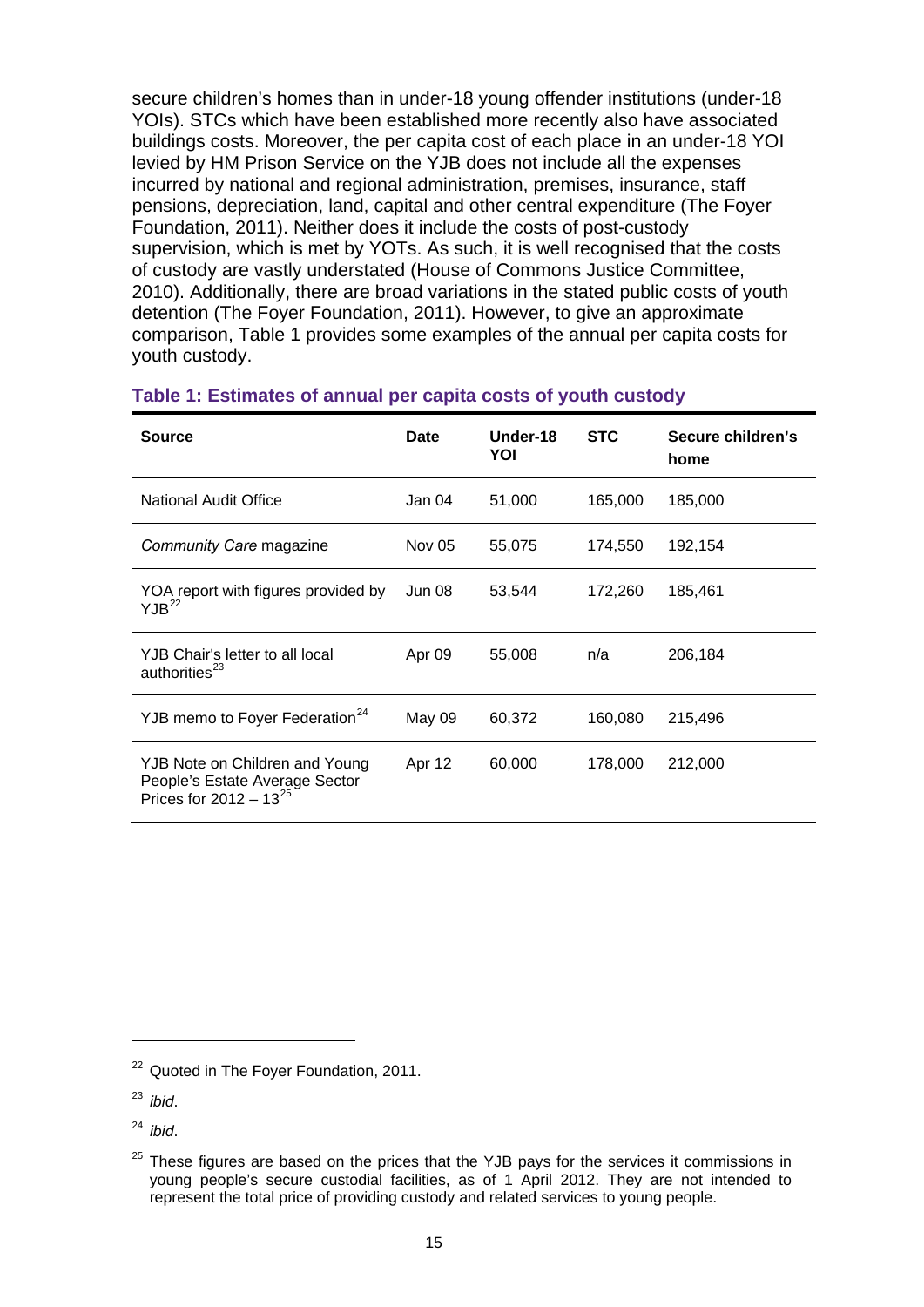The estimated costs of a placement in an under-18 YOI in January 2004 (£51,000) leapt by around £9,000 within five years to just over £60,000 in May  $2009$  – above the rate of inflation.<sup>[26](#page-15-0)</sup> Ellie Roy, the former chief executive of the YJB, explained to the House of Commons Justice Committee in 2010 that, as a result of the inflation-stripping costs of utilities and food, the costs of custody will keep rising even if the current numbers remain stable (House of Commons Justice Committee, 2010).

A broad cost-benefit analysis of ISSP was conducted as part of the initial evaluation in 2004 (Moore et al, 2004). This exercise collected information directly from the pilot schemes to calculate accurately the unit costs of the programme per order. The average cost of an ISSP, including surveillance and supervision, was £12,274 per order. It should be noted that both tagging and voice verification required important set-up costs at a local level, but more young people could be added at a relatively low rate, once the systems were established. Although these figures were correct at the time of publication in 2004, they are now out of date. Moreover, as with the estimates for custody, the data above does not include the additional costs of supervision after ISSP. However, it would be fair to assume that the costs incurred by YOTs for continuing to manage cases after ISSP and Detention and Training Orders were broadly similar and would not make a substantial difference to the estimated expenditure presented above.

Based on the costs above, during 2004, the average cost, broken down on a monthly basis, of sending a young person to each type of custodial establishment was as follows:

- under-18 YOI £4,250
- $\bullet$  STC £13,750

1

secure children's home – £15,416 (National Audit Office, 2004).

These all vastly outweighed the monthly cost of ISSP, which was estimated – based on the cost-benefit analysis undertaken as part of the initial evaluation of ISSP (Moore et al, 2004) – to cost £2,045 during the same time period.<sup>[27](#page-15-1)</sup> It is also worth noting that ISSP provided an alternative to custodial remands as well as sentences. Nevertheless, a young person starting on an intensive community programme might not always be genuinely diverted from custody. If such a young person is placed on an intensive community programme instead of a more generic community order (estimated to cost in the region of £2,000 to  $£8,000^{28}$  $£8,000^{28}$  $£8,000^{28}$  per order), yet goes on to receive a custodial sentence, any potential financial savings would be lost.

<span id="page-15-0"></span> $26$  The rate of inflation over the five years from 2004 to 2009 averaged 2.7%, meaning the inflated costs of custody should be in the region of £58,374 (Bank of England, 2011).

<span id="page-15-1"></span> $27$  Note that the lengths of a custodial remand, a Detention and Training Order and ISSP (bail and community) can vary greatly.

<span id="page-15-2"></span> $28$  The Howard League (2004) reported costs for various community sentences: 12-month Community Rehabilitation Order, £3,000; 12-month Community Punishment Order, £2,000; 12-month Drug Treatment Order, £8,000.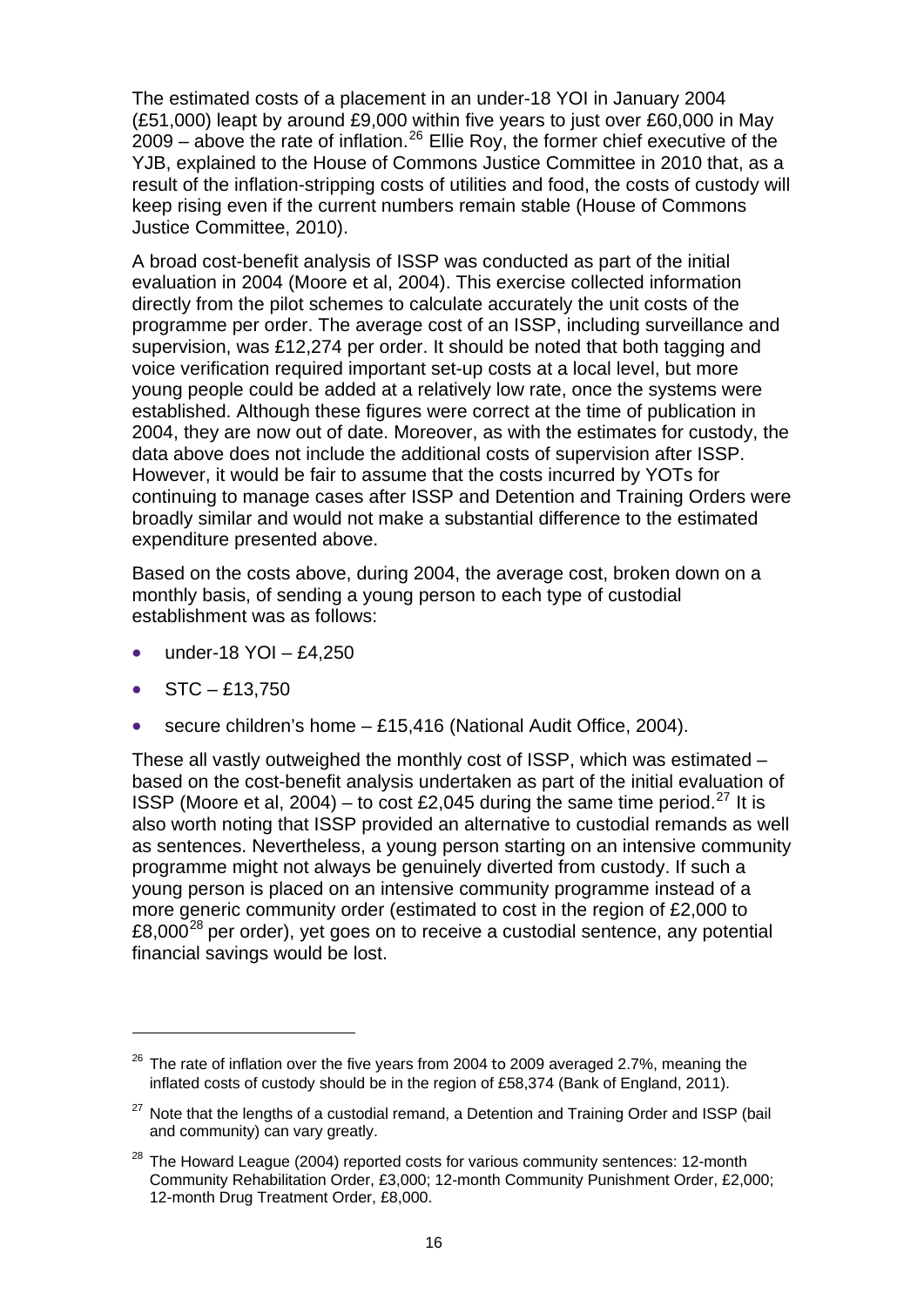#### **Evidence-based practice: published research on ISSP**

Three evaluations of ISSP have been published so far. The first involved an investigation of the implementation, process and short-term outcomes of the ISSP pilot (Moore et al, 2004). The second report extended the reconviction study to 24 months (Gray et al, 2005), as well as exploring the impact of ISSP on custody. Finally, the third report examined a small-scale pilot of an extended 12-month ISSP (Sutherland et al, 2006). These evaluations were conducted by Oxford University, commissioned by the YJB, and were intended to provide evidenced-based feedback.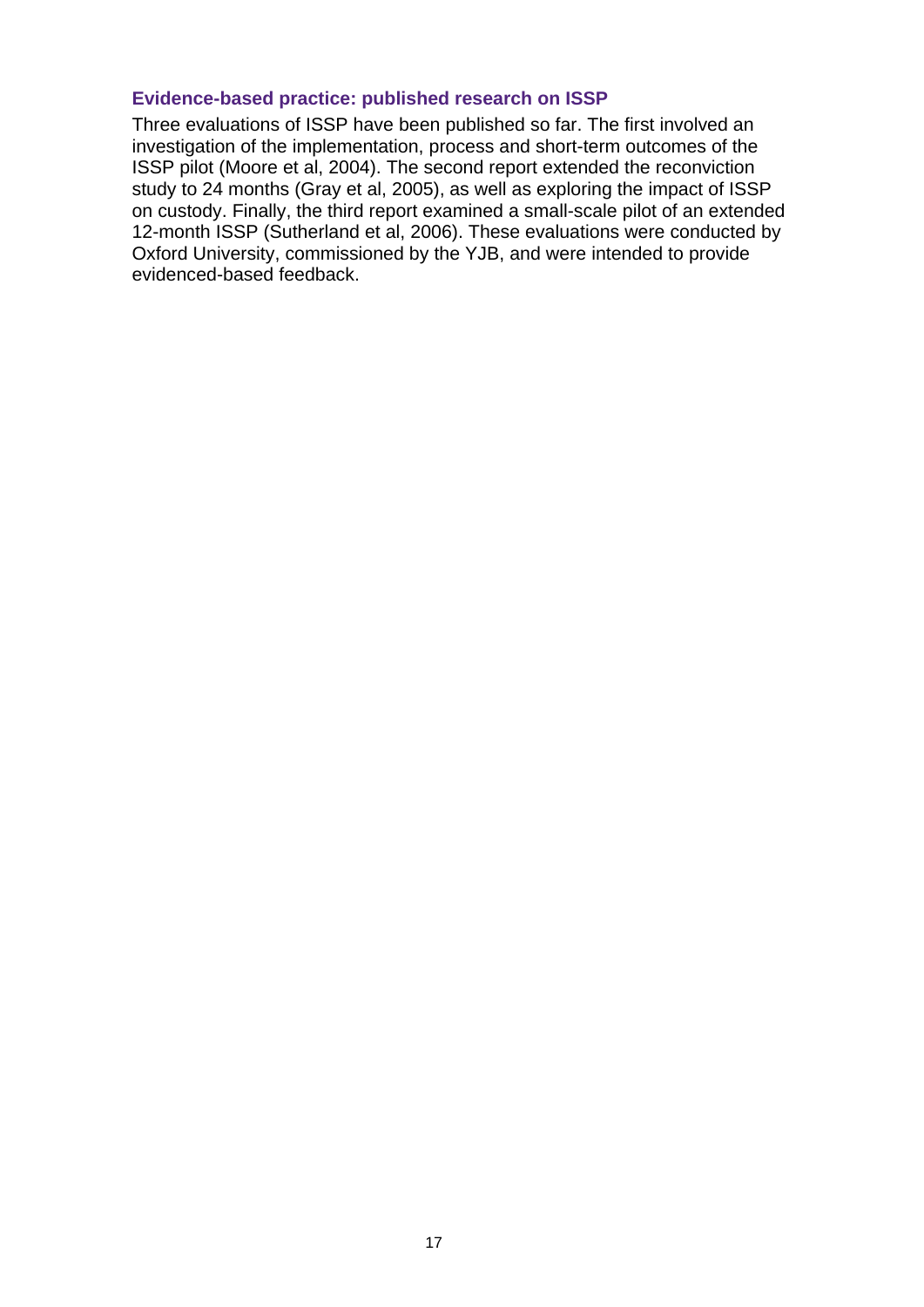# <span id="page-17-0"></span>**Methodology**

This report revisits the original ISSP cohort, 10 years after the initial ISSP pilots. The project has applied advanced quantitative methods to pre-existing datasets, and has retraced a subset of the original sample, who are now adults, to undertake qualitative research. Through a combination of methods, the study has aimed to address evaluative 'what works?' questions, but through a much longer-term perspective than is often attempted (or possible).

This report represents a policy-relevant summary of a wider project, jointly funded by the Economic and Social Research Council and the YJB, which will form a doctoral thesis (Gray, forthcoming).

# <span id="page-17-1"></span>**Research aims**

This study aims to:

- 1. shed light on the offending behaviour patterns of persistent and serious young offenders previously subject to ISSP as they enter adulthood
- 2. explore the signs of change that were self-evident in the qualitative data collected by the ISSP evaluators, but proved too subtle to be captured by the quantitative thrust of the original evaluations (Moore et al, 2004; Gray et al, 2005)
- 3. consider how the various objectives of the youth justice system (rehabilitation, punishment, reparation) are experienced and understood by these young people as they grow up
- 4. illustrate how the outcomes of long-term evaluations of multi-modal programmes (such as ISSP) are shaped by the methodological and evaluative tools used to assess their impact.

# <span id="page-17-2"></span>**Research methods**

A combination of methods was adopted, encompassing 1,789 ISSP cases and 704 comparison cases already collated by the YJB. The following research exercises were conducted.

- 1. Criminal history searches for all the cases in the original ISSP studies (Moore et al, 2004; Gray et al, 2005) were conducted and examined to build up a statistical picture of which young people persisted with or desisted from crime.
- 2. Detailed life-history interviews were carried out with a subset of the original ISSP cohort (n=9). The sampling frame was limited to one regional area (located in the North West) in order to consider the local culture and social context of crime and desistance.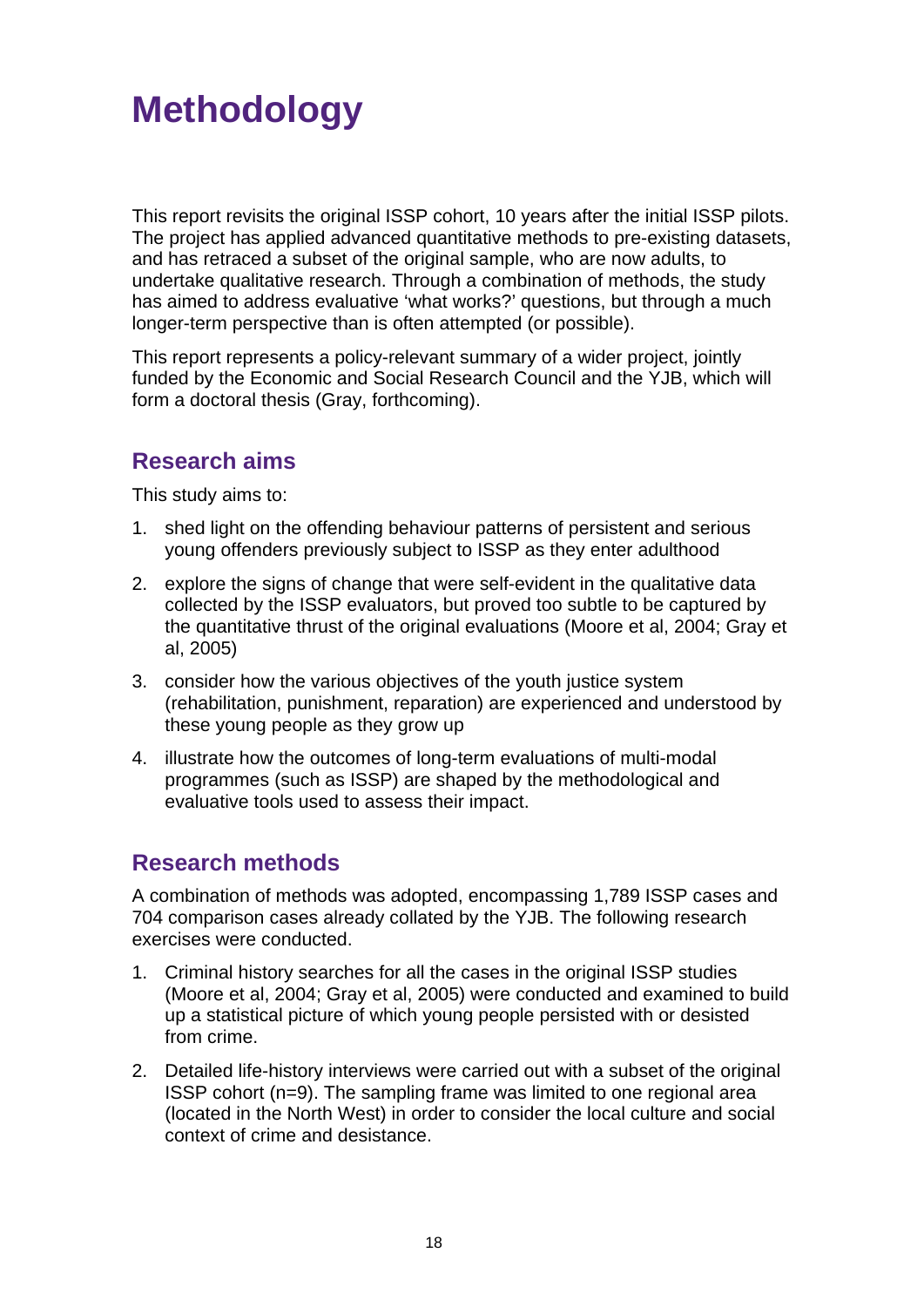- 3. This study benefited from exclusive access to a combination of ISSP datasets that were subject to secondary analysis: qualitative data from interviews with young adults, members of staff and family members, in addition to quantitative data from the Police National Computer (PNC), *Asset* and supervision monitoring during the initial ISSP evaluations.
- 4. The quantitative data was explored using advanced techniques including structural equation and mixture modelling.
- 5. The qualitative data was analysed using narrative and psycho-social casestudy methods.

### <span id="page-18-0"></span>**Quantitative research methodology**

1

Full details of the quantitative research methodology are included in appendices B to D. However, a brief summary of the method and issues encountered are worth acknowledging here.

The study encompasses the first 41 pilot ISSP schemes, covering those cases commencing in the period from 2001 until April 2003. The comparison sample was taken from the original ISSP reconviction studies and comprised all young people who:

- met the eligibility criteria for ISSP but were sentenced to a Supervision Order, Community Rehabilitation Order or a Detention and Training Order during the timeframe of the original ISSP evaluations (from July 2001 until April 2003)
- came from YOTs who did not take part in the initial ISSP pilot during the time period in question (phases three and four schemes).

Because this reconviction study involves a longitudinal design – which looks at both aggregate and individual change – it was necessary to remove repeat cases from the database. Consequently, sample sizes in this study (1,789 ISSP and 704 comparisons cases) have been reduced from previous evaluations.

To capture a picture of the participants' long-term offending behaviour (for both the ISSP and comparison groups), information on offending frequency and the gravity of the most serious offence was collected on all cases (see Appendix C). This covered a seven-year period, including three years before the start of the original order and a four-year period post-intervention or release from custody. All time periods are calculated 'at liberty'<sup>[29](#page-18-1)</sup> i.e. time spent in the community (any time spent in custody is adjusted for in these calculations). Information gathered for this period was collected on a year-on-year basis.

<span id="page-18-1"></span> $29$  Being a sample of highly persistent and serious offenders, many spent time in custody during the follow-up periods before and/or after the start of their order. Each time period had to be extended on an individual basis to compensate for this. Since the PNC does not contain release dates, these were estimated. We assumed that half the sentence period was spent in custody on Detention and Training Orders and adult prison sentences. On the advice of the Parole Board, adult sentences in excess of four years were calculated at 60% of the total, and minimum recommendations for life sentences for individuals were sourced through media outlets where life sentences were applied.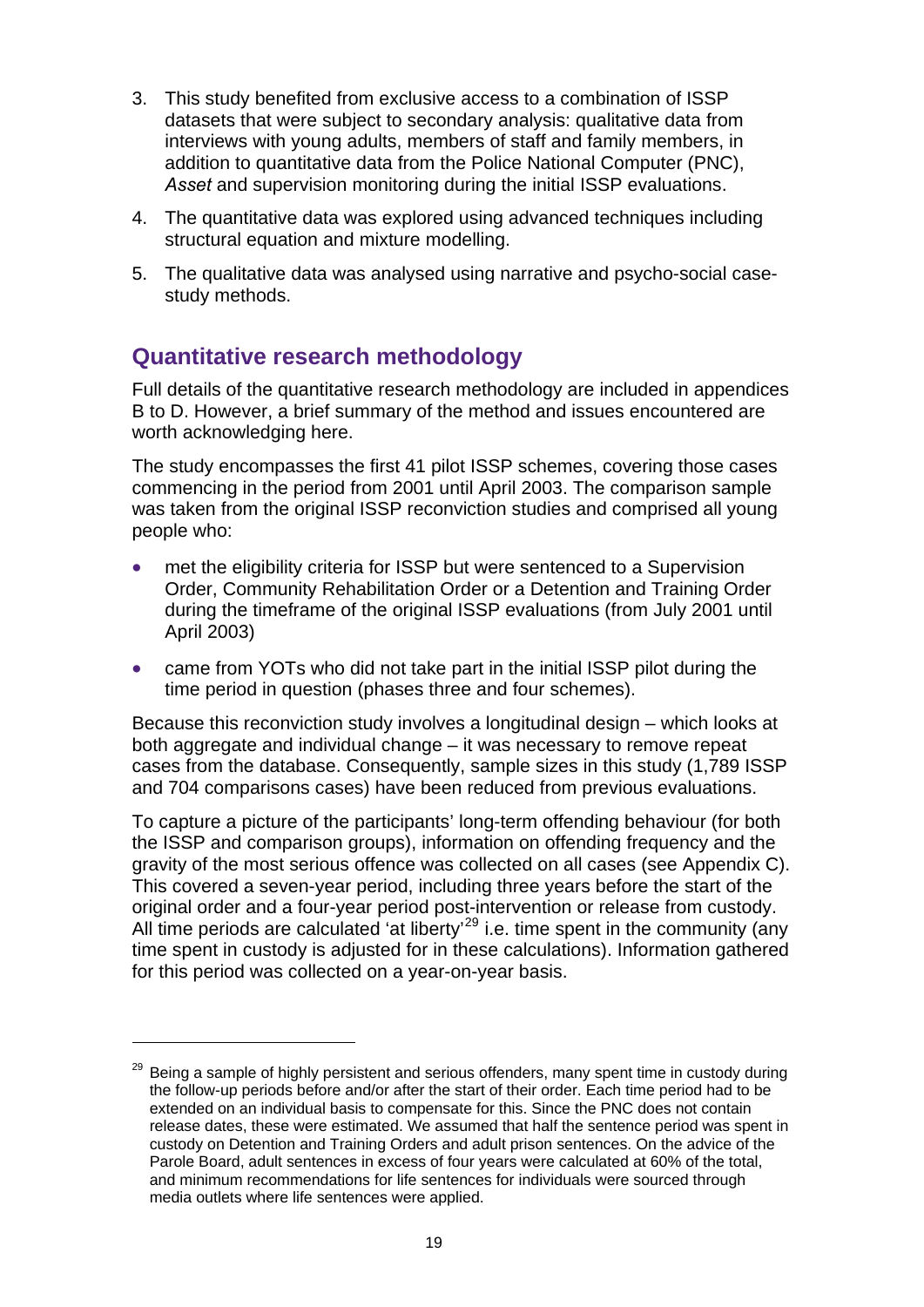#### **Reconviction**

Since this study deals with persistent and serious offenders, reconviction rates do not provide an adequate measure of offending behaviour or the process of desistance. Instead, this study maintains a focus on frequency and seriousness of offending. However, reconviction data has also been collected to show yearon-year how many young people drop out of the criminal justice system – although they may, of course, continue offending without the knowledge of the police. It is also important to note that desistance in this case is measured in year-blocks (at liberty) and young people may re-enter the system at a later stage.

#### **Analysis**

The quantitative analysis presented in this report includes all individuals (1,789 ISSP and 704 comparisons cases), unless stated otherwise (see Appendix D for further explanation), and follows them over a seven-year period. Analysis was conducted using SPSS and Amos software.

#### **Limitations of the comparison group**

The original ISSP reconviction studies were based on a quasi-experimental design, which required a well-matched comparison group, in terms of their offending profiles and personal characteristics. The two groups collected for the initial evaluations (Moore et al, 2004; Gray et al, 2005) were indeed very well matched in age and the frequency and gravity of their immediate criminal histories (see Appendix D). However, some statistically significant differences between the groups existed. The comparison sample included more seriousonly offenders and more young women – both of these groups are at *lower* risk of reconviction (Moore et al, 2006). The ISSP group, meanwhile, was more likely to have registered special educational needs, as well as a higher mean *Asset* score – which would suggest they were at *greater* risk of reoffending (Moore et al, 2006).

Two additional statistically significant differences became apparent through the analysis in this study. Firstly, it was revealed that members of the comparison group had shorter criminal histories than the ISSP sample, and, secondly, we discovered that those criminal trajectories began at a later age. The relevance of this is that, if members of the ISSP sample had longer, more engrained criminal careers, it is also likely that they would have experienced greater exposure to the criminal justice system before ISSP, been better known to the police and sentencers, and, as such, may have developed harder, more notorious reputations as recidivist offenders. Such characteristics may affect the likelihood of future offending, as well as magistrates' sentencing decisions.

This finding highlights the difficulty of securing a well-matched comparison group of persistent and serious offenders. It is impossible to say what the effect of an even closer matched comparison sample would have had on the results, particularly since meaningful differences between samples were negligible. However, it is possible the impact would have been more favourable to the ISSP sample, who were noted as having more entrenched criminal histories.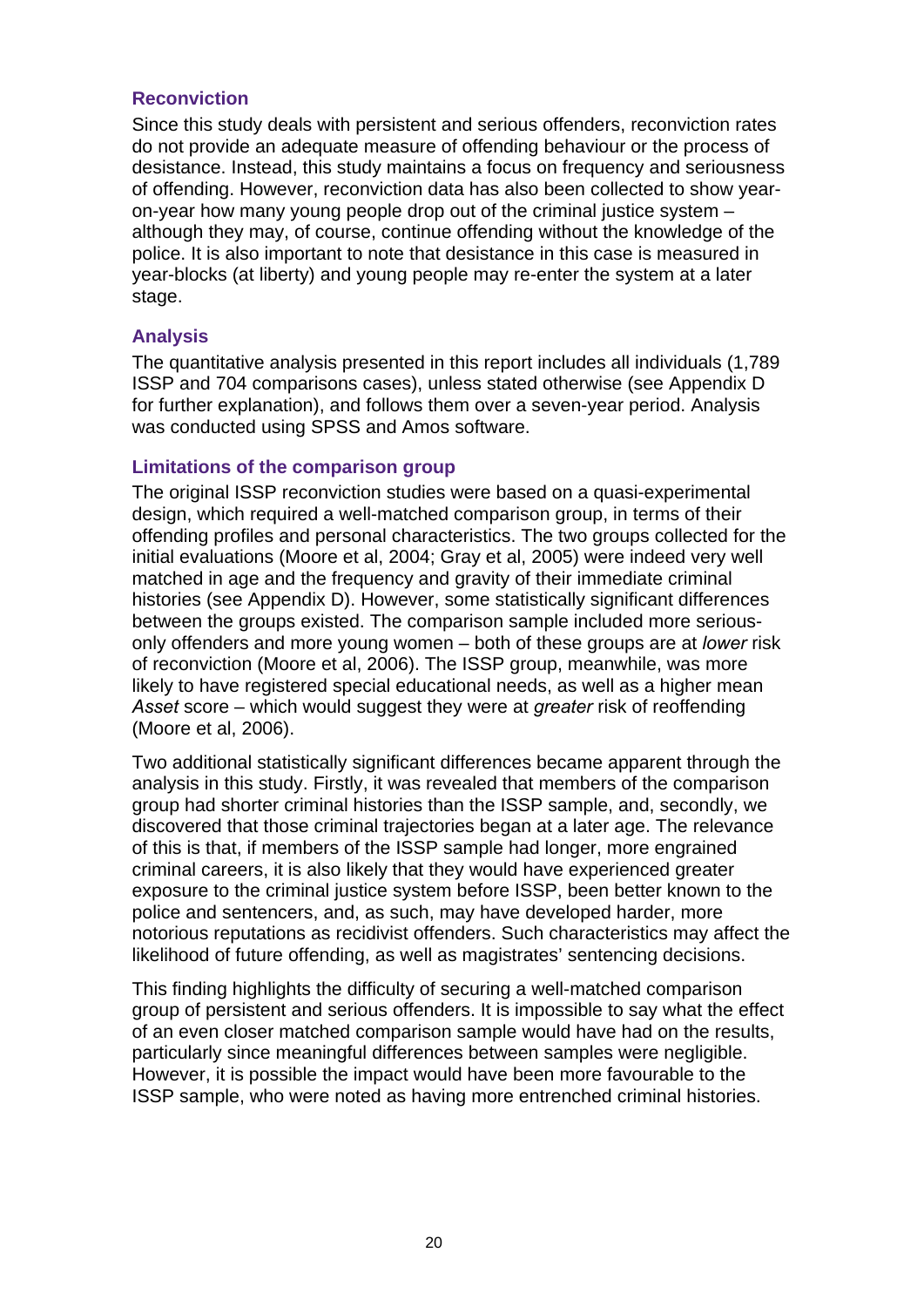# **Qualitative research methodology**

<span id="page-20-0"></span>The qualitative interviews were obtained from a single ISSP team from the North West that processed 65 individual ISSP cases during the pilot. It was decided at an early stage to focus this discrete and detailed aspect of the study in one geographic region. Retracing the sample was a sensitive and timeconsuming process (see Appendix F; also see Appendix H for ethical considerations). A variety of sources proved useful, not least new social networking sites such as Facebook. In the first instance, 28 of the most reliable contacts were approached. All available women (n=4) and all young people from Minority Ethnic groups (n=12) were invited to interview. Regrettably, no young women agreed to take part in the study. Eventually, 11 young people agreed to be interviewed (39% response rate). All participants were male and four were of dual heritage (one British Chinese and three Black British). One interviewee refused to participate on the day of interview, while a second young person was arrested and remanded on grievous bodily harm charges before the planned interview could take place. Each of the remaining nine participants was interviewed on two occasions. All interviews bar one were conducted face-toface, either in prison or at an office in the city centre. One set of interviews was conducted over the phone.

# <span id="page-20-1"></span>**A note on generalisability (quantitative and qualitative)**

The specific local angle of the qualitative data does not aim to be nationally generalisable, although aspects of the findings, where appropriate, may well be  $transferable<sup>30</sup>$  $transferable<sup>30</sup>$  $transferable<sup>30</sup>$  to other studies. Instead, the strengths of biographical interviewing and in-depth qualitative data are their ability to encompass the complexity of individual cases. This type of qualitative data facilitates theorybuilding and is essential for providing valid and reliable answers to difficult questions (Gadd and Jefferson, 2007); it is thus an appropriate method for exploring the lives of persistent and serious young offenders as they grow up.

Meanwhile, the quantitative data was gleaned from a national sample of the first 41 ISSP pilot sites, including a range of urban, rural and suburban areas in England and Wales. There was, however, variation in how the programme was delivered and these differences are discussed in earlier reports (Moore et al, 2004; Gray et al, 2005). Nevertheless, there was no evidence that any one research site performed significantly better than others when subject to multilevel modelling (Gray et al, 2005). Overall, because of the breadth and depth of the quantitative data, it is expected that the results are indeed generalisable, i.e. likely to be replicated in other research sites where the appropriate methods are used and the conditions are comparable.

<span id="page-20-2"></span> $30$  Transferability refers to the degree to which the results of qualitative research can be generalised or transferred to other contexts or settings. From a qualitative perspective, transferability is primarily the responsibility of the individual doing the extrapolating. The qualitative researcher can enhance the transferability of the original study by thoroughly describing the research context and key assumptions underpinning the data collection and analysis. The concepts of external validity and transferability are said to be similar because both processes involve determining whether a study's conclusions may be extrapolated beyond the particular conditions of the research study (Lincoln and Guba, 1985).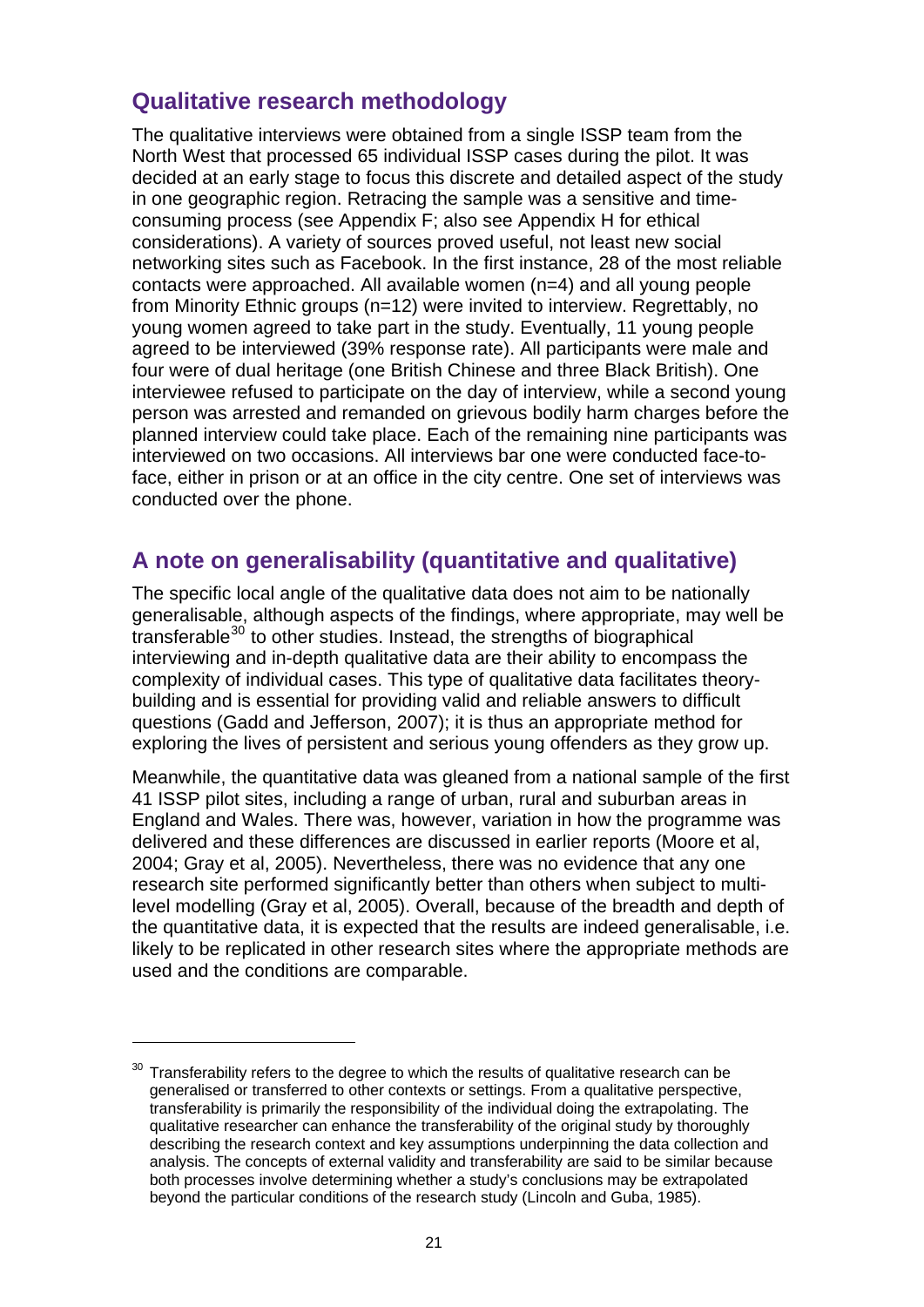Details of the ethical procedures applied to both the quantitative and qualitative methods are included in Appendix H.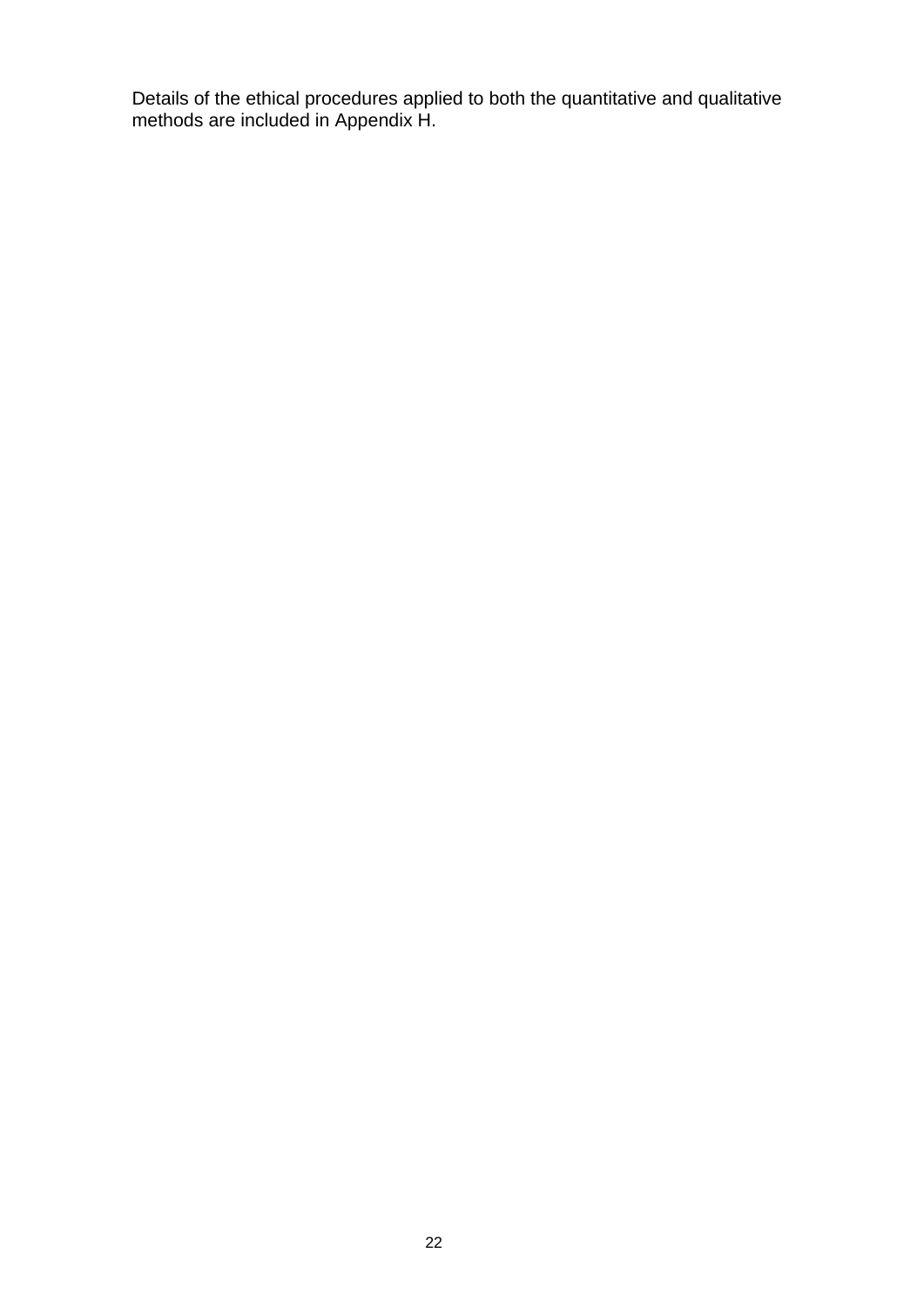# <span id="page-22-0"></span>**Findings from the quantitative research: examining long-term offending trajectories**

# **Offending frequency: changes over time**

<span id="page-22-1"></span>Graph 1 provides an illustration of the offending patterns of the ISSP and comparison groups<sup>[31](#page-22-2)</sup> over the seven-year study period and demonstrates the following three important features.

- There is a sharp spike in the frequency of offending immediately before the intervention, with a dramatic reduction afterwards. A likely explanation for this pattern (observed in both the ISSP and comparison groups) is the statistical phenomenon, 'regression to the mean' (Cook and Campbell, 1979), which expects extreme scores at the pre-test stage to move towards the average at the post-test stage. $32$
- Over the four years following the intervention, the frequency of offending drops steadily and ends approximately in the same position as the starting point, three years before the intervention. Nevertheless, in both groups, offending behaviour persists.
- The ISSP and comparison cases have remarkably similar trajectories as a group at all time points, although the standard deviations suggest there are considerable differences within each sample.

<span id="page-22-2"></span> $31$  See Table A in Appendix A for full details of figures.

<span id="page-22-3"></span> $32$  Given that ISSP aimed to work with persistent and/or serious offenders (who generate extreme offending scores), it is not possible to avoid the problem of regression to the mean. The way it is managed is to use a well-matched comparison group with similar characteristics. Both groups are expected to reduce their levels of offending frequency and seriousness. The impact of ISSP is measured by whether the ISSP group outperforms the comparison group.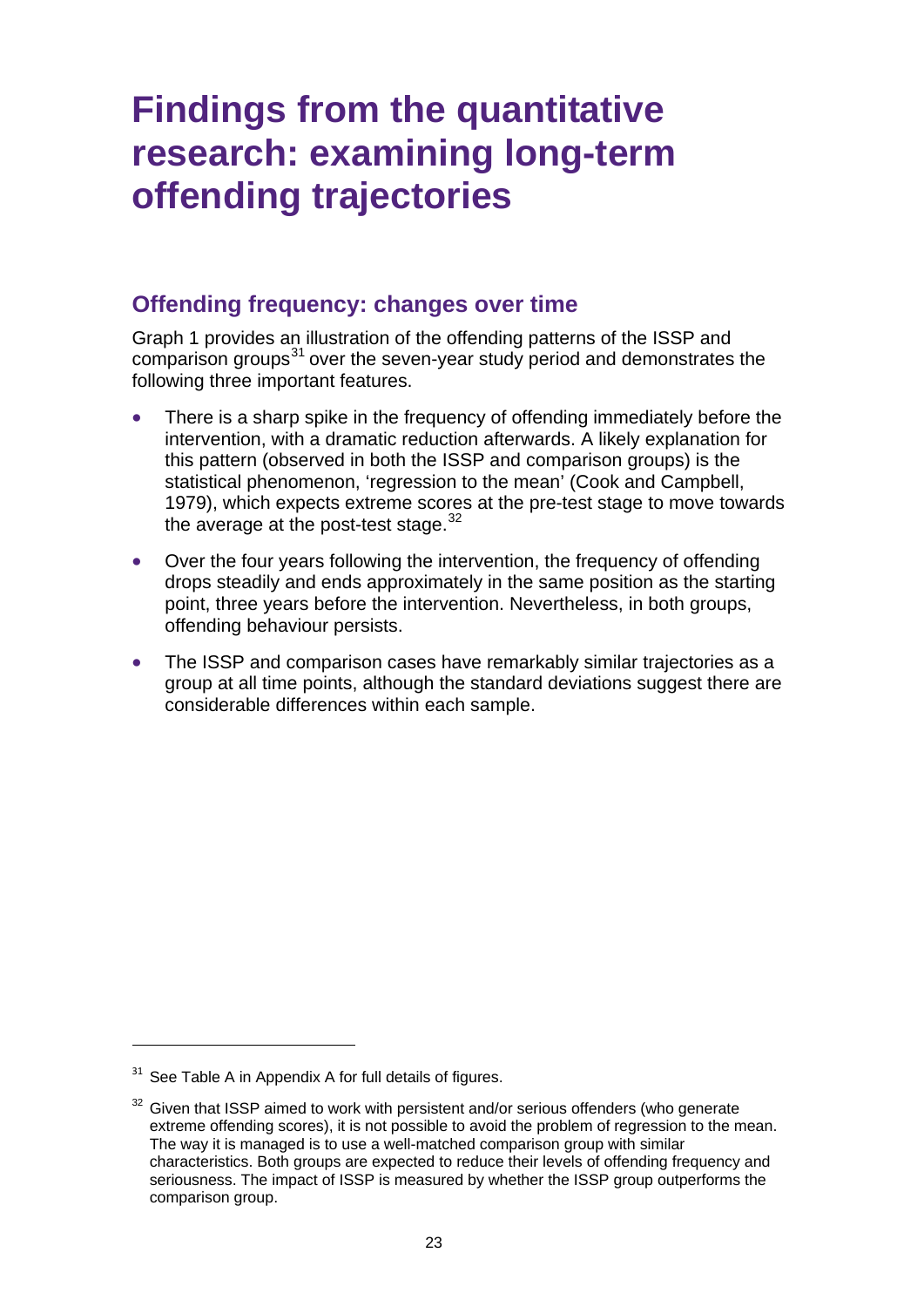#### **Graph 1: Mean number of offences by young people in the ISSP and comparison groups from three years prior to and up to four years postintervention**



Initial analysis suggested there were statistically significant differences in the mean frequency scores between the ISSP and comparison groups two and three years prior to the intervention start date and three and four years post. But, when these results were subject to multivariate analysis<sup>[33](#page-23-0)</sup> (i.e. controlling for other factors), the differences between the groups post-intervention was non-significant.

To provide further insight, analysis using latent growth curve modelling<sup>[34](#page-23-1)</sup> was undertaken which took account of the long-term, repeated measures style of the data. This modelling strategy tested a range of independent variables on longterm offending behaviour, looking in turn at individual,  $35$  social  $36$  and offender typology indicators. $37$  There were statistically significant results on a range of factors (see Table C, Appendix A):  $38$ 

<span id="page-23-0"></span><sup>&</sup>lt;sup>33</sup> Linear regression analyses were conducted on each time period. Offending frequency data was transformed into a natural log to make it suitable for analysis. The following variables were included in the models: age at first offence; age; gender; ethnicity; mean *Asset* score; group membership (ISSP/comparison); offender typology (serious, persistent, serious and persistent); offending frequency 12, 24 and 36 months prior; mean offending gravity score 12, 24 and 36 months prior; previous custodial order; previous community-based order. Variables were entered into the model in a step-wise process. The R<sub>2</sub> value was low, ranging from .234 to .248.

<span id="page-23-1"></span><sup>&</sup>lt;sup>34</sup> Latent growth modelling is a statistical technique used to estimate growth trajectories. It has emerged as a flexible analytical method and uses longitudinal, 'repeated measures' data (in this case, the number of offences or mean gravity score of worst offence year on year). These models are useful because they quantify intra-individual growth over time, producing estimates of the initial starting point and the rate of change.

<span id="page-23-2"></span> $35$  The variables in this domain included gender and ethnicity.

<span id="page-23-3"></span><sup>36</sup> The variables in this domain included the Indices of Multiple Deprivation and *Asset* score.

<span id="page-23-4"></span> $37$  The variables in this domain included age at first offence; qualified for ISSP via persistent offender route; qualified for ISSP via serious offender route; ISSP or 'control' participant.

<span id="page-23-5"></span><sup>38</sup> The fit indices are: CFI .870; RMSEA .0084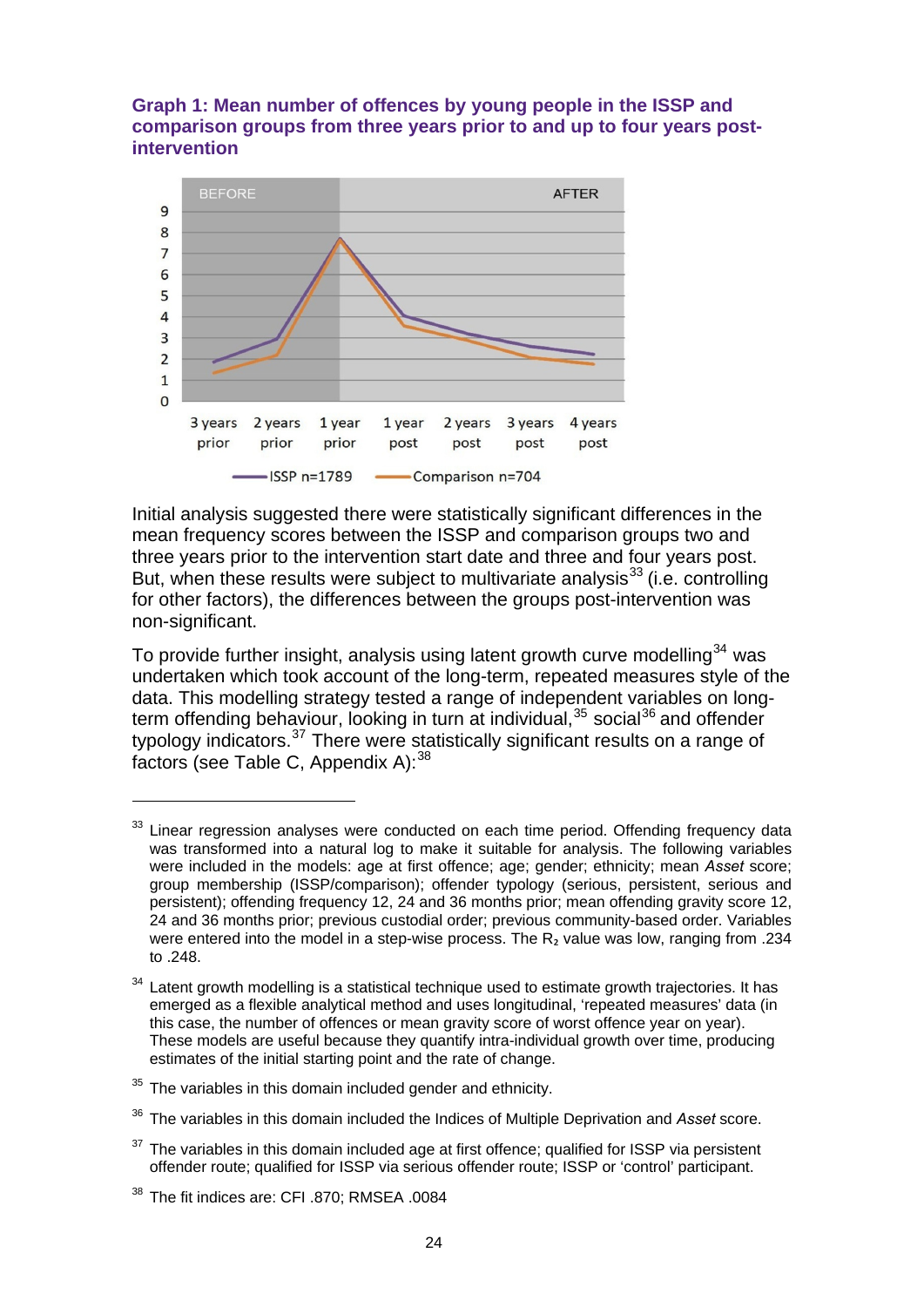- The strongest predictor of offending frequency related to offender typology: young people who qualified for ISSP on account of persistence were more likely than serious-only offenders to have a high level of convictions in the year after starting ISSP. They also had the most intractable offending trajectories longer term.
- Similarly, although to a less degree, offenders with the highest total *Asset* scores were more likely to have an elevated number of convictions post-ISSP as well as longer-term offending careers.
- Young people who received their first criminal conviction earlier than others were more likely to have a higher level of convictions in the year after ISSP, although their longer-term trajectories were not significantly different (statistically) from those who began offending later in their youth.
- Compared to young women and Minority Ethnic participants, young White men were more likely to commit a higher number of offences in the year after ISSP commenced.
- Poor access to environmental and housing services as measured by the Index of Multiple Deprivation (IMD)  $2004^{39}$  $2004^{39}$  $2004^{39}$  – was related to offenders who struggled to desist from offending in the longer term.
- There was no difference in the immediate or long-term offending careers of the ISSP and control candidates.

### <span id="page-24-0"></span>**Offending seriousness: changes over time**

Graph 2 presents information on the mean gravity score<sup>[40](#page-24-2)</sup> of the most serious offence in each time period (at liberty) in the seven-year period under question.[41](#page-24-3) It demonstrates the following features.

- The gravity score reaches its peak just prior to the intervention; this is followed by a sharp reduction. Again, the statistical phenomenon 'regression to the mean' is the most likely explanation for this pattern (Cook and Campbell, 1979).
- In both the ISSP and comparison groups, the mean score after the intervention never drops below its lowest point before the intervention.
- The trajectories of both groups are remarkably similar at all time points, although it is clear there is variation within the samples (see standard deviations in Table A and Table B, Appendix A).

<span id="page-24-1"></span> $39$  This index focuses on deprivation with respect to the characteristics of the living environment, including measure of the quality of local housing and the outdoor living environment (Office of the Deputy Prime Minister, 2004).

<span id="page-24-2"></span><sup>40</sup> Offence gravity is measured using the *Counting Rules* introduced by the YJB in 2000, which provides a standard list of offences and grades their seriousness from one to eight. Where no offence was committed, the young people were scored zero.

<span id="page-24-3"></span><sup>&</sup>lt;sup>41</sup> See Table B, Appendix A for full figures.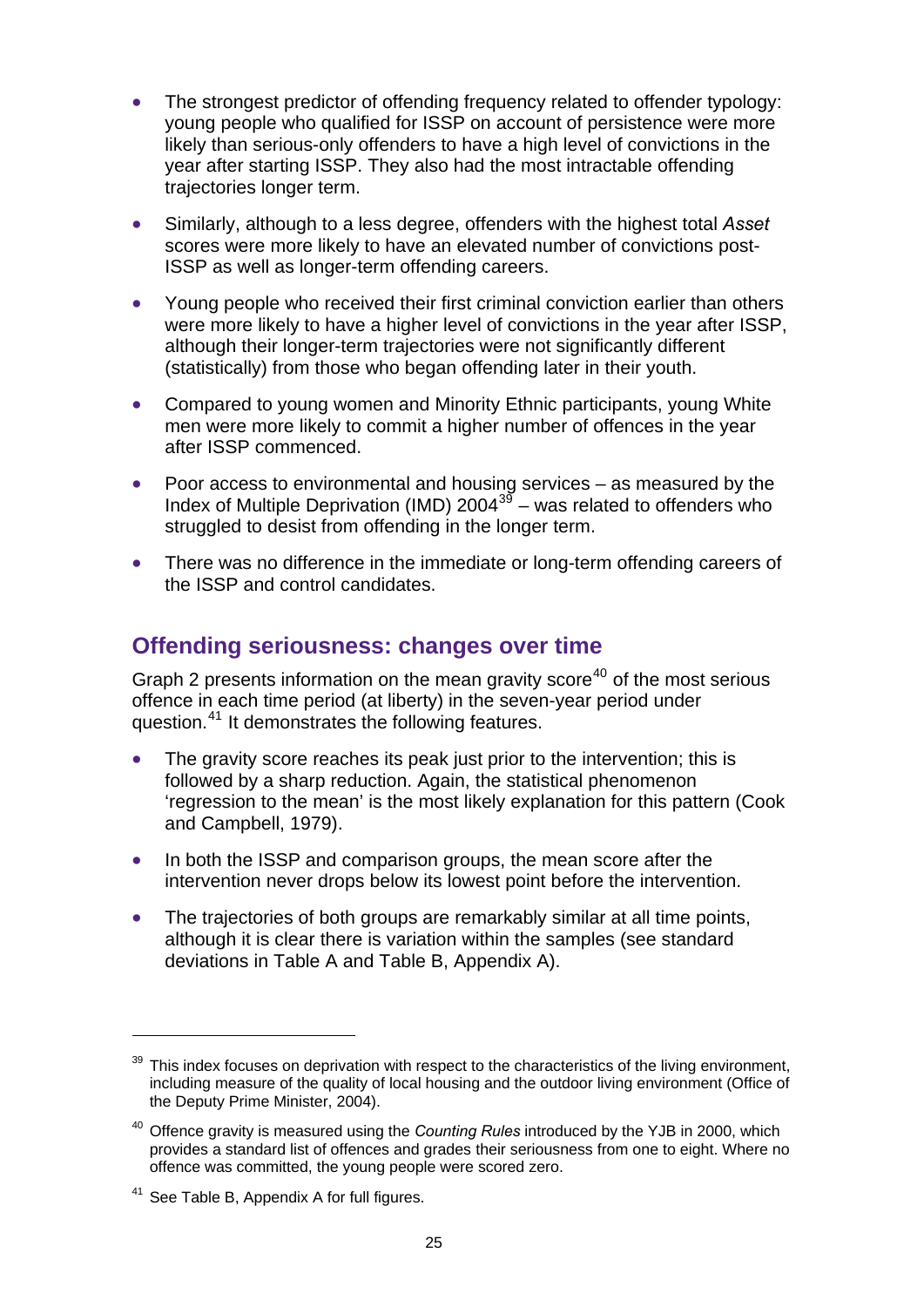



Initial analysis indicated that there were statistically significant differences in the results of the ISSP and comparison samples in all years except one year before the start of the intervention. But when these results were subject to multivariate analysis $42$  (i.e. controlling for other factors) the effect disappeared.

Longitudinal analysis was used to investigate the data further. Specifically, the seriousness of the offending was examined in relation to a combination of social,<sup>[43](#page-25-1)</sup> individual,<sup>[44](#page-25-2)</sup> and offender typology characteristics (including the ISSP and comparison cases)<sup>[45](#page-25-3)</sup> (see Table D, Appendix A).<sup>[46](#page-25-4)</sup> The following findings were statistically significant:

- young people who met the persistence criterion for ISSP committed higher gravity offences in the year after ISSP than those who did not
- those with the highest *Asset* scores and young people who were convicted of their first offence at a younger age were also more likely to commit higher gravity offences post-ISSP

<span id="page-25-0"></span><sup>42</sup> Linear regression analyses were conducted on each time period. The following variables were included in the models: age at first offence; age; gender; ethnicity; mean *Asset* score; group membership (ISSP/comparison); offender typology (serious, persistent, serious and persistent); offending frequency 12, 24 and 36 months prior; mean offending gravity score 12, 24 and 36 months prior; previous custodial order; previous community-based order. Variables were entered into the model in a step-wise process. The  $R_2$  value was low, ranging from .181 to .193.

<span id="page-25-1"></span><sup>43</sup> The variables in this domain included the Indices of Multiple Deprivation and *Asset* score.

<span id="page-25-2"></span><sup>&</sup>lt;sup>44</sup> The variables in this domain included gender and ethnicity.

<span id="page-25-3"></span><sup>&</sup>lt;sup>45</sup> The variables in this domain included age at first offence; whether the young person qualified for ISSP via the persistent offender route; whether the young person qualified for ISSP via the serious offender route; and whether the young person was an ISSP or 'control' participant.

<span id="page-25-4"></span><sup>46</sup> The fit indices are: CFI .884; RMSEA 0.069.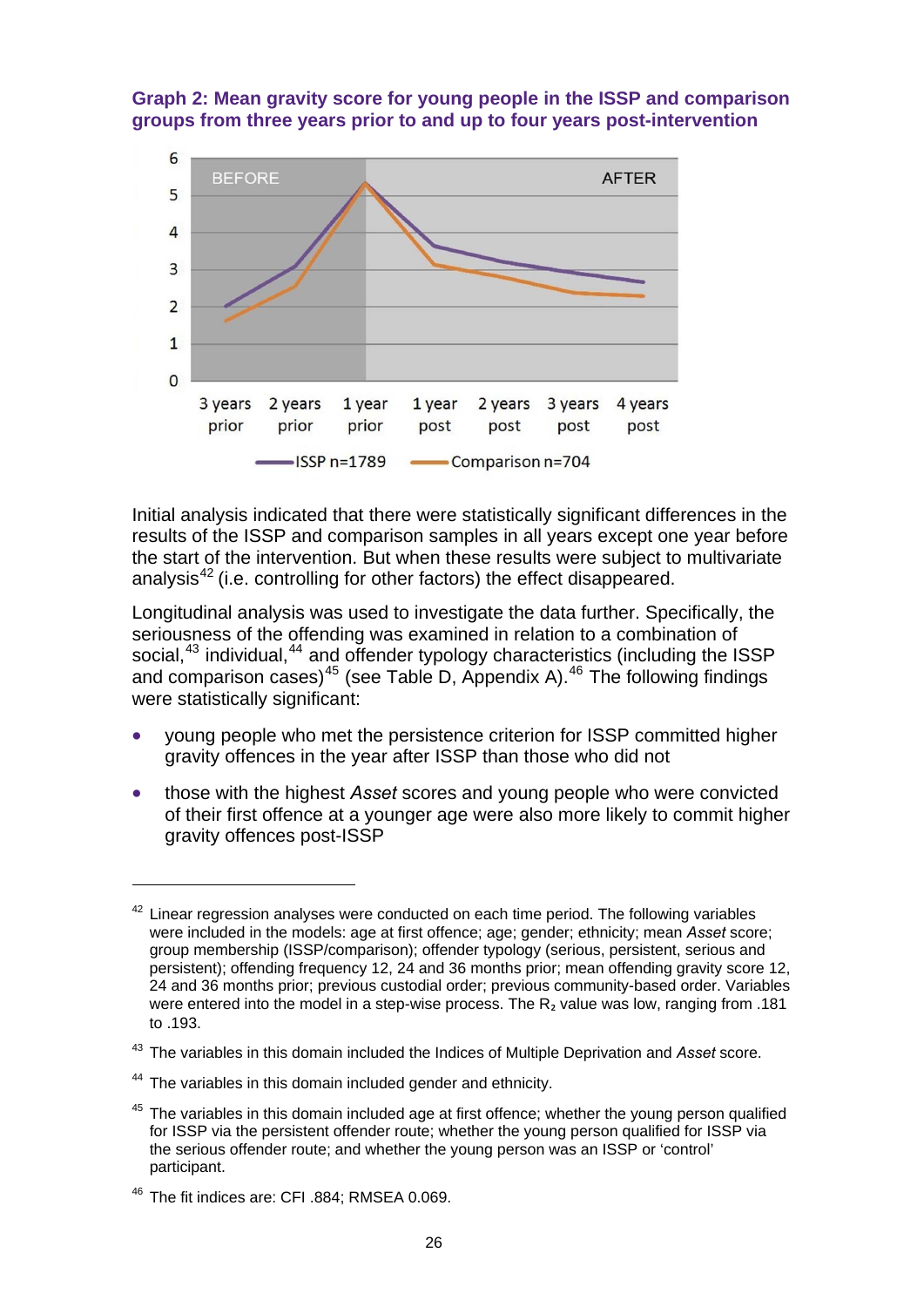young women, those from Minority Ethnic backgrounds and comparison cases had lower levels of offending seriousness in the first year postintervention. However, these patterns were not sustained in the longer term.

# <span id="page-26-0"></span>**Reconviction**

Table 2 provides information on reconviction rates in the four-year follow-up period, and shows the levels drop consistently each year.

Readers will notice a difference in the reconviction rates between the ISSP and comparison samples, with comparison reconviction rates being significantly lower. However, as already mentioned, the comparison sample includes significantly more serious-only offenders and young women who, typically, have a lower risk of reconviction. Once the data was analysed in multivariate models that controlled for key features,  $47$  the comparison group only outperformed (in terms of statistical significance) the ISSP group in the first year after the intervention. The strongest predictors of reconviction over the four-year followup period (see Tables C and D in Annex A) were found to be:

- previous offending frequency up to three years prior to the respective year
- offender typology (being a persistent rather than a serious offender)
- high mean *Asset* scores

- age at first conviction (participants who begin offending younger were at greater risk of reconviction) and
- gender (where young women have the highest odds of desisting).

<span id="page-26-1"></span><sup>47</sup> Binary logistic regression was conducted on each time period. The following variables were included in the models: age at first offence; age; gender; ethnicity; mean *Asset* score; group membership (ISSP/comparison); offender typology (serious, persistent, serious and persistent); offending frequency 12, 24 and 36 months prior; mean offending gravity score 12, 24 and 36 months prior; previous custodial order; previous community-based order. Variables were entered into the model in a step-wise process. The model was more successful in predicting reconviction than desistance; 33–49% of desisting cases were accurately predicted, while 84–95% of convictions were successfully identified. Again, the Nagelkerke pseudo  $R<sub>2</sub>$  was modest and the models were only able to explain 22–27% of the variance.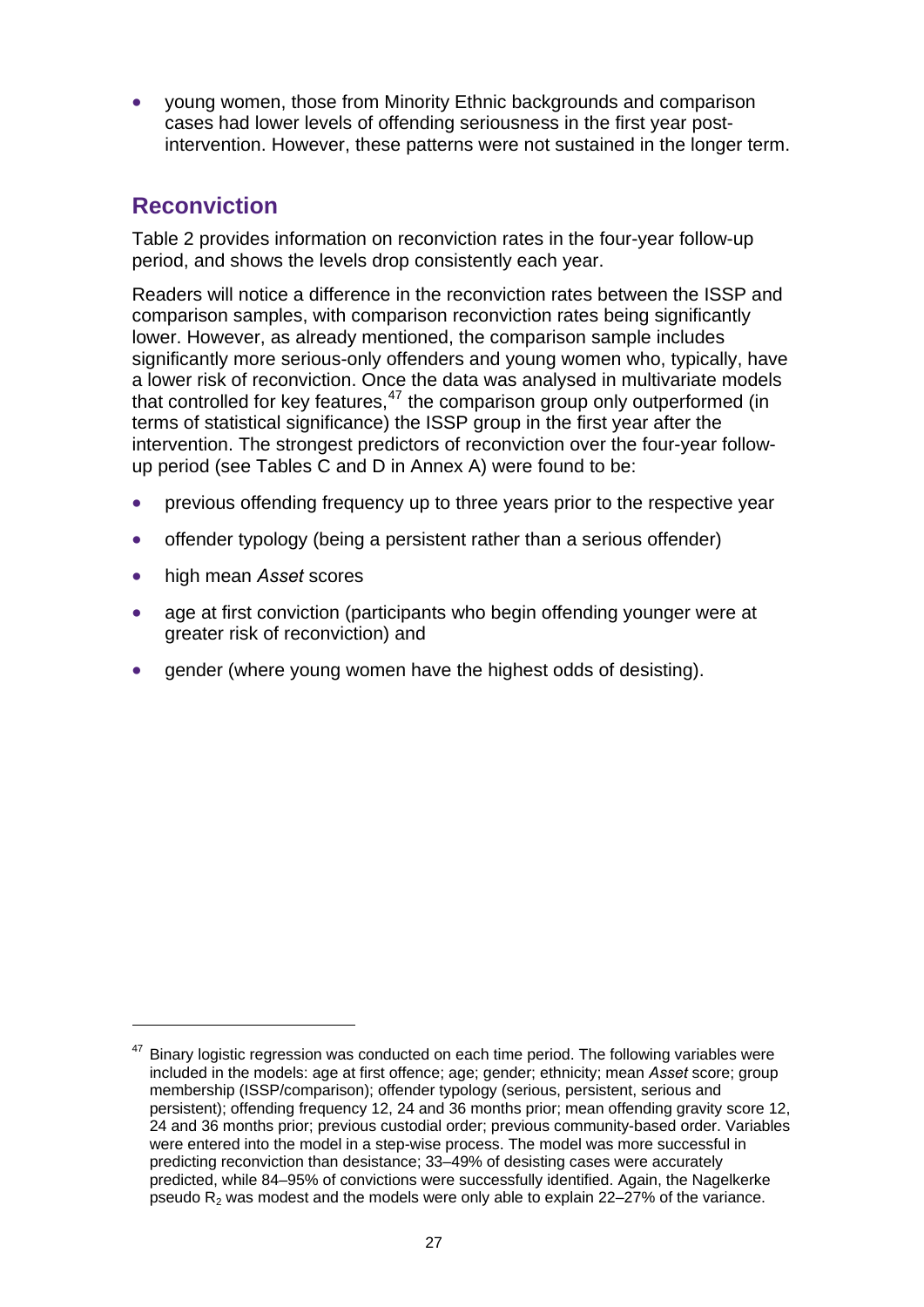| Number of years<br>post-order | ISSP group reconviction rate (%)<br>$(n=1,789)$ | <b>Comparison group</b><br>reconviction rate (%)<br>$(n=704)$ |
|-------------------------------|-------------------------------------------------|---------------------------------------------------------------|
| 1 year                        | 79.7***                                         | 72.0                                                          |
| 2 years                       | $72.1**$                                        | 65.8                                                          |
| 3 years                       | 67.3***                                         | 57.1                                                          |
| 4 years                       | 60.8**                                          | 53.7                                                          |

#### **Table 2: Reconviction rates up to four years post-order: ISSP and comparison groups**

Chi-square test confidence levels: \*\*=99% level, \*\*\*=99.9% level.

# **Offending trajectories within the ISSP sample**

<span id="page-27-0"></span>Young people's offending careers post-ISSP were examined in depth using latent growth curve modelling.<sup>[48](#page-27-2)</sup> The resulting estimations confirm that there were reductions in both offending frequency and seriousness at each time point after ISSP. On average, young people committed 3.3 offences in the first year after ISSP and reduced their offending by just under one (0.9) offence in each subsequent year, up to four years.[49](#page-27-3) However, many young people deviated from the average downward trend, as there was significant variation in these results.<sup>[50](#page-27-4)</sup> The mean gravity score of the most serious offence in the year after ISSP was 3.7 and, at each time point after the intervention, this value decreased by 0.9 (up to four years).<sup>[51](#page-27-5)</sup> Again, there was significant variation in the results for offence seriousness post-ISSP.<sup>[52](#page-27-6)</sup>

# <span id="page-27-1"></span>**Impact of ISSP practice on subsequent offending**

Finally, aspects of the ISSP programme were examined to ascertain if any one element of the supervision or surveillance had a positive – or indeed negative – effect on subsequent offending behaviour. Again, latent growth curve models were run on all aspects of the multi-modal programme,<sup>[53](#page-27-7)</sup> different forms of electronic monitoring<sup>[54](#page-27-8)</sup> and the total number of days of exposure to the programme. The findings that emerged were that:

<span id="page-27-2"></span><sup>&</sup>lt;sup>48</sup> For further details, please refer to the statistics in Tables A and B in Appendix A.

<span id="page-27-3"></span><sup>49</sup> The fit indices are: CFI .907; RMSEA 0.088.

<span id="page-27-4"></span><sup>50</sup> The variance statistics are: Intercept .325\*\*\*; Slope .030\*\*\*

<span id="page-27-5"></span><sup>51</sup> The fit indices are: CFI .969; RMSEA 0.036.

<span id="page-27-6"></span><sup>52</sup> The variance statistics are: Intercept .167\*\*\*; Slope .021\*\*\*

<span id="page-27-7"></span><sup>&</sup>lt;sup>53</sup> Education and training; restorative justice; changing offending behaviour; interpersonal skills; family support; accommodation; drug/alcohol problems; leisure/recreation activities.

<span id="page-27-8"></span><sup>&</sup>lt;sup>54</sup> Electronic tagging and voice verification.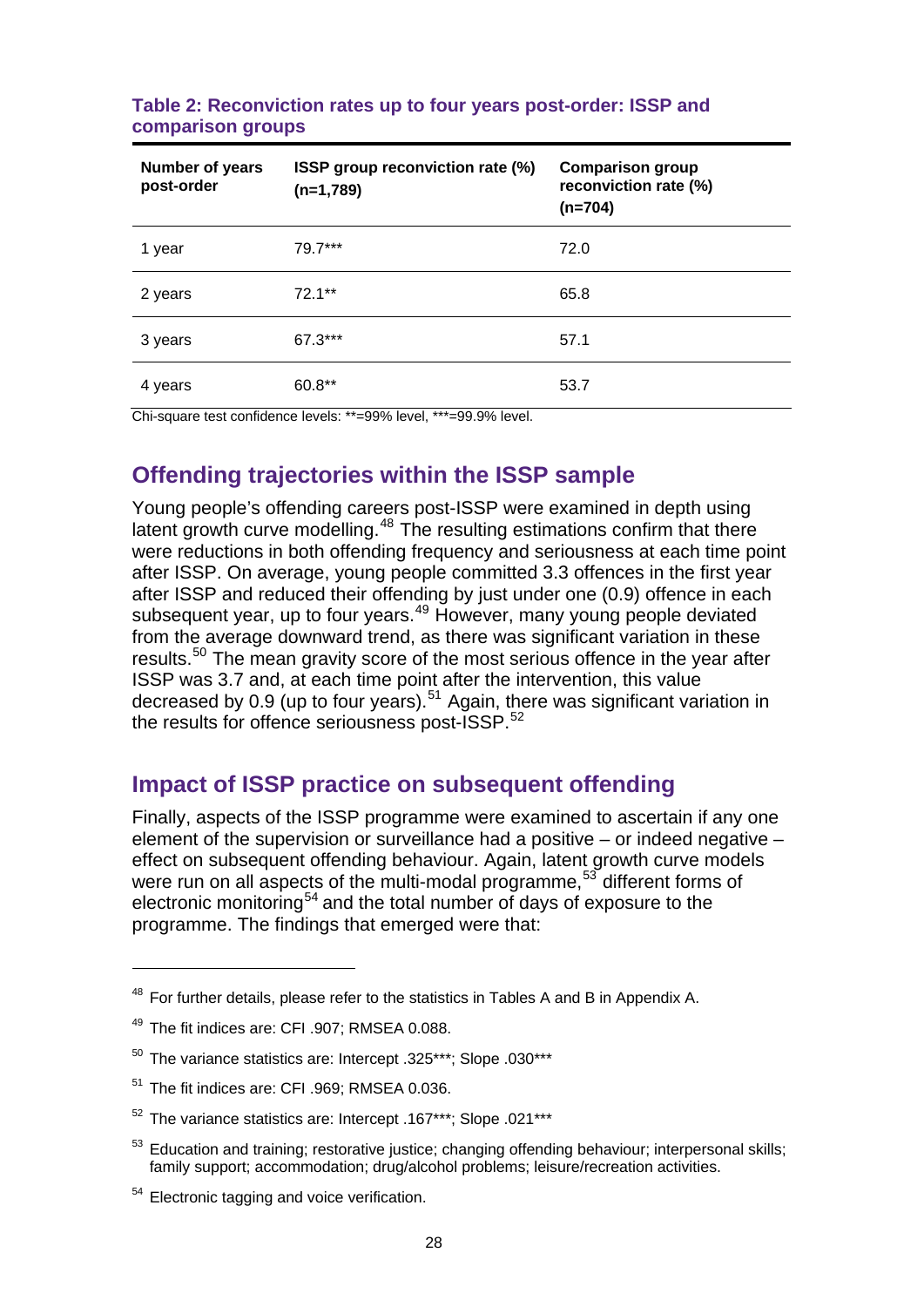- notably, restorative justice was positively associated with a reduction in the frequency of offending in the first year after commencing ISSP ( $p \lt 0.05$ ),  $55$ confirming a finding in the previous 24-month reconviction study of ISSP (Gray et al, 2005)
- there were no statistically significant differences in offending frequency or seriousness related to surveillance type<sup>[56](#page-28-2)</sup>
- from examining the number of days spent on ISSP, increased exposure to the programme was associated with modest reductions in the frequency  $(p < 0.05)^{57}$  $(p < 0.05)^{57}$  $(p < 0.05)^{57}$  and seriousness ( $p < 0.01$ ) of offending immediately after the programme.[58](#page-28-4) However, it is possible that these results reflect a 'selection effect', whereby those offenders who breached and left the programme early were also more likely to commit further and more serious offences.

### <span id="page-28-0"></span>**Can we treat all ISSP cases the same?**

1

Since the data revealed that offending behaviour within the ISSP sample varied significantly, it was decided a mixture-modelling exercise might provide a useful means of exploring these patterns (Muthen and Shedden, 1999). This method allows the researcher to identify qualitatively different developmental processes within a given population, and has become increasingly popular in criminological and other evaluative research over the past 10 years (Nagin and Tremblay,  $1999$ ).<sup>[59](#page-28-5)</sup>

This exercise was exploratory and limited to the ISSP sample, who were shown to have a number of underlying differences, compared to the comparison group. Future research might benefit from applying the method to other populations of persistent and serious young offenders.

<span id="page-28-4"></span>58 The fit indices are: CFI .985; RMSEA 0.028. Estimate for total number of days spent on ISSP -.001; S.E. .000; C.R -3.443; P.000.

<span id="page-28-1"></span><sup>55</sup> The fit indices are: CFI .969; RMSEA 0.039. Estimate for restorative justice: -.157; S.E. .055; C.R -2.832; P.005.

<span id="page-28-2"></span><sup>&</sup>lt;sup>56</sup> It is worth noting that this study only assessed whether one particular style of electronic surveillance worked better than another. Indeed, since the vast majority of ISSP cases (82% – Moore et al, 2004) received some form of surveillance, we are not in a position to verify whether surveillance of persistent and serious young offenders works better than having no surveillance (since the sample size of young people who had no form of electronic monitoring was too small). Future research to explore the specific effect of tagging and voice verification is required.

<span id="page-28-3"></span><sup>57</sup> The fit indices are: CFI .966; RMSEA 0.05. -.001; S.E. .000; C.R -2.931; P.003.

<span id="page-28-5"></span> $59$  Trajectory analysis has become an increasingly popular method for examining the offending behaviour of delinquent youth populations (Nagin and Tremblay, 1999; Nagin, 2005). Recently, the method has also been employed in wider criminological studies, such as the study of crime distribution across geographic locations (Weisburd et al, 2004; Weisburd et al, 2009) and trends in terrorist activities and crime across countries and groups (Piquero and Piquero, 2006).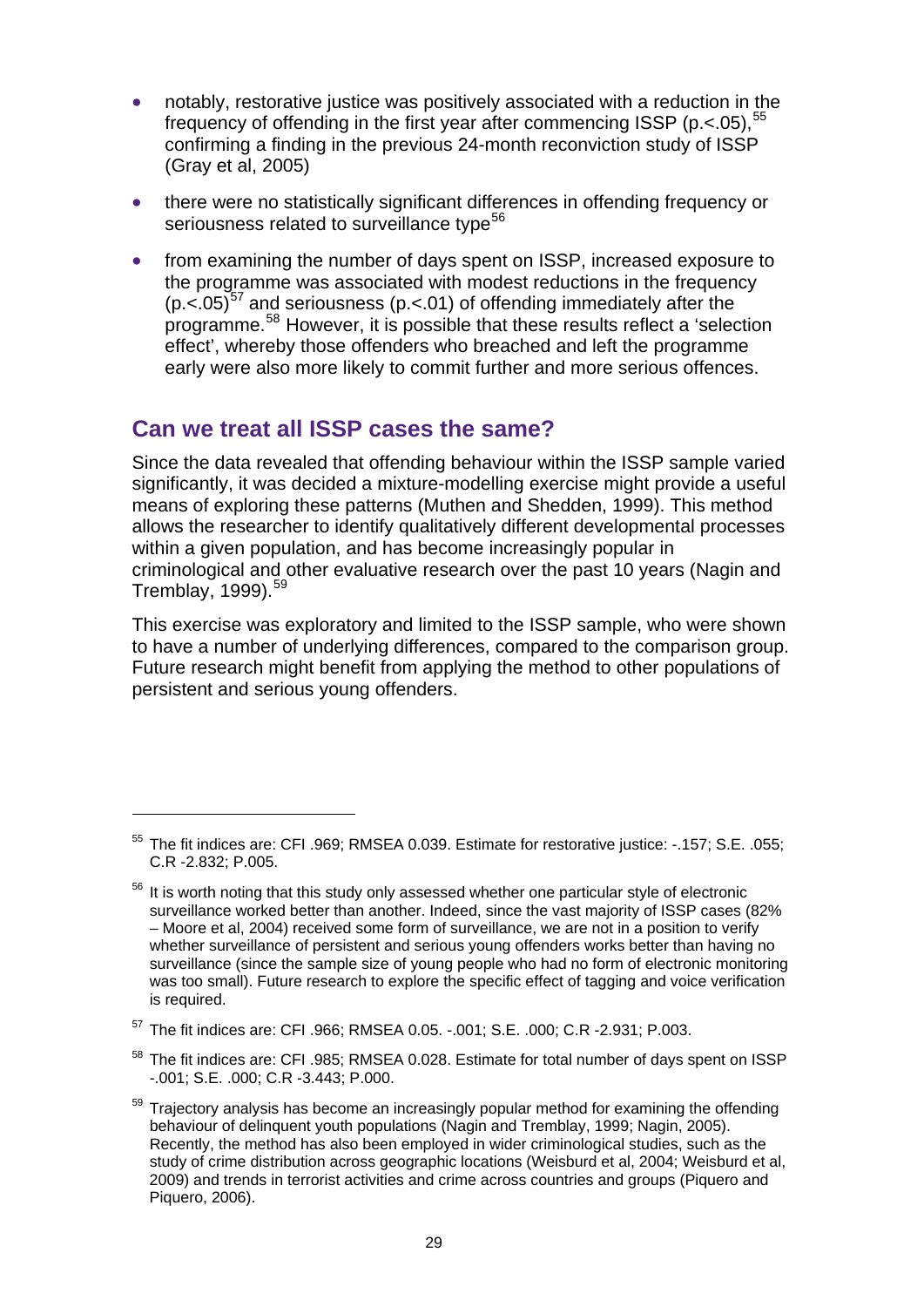#### **Results**

This method identified four empirically distinct groups with good sample sizes. The analysis focused solely on the ISSP sample and included the seven years' available data and combined information on the frequency and seriousness of offending. Appendix E contains the mean estimates of frequency and seriousness of offending for the four-group analysis.

The top-line findings are illustrated in Graphs 3 and 4, which display the frequency and gravity distributions respectively. $^{60}$  $^{60}$  $^{60}$  A mixture-modelling analysis also provides an estimate of the proportion of the population that lies in each group. For example, the population of 'group three' is estimated to be 48%. It is important to note that the following analyses are not intended to present a causal relationship between ISSP and long-term offending behaviour; at this stage we are simply looking to explore some of the variation within the sample's behaviour, as indicated by the previous results.<sup>[61](#page-29-1)</sup> The four groups can be summarised as follows.

#### **Group 1 (24%): Desisting serious young offenders**

These offenders peak with a small number of high gravity offences before ISSP. The majority desist within the first year following ISSP, with periods of non-offending and low-level fluctuations as young adults.

#### **Group 2 (20%): Desisting persistent young offenders**

These offenders experience a peak in their offending frequency immediately prior to their ISSP sentence. In the short-term, they continue committing low-level offences but on a downward trend. On average, most will desist from offending around two years' post-ISSP, with minor fluctuations thereafter.

#### **Group 3 (48%): Long-term high-gravity offenders**

Members of this group, the largest group within the ISSP sample, exhibit a down-turn in terms of the frequency of their offending after ISSP – although it is not achieved as quickly as the first two groups. In addition, the gravity of their ongoing offending follows a much slower decline, suggesting they continue to commit fewer but relatively serious offences as they grow up.

#### **Group 4 (8%): Chaotic frequency and gravity persisters**

This group, the smallest in the analyses, contains the most prolific offenders. The frequency of their offending fluctuates at the high end over the study period, while the gravity of their offending only achieves a modest reduction after ISSP.

<span id="page-29-0"></span>The Convergence Statistic was 1.0008; Posterior P.73.

<span id="page-29-1"></span> $61$  There are some limitations to the mixture-modelling approach: questions arise when attempting to identify the optimal number of latent classes. Secondly, the various populations within the sample may not be adequately modelled using the same statistical structure. Another limitation is that, in large samples, a number of latent classes could be required to explain adequately the variation that exists across all individuals. Finally, there is considerable and contentious debate within the academic community as to the appropriateness of employing statistically (rather than theoretically) led models, which lead to abstract conclusions. Despite these limitations, mixture modelling and similar approaches represent important new developments in the study of change (Duncan et al, 2006).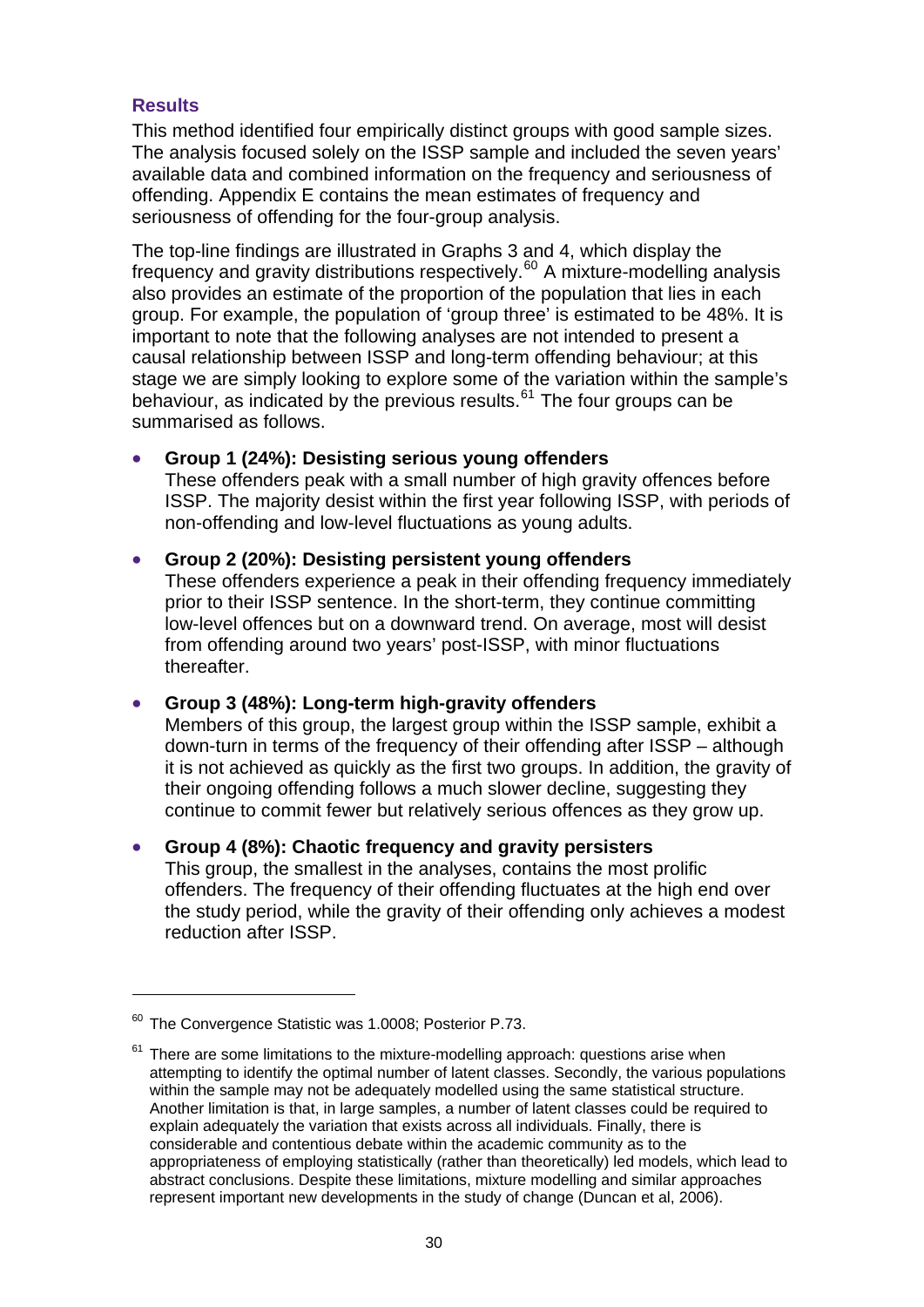

#### **Graph 3: Distributions of offending frequency for the four groups identified through mixture modelling**

#### **Graph 4: Distributions of offending seriousness for the four groups identified through mixture modelling**



According to this investigation:

 The average reduction in crime, as demonstrated in the previous analysis (see Graphs 1 and 2), was maintained by approximately half of the sample (Group 1, 24% and Group 2, 20%). Their offending behaviour reduced, on average, to a small number of low-level crimes within one to two years after the intervention.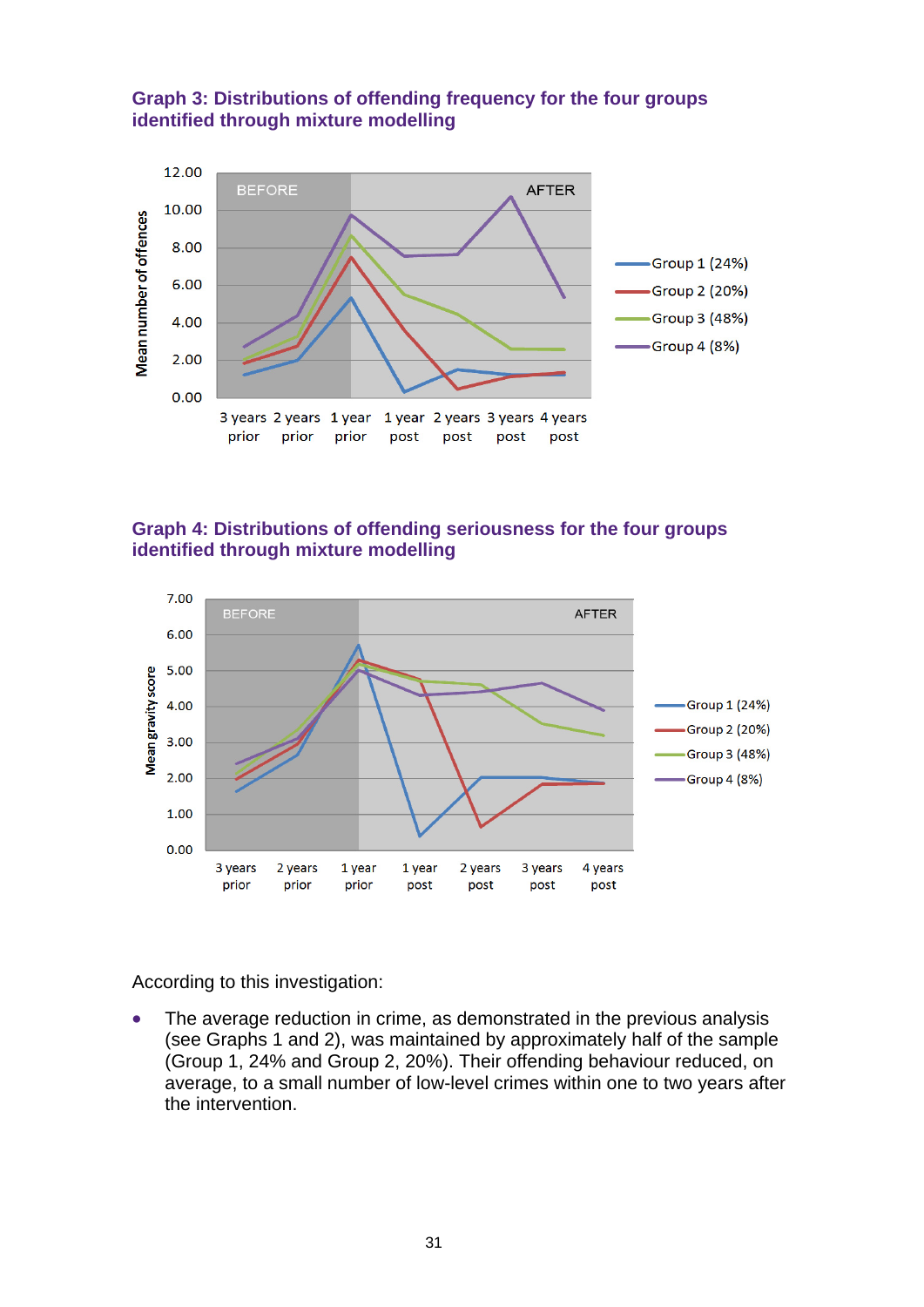- Group 1 (24%) the 'desisting serious young offenders' were distinguished by the gravity of their offending prior to ISSP. Indeed, this group committed some of the most serious offences out of the sample at this time (a mean gravity score of 5.7 – see Appendix E), but presented the least risk in relation to longer-term offending when compared to the other three groups.
- The largest group Group 3 (48%), the 'long-term high-gravity offenders' continued their offending into early adulthood (albeit at a lower frequency level) and by the fourth time-point post-intervention had committed an average of 2.6 offences per year with a mean gravity score of 3.2.
- The smallest group  $-$  Group 4 (8%), the 'chaotic frequency and gravity persisters' – posed the biggest challenge to the criminal justice system out of all the groups identified: four years after ISSP they committed, on average, 5.4 offences a year, with a mean gravity score of 3.9.
- Notably, and substantiating the results from the latent growth curve modelling above, it was young people who committed the highest volume of offences at the point of entry onto ISSP (Group 3 and Group 4, i.e. the most persistent offenders) who were more likely to sustain their offending behaviour from childhood into early adulthood.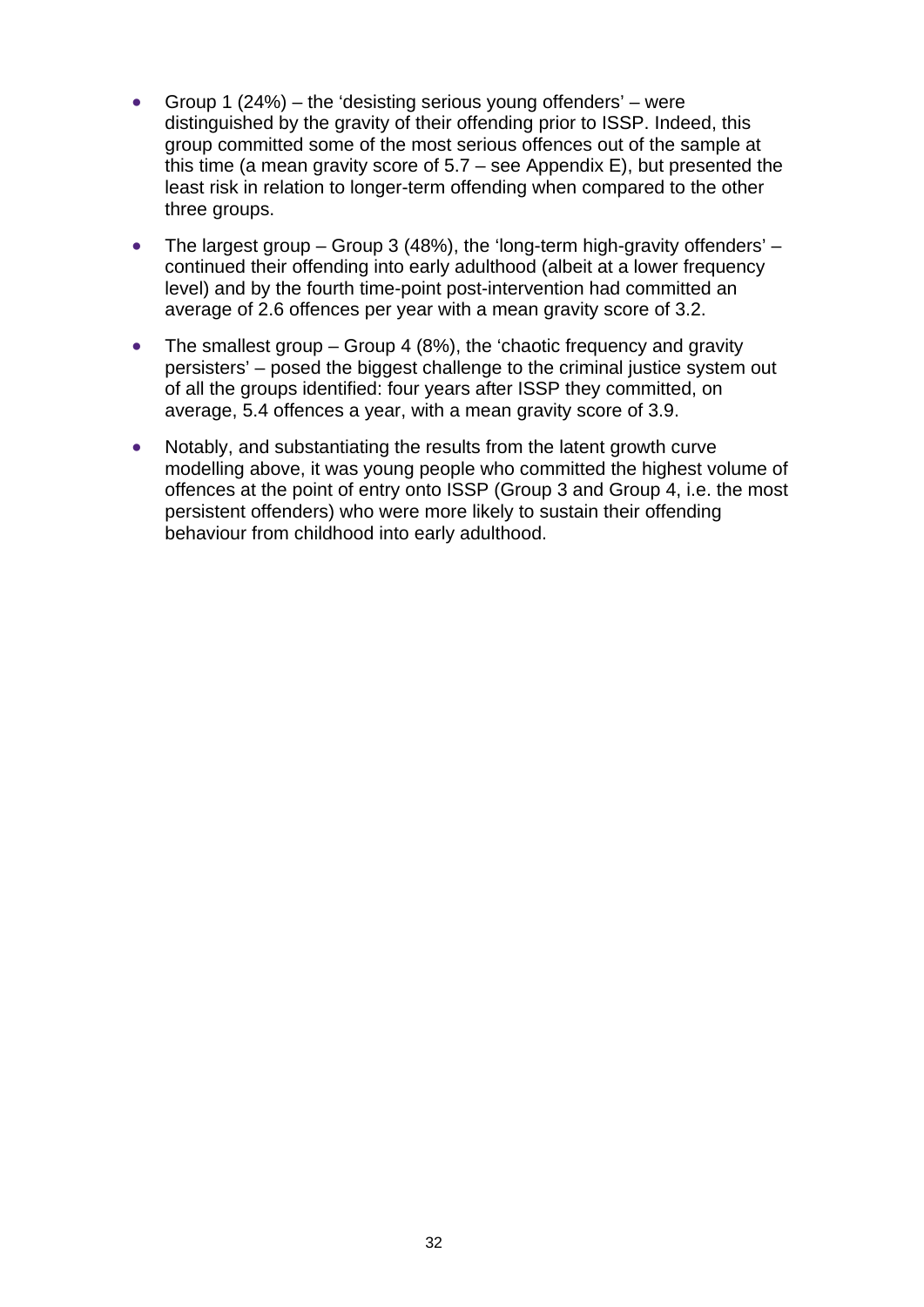# <span id="page-32-0"></span>**Findings from the qualitative research: examining the lifehistories of persistent young offenders**

All names, personal details and locations have been changed or removed to protect the confidentiality of the participants. Details of the qualitative research methodology and ethical considerations can be found in Appendices F–H.

### <span id="page-32-1"></span>**Memories of ISSP**

1

In all cases, despite the passing of seven years, and even where participants only spent a short time on the programme, memories of ISSP were lucid in the minds of the interviewees. Memories focused on aspects of the daily programme – the number of hours one had to complete, the ISSP office, particular activities (going to college, football, cooking) and relationships with staff. Overall, this suggests that ISSP was distinct from other youth justice and probation orders (of which this cohort had considerable experience) and had strong programme integrity.<sup>[62](#page-32-2)</sup> In five cases, interview data from the initial evaluations was available, and notably similar issues arose in these follow-up discussions. This would indicate young people had consistent and clear opinions of their time on the programme.

#### **Perceptions of supervision and surveillance**

Despite the tough configuration of the ISSP programme, it would seem the majority of participants had a sense – perhaps in retrospect, if not at the time – that ISSP staff were motivated by welfare-orientated goals. John and Jordan both appreciated the firm but fair approach of their officers, who pressured them to comply, but tempered their approach with warmth and encouragement. By contrast, many had been subject to probation or other YOT programmes that were often perceived to involve nothing more than an administrative task of signing the book.

#### *It didn't feel like punishment at all. It felt like they were trying to help.*  **Wesley**

*Like when you go to normal probation, you just sign your name in, and then you're off aren't ya? They [ISSP staff] was like doing things, like skills and all that, like learning ya how to cook, and do things on your own, put you in the right direction.*  **John** 

<span id="page-32-2"></span> $62$  Programme integrity refers to the delivery of rehabilitative programmes so that they are delivered as consistently as possible in accordance with their theory and design (Hollin, 1995).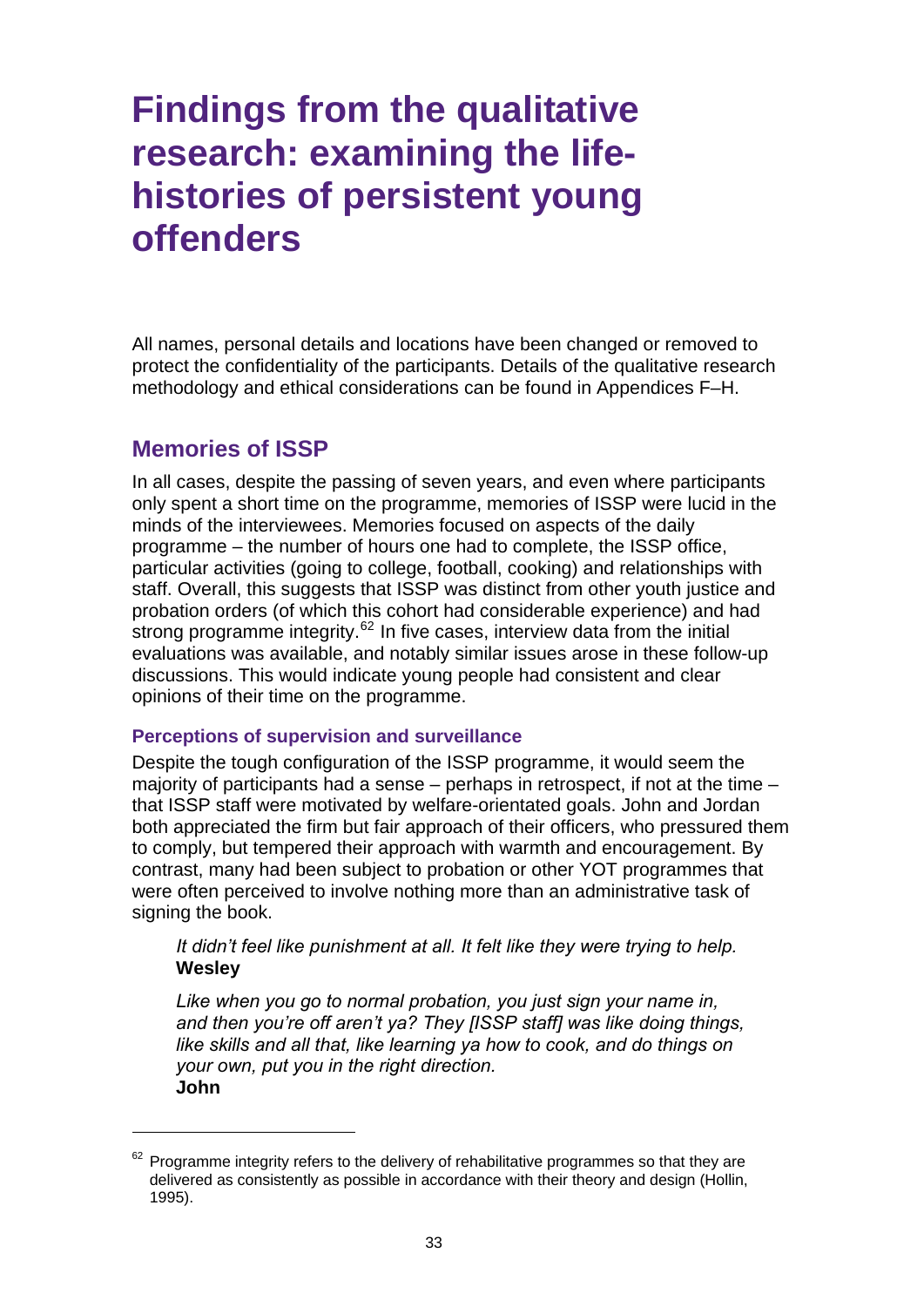Meanwhile, perceptions of 'the tag' and the imposition of a curfew were fused with more punitive and punishing overtones. Since electronic monitoring facilities were typically managed by a specific and inflexible agency (Securicor/Reliance/the police), memories of surveillance were often disconnected from memories of supervision. In this sense, ISSP operated on a dual structure of care (supervision) and control (surveillance), the balance of which varied for each participant.

*I hated it [the tag]...But I only hated it because you've got to be in at a certain time. And plus, the police were coming to my house every single day to see if I was there.*  **Chris** 

#### **Relationships and care**

The care and attention of a dedicated ISSP officer was reported to be the important factor in the compliance and subsequent break in offending for some of the interviewees. Two participants in particular (John and Jordan) had precise and very positive memories of ISSP on account of the good relationships developed with individual staff members. In both cases, these relationships mirrored the attention of a parent. For example, John enjoyed the homely aspects of his supervision – being picked up and dropped off, cooking, going to football and swimming, the sort of activities he said his parents never did with him.

Notably, both young people felt the relationship with their supervising officer was reciprocal – they considered the relationship genuinely close and that their respective officers had high expectations of them and instilled clear boundaries. It was the one-to-one time rather than certain activities that allowed these relationships to develop and flourish. Both John and Jordan said ISSP was one of the best resources they had had access to as young adults. Moreover, both were 'surprise completions', as they had been predicted to breach the programme early, but completed and sustained periods of desistance in the immediate period following ISSP. This underscores the importance of: keeping an open mind regarding referrals; the value of one-to-one contact time; the role of supportive, relationship-based supervision; and the demonstration of care in promoting change.

*I've never, never, never had a worker like that again. No-one as good as Lenny. No-one. The one I have now, he's alright, he's a good man, but no-one has been as good as Lenny. No-one. I don't know no probation officer mate, or anyone that has been as good as that man. He's the best one I could have had. He'd come round to the house and see me, check up on me. Ask me if I was ok. He was a good man. And he got on really well with me mum and me mum's fella. If I ever had a problem he'd speak to me mum...Even if I was in bits of trouble I could talk to him about it, and he'd come in, sometimes you know, he'd tell me off, like I was his kid or something. But I didn't ever tell him, "don't talk to me like that". You know, I just sat there and I took it...He'd help me, he'd help me a lot, mate...So I would never diss the man or tell him to f\*ck off, I would never say to him, "you're just a probation officer, you're nothing to do with me…" He was more than that, do you know what I mean? He was a*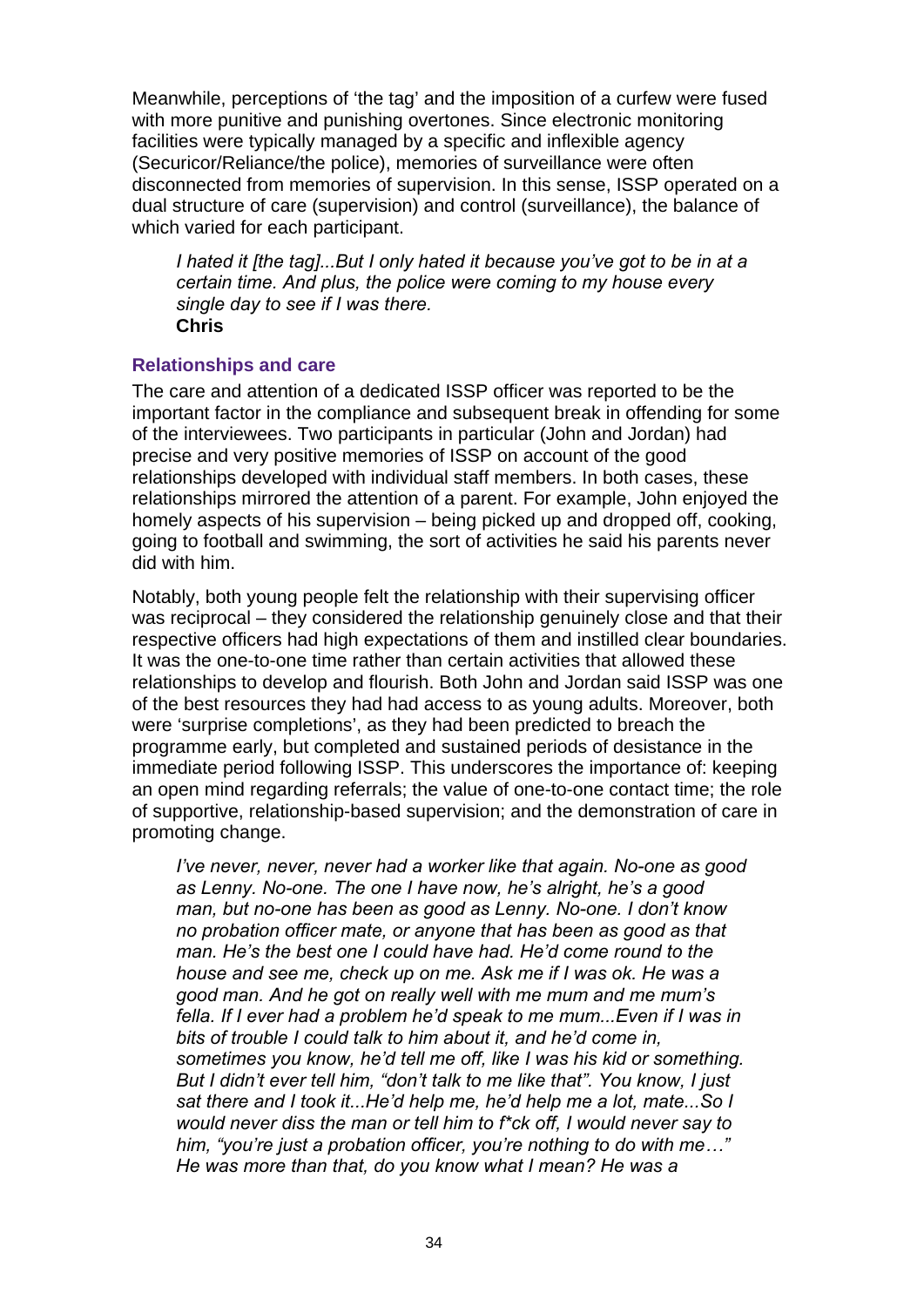*probation worker, or ISSP worker, but he was a mentor to me too.*  **Jordan** 

#### **Contact with and suitability of staff**

The substantial one-to-one contact time with ISSP staff facilitated the development of quality relationships and allowed young people freedom away from their peers to engage with professionals individually. However, this form of supervision was not a panacea: in other cases, trust issues remained insurmountable and some young people were simply unable to make connections with staff or engage with what the programme had to offer.

*I think all it was, I just didn't want to listen to him* [the ISSP officer]*, I just couldn't be bothered. I was just dead lazy, and back then, I was just a kid, so I was dead ignorant, dead cheeky, maybe that was just it, but I just didn't want to listen to him.* 

#### **Aaron**

Another important factor for the young people interviewed was the suitability of the officer. Jordan was very grateful to have an older black man, Lenny, as his officer, and the family bonded with him immediately over their shared heritage. Similarly, John, whose mother played a very distant role in his life, enjoyed having an older woman as his overseeing officer. Beyond this, there was some feeling that ISSP officers should be well-matched in terms of their social grouping.

Aaron and Mark both mentioned a desire to work with young offenders in the future. They felt they would be able to offer young people unique insights and might be respected and listened to because of their own personal experiences. Meanwhile, Aiden stated that he felt probation officers could not relate to him and that university education was an abstract qualification for working with persistent offenders. Cleary, developing a relationship was a delicate and emotional task and not all young people were motivated to commit to this type of supervision.

*They [staff] come into work thinking they can just tell me what to do and how my life is and they understand and all that...They understand nothing...What they should do, yeah, they should go and get f\*cking probation workers, do you know what I mean, should use people who've been in trouble, at the end of the day, who know a thing or two about reality...* 

**Aiden** 

#### **Pride at completion**

It is notable that members of the sample who completed ISSP, even those who were not overtly positive about their experience, remembered completing the programme and expressed a sense of pride and achievement at doing so.

*When I was going to college and that, I weren't partying, I weren't drinking all the time. I weren't going out robbing. I was alright 'cause I knew I was just going to college and getting paid for it, and I was happy with that.*  **Chris**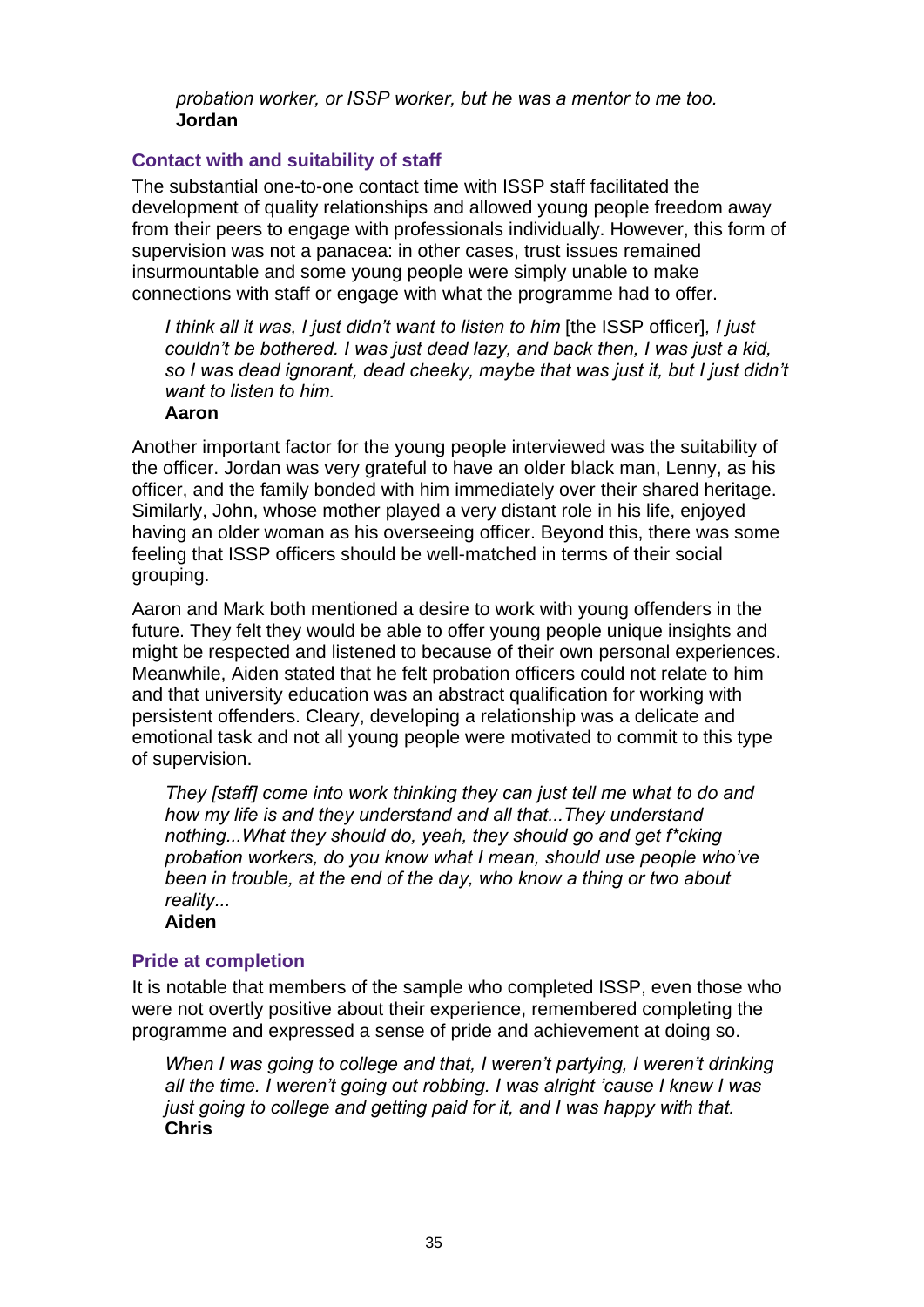# <span id="page-35-0"></span>**The demanding transition towards desistance**

#### **Desistance: a many-splintered thing**

As the quantitative data has revealed, there was evidence of both persistence and desistance within the sample. Three participants said that they had not offended for approximately two years prior to interview (Aaron, John and Wesley). This information was verified by the PNC data, but it is impossible to confirm whether any undetected crimes had been committed. Wesley's offending career was limited to a concentrated period in his youth, which resulted in an ISSP order. He had been convicted on one more occasion post-ISSP, for which he served a short probation order. Jordan and Howard sustained periods of desistance in excess of two years; in Jordan's case this was immediately following ISSP. These patterns were not, however, sustained.

The interview data suggests that the desistance process for the young people interviewed was a precarious one, and the desire to 'go straight' was often a very personal and occasionally temporary journey. Desistance was sometimes prompted after a young person experienced a personal crisis. In other cases, it was a conscious decision to change or simply a fleeting break from an otherwise consistently offending lifestyle.

Partial forms of desistance were established by some, whereby a particular activity was surrendered, while other forms of (often less serious) offending were maintained. What is clear is that, for persistent offenders in this study at least, desistance was an exceptionally difficult rite of passage and rarely happened independently. Indeed, the young people in this sample were overwhelmed by the changes they needed to make in order to turn their lives around. The move towards a crime-free existence invariably required an overhaul of their lifestyle: friendships were severed, relationships re-evaluated, some young people made the decision to move out of the area or face reprisal attacks, and others had to accept a significant reduction in their income and criminal status. In sum, desistance involved a large degree of personal, financial, cultural and physical risk.

#### **Crisis – the tipping point**

In this study, a concerted motivation to change was regularly born out of a crisis point. Aaron reached a point where he was effectively destitute before he considered giving up offending; Chris was facing the possibility of life behind bars due to drug-induced violence – a prospect that prompted him to seek help. David had been forced out of the city, following a series of gang-related shootings in which he and his best friend were targets. When his friend was indeed killed, he escaped the city and eventually sought drug treatment. He has never returned.

*The last five years of me life yeah, I've spent what – as a smackhead. I'm like what? I just hit rock-bottom...I was living on the street, and I was really ill. Like, you know, I was basically nearly dying. I told ya, I was using needles...I lost all touch with me family, none of them wanted to know...and like, all them, all them little pieces, you know, I decided for meself, it was time to do something different. I'd spent enough time, f\*cking around, taking drugs, selling drugs, and you know, I'm 26 now. And it's about time, exactly, I thought about doing something different with me life.*  **David**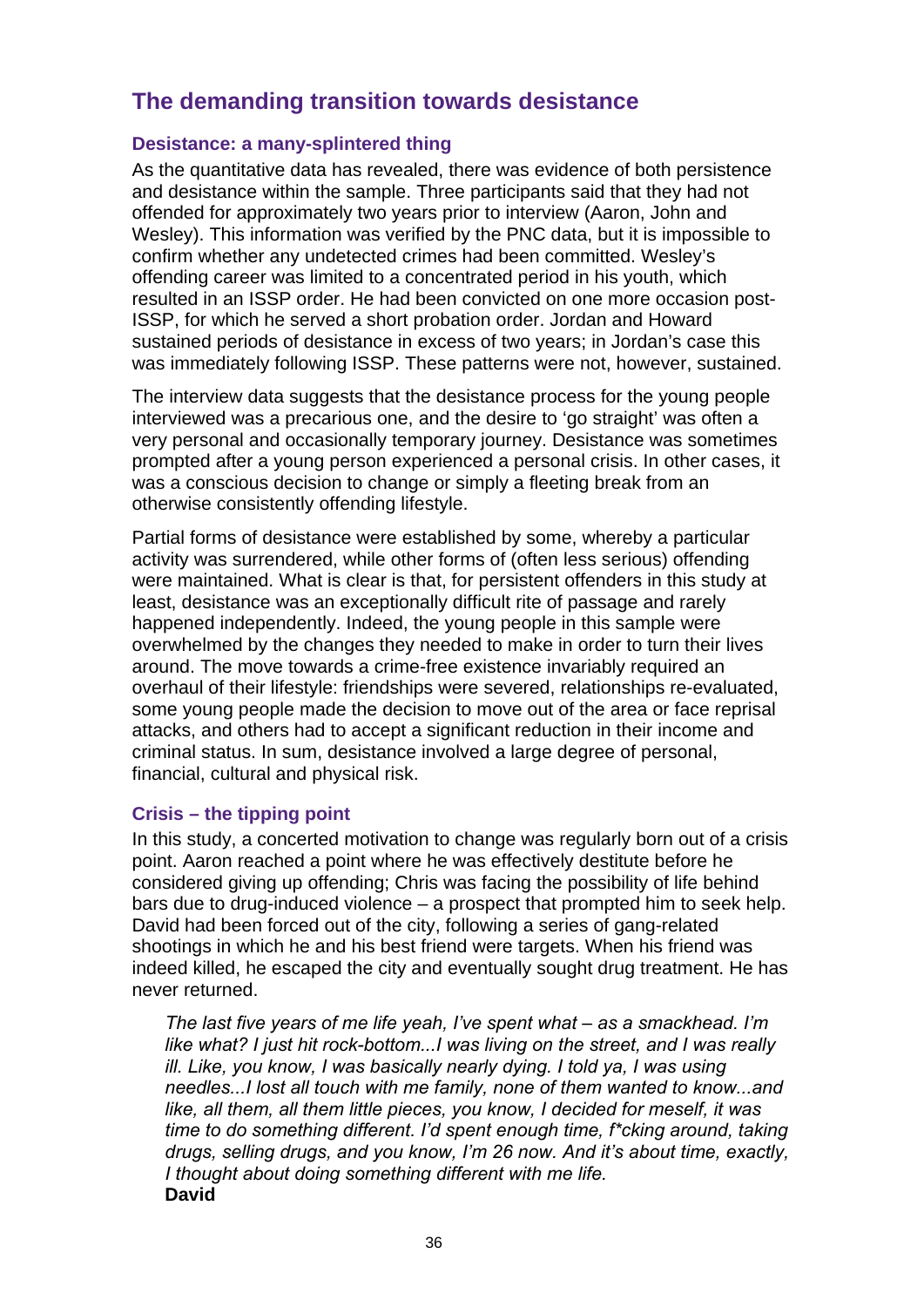It would seem that for these young people – where offending had become part of an established routine – that it was a mounting sense of personal, financial, psychological and physical crisis that proved a decisive turning point in their lives. Indeed, at these crucial moments, where their personal resources were at their lowest ebb, the participants finally become receptive to the possibilities of change. Namely, in order to lead more contented lives, crucial choices would need to be made – including the decision to give up crime. There was no predictable time-scale for when these breakthroughs would occur.

#### **Change does not happen independently**

It is clear that, particularly for persistent offenders, whose lives are often saturated by crime, the process of desistance can be exceptionally demanding, demoralising and lonely. Moving away from an offending lifestyle highlights numerous resource gaps. The sample had precious few (if any) qualifications, limited education, and extensive criminal records. Some struggled with housing, drug addictions and other health problems, and many lacked adequate family or peer support.

In some cases, young people felt they had no option but to move from the city in order to resist offending (Kirk, 2008). For others, learning to adapt to a life on benefits when they had previously been able to earn good money required considerable commitment.

It is worth pointing out that, despite their desires to 'go straight' and their obvious attempts to better themselves, some young people simply had very little idea of how to negotiate everyday life, for example registering with a GP practice or employment service. With only modest experience of the noncriminal social world, they presented as incredibly dependent on their probation officers or other professionals. This was surprising, considering the resourcefulness and confidence some of them had shown in their criminal lives. Clearly, when persistent offenders are ready to change, substantial and intensive assistance is required – both practically and emotionally.

*So, I was saying to me probation officer last week, like how are you going to help me when I get out if I am only on probation for six months. And he said you know: 'It's going to be hard, but you know, if you get your parole I'll be able to help you a bit more, because you'll be on licence for longer'. So I am hoping I do get me parole, just so I can get help when I do get out 'cause if I am only on licence for six months, who knows where I am going to be? I am just going to be on me own again aren't I? With no help 'cause every other time I've got out of jail I've just gone to probation and they've just told me to sign on, and I've signed on and that's it. I've never had no help before. But on this* [prison] *sentence I've had loads of help, with Carats[63](#page-36-0) and things. I've never had none of that before. We'll just wait and see.*  **Chris**

<span id="page-36-0"></span> $63$  Carats is an abbreviation for the 'Counselling, Assessment, Referral, Advice and Throughcare' service – a drug treatment provision in secure establishments for young people and adult prisons.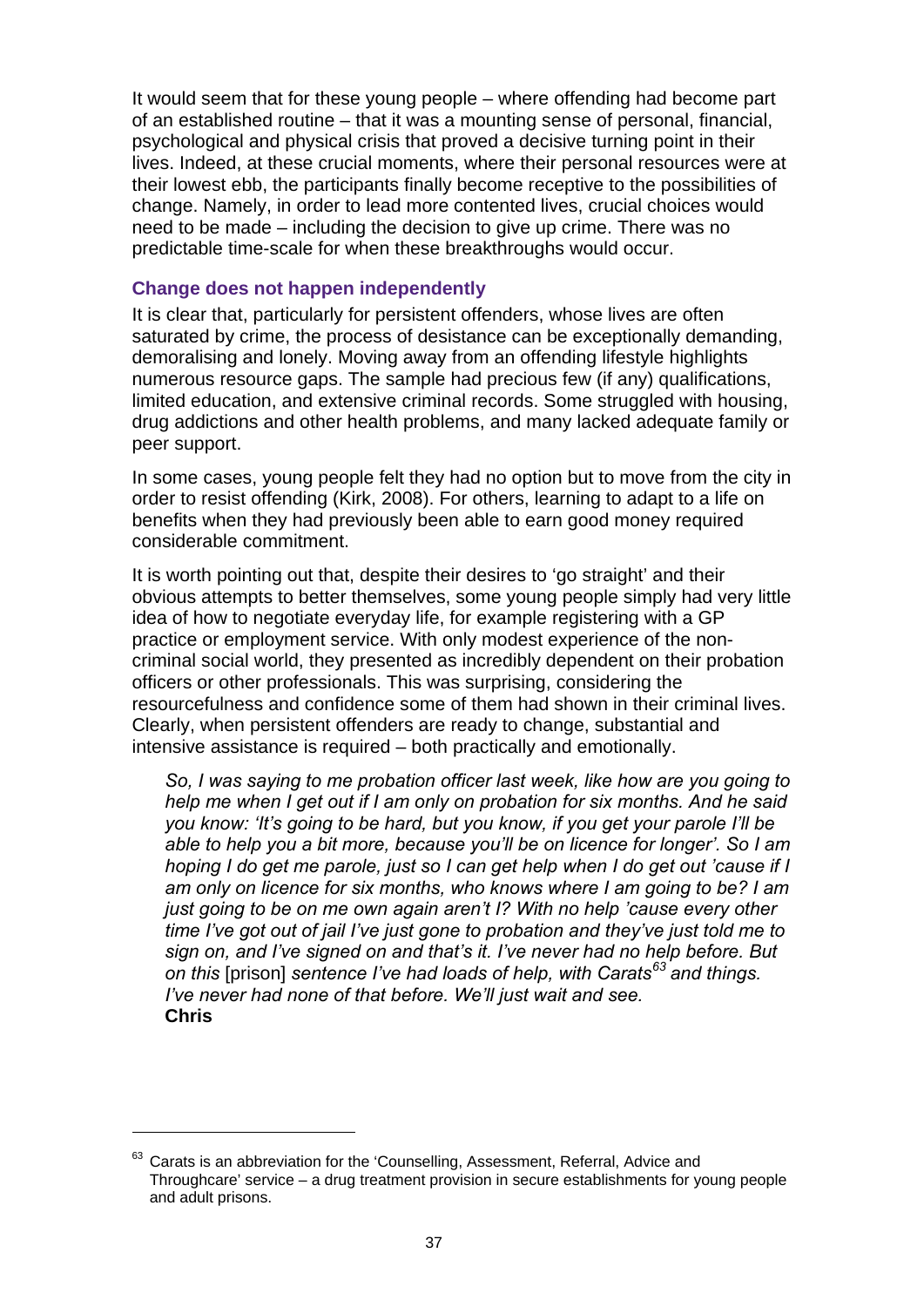### **A complete break**

As described above, a complete break from their environment and offending networks was essential for young people who wanted to desist. Mark, Aaron and Jordan relocated to safer parts of the city, while David and Howard spoke about the need to put an even greater distance between themselves and home. Both David and Howard worried that remaining in the city would put their personal health and safety at risk, and that their ability to remain crime-free would be undermined by the need to carry weapons to protect themselves. Howard pointed out that, even if he were ready to lead a law-abiding life, many of the enemies he had made over the years would not allow him the space to do so.

# **When 'going straight' is not straightforward**

## **Desistance: a hiatus**

Two members of the sample, Chris and Howard, described how a period of desistance occurred by virtue of an enforced break in their offending routines. For Chris, this happened during his ISSP, where the daily demands of the programme took him out of his usual cycle of offending. Unfortunately, this was only temporary. Bitterly disappointed at being unable to find work after completing a college course, he returned to offending. He articulated this disappointment in the initial and follow-up evaluations, five years apart.

*When I was on that ISSP programme, and they got me into college, I was alright for 12 weeks, you know what I mean? I was getting paid, it weren't much but I was getting something and I was living off it. I was happy doing it, I didn't miss it, not once, I went every single day. But it was just a 12 week course and, once that finished, I asked them to try and get me into another college, or another placement, but it didn't happen. And so I was back to square one.* 

## **Chris**

Howard, meanwhile, was forced to "lie low" after "going on the run" following an arrest for armed robbery. He described how much he enjoyed the more relaxed lifestyle afforded by his need to avoid police attention. A new environment, away from his co-offending peers provided a much needed break from the usual influences and situations of the city. Even if the main reason for such periods of desistance is circumstantial, opportunities arising from interludes which may take place during a period of supervision should be capitalised on to maximise young people's understanding and experience of a non-offending lifestyle.

## **False positive desistance**

It should be noted that two young people were contacted to take part in the study because they appeared, according to PNC data, to have desisted from crime in the years after ISSP. However, their lack of involvement in official statistics was not an indication of genuine positive change. As young adults, both became involved in serious and organised crime – beyond the immediate street-level reach of the police. After committing an armed robbery, Howard went on the run overseas for a number of years. His whereabouts were eventually exposed by a neighbour who saw his photo-fit on Crimewatch.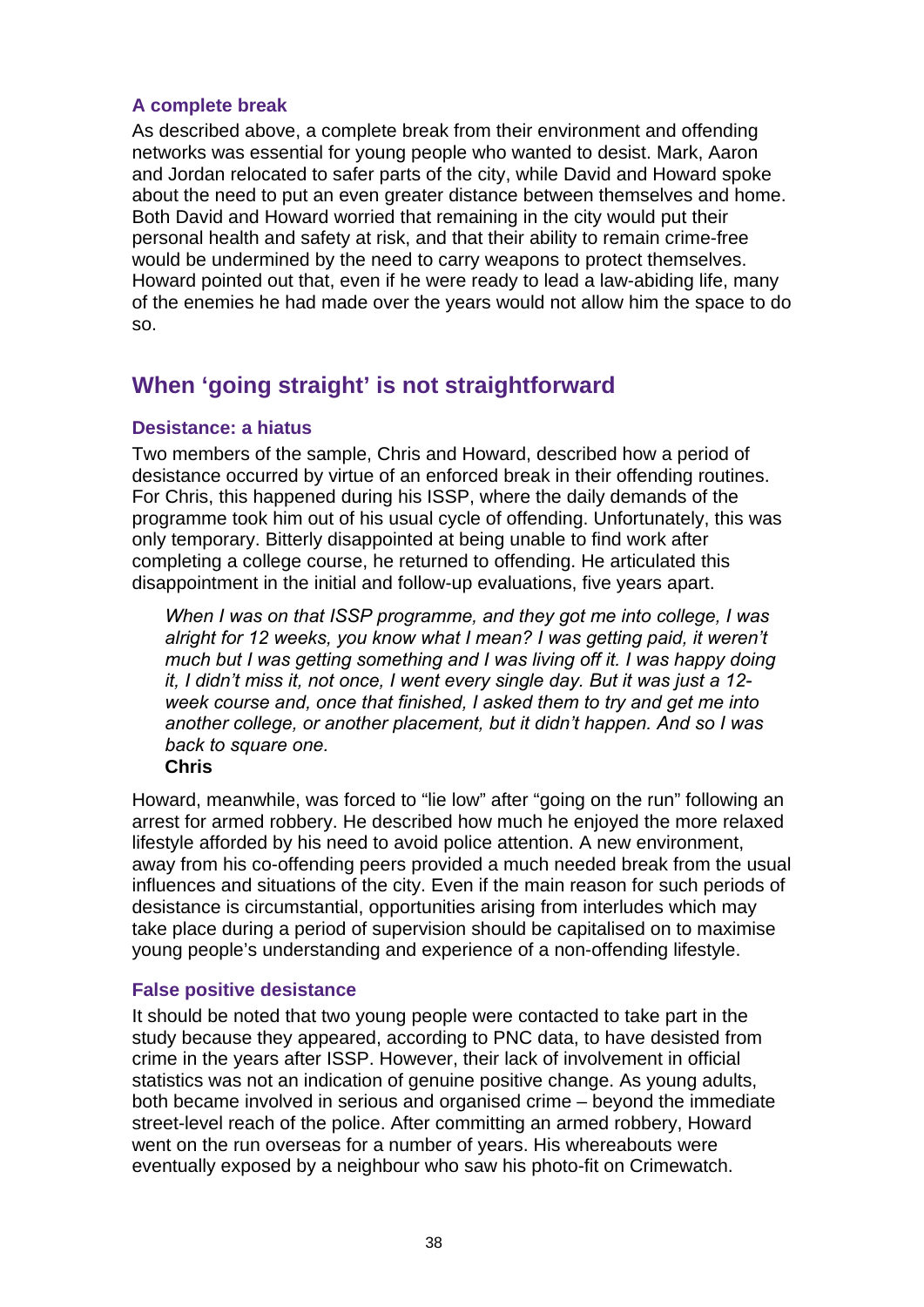Arrangements to interview Peter fell through after he was remanded for grievous bodily harm. Further investigations through local print media<sup>[64](#page-38-0)</sup> revealed that the assault Peter was arrested for at the time of interview, as well as an act of arson seven years previously, were related to a long-term feud between two well-established family gangs. Peter was associated with a family that was one of the main drug suppliers in the city and had been involved in high-profile disturbances including murder, car and nail-bomb attacks. It is impossible to know what broader role Peter played in this family. However, since it is common for gangs to avoid co-operating with the authorities (Howell, 1994; Porteous et al, 2007), even where their own safety is concerned, Pete r may have been involved in further drug and violent crimes without coming to the attention of the police, although this is speculation. Nevertheless, this pattern underscores a well recognised limitation of official statistics, which do not off er a complete picture of crime because much of it – especially drug-related offences , as well as violence between criminals – goes unreported (Golding and McClory, 2008).

## **Offending patterns and partial desistance**

them transitioned from offences typically associated with adolescence, such as burglary. However, on further inspection, it was found that these patterns were Predictably, offending patterns changed as the young people grew up. Some of car-theft and criminal damage, to more adult pursuits. These trajectories represented both ends of the scale. In some instances, offending patterns transitioned into lower gravity offences, such as driving-related offences and petty theft while, in others, they demonstrated an intensification of offending behaviour, resulting in offences such as armed robbery, violence and domestic extremely complex and unpredictable.

On a related note, the life stories of two participants, Mark and Chris, suggested activity both claimed to have given up in order to stay out of trouble. However, resulted in lengthy convictions for violence. In these cases, desisting from crime was a slow and partial process, whereby particular offences were renounced befo re others. that desistance was sometimes a frustrating, disjointed process. These young men were (separately) involved in organised car thefts during their youth, an having developed drug or alcohol addictions as they were growing up, they often became embroiled in violent altercations as adults, which almost always

for another assault. So it's been violence all the time. I can't get away from *I just decided I am not going to drive anymore, and I stay away from cars. It's been about four or five years since I've driven a car, I wouldn't even get in a robbed car now. So I've made a change in a way. But it's the violence that I can't get away from...The last three times I've been away…Yeah, I was back in in January for two racially aggravated assaults, then I got out – I think that was the autumn. Then I went back away at the end of last year – it.* 

**Mark**

<span id="page-38-0"></span> $64$  A content analysis of local newspapers was conducted through LexisNexis. This database has access to approximately 12,000 publications including UK national and local newspapers.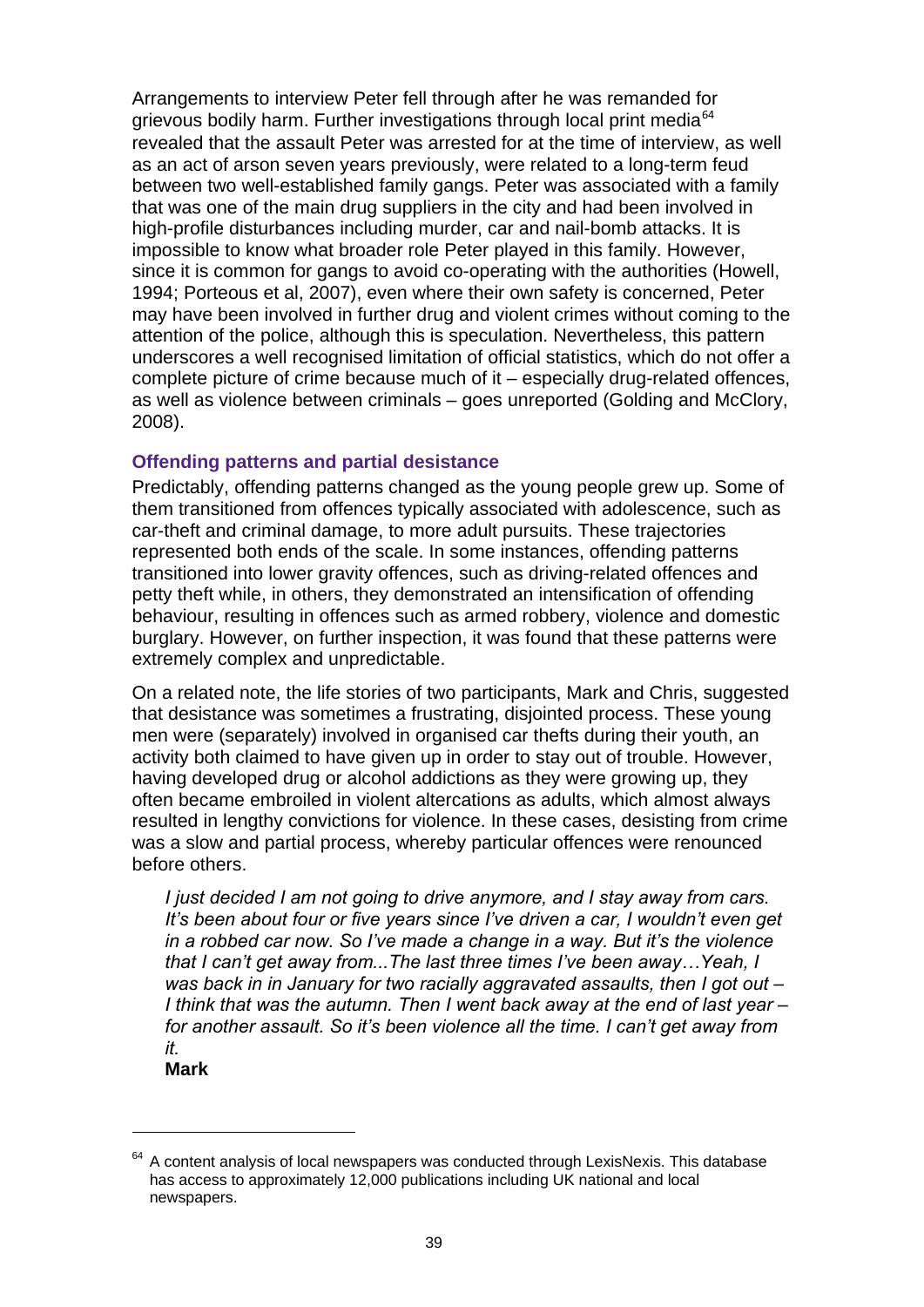## **Becoming fathers**

While some studies have shown a link between becoming a parent and desistance (Graham and Bowling, 1995; Moore and Hagedorn, 1999), this small study found that having children failed to produce desistance in three of the five individuals who were fathers. Jordan presented as the only participant who was emotionally and practically connected to his offspring. The arrival of his daughter prompted him to find employment and, with the assistance of his family, he took seriously the need to provide time, care and resources for his child – all of which did, he said, have some, albeit limited, positive effect on his offending behaviour. Meanwhile, Aiden, Mark and David admitted that having dependants made little or no difference to their everyday life or behaviour. In fact, all three had very limited contact with their children. Two of Mark's three children were placed in foster care, Aiden had only met his daughter on a handful of occasions, and David lost contact with his son when he escaped the city.

*I don't think it's affected anything that I do. I'll be honest, I know it's going to sound selfish, but it's never stopped me going to prison. I always thought it would, when me ex-partner was pregnant with me little girl, I always thought: 'Yeah, I'll make a change now, I won't go back away'. I thought, I'll be staying out of prison, but then, a couple of months later I got done for drink-driving and I was back in prison for it, and then, we had me little lad, and I went back to prison again. So, like, having kids just hasn't affected me at all, like, I haven't changed for them. I don't think I'll change for anyone.*  **Mark**

### **Persistence**

Only one young person in the sample admitted he had no desire to desist from crime (Aiden). He was not deterred by repeated custodial sentences – in fact he seemed to find pleasure in prison life. Moreover, he stressed that he enjoyed offending, and believed it was the only way for him to support himself financially.

*I always say to me mum and dad: "Oh, this is the last time, this time, I mean it this time, I'm going to get a job" ...But I don't though. That's just the way it is. I don't know why. I'm just addicted to getting into trouble...I do it to survive, do you know what I mean? I don't like asking people for things, so, you know, I suppose that's why I rob. I don't have to rob like, me mum and dad would give me things, give me money, but it's not good living off your mum and dad, do you know what I mean? So I rob off the rich to give to meself.* 

#### **Aiden**

Mark and Howard indicated that they were planning to 'go straight', but it was uncertain whether these were realistic goals. Three key reasons were identified: Mark admitted that avoiding alcohol-related violence was very challenging and, although he recognised he had a problem, he had not sought any professional help for his addiction. He also acknowledged that he experienced prison as a place of respite (see below). Finally, as previously mentioned, Howard admitted it would remain hard to desist from crime, once he was released from custody, as he had made many enemies on the outside.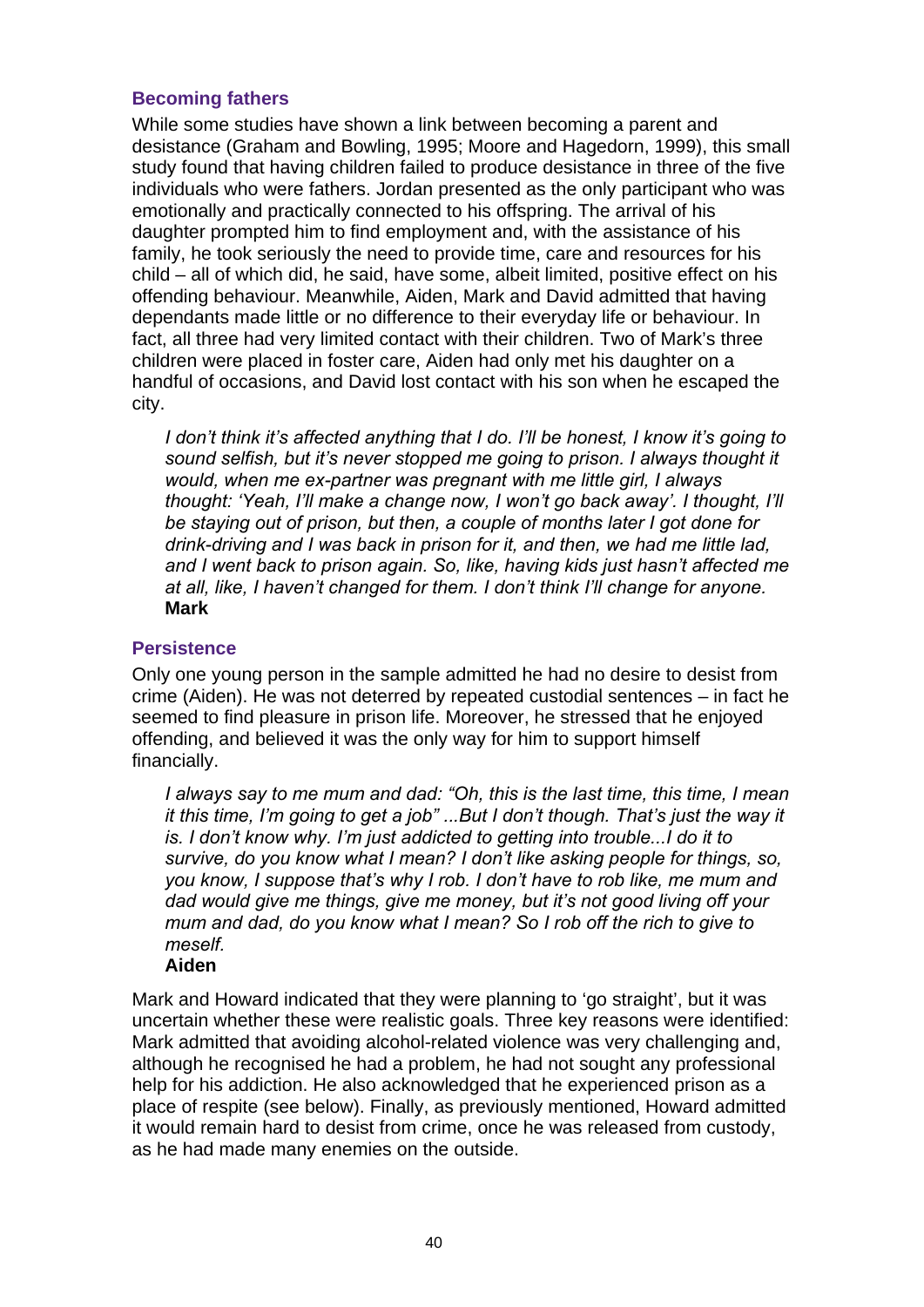# **The role of the wider criminal justice system**

## **The 'soft' option – youth custody**

All but one member of the sample had spent time in YOIs from their mid-teens. One young man had also spent time in a secure children's home. What was striking about the group's experiences of youth custody was the distinct familiarity and casualness with which they regarded being 'sent down'. Asked about their first memories of going into the secure estate, their uniform responses were that, after a period of initial apprehension, all found it possible to adapt effectively. Many had friends, family or neighbours inside the same establishment, knew what to expect, met like-minded peers and, indeed, felt comfortable in these establishments.

*Coming to jail* [the first time]*, like, on the way in the sweat-box, I was scared. But, when I got there, I knew some of the people that were already there like, so, I just fitted in, kinda thing. Like there was always loads of people from home there, and like in for the same sorts of crime things, robbing cars and that, that I was into. So, it just came together and I just fitted in. I fitted in so easy, and then, all the other times, it's always the same faces. It's just like, every time I've been to jail, most of the people that you see, you already know. It's a big circle.*  **Chris** 

What was striking about the responses on this topic was the lack of punitive, deterrent or rehabilitative impact custody had on participants. Moreover, when one compares these memories with their experiences of probation, YOTs, education and social work, which many said they hated, it is somewhat surprising that custody failed to elicit similarly resentful attitudes. Upon further inspection, it is clear that custody occupied a unique space for the young people in this sample, distinct from all other criminal justice and welfare services. While many would admit they did not enjoy YOIs and were relieved to get out, custody was often the easy option in their opinion.

Specifically, custody was not as emotionally or cognitively demanding as alternative punishments, particularly ISSP, which required participants to set goals, review their behaviour, and reflect on their lives. The youth custody environment was not experienced as a service that was actively trying to change them. In fact, as Mark ironically but eloquently commented, prison actually afforded him more psychological freedom than other community-based orders did, as well as physical respite from his hectic life on the outside:

*Sometimes I do like being in prison. I know it sounds strange, but I like, a bit of me own space, a bit of me own time. When I am in prison, I'm like, I can chill on me own. And, all me mates are there as well. So, it's the best of both worlds – so, I weren't really missing out on much, it weren't hard work really...At least in prison, you can just, you can just be as free as you want, even though you are locked up. I know it sounds strange...but you didn't have to turn up for interviews or you didn't have to go to probation, you didn't have to show that you were doing any better, you didn't have to show that you were staying away from crime, if you were in prison, you could always say: 'Well, as soon as I get out, I am going to rob someone and there's nothing you can do about it'...If I said that to someone on probation: 'I'm going to rob someone' – I'd get breached...And it does sound strange, you know, saying it out loud...I do wish now, like, I did try harder with*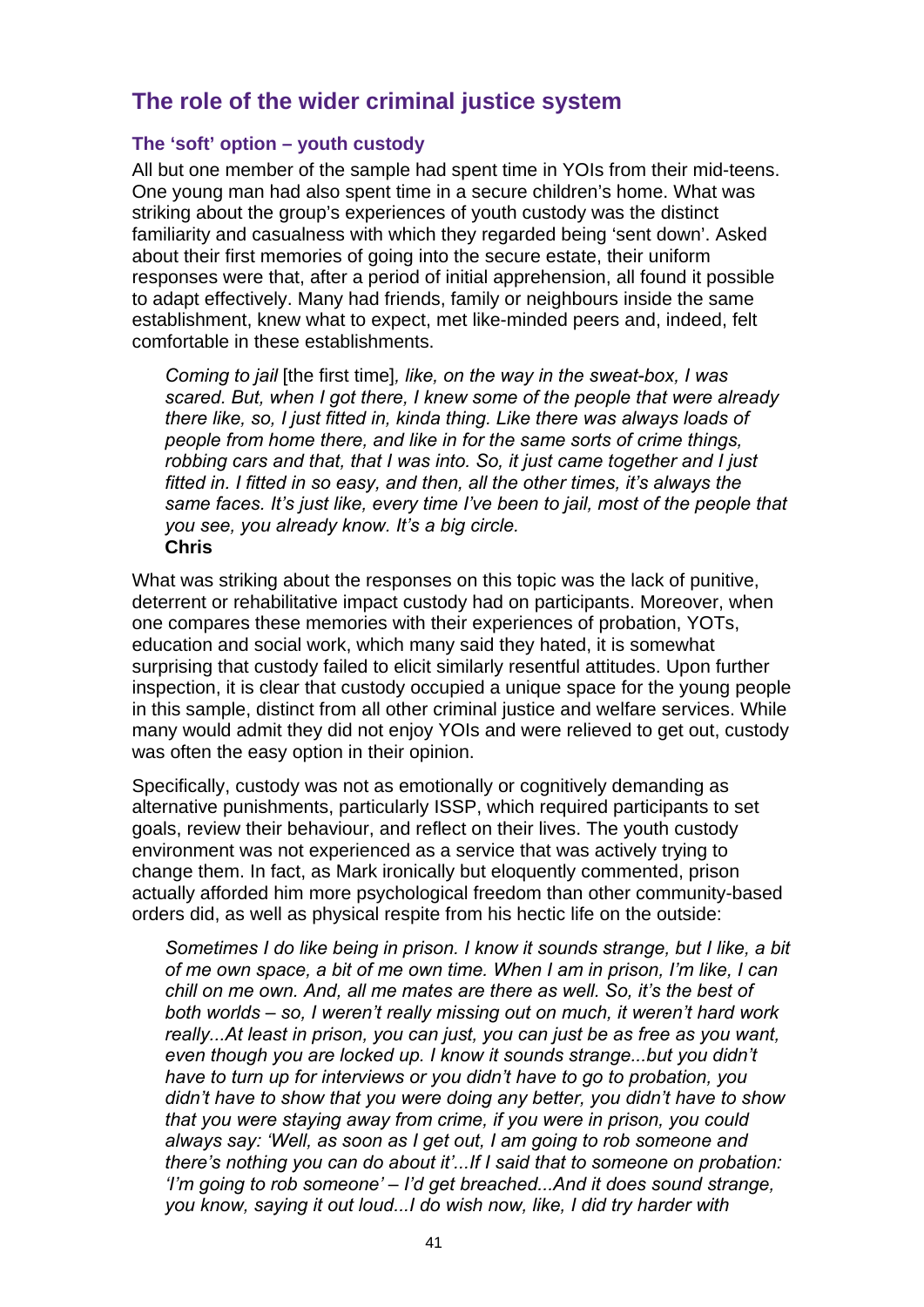*probation, because at least it tries to rehabilitate you and it does show you right from wrong. Whereas prison, well, you've probably heard this a hundred times, but it's a university for criminals...While probation is actually hard work.* 

**Mark**

1

In sum, the cultural and personal benefits of custody often outweighed the practical drawbacks. Many of the nine individuals interviewed achieved a valuable status among their peers, once they had been in custody; it strengthened their sense of criminal identity, increased their circle of friends and was an establishment they could fit into. Many were pleasantly surprised that custody was not as arduous as they had expected; in fact, it was surprisingly straightforward. In this, albeit limited, sense, custody represented an easy option for members of this sample. By contrast, ISSP was experienced as psychologically challenging and based on the concept of personal and social change. While it provided useful opportunities for the receptive candidates, others found it very difficult to relate to. Indeed, some considered it intolerable.

# **Recidivist premium sentences[65](#page-41-0) – a deterrent?**

There was some limited evidence among the sample of a deterrent effect of adult, but not juvenile, custodial sentencing. Two factors seemed to have an aversive influence, one of which – maltreatment – would be difficult to sanction formally. Indeed, some participants found adult prisons exceptionally harsh. Poor conditions, including overcrowding, slopping out and bullying were cited.

One participant was seriously assaulted and strangled during an adult custodial sentence, while another reported that he had been involved in two major fights and numerous altercations with prison officers. The second source of deterrence was the very real prospect of extended or life sentences two participants faced (Jordan and Chris). Perhaps because both participants had substantial experience of custody, the prospect of a life in prison was both intimidating and suitably galvanizing. However, it remained unclear whether (and to what extent) the threat of a recidivist premium sentence would have a lasting effect on these respective individuals.

## **Experiences of police harassment during childhood**

One of the most significant relationships the sample had with the criminal justice system was with the police. The police effectively represent the front line of criminal sanctions as they are often the first agency young people come into contact with during the onset of offending. However, from a young age, the participants in this study reported a deep distrust of the local police, and described a warfare dynamic, which was equally rancorous on both sides.

<span id="page-41-0"></span> $65$  All iurisdictions, whether common or civil law, punish repeat offenders more severely. The recidivist sentencing premium holds that offenders with previous convictions should be considered more blameworthy and hence worthy of harsher punishments (Roberts, 2008).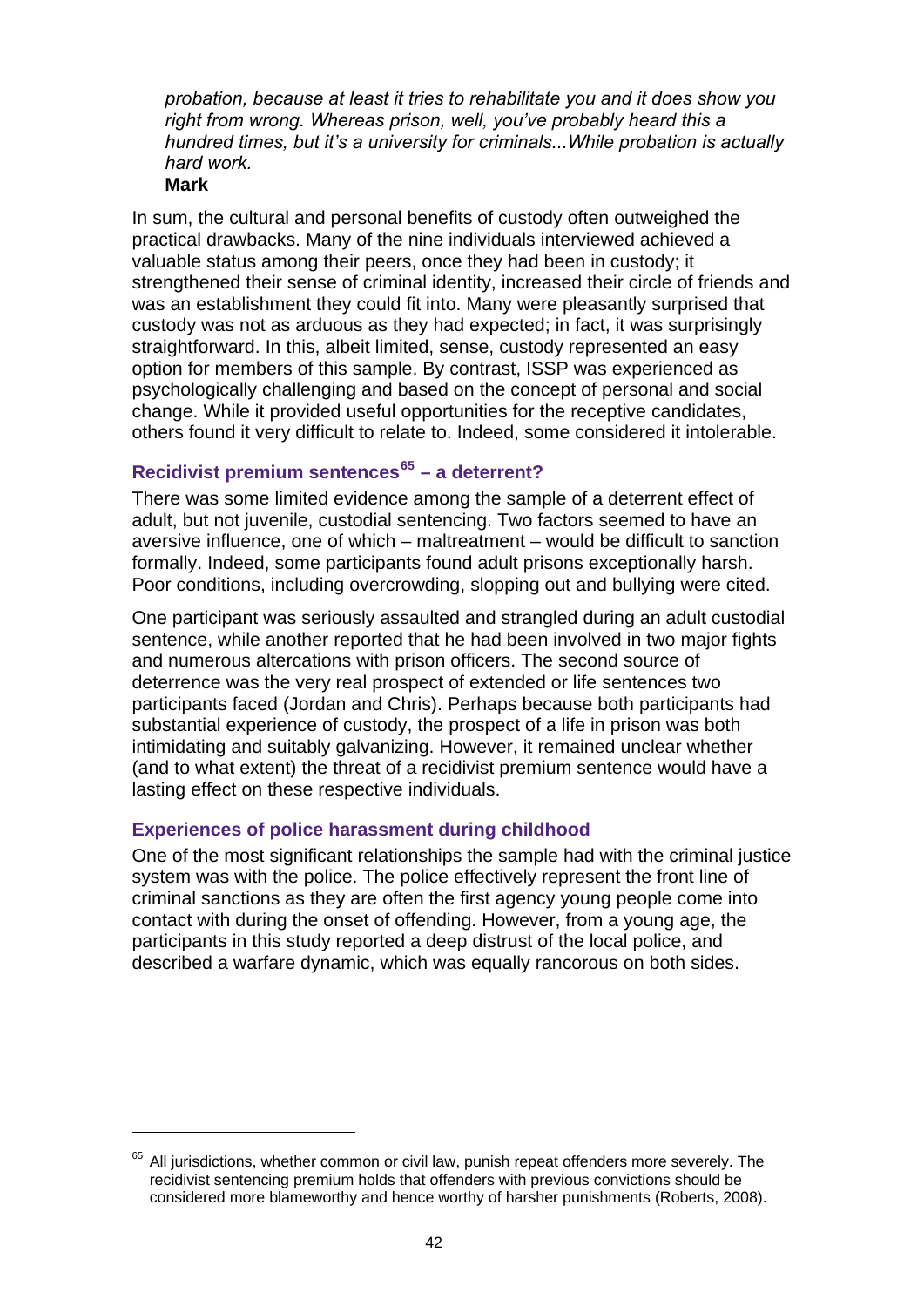While the causes of the young people's distrust of the police may be multifaceted (incorporating personal, cultural and practical influences), controversially, all but one young person interviewed as part of this study recounted direct experiences of police harassment or violence as children (under 18). In most cases, this took place before ISSP started, and continued into early adulthood. Chris spoke about the first time he was arrested, at the age of 11. He said a police car knocked him off his bike, and that he was then taken to the station and initially questioned without the presence of a parent or responsible adult.

Other examples included violent beatings, being picked up and dumped a long distance from home, and being subjected to unwarranted drugs and firearms raids involving CS gas – alongside everyday harassment. Respondents stated that such treatment was par for the course, and Chris explained that sometimes the police would administer assaults as alternative forms of punishment, which the young people accepted (at the time) as preferable to a conviction.

*I was about 14. Me and me old mate we were in a robbed car, we've jumped out of the car there and run across the field. But when we've got across the other side of the field, they've* [the police] *been there, and they've jumped out on us, and they battered the both of us, you know, with their truncheons, and they didn't arrest us, 'cause they knew that they'd hurt us that bad. Do you know what I mean? We were only kids really. They left us on the field. But they proper battered us, like, I could just about walk. I remember that.* 

One young person reported making an official complaint about the harm this treatment had caused.

This study was not designed to address young people's experiences or views of the police, and these stories have emerged voluntarily as the participants recounted their life stories. As such, we must remain cautious about the findings. Nevertheless, they remain a cause for concern, since it was clear these memories had strongly influenced these young people's understanding of justice, fairness and respect for authority as they grew up (cf. Tyler, 2006).

# **The role of local cultural influences**

#### **The criminal climate**

From childhood, crime was undoubtedly an ingrained part of the culture of the persistent young offenders interviewed for this study. Almost all had friends, family or neighbours who either made money or increased their social standing through crime. YOIs were often populated with people they knew, and the initial anxiety of going into custody was usually brief. Indeed, custody for some was an accepted, even welcome, aspect of their lifestyle. In this sense, as they were growing up, crime and the culture surrounding it occupied large portions of the young people's time – particularly since all had ceased going to school around the age of 12. Crime provided a means for making friends, progressing socially and financially, acquiring girlfriends and maturing at an accelerated rate. Many of the nine young men interviewed spent their teenage years with older peers in an effort to climb the criminal career ladder, forgoing more age-appropriate activities. Reflecting on their youth, a number of interviewees indicated that the

**Chris**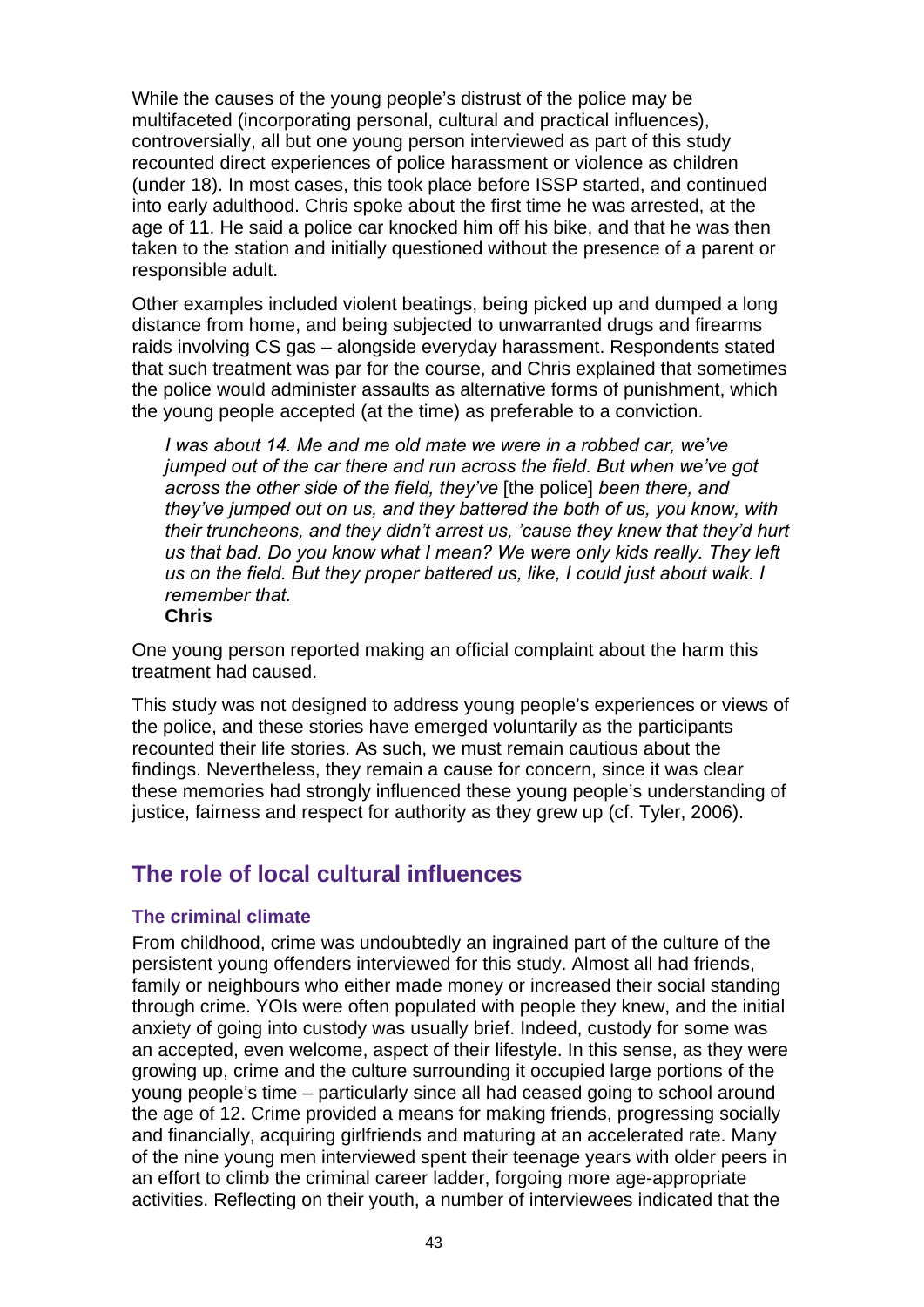simplicity and innocence that they perceived other children to enjoy had eluded them after they became involved in crime.

*A normal 15-year-old is going to school, playing football in the park. It's never been me, I've never ever done things like that. Like, I stopped going to school when I was 12...I wish I had stayed on at school, and got some qualifications or whatever. I think that now, but, at the time, I didn't think like that, I wasn't interested in stuff like that. But it's been the way it has.*  **Chris**

The topic of gangs frequently punctuated interviewees' life stories. Participants reported that, in parts of the city, violent gang and drug networks were conspicuously influential. Indeed, there have been a number of high-profile gang-related murders in this area over recent years, often making national news headlines. Notably, of the ISSP cohort (n=65) from which the qualitative sample was drawn, three were in prison for gang-related murders, one had been shot dead in a much publicised revenge attack outside a local prison and, of those interviewed, four confessed to having direct experience of gangs and using firearms as teenagers.

*Some stuff I have been round and seen...even from young, some stuff has been bad mate...The worst things I've seen...have always been about drugs. Not just the drug itself. Drugs yeah, but everything around it. Or the way people fight over it...I've seen loads of mad sh\*t mate. And I've seen a kid get shot one time up there. A kid got smoked mate. We was in the flat and we were just having a drink. It's where they sold drugs, and the bell went. And me mate said to the kid: 'Call downstairs and get the door'. And as the kid's gone downstairs to get the door, and there was a gate on the other side,*  and whoever it was shot the kid in the stomach. He was only a young *kid, so you know, it was bad, 'cause he was only a young, young kid...* 

## **Jordan**

Data from these interviews portrays an environment in which crime is embedded in the local youth networks, and where violence ricochets back and forth. The nature of gang activity generated patterns of interaction, daily behaviour, and belief systems that influenced the activities of its members and local young people more generally. While there is much media speculation regarding the problems associated with gang crime in parts of the UK, further research is required to examine in detail how young people with extensive criminal histories are located in, and used and influenced by criminal networks.

## **Offending relationships**

Offending behaviour would generally take place within the context of an offending group – be it friends, acquaintances or, often, more organised networks and gangs. However, these relationships were often fraught with competition, rivalry and suspicion. Criminal networks, particularly those in the drugs world, were portrayed as harshly Darwinian – hierarchies existed, whereby some young people were able to climb the criminal ladder quicker than others, leaving those at the bottom on the front line – taking the greatest risks for the least reward. Moreover, there was a precarious maze of alliances and codes, and a sense that co-offenders and even close friends might betray each other to the police or rivals. Almost all the interviewees expressed contempt as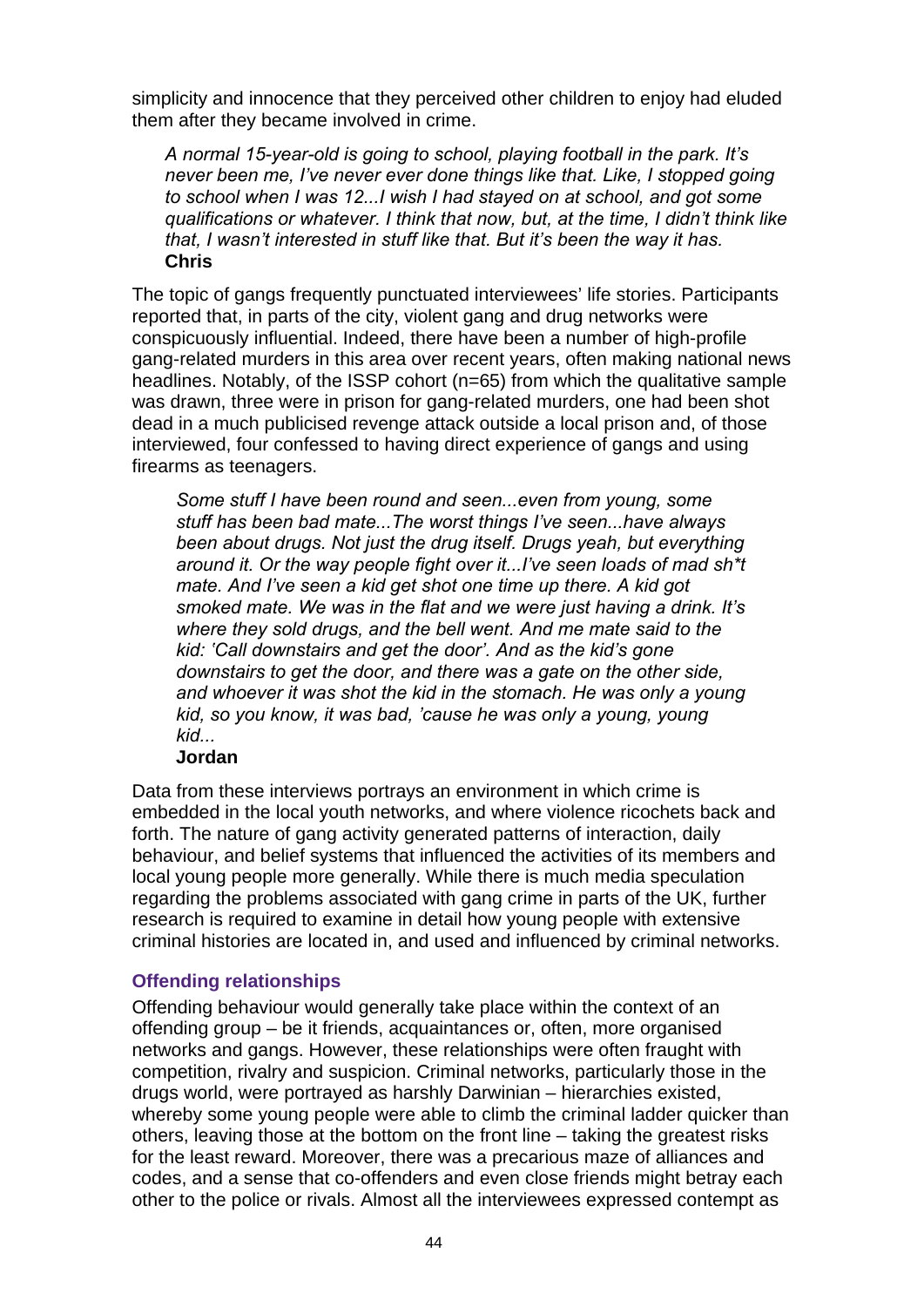they reflected on their childhood peer groups. Indeed, both those who wished to desist from offending, as well as those who simply wanted to avoid the attention of the police, realised that many childhood relationships were a liability.

*All types of paranoia sets in like, you know. You think to yourself, even though they're your boys and who you've been doing so much with, for so*  long, you do start, you do start to think, would he set me up? Would he, *would he sell me out to another crew...all kinds of sh\*t goes through your head.* 

**David** 

#### **When the thrill of the chase ends**

Asked about the onset of offending in their youth, the young people interviewed, with the exception of Wesley, spoke about enjoying offending, even if they experienced some regret or shame as adults. Being chased by the police, acquiring goods and money, driving stolen cars gave them an intense thrill or adrenaline rush. Offending often afforded them a sense of power and liberation – a feeling they were special. Mark, David and Howard used the words "being free to do what they want" and "running wild". In comparison, non-offenders were perceived at the time to be boring and easily exploited.

*There would never be a day go by when we were younger, from when I was about 14, that we weren't driving round in all different cars, like we got new cars – all other people's cars obviously. But we felt like, we were better than everyone else. I don't know, we just thought we were different, do you know what I mean? We weren't the sort you could tie down, we wouldn't go to school or go to the YOT or anything like that, we just thought: 'We're going to do what we want to do'. And we thought we could get away with it as well. But we never did!* 

**Mark** 

However, as the young people grew up, these inflated ideas were increasingly challenged and adulthood brought some cold and stark realisations. Unable to find a dependable source of income (illicit or legitimate), few were in a position to support themselves financially, leaving them dependent on family or social welfare benefits. Banned from driving as youths, insurance premiums precluded the affordability of a car. Recreational drug and alcohol use in their teens had turned into addiction for three members of the sample by their early twenties. Finally, as adults, many of these formerly persistent young offenders were subject to regular attention from the police and high-premium sentences.

After they grow up, the outlook for persistent young offenders can be unexpectedly difficult emotionally, financially and practically.

# **The role of educational and welfare agencies**

#### **Education**

Education among the sample was uniformly negligible. All participants had failed to complete secondary school in mainstream education, either because they had been expelled officially or had simply stopped attending. Alternative provision was occasionally attempted but rarely successful. This highlights the importance of keeping young people in mainstream services. The vast majority had stopped attending as pre-teens, following disappointing experiences of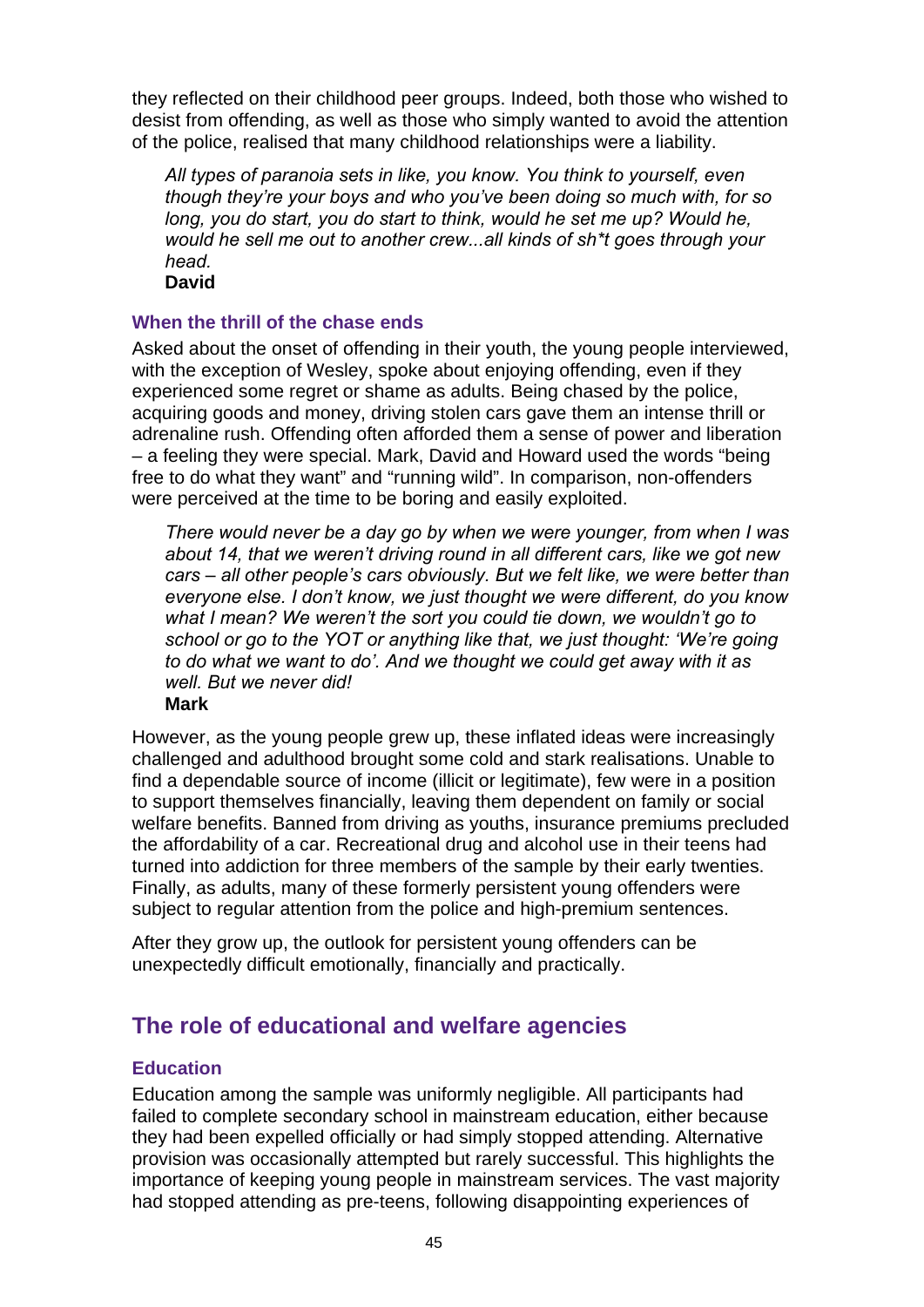primary education. Wesley had suffered serious bullying from a young age, while Aiden, Aaron, John and Howard had special educational needs (including dyslexia and visual impairment) that teachers were either not aware of or struggled to address.

However, it was also evident that education services had failed to inspire these young people. Learning was seen as boring, teachers were universally hated as authority figures, and the educational environment was not one many of these young people could relate to. Interviewees complained about having to "sit down with your head in a book" and preferred life on the street where they escaped to "run wild". Many used the word "hate" in relation to their experience of school.

*I hated school. I couldn't concentrate, do you know what I mean? By the age of 13, I had probably been to about six schools or something...The first time I got expelled from school. I threw a chair at the teacher, didn't I! He was trying to tell me to do work I couldn't do. I explained: 'Sir, I can't do this work, too hard for me'. 'Well, everyone else is doing it, you do it'...and I just got frustrated and I just got up and threw a chair at him. And that was it, and I never went back again.* 

#### **Aiden**

Nevertheless, as adults, a number of young people regretted not working harder at their education. Some were embarrassed about having no qualifications and lacked confidence in the workplace. It was telling that two young people from the sample were clearly reluctant to complete any forms or correspond by mail in relation to the study, possibly indicating reading and writing problems. Naturally, the thought of returning to education was a daunting one for most, although two members had undertaken national vocational qualifications in cooking (Aaron and Howard), while Mark displayed a keen interest in learning and completed a basic maths course at his local college.

#### **Employment**

Given that no-one in the sample had completed their education, the traditional transition from school into employment was not evident in the interviewees' life stories. While all participants had been able to find employment during their adult years (excluding Chris, who had spent most of his early adulthood in prison), none of the sample was in full or part-time employment at the time of interview. Aaron had trained as a chef, but had not succeeded in staying in employment for any length of time. Others had managed to find temporary and low-paid casual work in manual trades such as plastering, removals and gardening. Engagement in sporadic and minimum-wage work failed to provide routes away from poverty and crime. These jobs did not provide a steppingstone to better employment or a means for consistently supporting oneself. Informal contacts were the most effective source of work, confirming young people's perceptions that qualifications were irrelevant to getting a job. Wider aspects of disadvantage were also a barrier to finding employment, largely because the local job market offered few opportunities.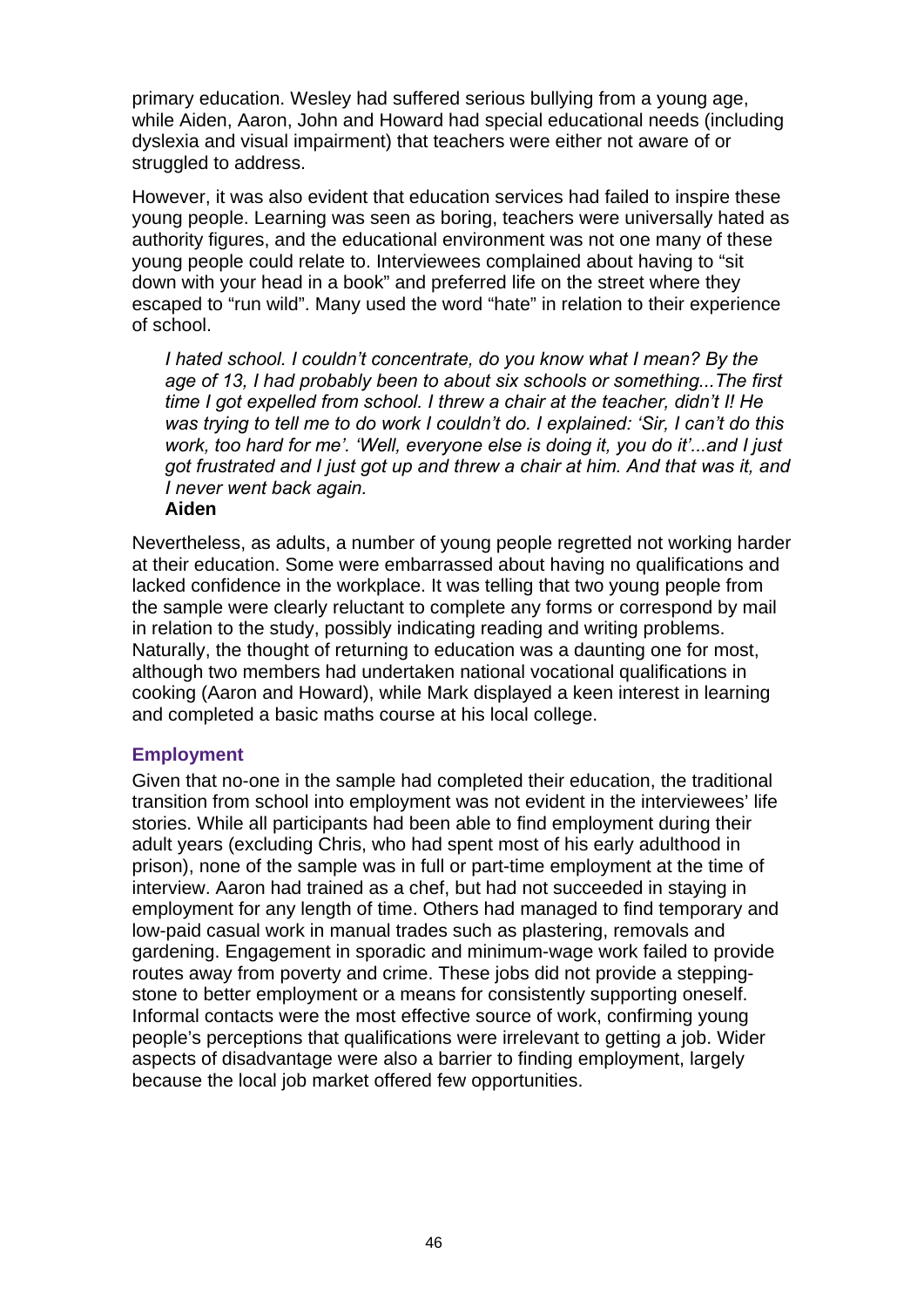#### **Residential care and social housing**

Five of the nine interviewees experienced disrupted living arrangements as they were growing up. Relationship breakdowns led John, Mark and David to move in with other family members or friends during their teenage years. Both Aaron and Aiden were taken into local authority care as pre-teens (before ISSP), with the agreement of their parents, who said they could not manage their increasingly disorderly behaviour. Being placed in care was emotionally traumatic for both individuals. They were moved around numerous residential placements in and out of the city, disrupting their schooling and fracturing family relationships in both the short- and long-term.

In Aiden's case, it led to extremely negative and distrustful attitudes towards all professionals, with whom he clashed and physically fought. He also claimed he had been sexually abused by a member of the care staff, an allegation he eventually reported to the police in his twenties, although the case was not pursued. It is clear all participants with unstable living arrangements required considerable and timely support with the practical aspects of housing and independent living. Where this was not received, the additional issues they had to contend with – such as substance abuse or relationship breakdown – would intensify and tip the balance against them establishing a crime-free life.

*If I went to jail now, I'd lose me flat…and I have worked so hard to get that flat, I've waited so long. Four years it took me. I was on property pool for four years before I eventually got me flat...It's just, it's given me more independence…getting me own flat has given me more stability, I can look for work, and like, in hostels, you've got to pay about £75 for all of the extra services, staff and meals, so getting me own flat, it's easier, I can make what I want, do what I want, it's more homely, and it's more, like back to normal, back to normal life*. **Aaron** 

#### **Other health and welfare agencies**

Young people in this study typically came into contact with a broad range of agencies and staff across all social welfare domains, from childhood through to adulthood. The experience of this sample was that there were often lengthy delays in accessing and responding to their needs. There appeared to be few mechanisms for the joined-up exploration of issues arising from individual cases or for feeding this into strategic planning and preventive work. In fact, a number of young people commented on how they were released from custody or probation orders with very little support, despite critical needs such as homelessness and addiction.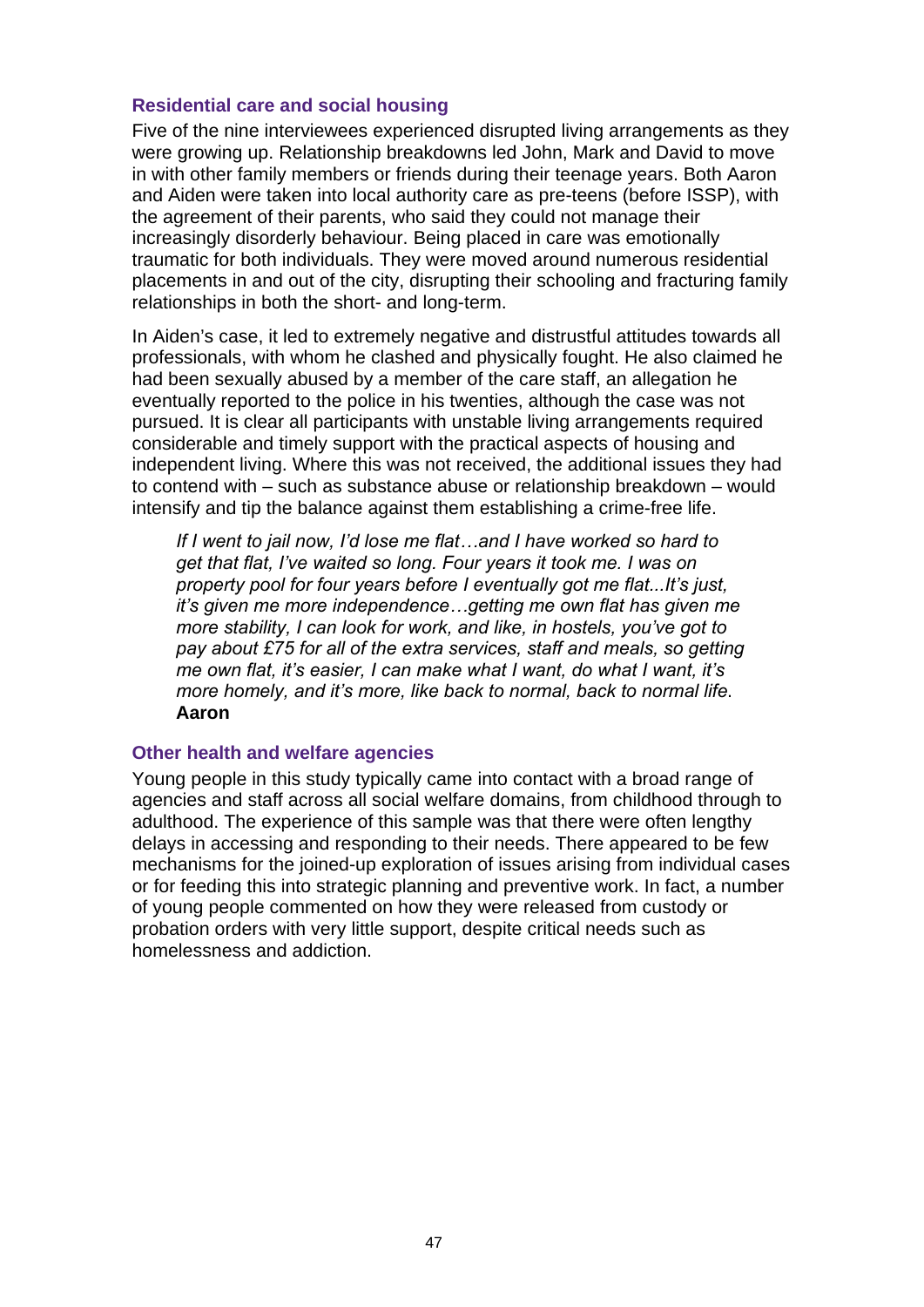# **Strengthening the validity of evaluative studies**

One of the stated goals of this study (see 'Methodology' above) was to reflect critically on the evaluative research process. Indeed, evaluative research has been a popular feature of contemporary criminology. It has aimed to understand how effective and efficient criminal justice interventions can be, and why and how the processes involved operate (McGuire, 1995; Pitts, 2003). Some commentators, however, have argued that the political desire for this type of research has frustrated the provision of a robust, theoretically informed body of work, in favour of short-range management statistics that ignore important individual and social factors (Pitts, 2003; Moore et al, 2006).

Moreover, the methodological rigour of much evaluative policy research has been criticised (Tilley, 2000; Tilley, 2002) and studies which claim to find positive signs of change with offenders tend to occur when samples are small, or when there is no suitable comparison group (Sherman et al, 1997; Merrington, 2006). While this study has sought to find answers to 'what works?' questions, it has also intended to consider how research can find these answers more reliably. In light of this, we believe that researchers conducting future reconviction studies – particularly with a persistent offender population – may benefit from the following points that have emerged during this study.

#### **Locating a well-matched control group**

The data presented in this study has revealed some important features about the sample's behaviour and circumstances:

- We learned that there are statistically significant differences in the broader criminal characteristics of the ISSP and comparison samples, as members of the ISSP group have longer offending histories, which started at a younger age.
- It is possible that, as offenders with longer criminal trajectories, the ISSP group may have been exposed to more frequent convictions and harsher sentences than the comparison group, i.e. they may not only be different in terms of their offending backgrounds, but they may have been treated differently by the criminal justice system.
- The statistical analysis revealed that offenders who were classified as persistent (who made up a greater proportion of the ISSP sample) were more likely to have longer and more serious offending patterns in following years.

 In short, this poses a significant challenge in that we may not be comparing like with like, and indicates that locating a suitable control group is both more difficult and more important than previously thought. Future studies should not only focus on matching participants' immediate criminal histories one year prior to an intervention – as we did for the initial reconviction studies of ISSP (Moore et al, 2004; Gray et al, 2005) – but should also incorporate variables on participants' exposure to crime and criminal justice sanctions in the course of their lives.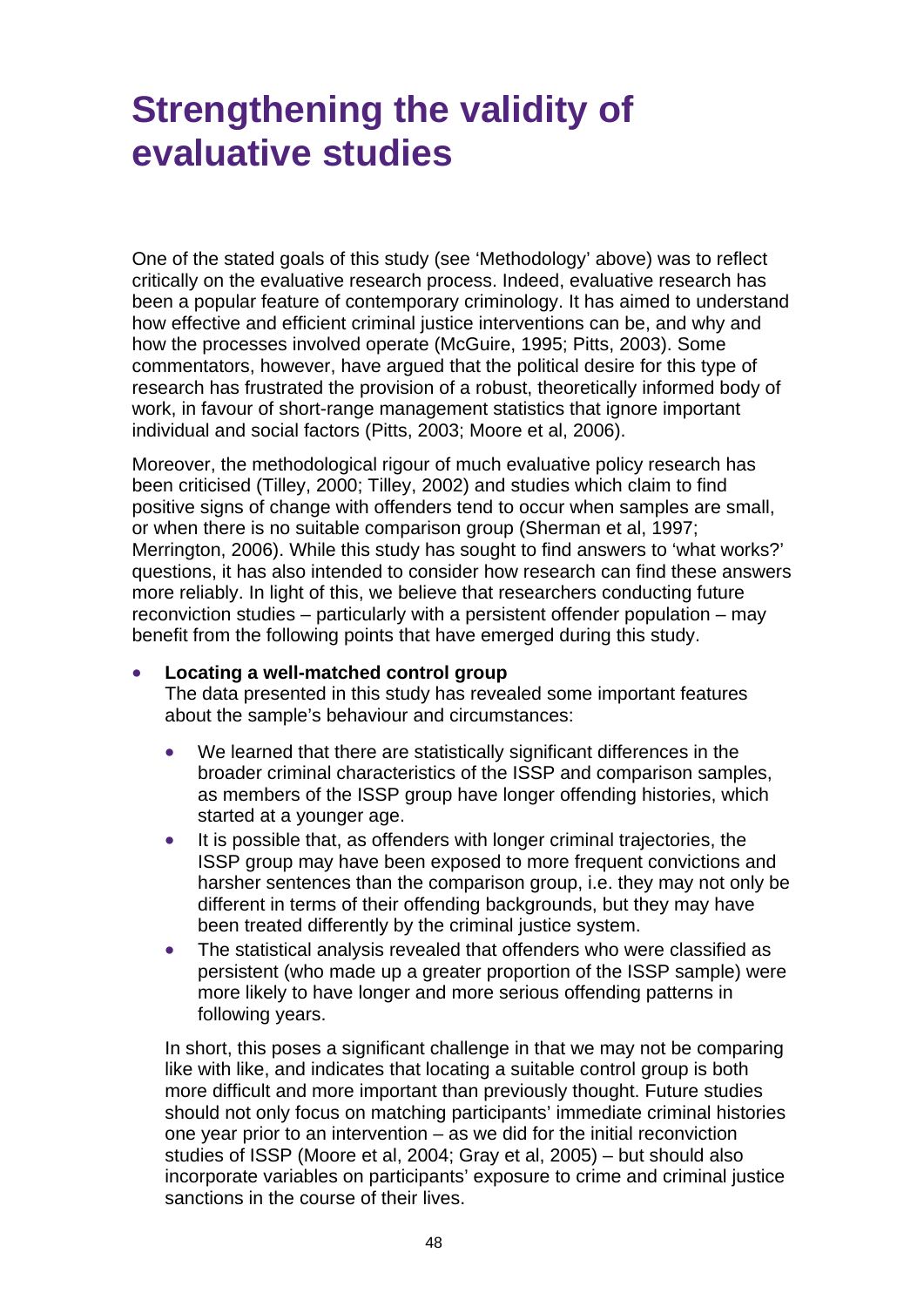## **The challenge of modelling extreme variables**

It is well recognised that youth crime has personal, social, psychological, historical and cultural dimensions that require interdisciplinary analysis (McGuire, 1995; Sherman et al, 1997). Building a robust and sophisticated statistical modelling strategy is not easy. By definition, serious and persistent young offenders register extreme and erratic scores in relation to their criminal histories, and many are also in complex personal circumstances that need to be taken into account. Indeed, the simple multivariate analyses conducted during this study have not been able to explain much of the variance within the models – the  $R_2$  values<sup>[66](#page-48-0)</sup> of the initial regression analyses were modest. Much more consideration needs to be paid to the development of statistical models and analysis where persistent young offenders are concerned.

## **The need for longitudinal quantitative data**

Many pertinent questions relating to persistent offending turn out, on closer inspection, to contain a chronological element. For example, is persistent offending limited to adolescence? Does offending behaviour get progressively worse, or can people turn around their lives quickly? In this regard, longitudinal panel or cohort designs are able to address some of the most challenging research questions – helping to determine the antecedents, correlates and consequences of a phenomenon. They can evaluate whether individuals differ in these processes, and, if so, determine the sources of the individual differences. These methodologies can also capture group statistics to examine aggregate-level developments (Duncan et al, 2006). Moreover, recent analytic advances allow greater headway to be made in identifying multiple populations within longitudinal samples (see Nagin, 2005).

<span id="page-48-0"></span> $66$  In [statistics,](http://en.wikipedia.org/wiki/Statistics)  $R_2$  is the proportion of variability in a data set that is accounted for by the statistical model. It provides a measure of how well future outcomes are likely to be predicted by the model and therefore is a measure of model fit.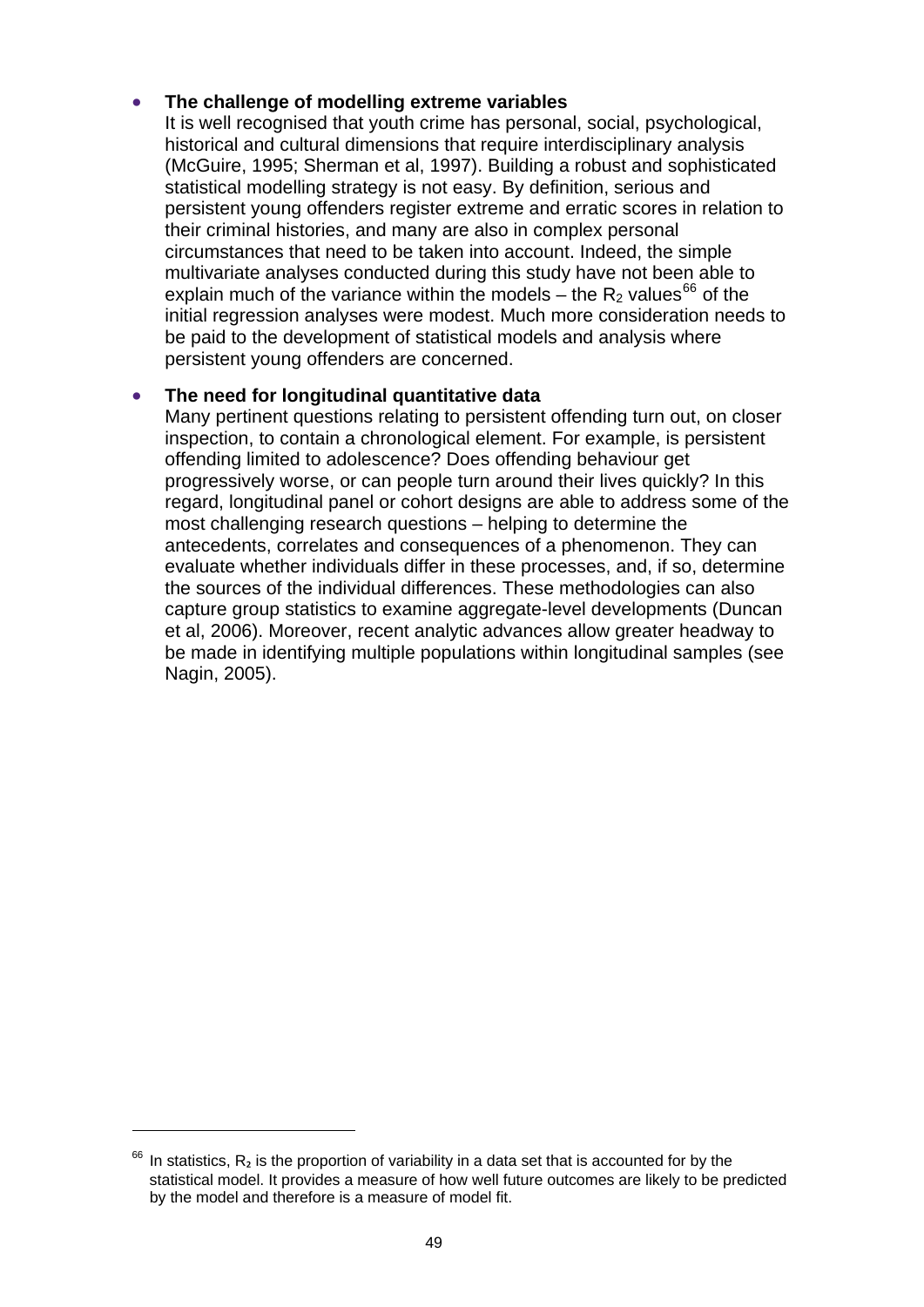# **Conclusions**

The data discussed in this report suggests that there was a steep downward trend in the frequency and seriousness of offending within the ISSP sample. However, there was also considerable variation and almost half the ISSP sample desisted from offending, while others continued to pose a challenge for the youth justice system and, later, the adult criminal justice system. Moreover, these patterns are not historically unusual for this population of offenders (Cook and Campbell, 1979; Sherman et al, 1997; Smith, 2005; Moore et al, 2006) and, certainly, in terms of its overall effect on future offending patterns (i.e. both frequency and seriousness of offending),  $67$  ISSP proved no better and certainly no worse than other community or custodial disposals. Considering this, it is useful to assess the possible merits (or otherwise) of ISSP – as gleaned from a wider consideration of the quantitative and qualitative data used in this study.

#### **A cost-effective alternative to custody**

ISSP appeared to have provided a cost-effective way of dealing with some of the most challenging young offenders who might otherwise be facing a custodial sentence. It is difficult to say with any certainty, however, whether a young person is genuinely diverted from custody  $-$  or for how long.<sup>[68](#page-49-1)</sup> If policymakers want to reduce the custodial population, the provision of credible alternatives to custody is only one of a number of steps that need to be taken.

 **Perception of ISSP as tough, robust and geared towards change** With its combination of daily supervision and evening surveillance based on the idea of personal change, ISSP was perceived as caring and tough by the interviewees in the qualitative element of this study. Critically, it was also experienced as more challenging than custody. In fact, many preferred custody to ISSP, since detention was described as making fewer demands on the young people cognitively and culturally. This data challenges the idea that custody deters or rehabilitates high-tariff or persistent offenders, as well as highlighting the role of intensive programmes in encouraging the concept of change.

#### **Relationship-based supervision**

The question of what works for young people does not involve an easy or universal solution. Nevertheless, ISSP afforded some young people a unique and occasionally transformative opportunity to create a positive

<span id="page-49-0"></span> $67$  Up to four years post intervention.

<span id="page-49-1"></span> $68$  The 24-month reconviction study (Gray et al, 2005) looked in detail at the role of ISSP in diverting young offenders from custody. It concluded that, while ISSP had diverted some young people from custodial disposals, this reduction had taken place in both non-ISSP and ISSP areas. Moreover, ISSP had also replaced some less intensive community disposals. This suggests that the drop in the use of custody during the study period cannot be attributed solely to the introduction of ISSP. It was probably influenced by a range of national policies and initiatives to reduce the levels of custody for young people, as well as by local factors such as sentencing decisions by youth courts.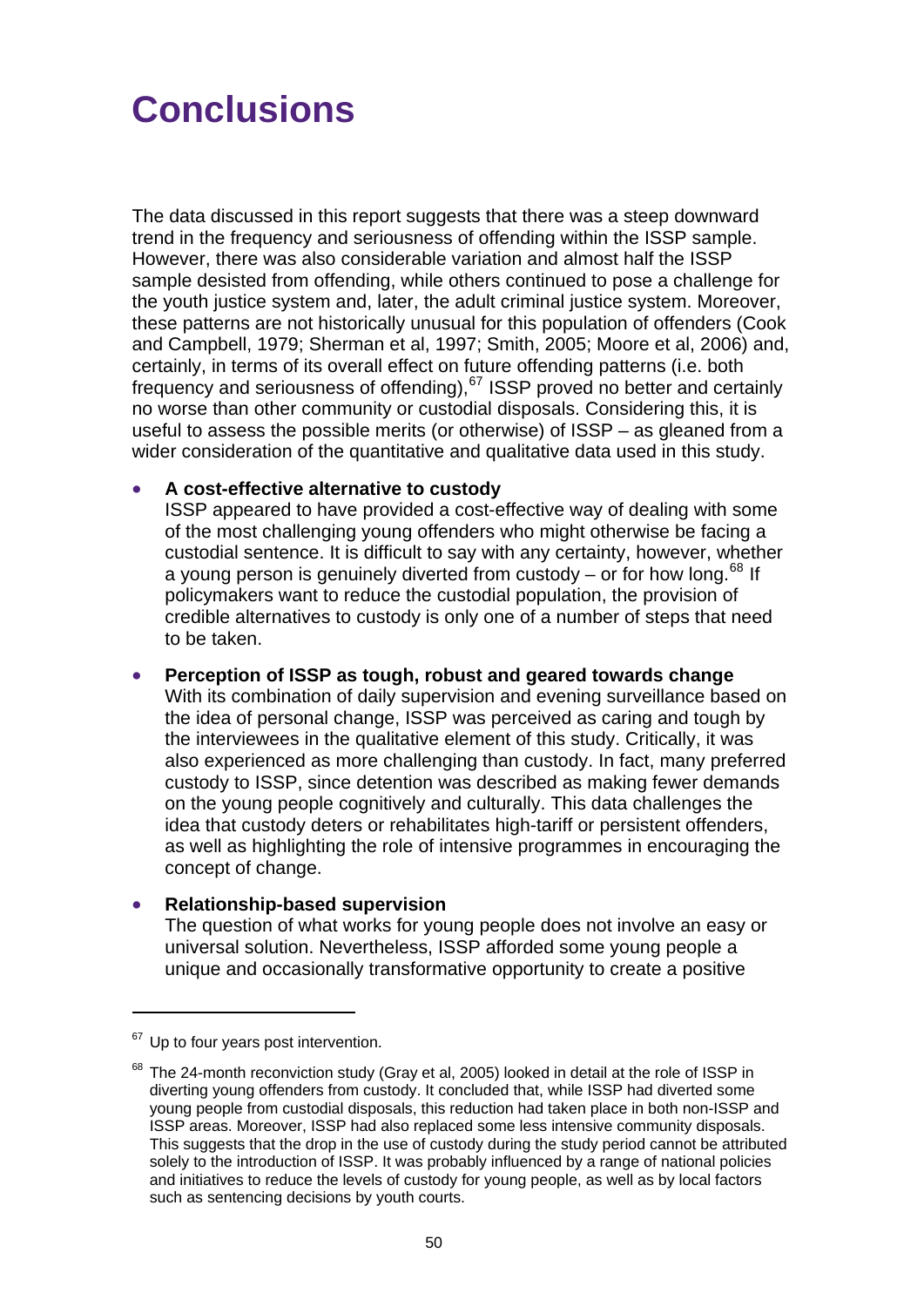high-quality bond with a responsible adult (Gray et al, 2005). These connections were described as having a strong influence on some participants' behaviour during the ISSP programme and for some time afterwards. It was, however, very difficult to predict who might respond to this aspect of ISSP, or at what point in their offending careers. Keeping an open mind about referrals is essential – as is the consistent nurturing of good one-to-one relationships. The value of these relationships with professionals has been highlighted elsewhere in relation to other adult disposals and disposals for young people (Burnett and McNeil, 2005; Howard League, 2011).

#### **The desistance process requires support**

The road to giving up offending was shown to be a long and arduous one for the offenders in this study, as they required considerable external and flexible support. The role of ISSP was particularly pertinent in many cases, as this group of persistent and serious young offenders were demonstrated to have slipped through the net of the usual welfare services for children and young people. Most had disengaged from education, had vulnerable housing situations and suffered breakdowns in family relationships. The generous time afforded by the ISSP programme allowed staff to provide tailored support and access to vital community services. As Smith (2005) stresses, the importance of meeting the needs of young offenders is such that programmes which successfully address social and welfare requirements may be considered effective regardless of the consequences in behaviour change.

#### **Opportunities to desist**

ISSP provided unique opportunities outside standard youth justice supervision for young people to adopt a non-offending lifestyle while under close supervision in the community. Being regularly occupied with education, placements and activities, together with an evening curfew, allowed the young people time away from their usual offending patterns and relationships, while avoiding the ultimate disruption caused by custodial sentences. ISSP staff were able to take advantage of these breaks in offending and encourage new models of behaviour.

#### **Managing expectations**

ISSP teams had substantial responsibilities to treat, process, and encourage vulnerable and chaotic young people to participate constructively in society. That many of the nine participants from the qualitative element of this study had received inadequate and often harsh treatment by elements of the criminal justice system is a cause for concern. The majority of these young people and their families had disengaged from other important social welfare providers long before starting ISSP. They lived in areas suffering long-term deprivation, with few opportunities for them to support themselves financially or practically. It was not unusual for trust issues to create obstacles for ISSP staff to overcome, as young people found it difficult to relate to staff and the aims of the programme. It is imperative, therefore, that the success of ISSP is considered beyond the context of reconviction results to incorporate additional social and welfare goals (Smith, 2005).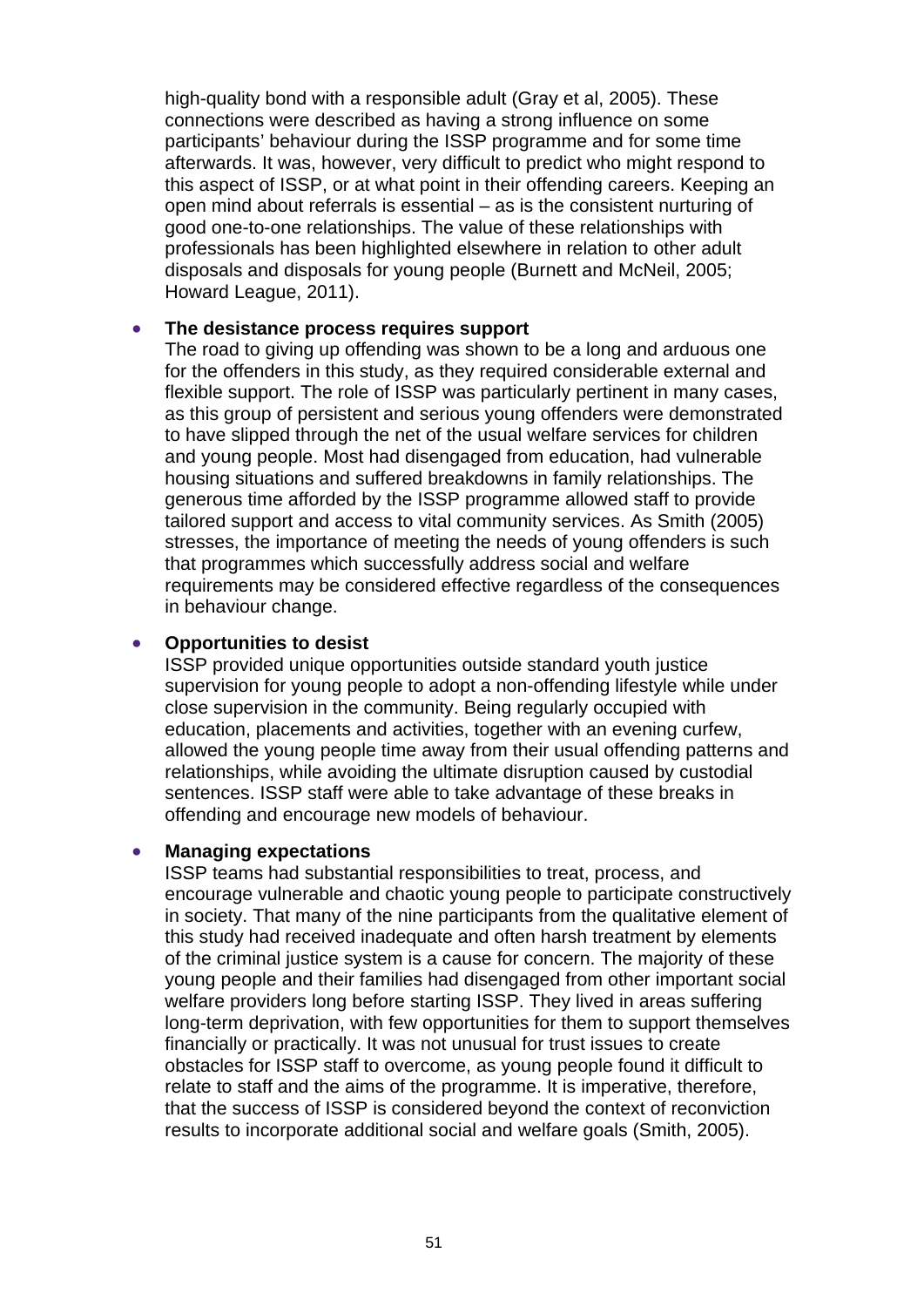In sum, ISSP dealt with some of the most excluded and deprived sections of society, at some of the most chaotic times of their lives, and must be appraised in light of this. Providing a community-based, welfare-led alternative to custody is a significant achievement. Combining modes of control and restriction (by virtue of the tag), ISSP provided a robust, tailored and multifaceted response to persistent youth offending. Indeed, an expectation that ISSP should reduce offending behaviour should be recognised as just one element in its evaluation, given a youth justice system that has many complex, urgent and occasionally conflicting priorities.

# **Policy recommendations**

The following recommendations are based on findings from the three research reports published about the 2001 ISSP cohort (Moore et al, 2004; Gray et al, 2005; and this report)*.* 

### 1. **Focus ISS on the most persistent offenders**

Since the inception of ISSP in 2001, the eligibility criteria have been broadened several times. Relaxing the previously strict and nationally consistent rules runs the risk of ISS being used with young people who would have previously received a conventional community penalty rather than with those who would otherwise have received a custodial sentence. Furthermore, in terms of reducing the risk of reoffending, the data generated by this study shows that young people with the most prolific offending histories present the greatest challenge to the criminal justice system in both the short and long term. They also typically have the most entrenched social, personal and educational needs. It is therefore recommended that magistrates and YOTs should limit the use of ISS to the small population of very persistent young offenders.<sup>[69](#page-51-0)</sup>

#### 2. **Monitor potential net-widening**

1

The recent lowering of the ISS threshold should be monitored carefully by the YJB. If the use of ISS is not limited to young people at genuine risk of custody, there may be a risk of it replacing less intensive community disposals, in a process known as net-widening, rather than custodial remands and sentences.

#### 3. **Protect relationship-based supervision**

The offender-officer relationship should be protected within ISS practice. ISS staff should have limited caseloads in order to provide sufficient and flexible one-to-one support for the young person and their family.

<span id="page-51-0"></span>Empirically, the average number of offences committed one year (at liberty) before starting ISSP was 7.7. Similarly, the mixture modelling exercise suggested that around half of the young people on ISSP presented the biggest challenge to the criminal justice system in terms of future offending (Groups 3 and 4 in the mixture modelling analysis). These young people had, on average, committed at least eight offences in the year prior to starting ISSP (at liberty). Therefore, the current working guidelines of 'around three' offending episodes in the prior 12 months (Sentencing Guidelines Council, 2009:11) may be pitched too low and risk expanding an intensive programme to those whose behaviour, although problematic, might not warrant (or benefit from) a high-tariff sentence (c.f. Merrington, 2006).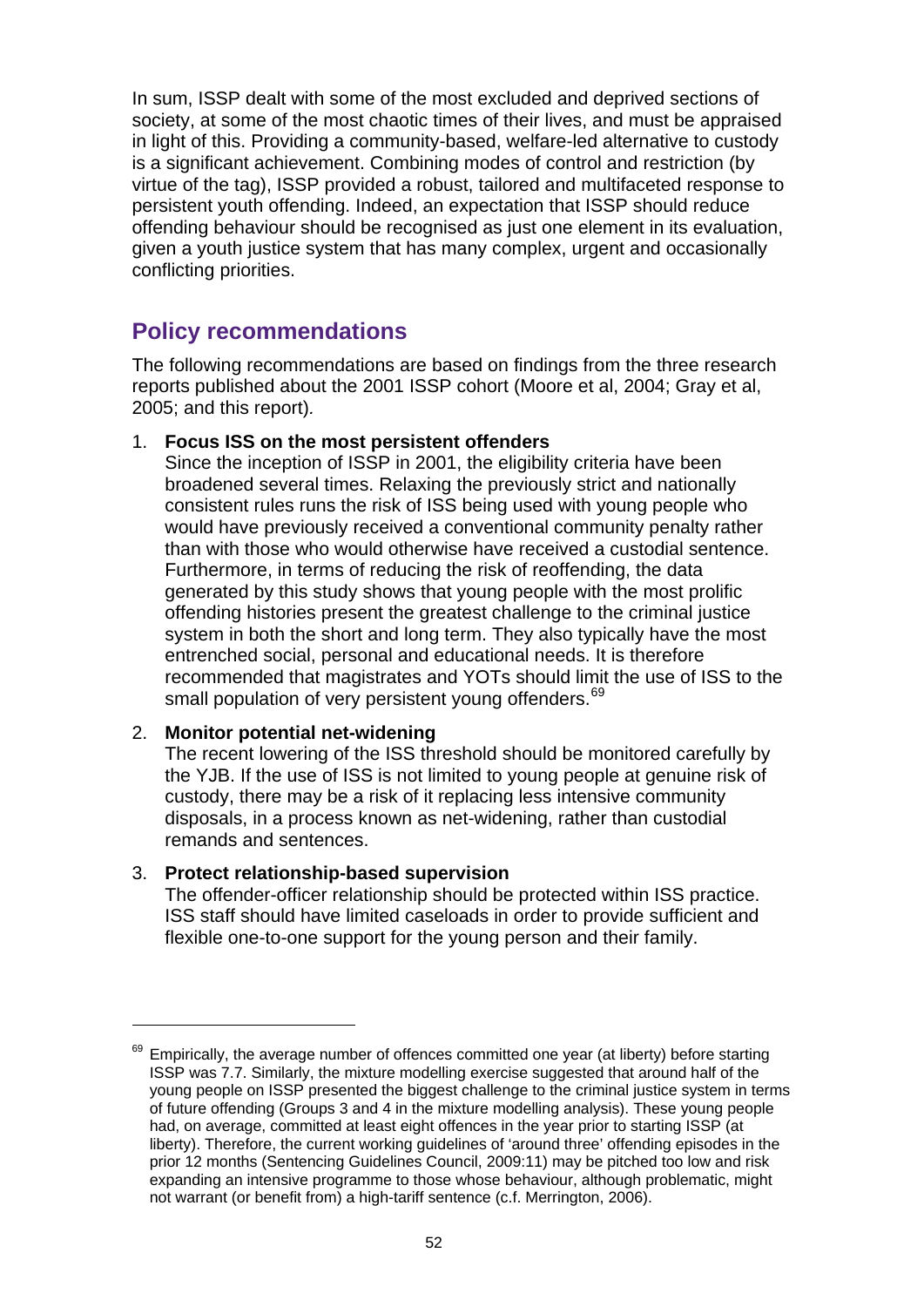### 4. **Provide 'routes out' support**

Where appropriate, youth justice teams and adult probation services should consider and seek access to opportunities outside their clients' immediate neighbourhood in order to help them disconnect from criminal networks and peer influences.

#### 5. **Maximise the role of restorative justice**

Teams who provide ISS should seek to maximise the role of restorative justice in their provision, where appropriate.

#### 6. **Use custody as a last resort**

The current evaluation has shown ISS to be a robust alternative to custody, so ministers, policymakers, magistrates and YOTs should continue to use custodial detention as a last resort. Indeed, alternatives to custody should be considered appropriate even for the most persistent young offenders, who often do not consider custodial detentions a deterrent, and for whom they are not a credible rehabilitative intervention or a punishment (c.f. Gyateng et al, 2013).

#### 7. **Provide co-ordinated multi-agency support**

Persistent young offenders are often affected by a complex poverty trap as they reach adulthood and few young people manage the transition away from crime without considerable multi-agency support. ISS staff and YOTs should seek to form close and effective working relationships with all mainstream social welfare services and to continue support for young people beyond their ISS sentence.

#### **8. Support evidence-based policy by:**

#### a. **calculating full economic costs**

As the financial costs of criminal justice interventions become a greater issue, the full economic costs of programmes and custodial placements need to be collated by criminal justice agencies so that well-informed comparisons can be made.

#### b. **strengthening evaluative research**

Quantitative policy evaluations could be strengthened by the adoption of more sophisticated statistical models and longer term evaluations. Indeed, future research should emphasise the importance of valid and reliable research design in order to provide policymakers with reliable information. In particular, reconviction results should not be the sole measure of a programme's success in relation to persistent and serious young offenders. Markers of success should also include wider social and welfare goals. Finally, careful consideration must be given to research employing a control group of persistent young offenders. This project suggests that locating a well-matched comparison group requires comprehensive offending data in excess of two years prior to the intervention, as well as data on a range of personal, social and offending characteristics.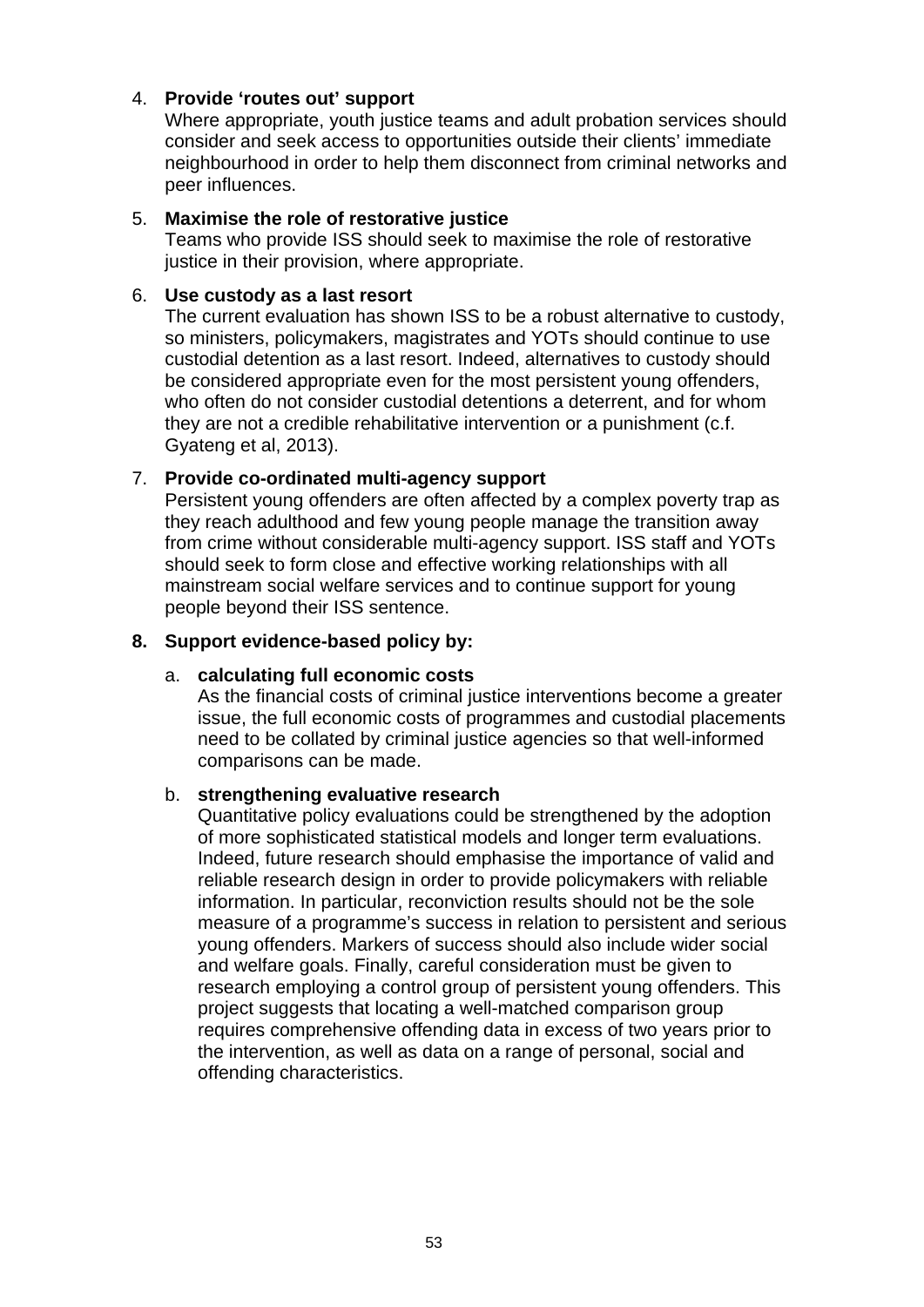# **References**

Bank of England (2011) Online inflation calculator. Accessed online May 2012: [www.bankofengland.co.uk/education/inflation/calculator/flash/index.htm](http://www.bankofengland.co.uk/education/inflation/calculator/flash/index.htm) 

Burnett, R., and McNeil, F. (2005) 'The Place of the Officer–Offender Relationship in Assisting Offenders to Desist from Crime', *Probation Journal*, 52 (3) 221–242.

Carlson, M. and Mulaik, S. A. (1993) 'Trait Ratings from Descriptions of Behaviour as Mediated by Components of Meaning', *Multivariate Behavioural Research*, 28:111–59.

Cohen, S. (1985) *Visions of Social Control.* Cambridge: Polity Press.

Community Care Magazine (2005) '*Does the ISSP Work for Young Offenders?'* Accessed online May 2012: [www.communitycare.co.uk/Articles/2005/11/04/51605/Does-the-ISSP-work-for](http://www.communitycare.co.uk/Articles/2005/11/04/51605/Does-the-ISSP-work-for-young-offenders.htm)[young-offenders.htm](http://www.communitycare.co.uk/Articles/2005/11/04/51605/Does-the-ISSP-work-for-young-offenders.htm)

Cook, T. D. and Campbell, D. T. (1979) *Quasi-Experimentation: Design and Analysis Issues for Field Settings*. Chicago: Rand McNally.

Duncan, T. E., Duncan, S. C., and Strycker, L. A. (2006) *An Introduction to Latent Variable Growth Curve Modeling: Concepts, Issues, and Applications.*  Mahwah, NJ: Lawrence Erlbaum Associates.

Farrall, S., Jackson, J. and Gray, E. (2009) *Crime Politics and Insecurity: Experience and Expression in the Fear of Crime.* Oxford: Oxford University Press.

Foyer Foundation (2011) *Secure Foundation: Young Offenders Academy Towards a Pathfinder*. Accessed online May 2013: [foyer.net/files/2013/01/YOA\\_Towards\\_a\\_Pathfinder.pdf](http://foyer.net/files/2013/01/YOA_Towards_a_Pathfinder.pdf)

Gadd, D. and Jefferson, T. (2007) *Psychosocial Criminology.* London: Sage.

Garland, D. (2001) *The Culture of Control: Crime and Social Order in Contemporary Society*. Oxford: Oxford University Press.

Glover, P. and Hibbert, P. (2009) *Locking Up or Giving Up? Why Custody Thresholds for Teenagers Aged 12, 13 and 14 Need to be Raised. An Analysis*  of the Cases of 214 Children Sentenced to Custody in England 2007–08. Ilford: Barnardo's.

Golding, B. and McClory, J. (2008) *Going Ballistic: Dealing with Guns, Gangs and Knives*. London: Policy Exchange.

Graham, J. and Bowling, B. (1995) *Young People and Crime*. Home Office Research Study 145. London: Home Office.

Gray, E. (forthcoming) *What Happens to Persistent and Serious Young Offenders when they Grow Up?* Doctoral thesis. Keele University.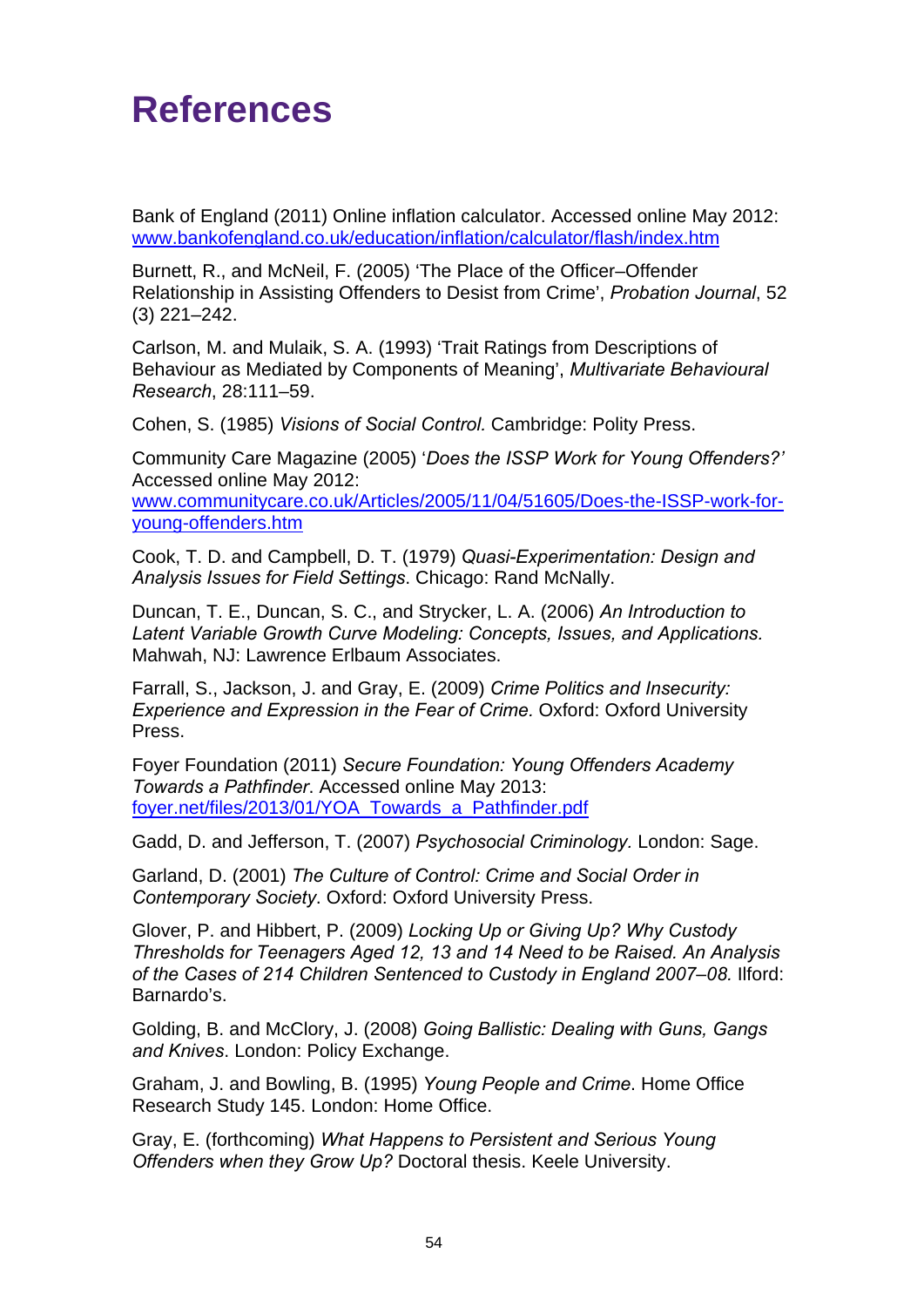Gray, E., Taylor, E., Roberts, C., Merrington, S., Fernandez, R. and Moore, R. (2005) *Intensive Supervision and Surveillance Programmes for Persistent Young Offenders in England and Wales*. London: Youth Justice Board.

Gyateng, T., Moretti, A., May, T. and Turnbull, P. (2013) *Young People and the Secure Estate: Needs and Interventions*. London: Youth Justice Board. Accessed online June 2013:

[www.justice.gov.uk/downloads/publications/research-and-analysis/yjb/young](http://www.justice.gov.uk/downloads/publications/research-and-analysis/yjb/young-people-secure-estate.pdf)[people-secure-estate.pdf](http://www.justice.gov.uk/downloads/publications/research-and-analysis/yjb/young-people-secure-estate.pdf)

Hart, D. (2010) *Children and Young People in 'Breach': A Scoping Report on Policy and Practice in the Enforcement of Criminal Justice and Anti-social Behaviour Orders.* NCB. Accessed online May 2012: [www.ncb.org.uk/media/122395/breach\\_final.pdf](http://www.ncb.org.uk/media/122395/breach_final.pdf) 

Hollin, C. (1995) 'The Meaning and Implications of 'Programme Integrity' in McGuire, J. (ed.) *What Works: Reducing Reoffending*. Chichester: Wiley.

House of Commons Justice Committee (2010) *Cutting Crime: The Case for Justice Reinvestment. First Report of Session 2009–10. Vol 1.*  Accessed online May 2012: [www.publications.parliament.uk/pa/cm200910/cmselect/cmjust/94/94i.pdf](http://www.publications.parliament.uk/pa/cm200910/cmselect/cmjust/94/94i.pdf) 

Howard League for Penal Reform (2004) *Community Sentences Cut Crime – Factsheet*. Accessed online May 2012: www.howardleague.org/fileadmin/howard league/user/pdf/Community sentenc [es\\_factsheet.pdf](http://www.howardleague.org/fileadmin/howard_league/user/pdf/Community_sentences_factsheet.pdf)

Howard League for Penal Reform (2011*) Life Outside: Collective Identity, Collective Exclusion*. London: The Howard League for Penal Reform.

Howell, J. C. (1994) 'Recent Gang Research: Program and Policy Implications', *Crime and Delinquency*, 40, 495:515.

Jacobson, J., Bhardwa, B., Gyateng, T., Hunter, G., and Hough, M. (2010) **Punishing Disadvantage: A Profile of Children in Custody. London: Prison** Reform Trust.

Kirk, D. (2008) 'Lessons from Hurricane Katrina: A Natural Experiment of the Effect of Residential Change on Recidivism', *National Poverty Center Working Paper Series*. University of Maryland. Accessed online May 2012 at: [www.npc.umich.edu/publications/working\\_papers/?publication\\_id=160&](http://www.npc.umich.edu/publications/working_papers/?publication_id=160&)

Lincoln, Y. S. and Guba, E. G. (1985) *Naturalistic Inquiry*. Newbury Park, CA: Sage Publications.

Little, M., Kogan, J., Bullock, R. and Van der Laan, P. (2004) 'ISSP: An Experiment in Multi-systemic Responses to Persistent Young Offenders known to Children's Services', *British Journal of Criminology*, 44 (2) 225–240.

McGuire, J. (ed.) (1995) *What Works: Reducing Reoffending: Guidelines from Research and Practice*. Chichester: Wiley.

Merrington, S. (2006) 'Is More Better? The Value and Potential of Intensive Supervision', *Probation Journal*, 53: 347–360.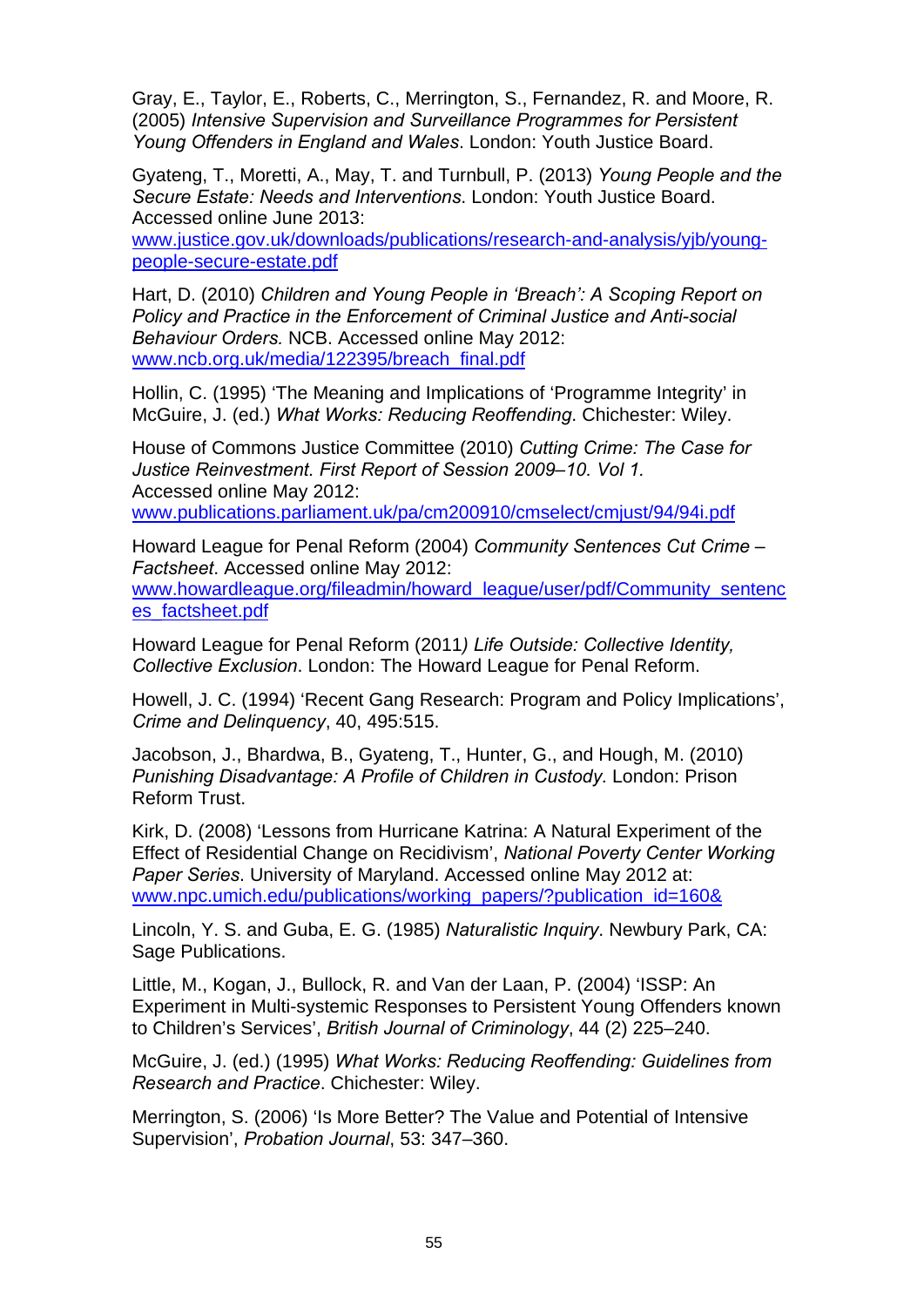Ministry of Justice (2011) *Proven Re-offending Statistics. Definitions and Measurement.* London: Ministry of Justice. Accessed online May 2012 at: [www.justice.gov.uk/downloads/statistics/reoffending/proven-reoffending](http://www.justice.gov.uk/downloads/statistics/reoffending/proven-reoffending-definition-measurement.pdf)[definition-measurement.pdf](http://www.justice.gov.uk/downloads/statistics/reoffending/proven-reoffending-definition-measurement.pdf)

Moore, J. W., and Hagedorn, J. (1996) 'What Happens to Girls in the Gang?' in Huff, C. R. (ed.) *Gangs in America*, 2d ed. Thousand Oaks, CA: Sage Publication.

Moore, R., Gray, E., Roberts, C., Merrington, S., Waters, I., Fernandez, R., Hayward, G. and Rogers, R. D. (2004) *ISSP: The Initial Report on the Intensive Supervision and Surveillance Programme*. London: Youth Justice Board.

Moore, R., Gray, E., Roberts, C., Taylor, E. and Merrington, S. (2006) *Managing Persistent and Serious Offenders in the Community: Intensive Community Programmes in Theory and Practice*. Cullompton: Willan.

Muthen, B. and Shedden, K. (1999) 'Finite Mixture Modelling with Mixture Outcomes using the EM Algorithm', *Biometrics*, 55, 463–469.

Nagin, D. S. (2005) *Group-Based Modeling of Development.* Cambridge, MA: Harvard University Press.

Nagin, D. S., and Tremblay, R. E. (1999) 'Trajectories of Boys' Physical Aggression, Opposition, and Hyperactivity on the Path to Physically Violent and Nonviolent Juvenile Delinquency', *Child Development*, 70:1181–96.

National Audit Office (2004) *Youth Justice 2004: A Review of the Reformed Youth Justice System.* London: National Audit Office.

Office of the Deputy Prime Minister (2004) *The English Indices of Deprivation 2004: Summary (Revised).* London: Office of the Deputy Prime Minister. Available online at:

[webarchive.nationalarchives.gov.uk/20120919132719/www.communities.gov.uk](http://webarchive.nationalarchives.gov.uk/20120919132719/www.communities.gov.uk/documents/communities/pdf/131209.pdf) [/documents/communities/pdf/131209.pdf](http://webarchive.nationalarchives.gov.uk/20120919132719/www.communities.gov.uk/documents/communities/pdf/131209.pdf)

Piquero, N. L. and Piquero, A. (2006) 'Democracy and Intellectual Property: Examining Trajectories of Software Piracy', *The Annals of the American Academy of Political and Social Science*, 605:104–29.

Pitts, J. (2003) *The New Politics of Youth Crime: Discipline or Solidarity*. London: Russell House Publishing.

Porteous, D., Chatwin, C., Martin, D. and Goodman, A. (2007) 'Young Victims of Street Crime in an East London Borough', *Community Safety Journal*, vol.6, no.3: 29–35.

Roberts, J. (2008) 'Punishing Persistence: Explaining the Enduring Appeal of the Recidivist Sentencing Premium', *British Journal of Criminology*, 48: 468– 481.

Sentencing Guidelines Council (2009) *Overarching Principals – Sentencing Youths. Definitive Guideline*. Accessed online May 2012: www.sentencingcouncil.org.uk/docs/web\_overarching\_principles\_sentencing\_v [ouths.pdf](http://www.sentencingcouncil.org.uk/docs/web_overarching_principles_sentencing_youths.pdf)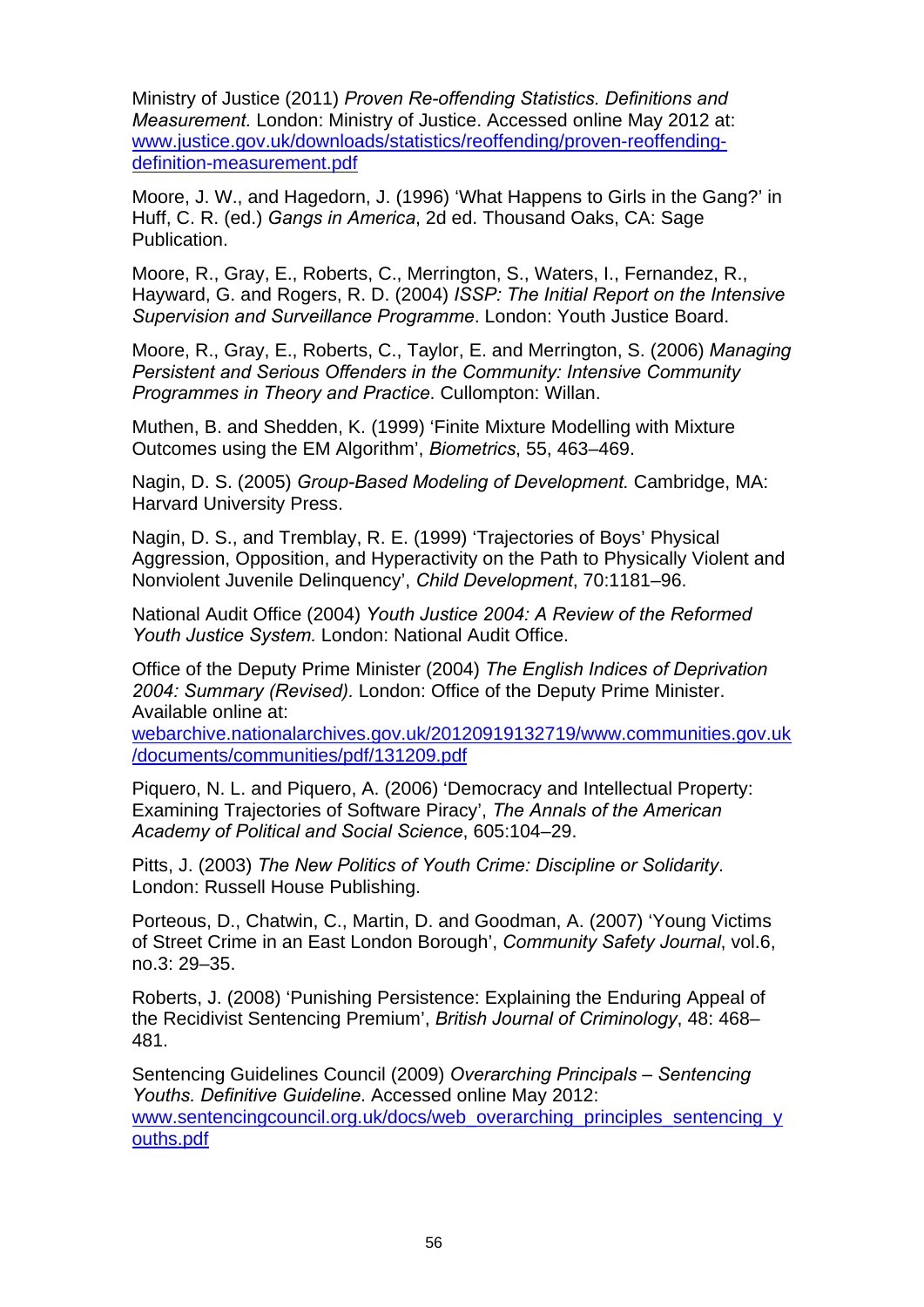Sherman, L. W., Gottfredson, D., MacKenzie, D., Eck, J., Reuter, P. and Bushway, S. (1997) *Preventing Crime: What Works, What Doesn't, What's Promising: A Report to the United States Congress*. Washington, D.C.: National Institute of Justice.

Smith, D. J. (2005) 'The Effectiveness of the Juvenile Justice System', in *Criminal Justice*, 5(2): 181–195.

Smith, J. A. (2004) 'Reflecting on the Development of Interpretive Phenomenological Analysis and its Contribution to Qualitative Research in Psychology', *Qualitative Research in Psychology*, 39–54.

Smith, J. A., and Osborn, M. (2003) 'Interpretive Phenomenological Analysis', in Smith, J. A. (ed.) *Qualitative Psychology: A Practical Guide to Research Methods*. London: Sage.

Sutherland, A., Taylor, E., Gray, E., Merrington, S. and Roberts, C. (2006) *Piloting 12-month ISSP. Evaluation and Research Findings*. London: Youth Justice Board.

Tilley, N. (2000) 'Experimentation and Criminal Justice Policies in the UK', *Crime and Delinquency*, 46(2): 194–213.

Tilley, N. (2002) 'Uses and Abuses of Evidence in Crime Prevention', *Community Safety Journal,* 1(1): 13–21.

Tyler, T. (2006) 'Psychological Perspectives on Legitimacy and Legitimation', *Annual Review of Psychology*, 57:375–400.

Weisburd, D., Bushway, S., Lum, C. and Yang, S. M. (2004) 'Trajectories of Crime at Places: A Longitudinal Study of Street Segments in the City of Seattle', *Criminology*, 42:283–321.

Weisburd, D., Morris, N., Groff, E. R. (2009) 'Hot Spots of Juvenile Crime: A Longitudinal Study of Street Segments in Seattle, Washington', *Journal of Quantitative Criminology*, 25: 443–467.

Youth Justice Board (2000) *Intensive Supervision and Surveillance Programmes.* Unpublished.

Youth Justice Board (2002) *ISSP Eligibility Criteria.* Youth Justice Board letter to ISSP managers.

Youth Justice Board (2009) *Youth Rehabilitation Order with Intensive Supervision and Surveillance (ISS): Operational Guidance*. London: Youth Justice Board.

Youth Justice Board (2010) *The Youth Rehabilitation Order and other Youth Justice Provisions of the Criminal Justice and Immigration Act 2008: Guidance for YOTs*. London: Youth Justice Board.

Youth Justice Board/Ministry of Justice (2013) *Youth Justice Statistics 2011/12 England and Wales*. London: Ministry of Justice. Accessed online July 2013: [www.gov.uk/government/publications/youth-justice-statistics](https://www.gov.uk/government/publications/youth-justice-statistics)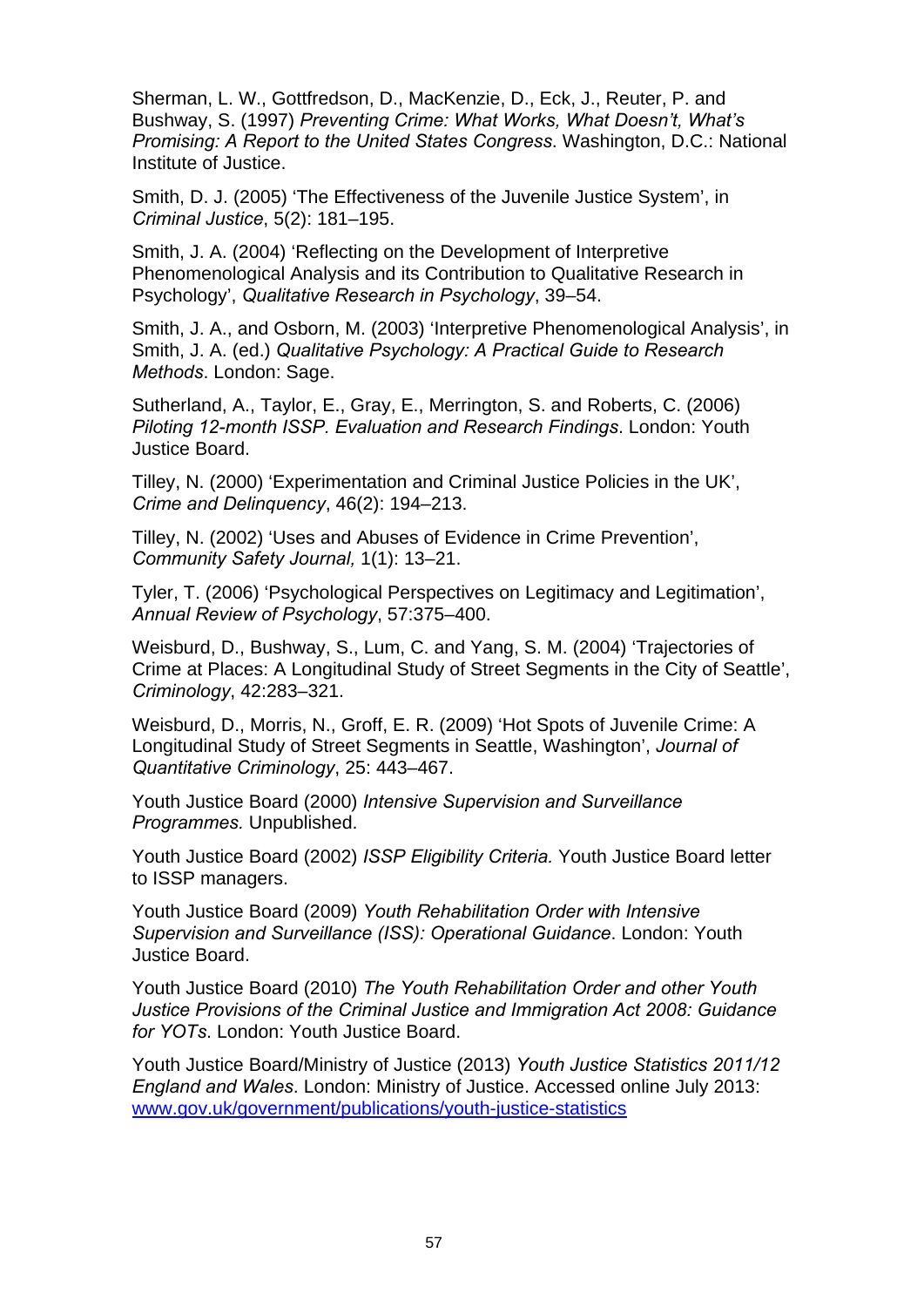# **Appendix A: Results tables from quantitative data**

#### **Table A: Frequency of offending by young people in the ISSP and comparison groups from three years prior to and up to four years postintervention[70](#page-57-0)**

|               | <b>ISSP</b> group |     |     |           | <b>Comparison group</b> |        |     |     |      |                       |
|---------------|-------------------|-----|-----|-----------|-------------------------|--------|-----|-----|------|-----------------------|
|               | <b>Number</b>     | Min | Max | Mean      | Standard<br>deviation   | Number | Min | Max | Mean | Standard<br>deviation |
| 3 years prior | 1,789             | 0   | 28  | $1.88***$ | 3.09                    | 704    | 0   | 14  | 1.35 | 2.38                  |
| 2 years prior | 1,789             | 0   | 25  | $2.97***$ | 3.36                    | 704    | 0   | 29  | 2.18 | 3.14                  |
| 1 year prior  | 1,789             | 1   | 46  | 7.71      | 4.72                    | 704    | 1   | 57  | 7.64 | 4.95                  |
| 1 year post-  | 1,789             | 0   | 28  | 4.06      | 4.11                    | 704    | 0   | 34  | 3.58 | 4.40                  |
| 2 years post- | 1,789             | 0   | 27  | 3.23      | 3.77                    | 704    | 0   | 24  | 2.90 | 3.63                  |
| 3 years post- | 1,789             | 0   | 20  | $2.62***$ | 3.24                    | 704    | 0   | 26  | 2.09 | 3.05                  |
| 4 years post- | 1,789             | 0   | 24  | $2.24***$ | 3.11                    | 704    | 0   | 19  | 1.78 | 2.79                  |

Tests of significance used are t-tests. Asterisks indicate whether pre- and post- changes are significant (confidence levels \*<.05, \*\*<.01, \*\*\*<.001).

#### **Table B: Seriousness of offending by young people in the ISSP and comparison groups from three years prior to and up to four years postintervention**

|               | <b>ISSP</b> group |     |     |           | <b>Comparison group</b> |        |          |     |      |                       |
|---------------|-------------------|-----|-----|-----------|-------------------------|--------|----------|-----|------|-----------------------|
|               | Number            | Min | Max | Mean      | Standard<br>deviation   | Number | Min      | Max | Mean | Standard<br>deviation |
| 3 years prior | 1,789             | 0   | 7   | $2.02***$ | 2.05                    | 704    | 0        | 7   | 1.63 | 2.03                  |
| 2 years prior | 1,789             | 0   | 8   | $3.10***$ | 2.03                    | 704    | $\Omega$ | 7   | 2.56 | 2.16                  |
| 1 year prior  | 1,789             | 3   | 8   | 5.33      | 0.97                    | 704    | 3        | 7   | 5.33 | 0.92                  |

<span id="page-57-0"></span> $70$  Sample sizes here are reduced from previous studies because repeat cases have been removed. This analysis treats a case as an individual who might have been subject to ISSP more than once. See Appendix D for further discussion of sample sizes and analysis.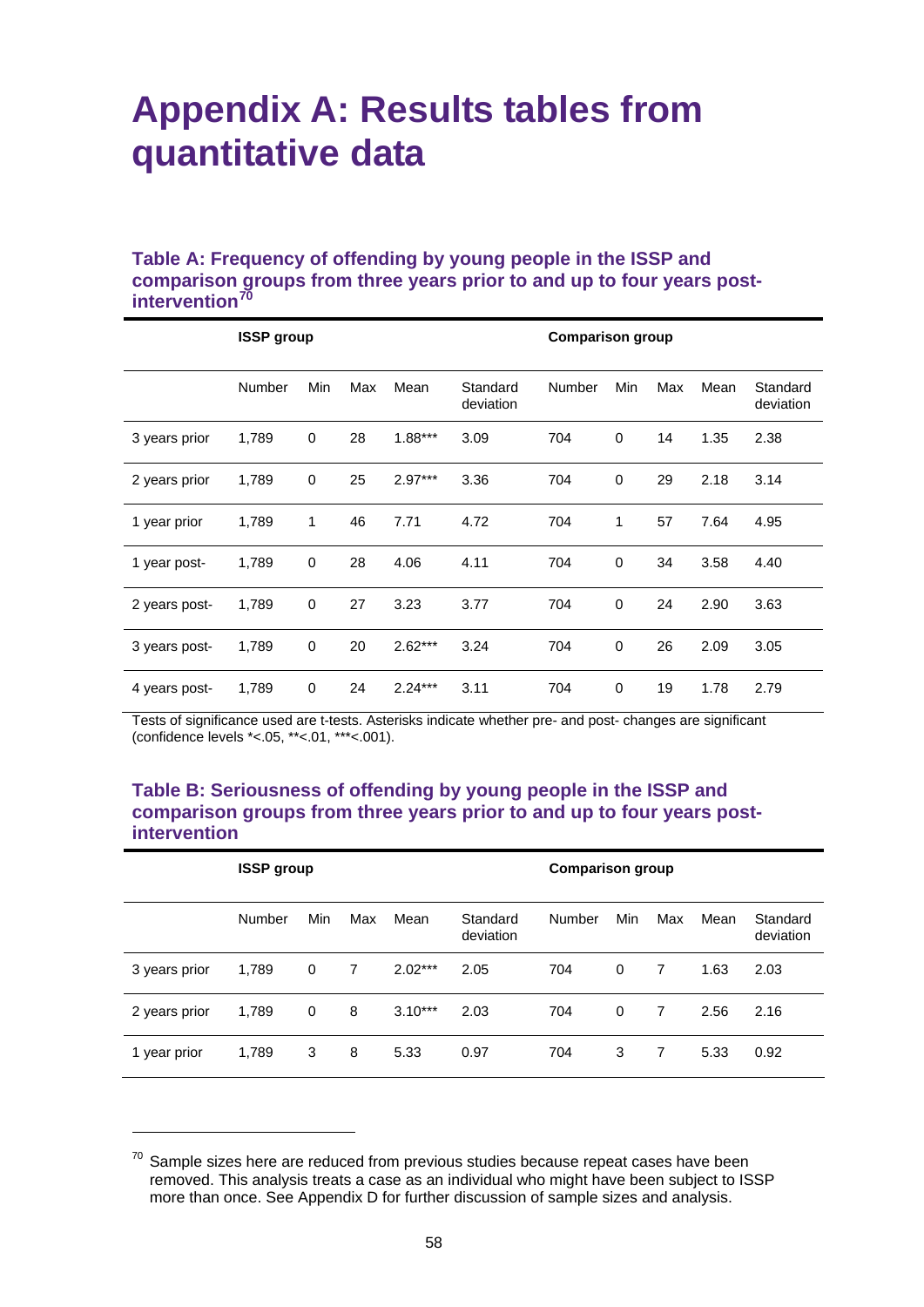| 1 year post-  | 1,789 | 0                       | 7 | $3.65***$ | 2.16 | 704 | 0        | 7 | 3.14 | 2.23 |
|---------------|-------|-------------------------|---|-----------|------|-----|----------|---|------|------|
| 2 years post- | 1,789 | $\mathbf{0}$            | 7 | $3.20***$ | 2.25 | 704 | $\Omega$ | 7 | 2.79 | 2.25 |
| 3 years post- | 1,789 | $\overline{\mathbf{0}}$ | 7 | $2.93***$ | 2.29 | 704 | $\Omega$ | 7 | 2.38 | 2.27 |
| 4 years post- | 1,789 | $\mathbf 0$             | 8 | $2.67***$ | 2.40 | 704 | 0        | 7 | 2.30 | 2.34 |

Tests of significance used are t-tests. Asterisks indicate whether pre- and post- changes are significant (confidence levels \*<.05, \*\*<.01, \*\*\*<.001).

#### **Table C: Parameter estimates – frequency of offending up to four years post-intervention**

|                                                        |                      | <b>Estimate</b> | <b>Standard</b><br>error | <b>Critical</b><br>ratio | <b>Significance</b> |
|--------------------------------------------------------|----------------------|-----------------|--------------------------|--------------------------|---------------------|
| Intercept<br>(starting point<br>post-<br>intervention) | Gender               | $-0.247$        | 0.045                    | $-5.495$                 | $***$               |
|                                                        | Ethnicity            | $-0.191$        | 0.045                    | $-4.259$                 | $***$               |
|                                                        | Age at first offence | $-0.057$        | 0.009                    | $-6.658$                 | $***$               |
|                                                        | Persistent offenders | 0.248           | 0.033                    | 7.623                    | $***$               |
|                                                        | Serious offenders    | $-0.265$        | 0.056                    | $-4.763$                 | $***$               |
|                                                        | ISSP/comparison case | $-0.076$        | 0.031                    | $-2.463$                 | 0.02                |
|                                                        | Asset score          | 0.017           | 0.002                    | 8.909                    | $***$               |
|                                                        | <b>IMD</b>           | 0.002           | 0.001                    | 2.117                    | 0.034               |
| <b>Slope</b><br>(trajectory)                           | Gender               | $-0.026$        | 0.02                     | $-1.313$                 | 0.189               |
|                                                        | Ethnicity            | 0.075           | 0.02                     | 3.786                    | $***$               |
|                                                        | Age at first offence | $-0.002$        | 0.004                    | $-0.635$                 | 0.525               |
|                                                        | Persistent offenders | $-0.065$        | 0.015                    | $-4.503$                 | $***$               |
|                                                        | Serious offenders    | $-0.016$        | 0.024                    | $-0.659$                 | 0.51                |
|                                                        | ISSP/comparison case | $-0.008$        | 0.014                    | $-0.543$                 | 0.587               |
|                                                        | Asset score          | $-0.004$        | 0.001                    | $-4.864$                 | $***$               |
|                                                        | <b>IMD</b>           | $-0.002$        | $\mathbf 0$              | $-4.597$                 | $***$               |

Confidence levels \*\*\*<.001

Note: N=2,493 (1,789 ISSP cases, 704 comparison cases).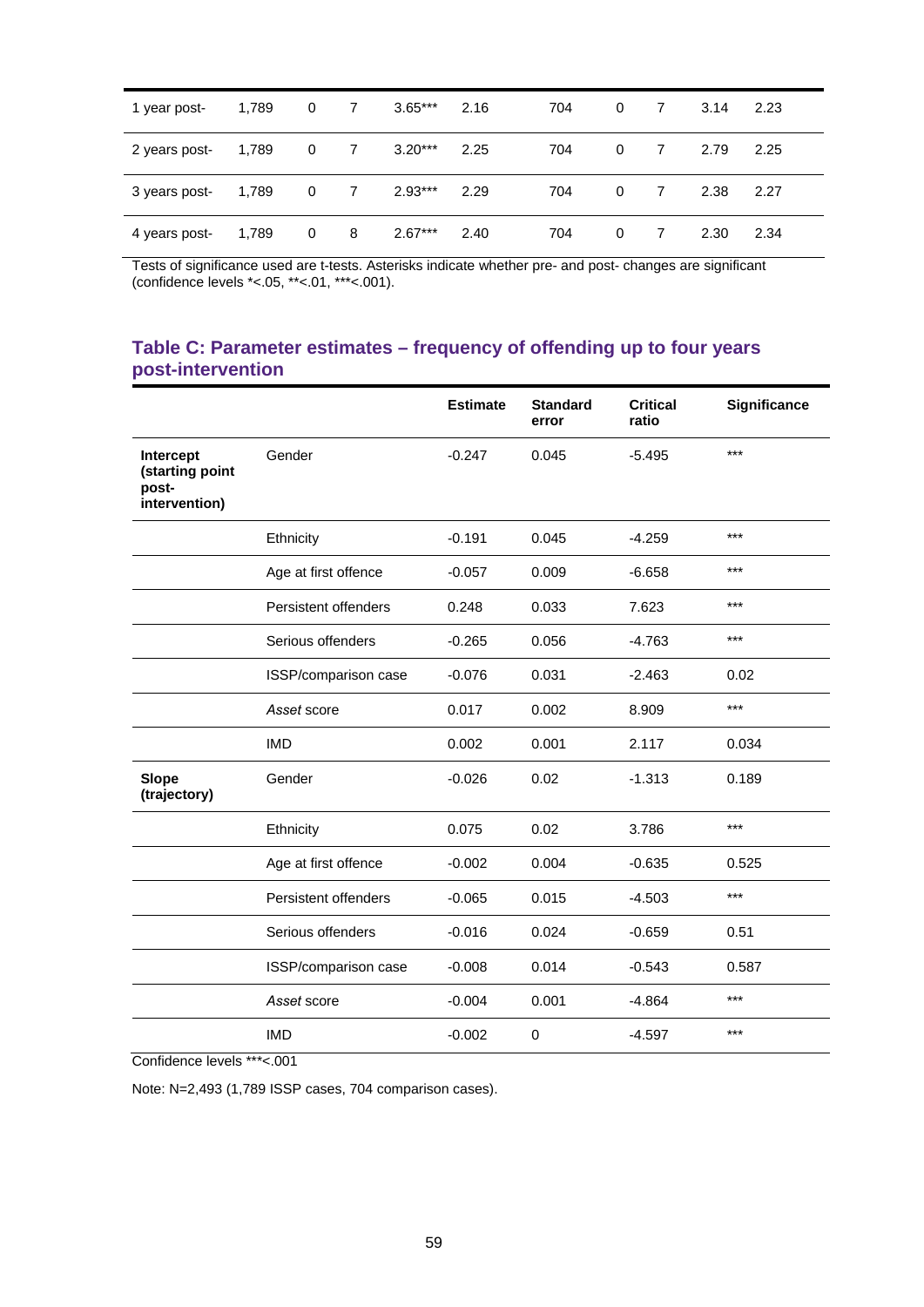| Table D: Parameter estimates – seriousness of offending up to four years |  |  |
|--------------------------------------------------------------------------|--|--|
| post-intervention                                                        |  |  |

|                                                        |                      | <b>Estimate</b> | <b>Standard</b><br>error | <b>Critical</b><br>ratio | Significance |
|--------------------------------------------------------|----------------------|-----------------|--------------------------|--------------------------|--------------|
| Intercept<br>(starting point<br>post-<br>intervention) | Gender               | $-0.25$         | 0.039                    | $-6.361$                 | $***$        |
|                                                        | Ethnicity            | $-0.197$        | 0.04                     | $-4.939$                 | $***$        |
|                                                        | Age at first offence | $-0.046$        | 0.008                    | $-6.071$                 | $***$        |
|                                                        | Persistent offenders | 0.109           | 0.042                    | 2.624                    | 0.009        |
|                                                        | Serious offenders    | $-0.38$         | 0.038                    | $-10.003$                | $***$        |
|                                                        | ISSP/comparison case | $-0.116$        | 0.027                    | $-4.221$                 | $***$        |
|                                                        | Asset score          | 0.012           | 0.002                    | 6.678                    | $***$        |
|                                                        | <b>IMD</b>           | 0.002           | 0.001                    | 2.052                    | 0.04         |
| <b>Slope</b><br>(trajectory)                           | Gender               | $-0.052$        | 0.02                     | $-2.576$                 | 0.01         |
|                                                        | Ethnicity            | 0.102           | 0.021                    | 4.939                    | 0.01         |
|                                                        | Age at first offence | $-0.006$        | 0.004                    | $-1.439$                 | 0.15         |
|                                                        | Persistent offenders | $-0.019$        | 0.02                     | $-0.959$                 | 0.338        |
|                                                        | Serious offenders    | 0.011           | 0.02                     | 0.573                    | 0.566        |
|                                                        | ISSP/comparison case | 0.011           | 0.014                    | 0.776                    | 0.438        |
|                                                        | Asset score          | $-0.003$        | 0.001                    | $-3.225$                 | 0.001        |
|                                                        | <b>IMD</b>           | $-0.001$        | 0.001                    | $-2.679$                 | 0.007        |

Confidence levels \*\*\*<.001

Note: N=2,493 (1,789 ISSP cases, 704 comparison cases).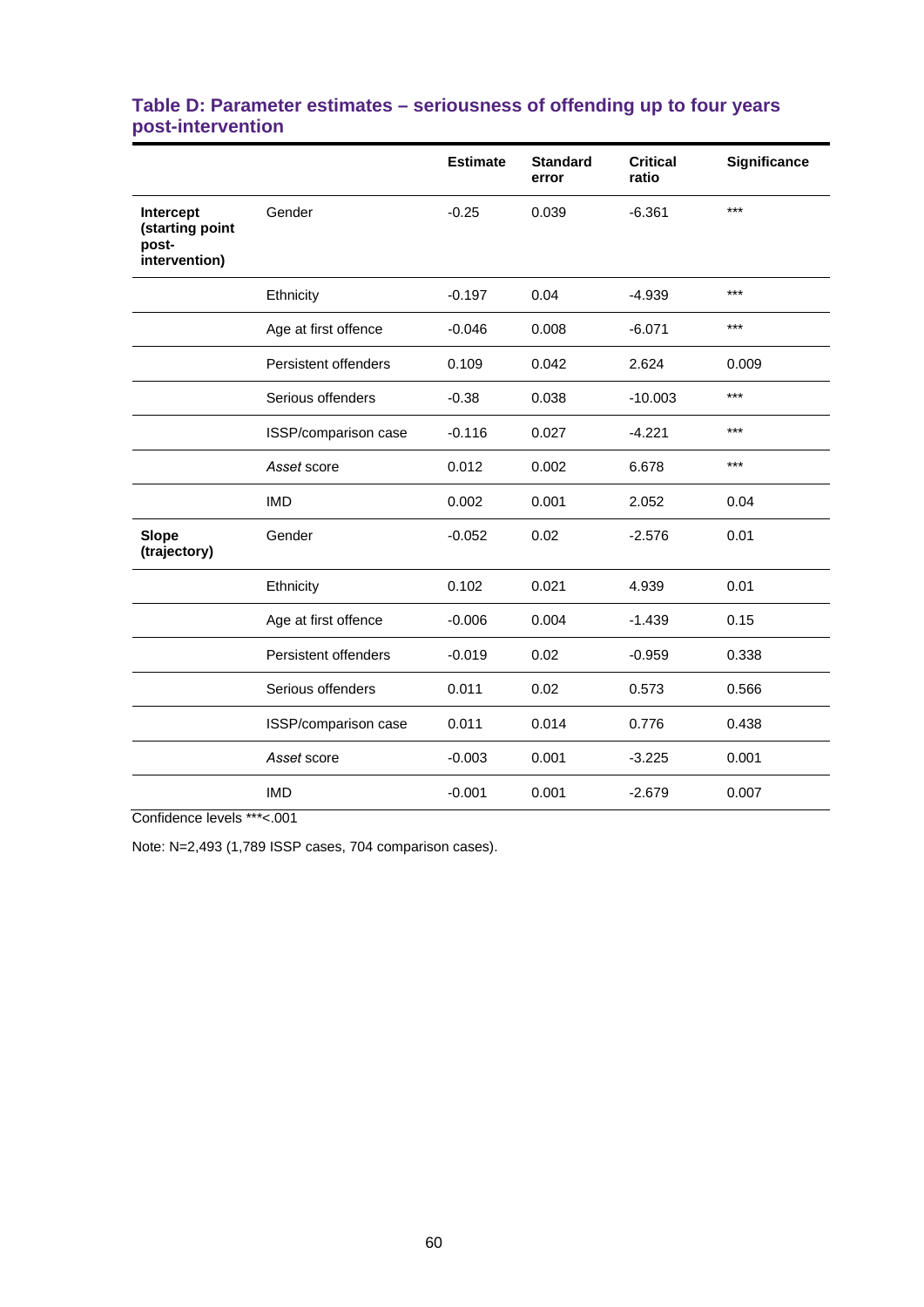# **Appendix B: Extraction of reconviction data from the Police National Computer**

The Police National Computer (PNC) is increasingly being used as a source of data, because greater detail is available – offence dates, for example – and records are more up-to-date than alternative offender indices. At the time of data collection, the updated Ministry of Justice (MoJ) extraction and counting procedure (MoJ, 2011) had not yet been established for researchers. This appendix describes how data on frequency and seriousness of offending was extracted from the PNC for a highly persistent group of young offenders.

## **Timescale**

The first ISSP orders were made in July 2001. Cases had the total frequency and gravity of their most serious offence calculated (see Appendix C for details of counting rules) at one year intervals for three years before the start of their order and up to five years after. Each year interval was determined from the start of ISSP, which meant the bail date (Bail ISSP), order date (Supervision Order or Community Rehabilitation Order ISSP) or release date (Detention and Training Order ISSP). As persistent and serious offenders, many of the sample spent time in custody during the follow-up periods before or after the start of their order. Each time period had to be extended individually to compensate for this – further details are provided below. The equivalent dates and principles also applied to the comparison group. At the time of the fieldwork, the Home Office Research Development and Statistics Directorate advised leaving a three-month period for data on convictions to be entered on the PNC. Data was extracted in mid-July 2008, which allowed a maximum follow-up period up to and including mid-April 2008.

# **Submission of data to the Police National Computer**

The Home Office Research Development and Statistics Directorate requires details of offender names, dates of birth and PNC numbers in order to extract criminal history data from the PNC. A total of 2,881 ISSP cases and 906 individual comparison cases were submitted with full details.

## **Matching Police National Computer output against our data**

The Home Office Research Development and Statistics Directorate was able to provide us with criminal histories on 94% of the submitted ISSP cases and 97% of the comparison cases. The next stage was to compare this output with our own records in order to determine whether there was an acceptable match. The main way of judging this was by checking whether the PNC data contained a court disposal that corresponded to the ISSP (or comparison) case in respect of date and disposal type. The following guidelines were used.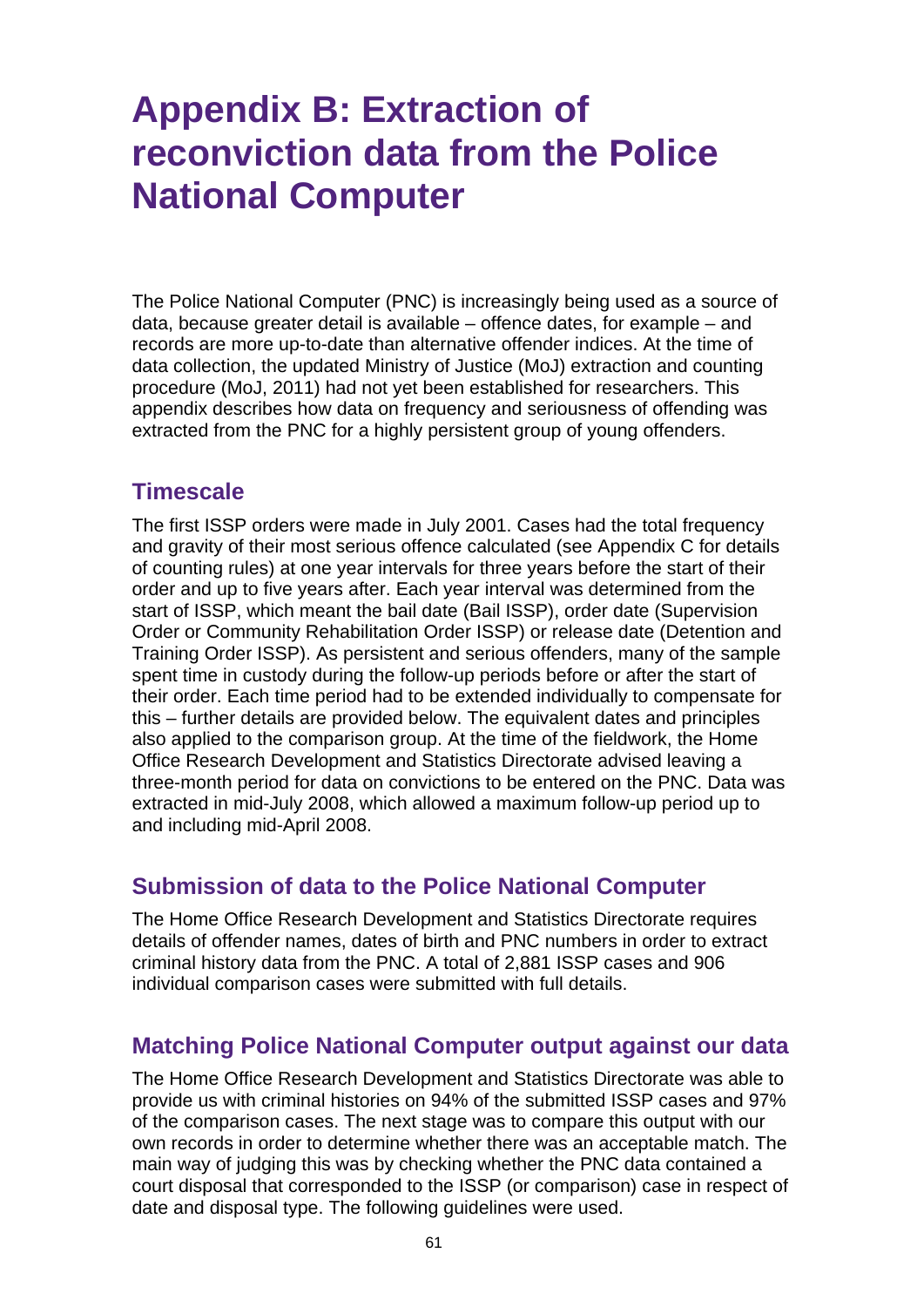- In bail ISSP cases, the court disposal date was not known to us, so it was not possible to be sure of a match. In many cases, it was clearly correct because a disposal (often a Supervision Order ISSP) was made a few weeks later. Where there was no court disposal within two months, the match was rejected as unreliable, although it is possible that the reason for no disposal being made within this time frame was a not-guilty finding, resulting in termination of the ISSP.
- In Supervision Order and Community Rehabilitation Order ISSP cases, the disposal was frequently entered into the PNC as a Curfew Order. Sometimes it showed as a Detention and Training Order. If the date was correct, it was accepted as a match. Or, if the disposal was correct, and the date matched to within two weeks, it was accepted.
- In Detention and Training Order ISSP cases, the disposal date was sometimes not known. If this could be estimated from the ISSP start date and matched against a PNC disposal date and sentence length, the match was accepted.

Using these criteria, a further 3% of submitted ISSP cases and 2% of submitted comparison cases were discarded.

# **Allowing interval periods at liberty**

As mentioned above, as highly persistent and serious offenders, many of the sample spent time in custody during the follow-up periods before or after the start of their order. Each time period had to be extended individually to compensate for this. Since the PNC does not contain release dates, these were estimated. It was assumed that half the sentence period was spent in custody on Detention and Training Orders and adult prison sentences. On the advice of the Parole Board, adult sentences in excess of four years were calculated at 60% of the total, and minimum recommendations for life sentences for individuals were sourced through media outlets where life sentences were applied.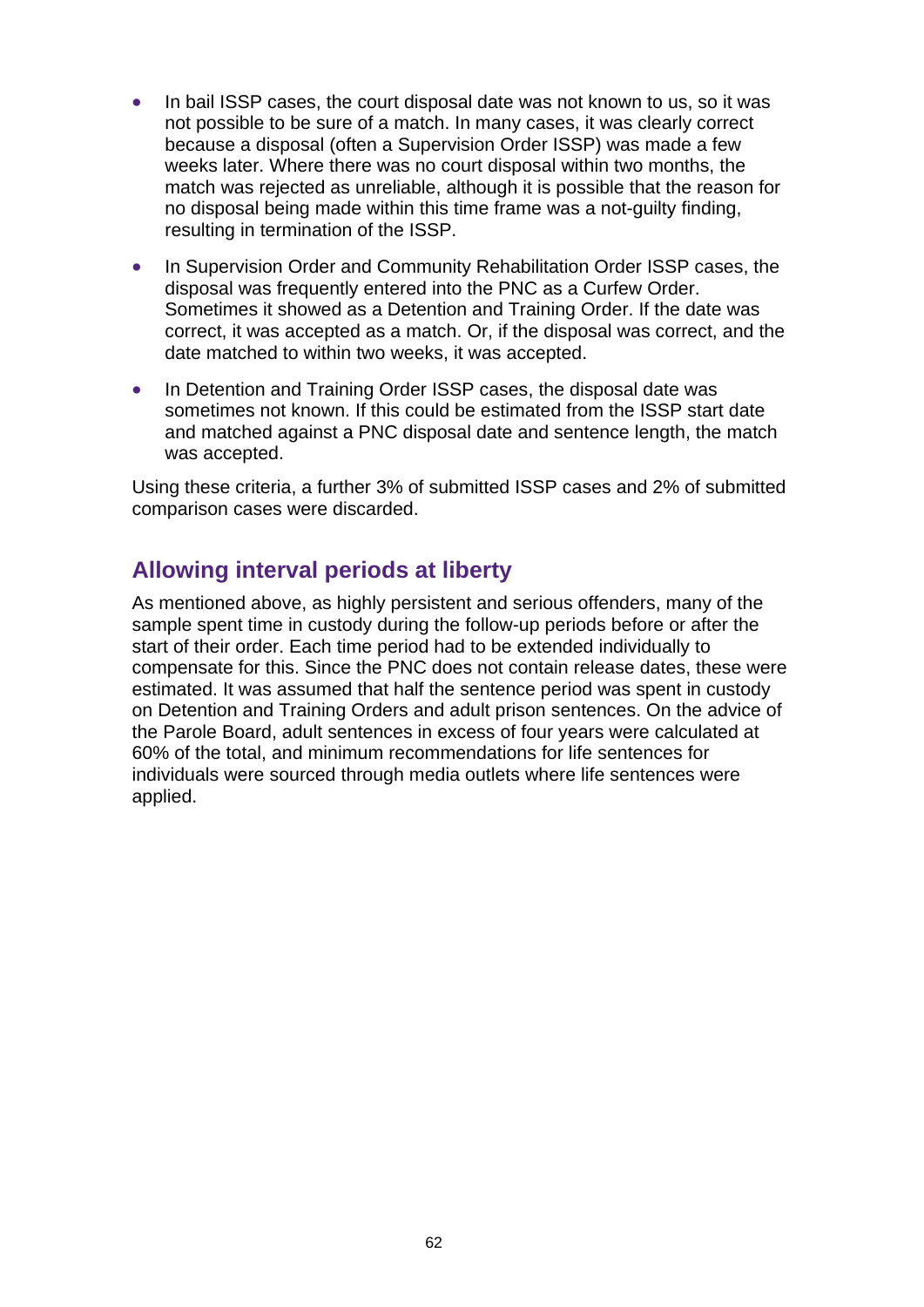# **Appendix C: Counting rules**

# **Counting number of offences**

Offences (i.e. rows in the PNC output) were counted separately, even if they occurred on the same day. However, an exception was made where the offences were part of the same event. In practice, this was restricted to cases where there were linked motoring offences such as unauthorised vehicle-taking, dangerous driving, no insurance, driving while disqualified, all committed on the same day. These were counted as one offence.

In counting the number of offences in the pre- and post-intervention periods, the date of offence rather than the date of disposal was used. This meant that offences resulting in the ISSP disposal were counted in the pre-period, as were offences committed before the ISSP disposal, but sentenced only after the start of ISSP. The latter are sometimes known as 'pseudo reconvictions' or 'false positives'. Offences occurring within the follow-up period but sentenced after it were also included – these are in effect 'false negatives'.

Breach offences were not counted as criminal offences, in order to achieve greater comparability between ISSP and non-ISSP disposals. It could be argued that breaches resulting from the intensive demands of ISSP should be included in an assessment of its impact. However, it was felt that a distinction should be made between offences against the public and technical offences.

# **Identifying offence seriousness**

1

Offence seriousness could be measured in several ways. The YJB developed a definition of serious offences in order to define eligibility for the ISSP serious crime shortcut.<sup>[71](#page-62-0)</sup> Other ways of defining seriousness commonly used in reconviction studies are to define specific types of offence (e.g. violence) or disposal (e.g. custody) as serious. For this study, the YJB's eight-point offence seriousness scale was used, because this was applied during the original evaluations. However, the 2001 version of the scale was used, which was current when this study began. Although this has been superseded, the current version is identical in 85% of offence types.

In each time period, the most serious offence was identified using this scale. Where several offences had the same gravity, the court disposal was used to resolve which was the more serious (e.g. custody was more serious than a community sentence). Where young people had not committed an offence in the relevant time period, they scored a zero.

<span id="page-62-0"></span> $71$  The serious crime shortcut applies where the offence would require a sentence of 14 years or more if committed by an adult.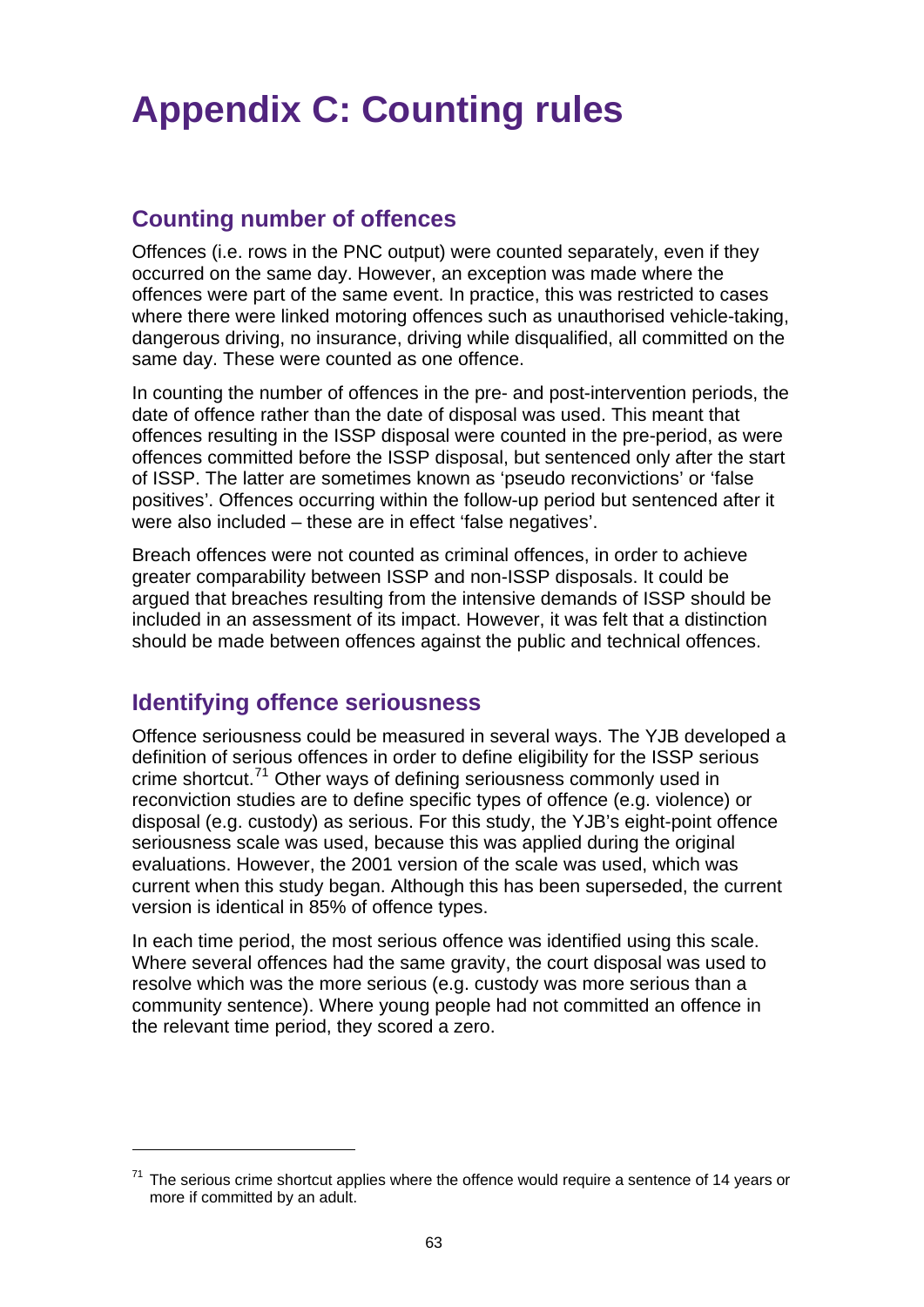# **Appendix D: The sample – composition, size and suitability**

# **Composition of the sample**

The study encompasses the first 41 pilot ISSP schemes, covering those cases commencing from the start-up in 2001/2 until April 2003. A total of 3,882 ISSP cases (2,924 individuals) were recorded (an individual might have been subject to more than one ISSP order or case in the study period). Indeed, multiple ISSP cases for a single young person were common. While 75% of the ISSP cases corresponded to the first such case for an individual young person, 19% of cases related to a second ISSP, and 6% related to a third or more ISSP.

The comparison sample comprised all young people who:

- met the eligibility criteria for ISSP, but were sentenced to either a Supervision Order, a Community Rehabilitation Order or a Detention and Training Order during the time frame of the original 24-month reconviction study (from July 2001 until April 2003)
- came from YOTs that did not take part in the initial ISSP pilot (phases three and four schemes).<sup>[72](#page-63-0)</sup>

To ensure the integrity of the comparison sample, it was important to verify that young people in the comparison sample did not receive ISSP in the follow-up period – any who did were excluded from the study. As mentioned above, it was also essential to remove repeat cases from the comparison sample (i.e. young people who received more than one comparable sentence) for the purposes of the statistical analysis used in this study. Eventually data on 997 individuals was collected.

# **Sample sizes**

1

Because this reconviction study involves a longitudinal design looking at both aggregate and individual change, it was necessary to focus only on individuals, and to remove repeat cases from the database. Previous evaluations of the programme have included a new case for each new order on ISSP (Moore et al, 2004, 2006; Gray et al, 2005). Consequently, as described below, sample sizes in this study have been reduced from previous evaluations. While repeat cases have been removed, it was possible to calculate the total number of days individuals spent on the programme through multiple orders to reflect each participant's full exposure to the intervention. For consistency, the first order provided the original time point for before and after analyses.

<span id="page-63-0"></span> $72$  ISSP was introduced nationally in four phases. Phases three and four did not receive funding to provide ISSP until one to two years after the pilot schemes started. They were, therefore, ideal YOTs from which to recruit a comparison sample, as they had large numbers of young people who were eligible for ISSP, but would have received an alternative disposal at the time of the evaluation.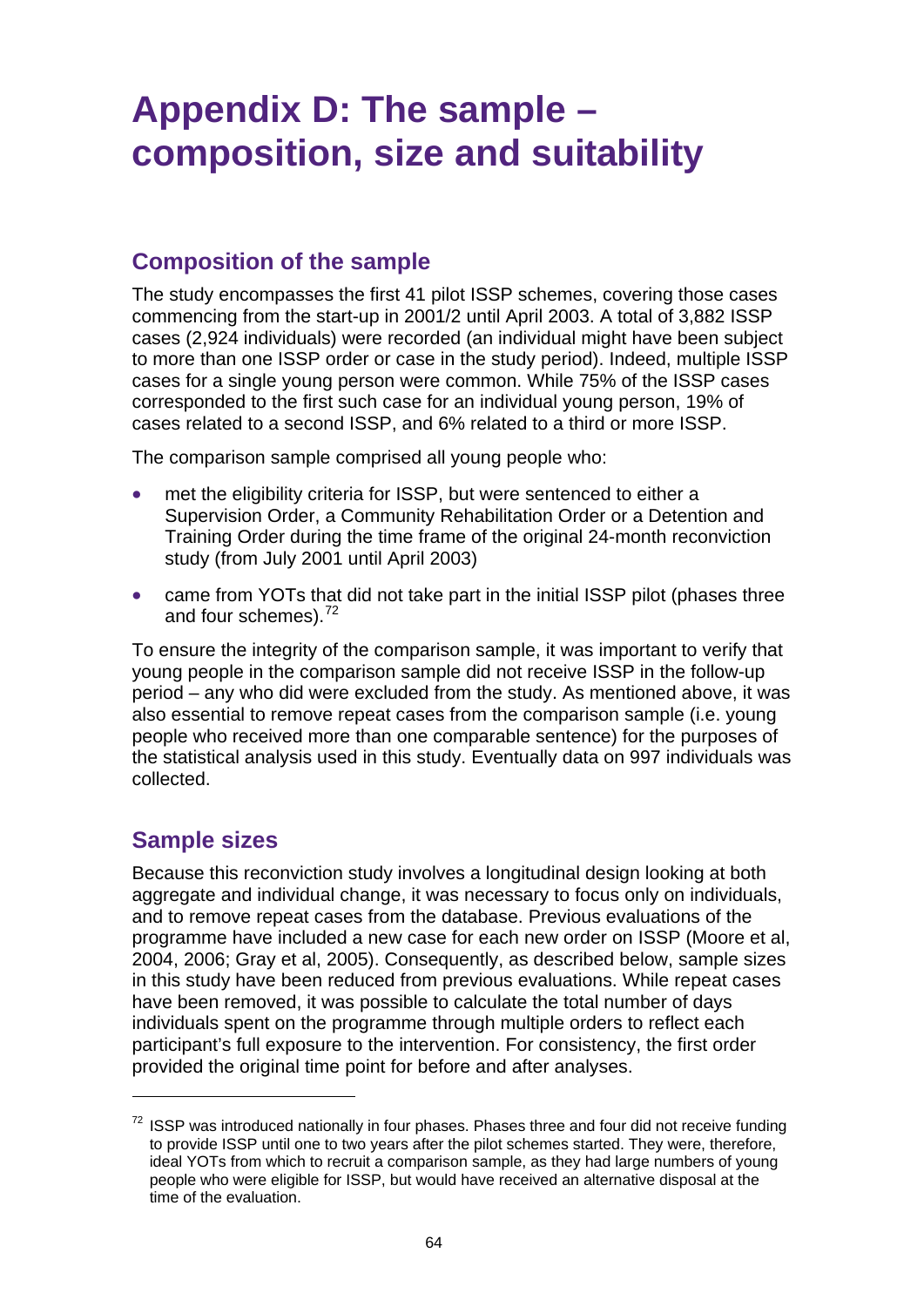There were a number of additional reasons for attrition from the reconviction study (see Table G). In order to ensure the sample was made up of persistent and/or serious offenders, any young person who was not eligible for the programme was excluded from the analysis. As noted above (Moore et al, 2004; Gray et al, 2005), there were very few ineligible ISSP sentences, and the vast majority of disqualified cases were on ISSP bail (65%, n=241), where charges were subsequently dropped or not proven. Cases were also excluded on account of poor data quality. This could be identified through comparing PNC data with information collected by the original ISSP regional evaluators or the presence of charges brought in Scotland, where insufficient detail is collected. Lastly, in a small number of cases PNC numbers were not available.

|                           | <b>ISSP group</b> |     | <b>Comparison group</b> |     |
|---------------------------|-------------------|-----|-------------------------|-----|
| <b>Case decision</b>      | <b>Number</b>     | %   | <b>Number</b>           | %   |
| Valid individual case     | 2,415             | 62  | 869                     | 64  |
| Repeat case               | 924               | 24  | 373                     | 27  |
| Poor data quality         | 114               | 3   | 29                      | 2   |
| No data returned from PNC | 111               | 3   | 8                       | 1   |
| No PNC number available   | 77                | 2   | 91                      | 6   |
| Not eligible              | 241               | 6   | $\Omega$                | 0   |
| Total                     | 3,882             | 100 | 1,370                   | 100 |

#### **Table E: Sample sizes**

Obtaining PNC data requires careful matching using personal details and the disposal date for the offence leading to ISSP. Ultimately, reliable matches were obtained on 94% of ISSP cases and 97% of comparison cases submitted to the PNC. To capture a fuller picture of the participant's exposure to criminal justice sanctions both pre- and post-order, data was collected for the period up to three years before the start of the original order. Table F provides the percentages of the sample involved in offending over each of the three years prior to the start of their orders. It highlights an important, statistically significant and previously unknown finding – that a larger proportion of the ISSP group have longer criminal histories than their comparison counterparts. This is a crucial difference between the samples. If the members of the ISSP group have longer, more entrenched criminal trajectories, it is also likely that they will have experienced greater exposure to the criminal justice system, be better known to the police and sentencers, and, as such, may have developed harder, more notorious reputations as recidivist offenders.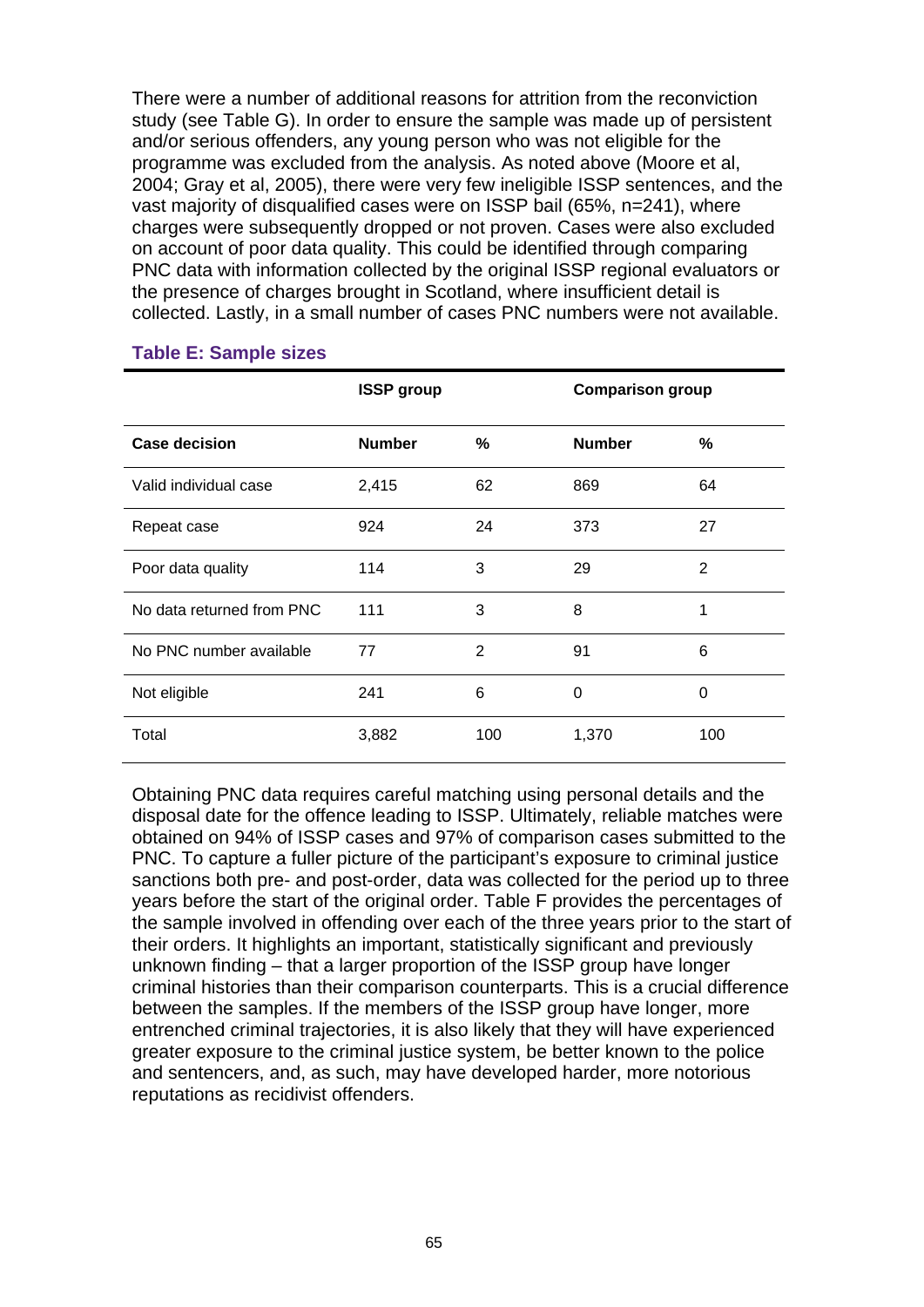|                          | $ISSP$ group (n=2,415) | Comparison group (n=869) |
|--------------------------|------------------------|--------------------------|
|                          | % of sample            | % of sample              |
| Year 3 prior to order*** | 58                     | 46                       |
| Year 2 prior to order*** | 87                     | 77                       |
| Year 1 prior to order    | 100                    | 100                      |

### **Table F: Percentage of sample involved in offending prior to order**

Chi-square test confidence levels: \*=95% level, \*\*=99% level, \*\*\*=99.9% level.

Cases needed to be followed up, year on year, at liberty<sup>[73](#page-65-0)</sup> post-intervention or at release from custody. Table G demonstrates the attrition levels (percentage of the sample lost to custody) for each year following the intervention. Favourably, six years on from the original studies almost 100% of the sample was available for follow-up in years one and two (28% of the ISSP and 27% of the comparison sample were lost in the original 24-month reconviction study, Gray et al, 2005) and respectable levels for years three and four.

However, by year five, the sample size noticeably dropped, introducing some bias by removing some of the most troublesome offenders. Moreover, a greater proportion of the ISSP sample was lost (this was statistically significant), highlighting previous concerns that there were underlying differences between the two groups in terms of their protracted criminal histories. It was therefore decided to limit the analysis to four years' post-intervention, for which we had 74% of the ISSP sample (n=1,789) and 81% (n=704) of comparison cases.

In addition, while not all participants had committed (recorded) offences in the two and three years prior to starting their principal order, a decision had to be made whether to track the whole sample for three years prior (whether they had started offending or not), or to only include cases once they had begun their offending careers (i.e. only use 58% of the ISSP sample three years prior to order).

It was decided that, as long as young people were over the age of criminal responsibility, periods of non-offending before ISSP should be recorded for three reasons. Firstly, any episodes of non-offending before or after were considered meaningful for the purposes of this research project and it would allow the analysis to capture individual differences and naturally occurring

<span id="page-65-0"></span> $73$  As a sample of highly persistent and serious offenders, many spent time in custody during the follow-up periods before and/or after the start of their order. Each time period had to be extended individually to compensate for this. Since the PNC does not contain release dates, these were estimated. We assumed that half the sentence period was spent in custody on Detention and Training Orders and adult prison sentences. On the advice of the Parole Board, adult sentences in excess of four years were calculated at 60% of the total, and minimum recommendations for life sentences for individuals were sourced through media outlets where life sentences were applied.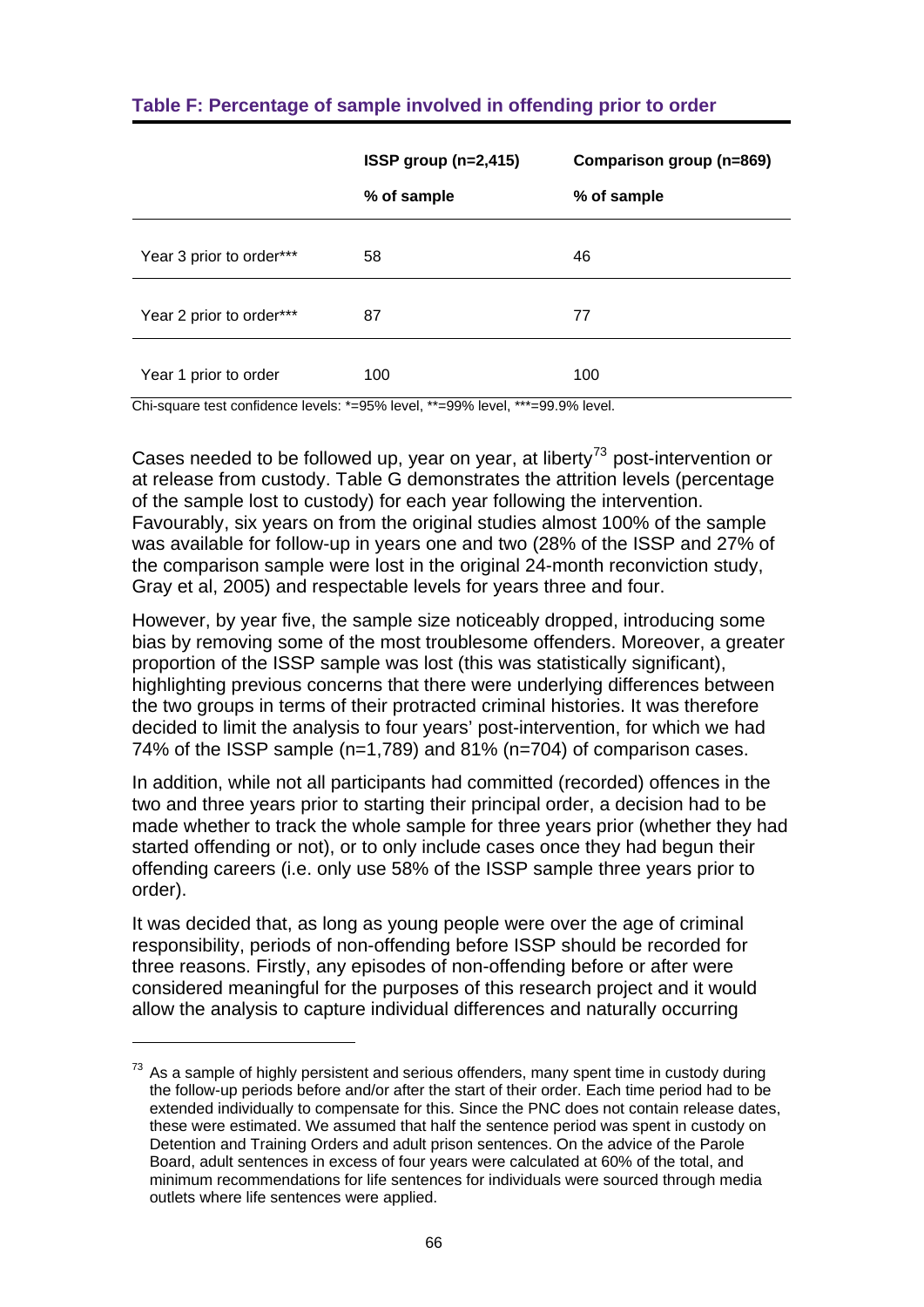interruptions in the offending trajectories of this diverse group of offenders. Secondly, it would maximise the sample size for each stage of the analysis. Thirdly, it would simplify the modelling process by keeping the sample as consistent as possible, rather than repeating processes for different samples. As such, the analyses includes individuals whether they had begun their offending careers or not, and follows them up for seven years (four years post-ISSP).

|                  | ISSP group (n=2,415) | Comparison group (n=869) |
|------------------|----------------------|--------------------------|
|                  | % of sample          | % of sample              |
|                  |                      |                          |
| Year 1 follow-up | 100                  | 100                      |
| Year 2 follow-up | 99                   | 99                       |
| Year 3 follow-up | $93*$                | 96                       |
| Year 4 follow-up | 74***                | 81                       |
| Year 5 follow-up | 42***                | 52                       |

### **Table G: Attrition rates: percentage of sample available for follow-up (not in custody) post- intervention**

Chi-square test confidence levels: \*=95% level, \*\*=99% level, \*\*\*=99.9% level.

#### **Matching socio-demographic characteristics**

The original ISSP reconviction studies were based on an experimental design, employing a well-matched comparison group. In addition to ensuring that all comparison cases were eligible for ISSP, the sampling strategy controlled for various criminal history variables and personal characteristics one year before the principal order. Table H shows the extent to which the matching was successful. The two groups are very well matched in terms of age, and the frequency and gravity of their immediate criminal histories. Their index offences were broadly similar, except for car theft, which the ISSP group had committed more frequently. There were also some statistically significant differences between the groups. The comparison sample includes fewer serious-only offenders and more young women – groups at lower risk of reconviction. The members of the ISSP group, meanwhile, are more likely to have registered special educational needs, as well as a higher mean *Asset* score, suggesting that they are at greater risk of reoffending.

Perhaps the most notable difference is the age at first conviction. This variable had not been recorded in previous ISSP studies, but has revealed a further statistically significant difference between the samples, chiefly that the ISSP group's criminal careers began at an earlier stage. Thus far it is known that the members of the ISSP group have, on average, longer criminal careers (see above), starting at an earlier age. Such characteristics may affect the likelihood of future offending, as well as magistrates' sentencing decisions. This finding highlights the considerable difficulty of securing a well-matched comparison group of persistent and serious offenders.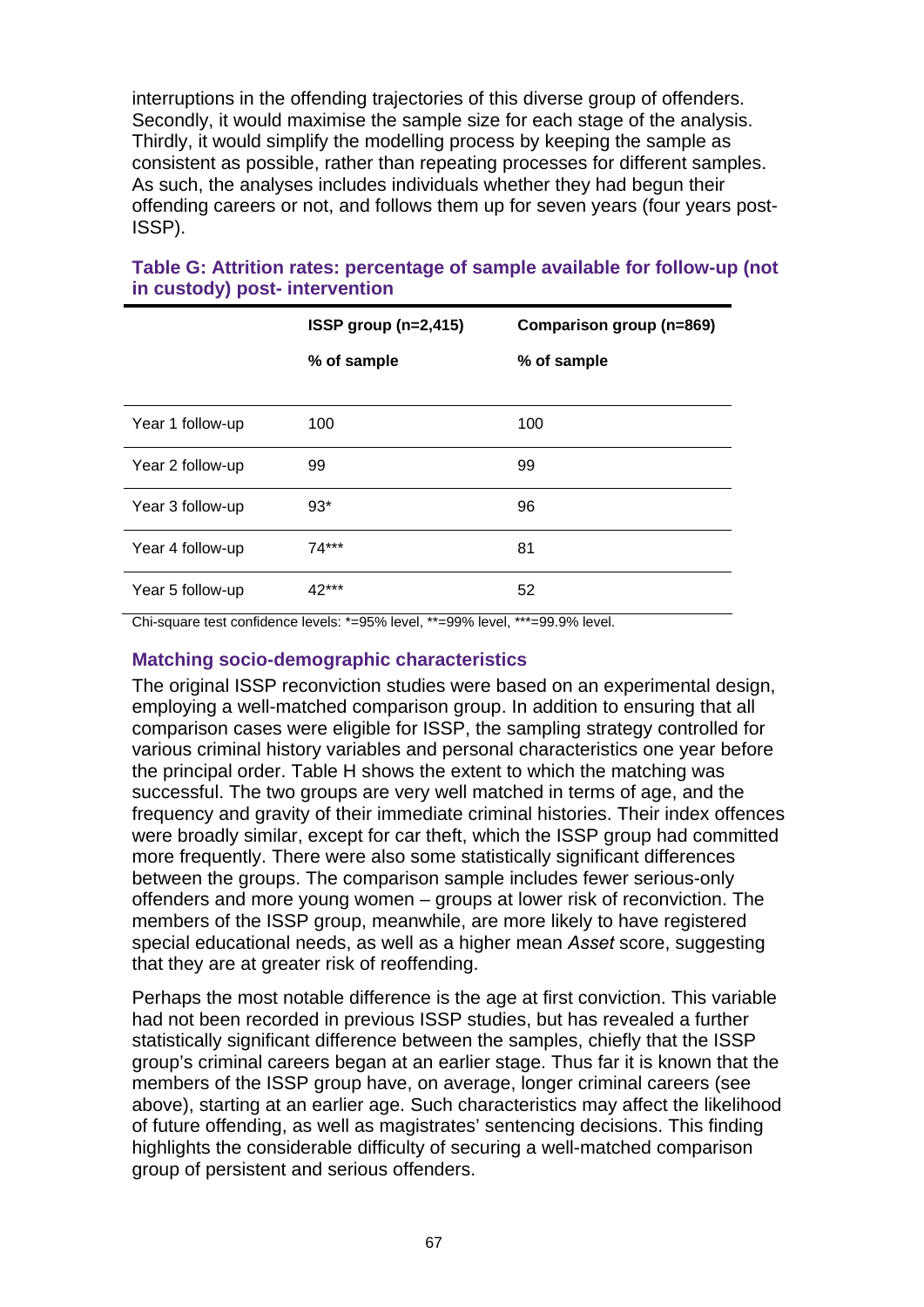#### **Table H: Socio-demographic characteristics of the ISSP and comparison groups[74](#page-67-0)**

| Demographics                                     | <b>ISSP</b> group | <b>Comparison group</b> | Confidence* |
|--------------------------------------------------|-------------------|-------------------------|-------------|
| Mean age                                         | $16.2$ (n=2,405)  | 16.2 (n=869)            |             |
| % Female                                         | $7.5\%$ (n=2,415) | 12.7% (n=869)           | $***$       |
| % White                                          | 82.8% (n=2,291)   | 84.9% (n=868)           |             |
| % SEN recognised with<br>statement               | 28.9% (n=915)     | 17.7% (n=623)           | $***$       |
| % Name on child protection<br>register           | 18% (n=1,043)     | 17.5% (n=733)           |             |
| <b>Criminal history</b>                          |                   |                         |             |
| Mean Asset score                                 | 23.4 (n=1,487)    | 22.2 (n=743)            | $\star$     |
| Mean age at first offence                        | $12.6$ (n=2,375)  | 13.1 ( $n=869$ )        | $***$       |
| % Received previous custodial<br>sentence        | 36.7% (n=2,415)   | 40.1% (n=869)           |             |
| Number of offences in prior 12<br>months         | $7.9$ (n=2,415)   | $7.7$ (n=869)           |             |
| Mean gravity score in prior 12<br>months         | $5.3$ (n=2,415)   | $5.3$ (n=869)           |             |
| <b>Eligibility for ISSP</b>                      |                   |                         |             |
| Qualified by seriousness                         | 15.7% (n=2,415)   | 21.6% (n=869)           | $***$       |
| Qualified by persistence                         | 51.7% (n=2,415)   | 51.7% (n=869)           |             |
| Qualified by both persistence<br>and seriousness | 32.6% (n=2,415)   | 26.7% (n=869)           | $***$       |
| <b>Index offence</b>                             |                   |                         |             |
| % Robbery                                        | 20.3% (n=2,415)   | 19.6% (n=869)           |             |

<span id="page-67-0"></span><sup>74</sup> Sample sizes differ here as *Asset* data was not available on all individuals, and those over school age often did not have the education section of *Asset* completed.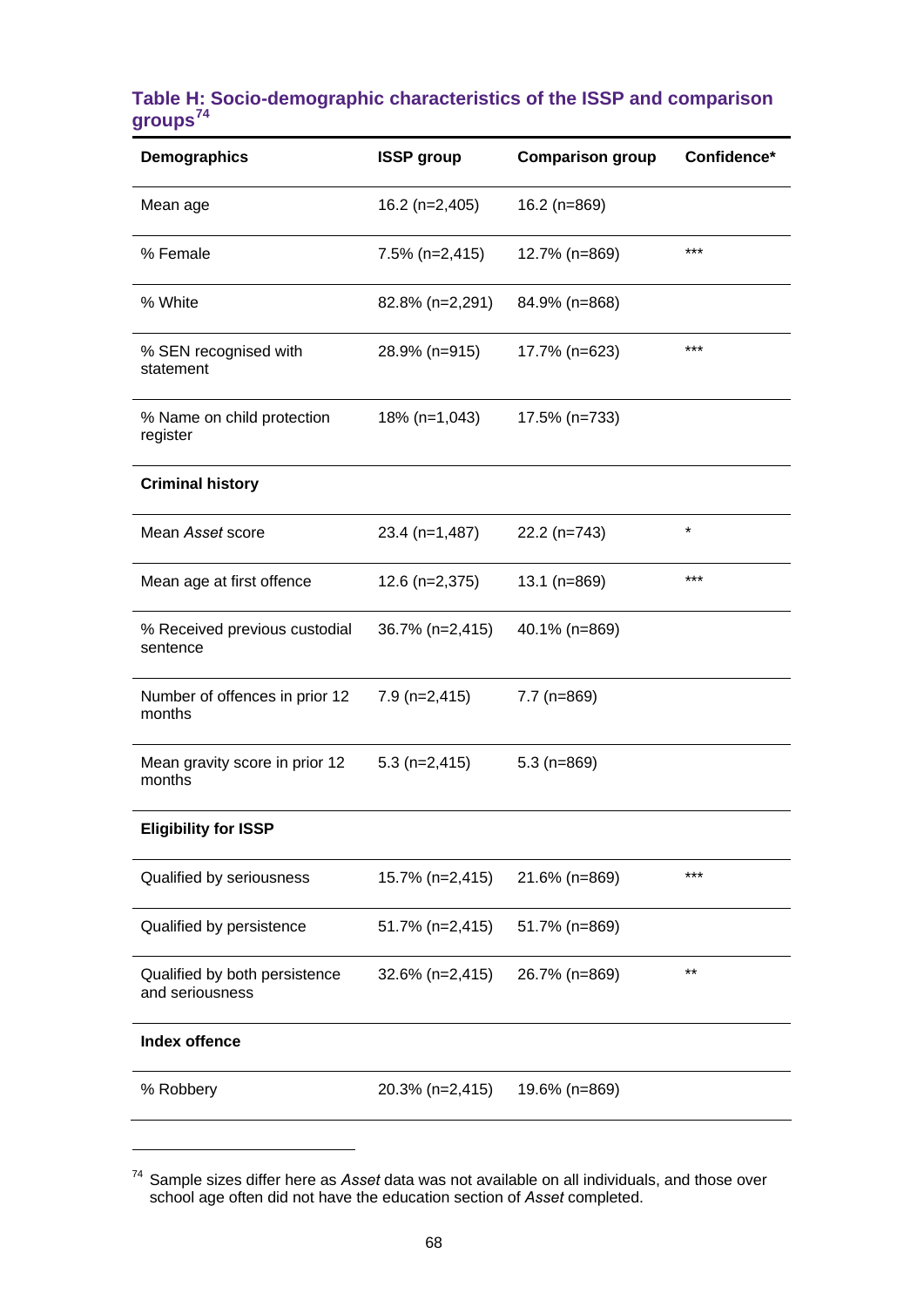| % Burglary      | 24.1% (n=2,415)    | 28% (n=869)   | $\ast$ |
|-----------------|--------------------|---------------|--------|
| % Violence      | 15% (n=2,415)      | 15.7% (n=869) |        |
| % Vehicle theft | $12.8\%$ (n=2,415) | 8.8% (n=869)  | $***$  |

Chi-square or T-test statistics. Confidence levels: \*=95% level, \*\*=99% level, \*\*\*=99.9% level. Note that 'n' refers to the total sample size for each particular point.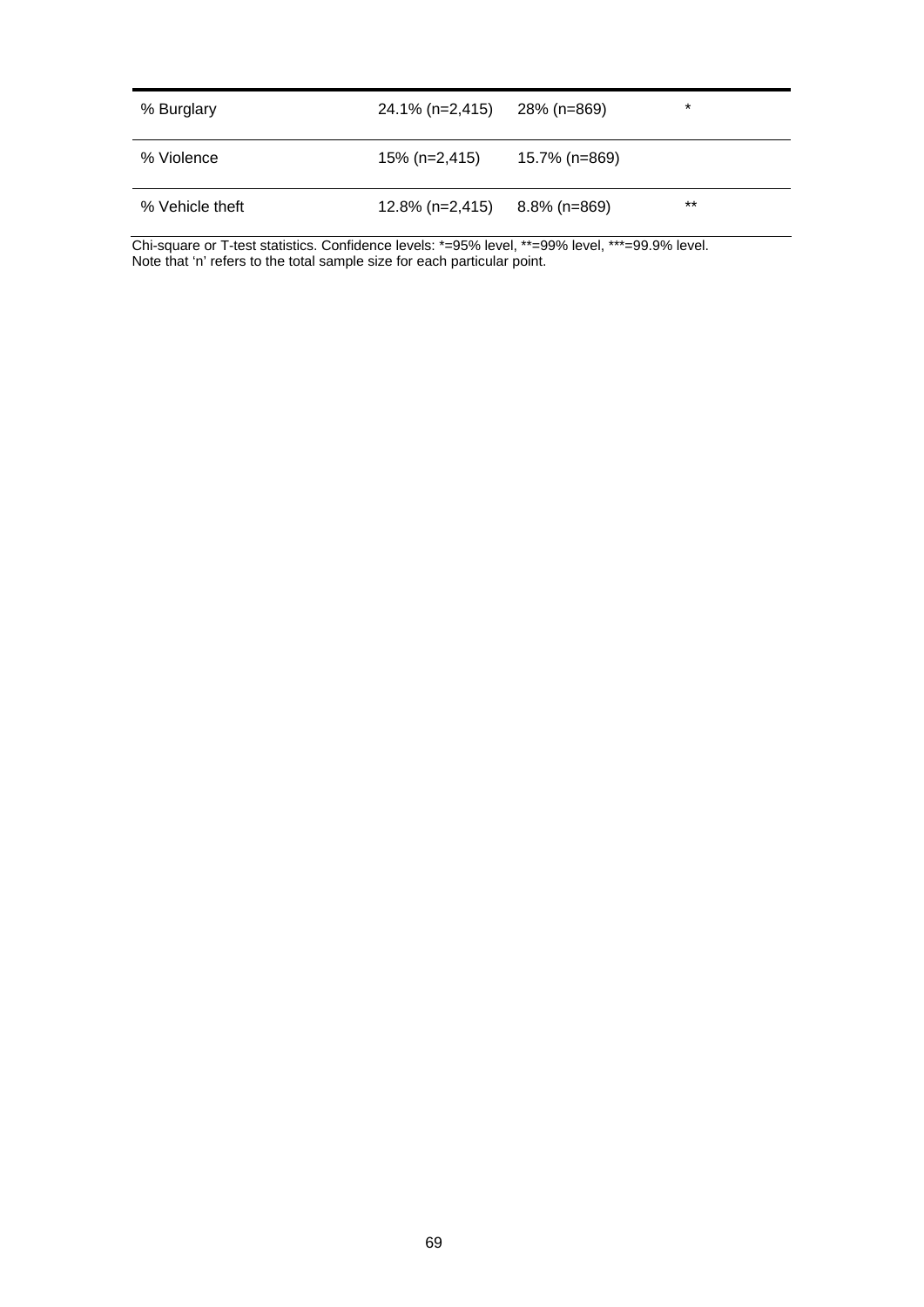# **Appendix E: Mixture modelling estimates**

## **Table I: Mean number of offences and mean gravity scores of the four identified groups**

|                                       | <b>Mean</b> | <b>Standard</b><br>deviation | Convergence<br><b>statistic</b> | 95%<br>Lower<br>bound | 95%<br><b>Upper</b><br>bound |
|---------------------------------------|-------------|------------------------------|---------------------------------|-----------------------|------------------------------|
| Group 1 (24%)                         |             |                              |                                 |                       |                              |
| Number of offences<br>3 years prior   | 1.25190     | 0.17290                      | 1.00000                         | 0.91490               | 1.58980                      |
| Number of offences<br>2 years prior   | 2.00270     | 0.16930                      | 1.00000                         | 1.67210               | 2.33560                      |
| Number of offences<br>1 year prior    | 5.33510     | 0.23480                      | 1.00010                         | 4.87410               | 5.79480                      |
| Number of offences<br>1 year post-    | 0.31040     | 0.16600                      | 1.00000                         | $-0.01450$            | 0.63440                      |
| Number of offences<br>2 years post-   | 1.50350     | 0.16000                      | 1.00140                         | 1.18790               | 1.81340                      |
| Number of offences<br>3 years post-   | 1.25220     | 0.10990                      | 1.00010                         | 1.03790               | 1.46850                      |
| Number of offences<br>4 years post-   | 1.23980     | 0.14530                      | 1.00000                         | 0.95280               | 1.52320                      |
| Gravity score<br>3 years prior        | 1.64660     | 0.10490                      | 1.00000                         | 1.44080               | 1.85230                      |
| <b>Gravity score</b><br>2 years prior | 2.66170     | 0.10210                      | 1.00010                         | 2.46150               | 2.86240                      |
| <b>Gravity score</b><br>1 year prior  | 5.72010     | 0.04840                      | 1.00000                         | 5.62420               | 5.81480                      |
| <b>Gravity score</b><br>1 year post-  | 0.39670     | 0.06800                      | 1.00010                         | 0.26300               | 0.53000                      |
| <b>Gravity score</b><br>2 years post- | 2.02520     | 0.08230                      | 1.00030                         | 1.86410               | 2.18580                      |
| <b>Gravity score</b><br>3 years post- | 2.03060     | 0.10890                      | 1.00010                         | 1.81790               | 2.24430                      |
| <b>Gravity score</b><br>4 years post- | 1.86660     | 0.11150                      | 1.00030                         | 1.64730               | 2.08570                      |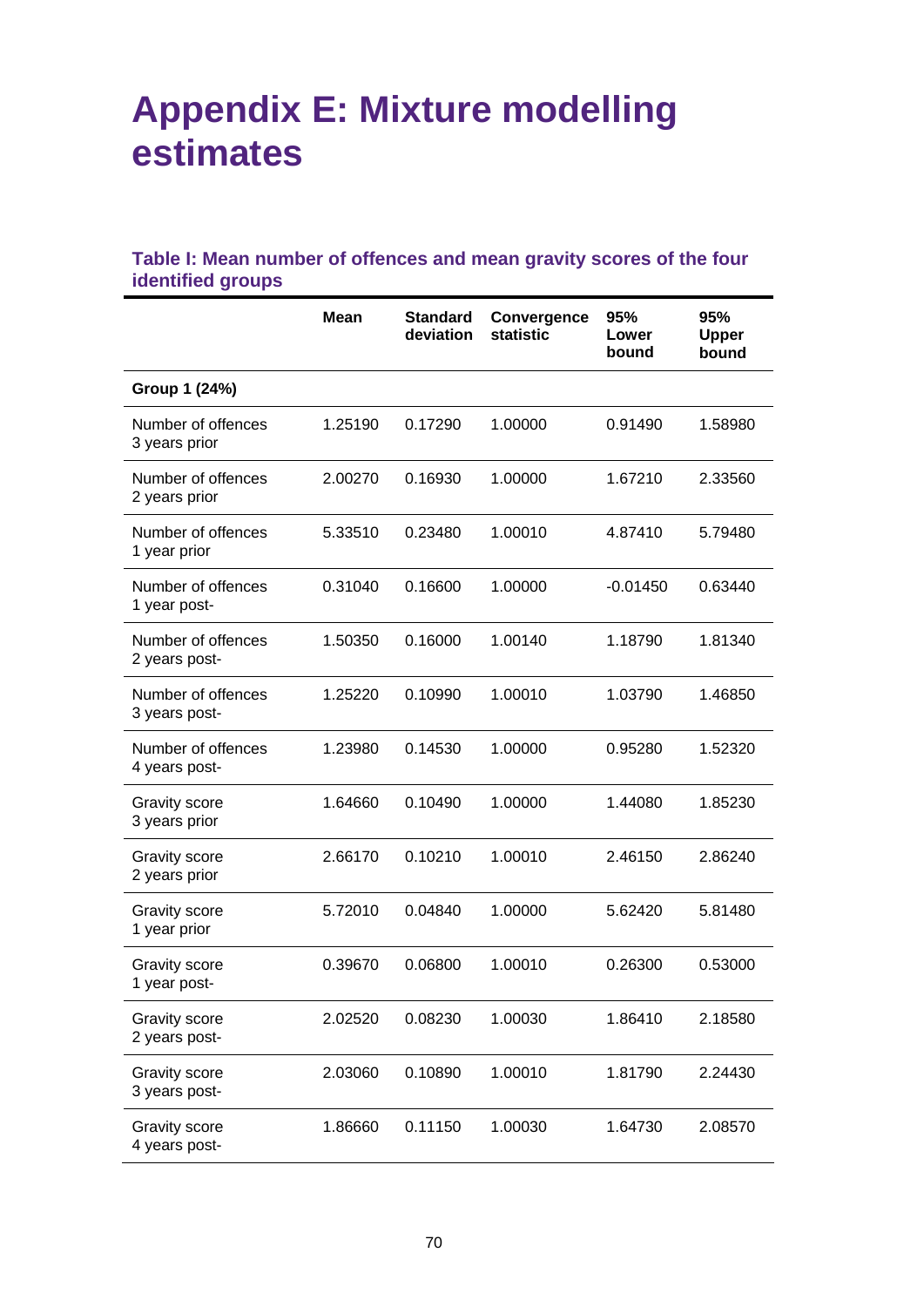|                                       | <b>Mean</b> | <b>Standard</b><br>deviation | Convergence<br>statistic | 95%<br>Lower<br>bound | 95%<br><b>Upper</b><br>bound |
|---------------------------------------|-------------|------------------------------|--------------------------|-----------------------|------------------------------|
|                                       |             |                              |                          |                       |                              |
| Group 2 (20%)                         |             |                              |                          |                       |                              |
| Number of offences<br>3 years prior   | 1.86220     | 0.21630                      | 1.00010                  | 1.43290               | 2.28460                      |
| Number of offences<br>2 years prior   | 2.75930     | 0.19840                      | 1.00000                  | 2.37250               | 3.14810                      |
| Number of offences<br>1 year prior    | 7.48530     | 0.27200                      | 1.00000                  | 6.95500               | 8.01560                      |
| Number of offences<br>1 year post-    | 3.62530     | 0.19690                      | 1.00000                  | 3.24030               | 4.01130                      |
| Number of offences<br>2 years post-   | 0.47330     | 0.18220                      | 1.00020                  | 0.11980               | 0.83460                      |
| Number of offences<br>3 years post-   | 1.15190     | 0.14000                      | 1.00250                  | 0.88820               | 1.43870                      |
| Number of offences<br>4 years post-   | 1.35650     | 0.17420                      | 1.00040                  | 1.01420               | 1.69810                      |
| <b>Gravity score</b><br>3 years prior | 1.99050     | 0.12510                      | 1.00010                  | 1.74570               | 2.23570                      |
| Gravity score<br>2 years prior        | 2.96040     | 0.12120                      | 1.00000                  | 2.72330               | 3.19930                      |
| <b>Gravity score</b><br>1 year prior  | 5.31170     | 0.05950                      | 1.00000                  | 5.19500               | 5.42870                      |
| <b>Gravity score</b><br>1 year post-  | 4.75670     | 0.07510                      | 1.00010                  | 4.60940               | 4.90510                      |
| Gravity score<br>2 years post-        | 0.64800     | 0.12450                      | 1.00060                  | 0.41290               | 0.90080                      |
| Gravity score<br>3 years post-        | 1.84590     | 0.13970                      | 1.00070                  | 1.57100               | 2.11690                      |
| Gravity score<br>4 years post-        | 1.86060     | 0.14130                      | 1.00030                  | 1.58230               | 2.13480                      |
| Group 3 (48%)                         |             |                              |                          |                       |                              |
| Number of offences<br>3 years prior   | 2.06180     | 0.12700                      | 1.00000                  | 1.81270               | 2.31100                      |
| Number of offences<br>2 years prior   | 3.30070     | 0.12240                      | 1.00030                  | 3.06030               | 3.54160                      |
| Number of offences<br>1 year prior    | 8.65500     | 0.17390                      | 1.00160                  | 8.30560               | 8.99290                      |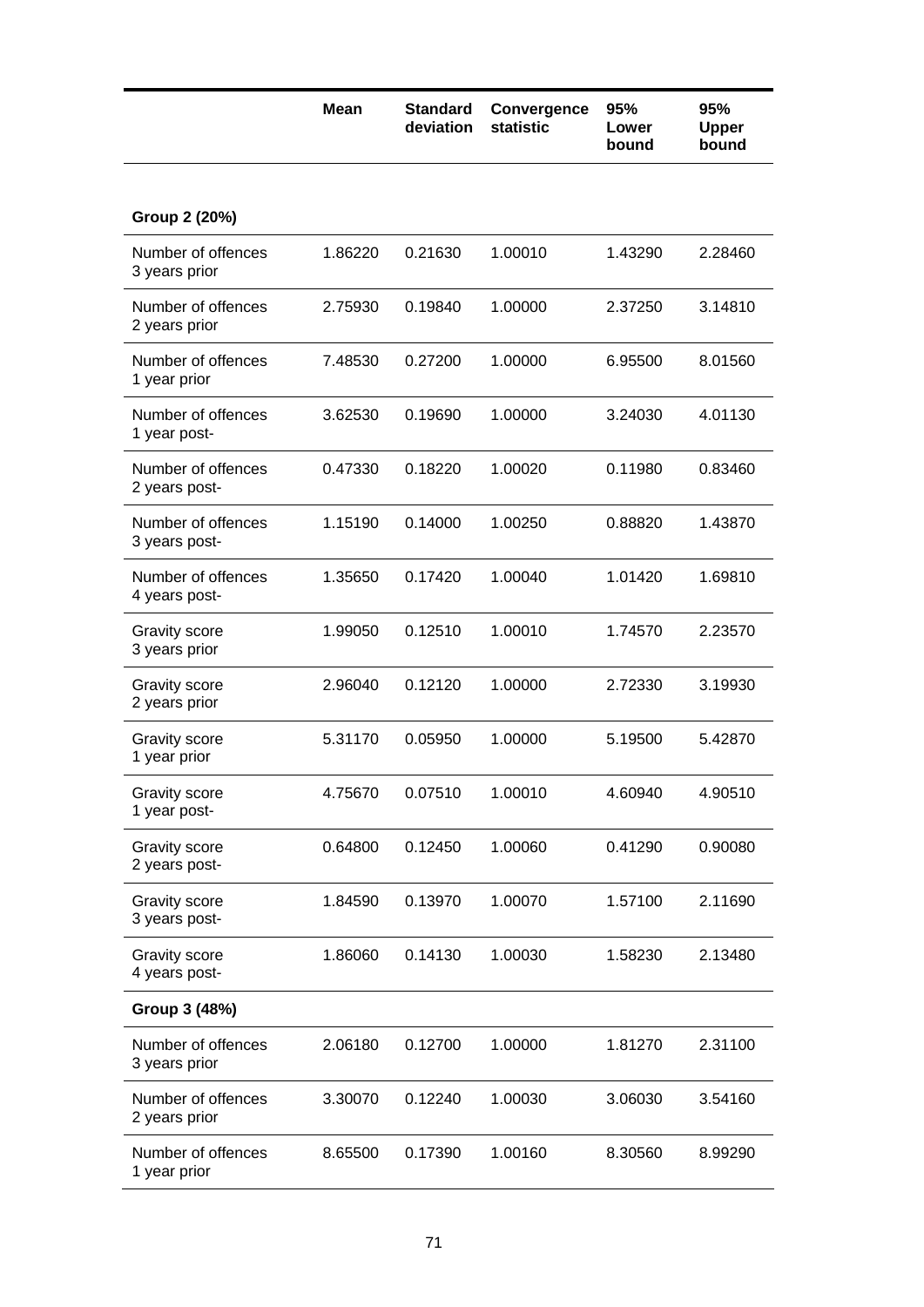|                                       | <b>Mean</b> | <b>Standard</b><br>deviation | Convergence<br>statistic | 95%<br>Lower<br>bound | 95%<br>Upper<br>bound |
|---------------------------------------|-------------|------------------------------|--------------------------|-----------------------|-----------------------|
| Number of offences<br>1 year post-    | 5.52540     | 0.13030                      | 1.00190                  | 5.26290               | 5.77640               |
| Number of offences<br>2 years post-   | 4.47750     | 0.19520                      | 1.01400                  | 3.75100               | 4.73740               |
| Number of offences<br>3 years post-   | 2.60930     | 0.09420                      | 1.00320                  | 2.43610               | 2.80880               |
| Number of offences<br>4 years post-   | 2.59080     | 0.10920                      | 1.00000                  | 2.37880               | 2.80550               |
| <b>Gravity score</b><br>3 years prior | 2.14390     | 0.07450                      | 1.00010                  | 1.99640               | 2.28990               |
| Gravity score<br>2 years prior        | 3.36580     | 0.07200                      | 1.00040                  | 3.22520               | 3.50740               |
| <b>Gravity score</b><br>1 year prior  | 5.19660     | 0.03560                      | 1.00050                  | 5.12700               | 5.26700               |
| <b>Gravity score</b><br>1 year post-  | 4.71240     | 0.04410                      | 1.00020                  | 4.62630               | 4.79880               |
| <b>Gravity score</b><br>2 years post- | 4.61720     | 0.06100                      | 1.00010                  | 4.49620               | 4.73510               |
| <b>Gravity score</b><br>3 years post- | 3.53760     | 0.08140                      | 1.00010                  | 3.37860               | 3.69700               |
| <b>Gravity score</b><br>4 years post- | 3.20100     | 0.08260                      | 1.00000                  | 3.04080               | 3.36380               |
| Group 4 (8%)                          |             |                              |                          |                       |                       |
| Number of offences<br>3 years prior   | 2.72870     | 0.30980                      | 1.00010                  | 2.11890               | 3.33860               |
| Number of offences<br>2 years prior   | 4.39930     | 0.32550                      | 1.00010                  | 3.76290               | 5.03980               |
| Number of offences<br>1 year prior    | 9.74510     | 0.45970                      | 1.00270                  | 8.86980               | 10.69410              |
| Number of offences<br>1 year post-    | 7.57560     | 0.32410                      | 1.00030                  | 6.94410               | 8.21610               |
| Number of offences<br>2 years post-   | 7.65910     | 0.77570                      | 1.01800                  | 6.90730               | 11.00540              |
| Number of offences<br>3 years post-   | 10.72160    | 0.71640                      | 1.01910                  | 7.56300               | 11.33000              |
| Number of offences<br>4 years post-   | 5.36040     | 0.35600                      | 1.00500                  | 4.56030               | 6.00350               |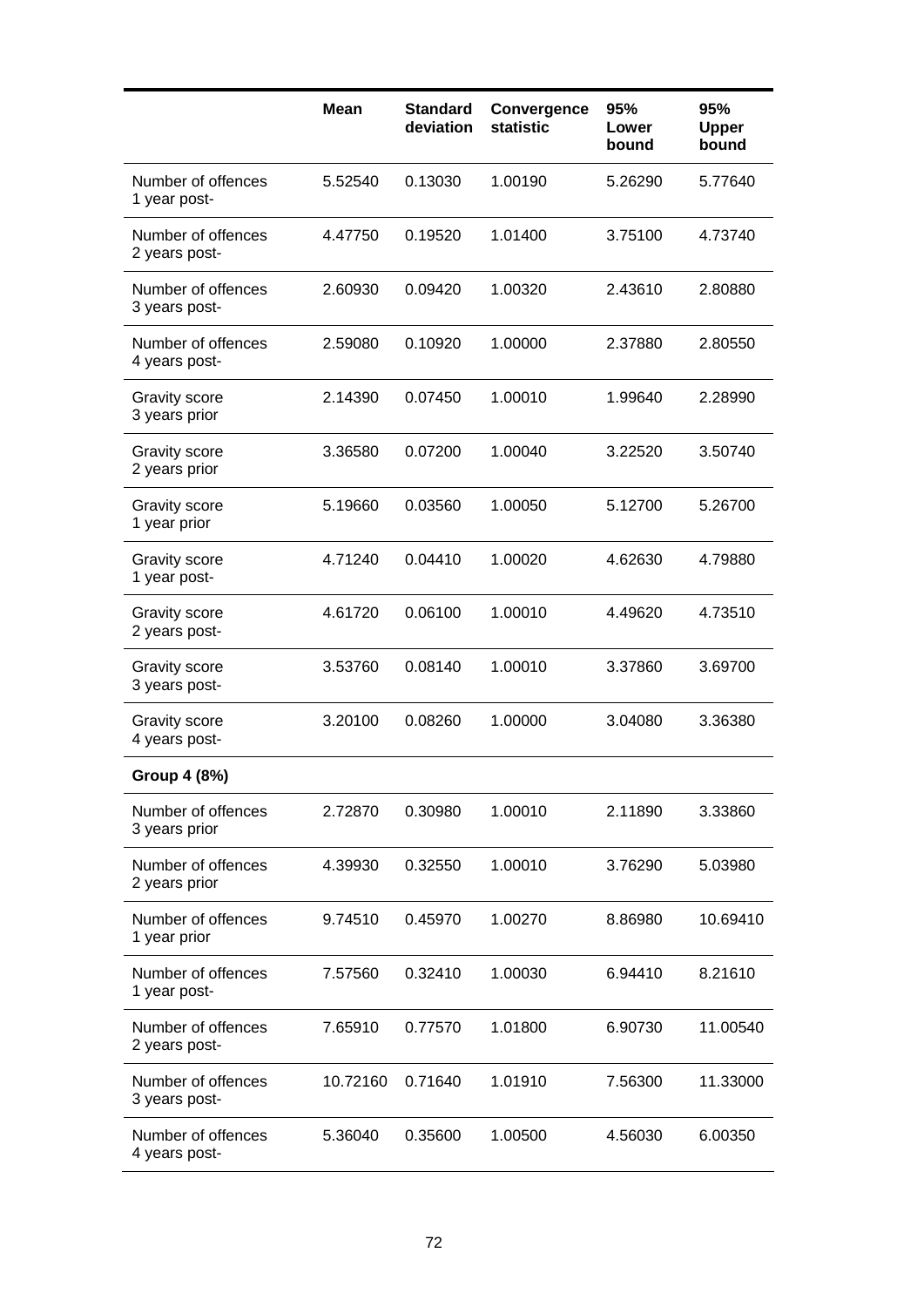|                                       | <b>Mean</b> | <b>Standard</b><br>deviation | Convergence<br><b>statistic</b> | 95%<br>Lower<br>bound | 95%<br><b>Upper</b><br>bound |
|---------------------------------------|-------------|------------------------------|---------------------------------|-----------------------|------------------------------|
| Gravity score<br>3 years prior        | 2.40960     | 0.18720                      | 1.00010                         | 2.03960               | 2.77550                      |
| <b>Gravity score</b><br>2 years prior | 3.12000     | 0.18990                      | 1.00270                         | 2.75880               | 3.51050                      |
| <b>Gravity score</b><br>1 year prior  | 5.01290     | 0.08830                      | 1.00090                         | 4.83730               | 5.18470                      |
| <b>Gravity score</b><br>1 year post-  | 4.32070     | 0.11090                      | 1.00100                         | 4.10000               | 4.53460                      |
| Gravity score<br>2 years post-        | 4.42440     | 0.15720                      | 1.00530                         | 4.14110               | 4.78800                      |
| <b>Gravity score</b><br>3 years post- | 4.66300     | 0.19920                      | 1.00340                         | 4.24130               | 5.03700                      |
| Gravity score<br>4 years post-        | 3.90820     | 0.20100                      | 1.00090                         | 3.51090               | 4.30000                      |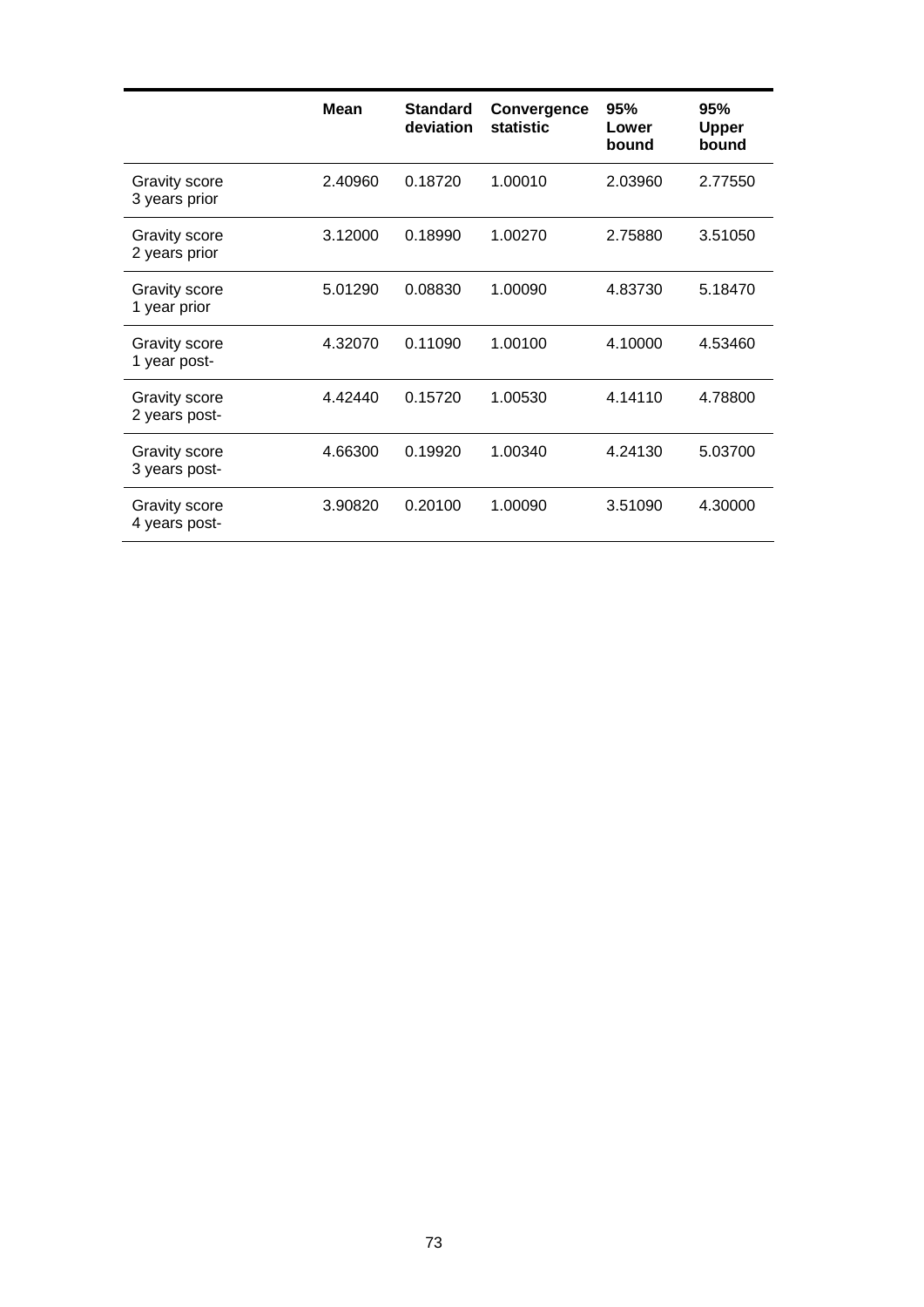## **Appendix F: Qualitative research methodology**

## **Sampling frame**

The sampling strategy concentrated on retracing young people from a single north-western region for two reasons. Firstly, during the pilot evaluation, the researcher was based in, and familiar with this area, the ISSP scheme, the participants and their families. Secondly, concentrating on one location would afford the analysis some regional specification. Of course, the aim is not to make national generalisations based on this local data. Instead, the study seeks to develop a more coherent understanding of the subject by collecting detailed grounded data with strong interpretive validity.

## **Tracing and contacting the cohort**

Attempts were made to trace each participant from the cohort in the single north-western ISSP team (n=65). This was achieved through a variety of sources. Contact details were available for 55 individuals, which provided a useful starting point. In addition, the following sources were used to retrieve reliable, current contact information:

- the Prisoner Location Service
- Tracesmart (an online research tool which includes information from numerous electoral roles and the Land Registry)
- social networking sites, such as Facebook and Myspace
- court reports

1

- a media analysis tool (LexisNexis)
- Directory Enquiries ([www.192.com](http://www.192.com/)).

Information confirmed that one young person was deceased. Matches were found for 33 young people (51%). Home addresses were eventually secured for 29 participants, although not all were from the most recent electoral register.<sup>[75](#page-73-0)</sup> In 13 of these cases, contact information via Facebook was also available. An additional three were found on Facebook (with no residential information). Six individuals, who were known to be in prison, were contacted through the Prisoner Location Service. A common reason for not successfully tracking a participant was due to a name being very common (e.g. Smith), so reliable matches could not be confirmed, along with a general lack of up-to-date information.

<span id="page-73-0"></span> $75$  Since 2002, only an edited electoral roll has been available for purchase. It is updated annually, but citizens can opt out of having their information made public from each register.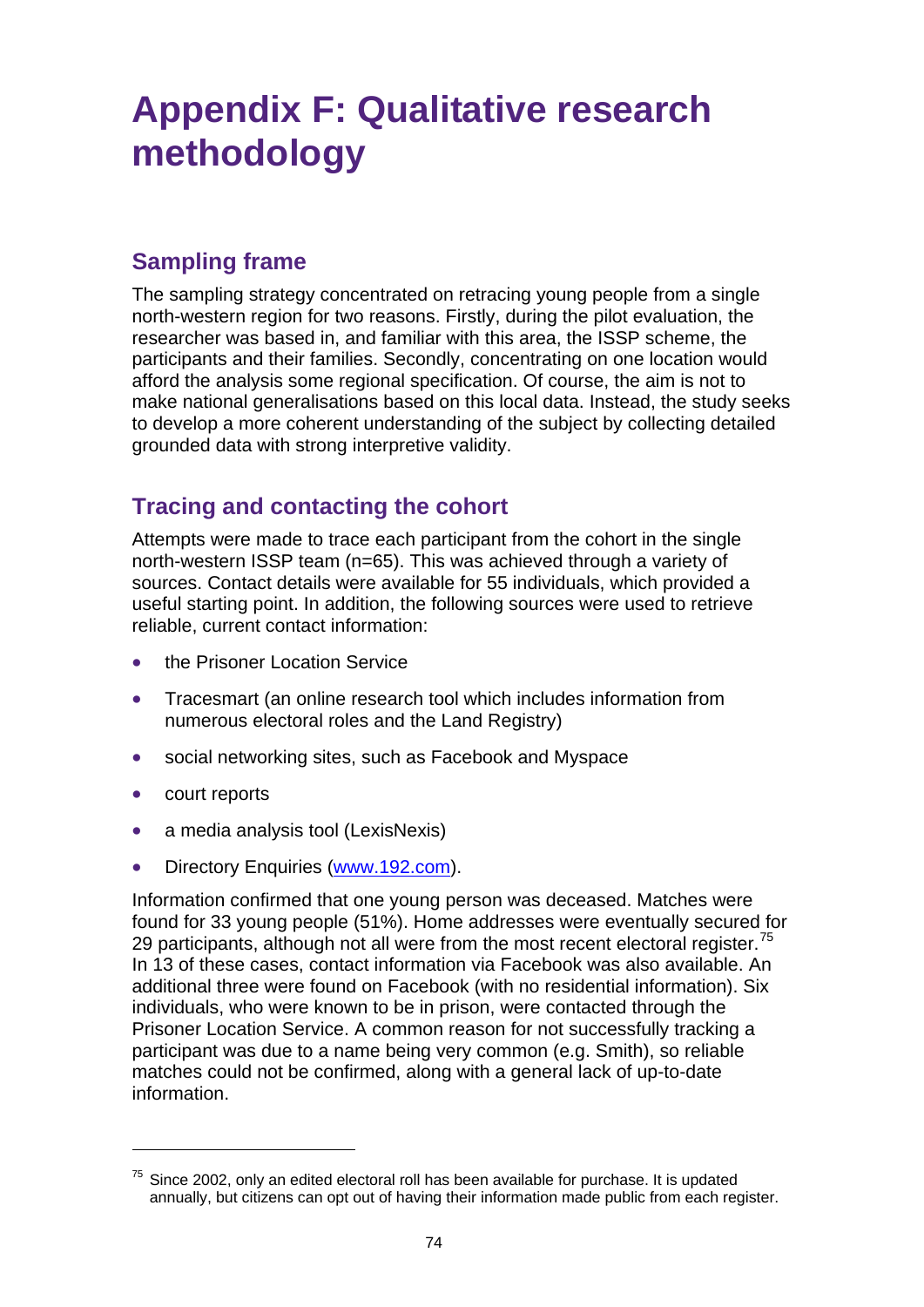Email was the preferred method of contact because it was thought to increase the likelihood that the person to whom the information was directed would receive it. A Facebook page for the project was set up so that potential participants could view a photo of the researcher and see information about the study. It also allowed them to reply easily and free of charge. Where email addresses were not available, information was sent via Royal Mail.

In the first instance, 28 of the most reliable matches were contacted. All available women (n=4) and all young people from Minority Ethnic groups (n=12) were invited to interview. No young women agreed to take part in the study: two declined – one had relocated to Ireland, and the other said she had a young family and did not want to revisit her criminal past. Her PNC history showed that she had desisted completely after ISSP. Two letters to the remaining female sample were returned to sender unopened.

## **Final sample and interviews**

Eventually, 11 young people agreed to be interviewed (39% response rate). All participants were male, and four were of dual heritage (one British Chinese and three Black British). One interviewee refused to participate on the day of interview – he was on a life sentence in a high-security prison and had been involved in a disturbance a few days earlier. At the time, prison officials did not consider it safe or appropriate to continue with the interview. A second young person was arrested and remanded on grievous bodily harm charges before the planned interview could take place. Each of the remaining nine participants was interviewed on two occasions. All interviews bar one were conducted face-toface, either in prison or at a premises hired for the purposes of the study. One set of interviews was conducted over the phone, since the young man had relocated to a hostel over 250 miles away and it was not possible to organise a face-to-face meeting. While the arrangement was not ideal, two full and frank interviews were completed.

## **Analysis**

In the early stages of the analysis, all transcripts were read through and initial notes were taken on anything that appeared important or of interest. The second stage of analysis consisted of a more thorough reading of the interview transcripts, involving an expansion of the relevant themes and identifying psychological and theoretical abstractions. Each theme was given a descriptive label that conveyed the conceptual nature of its dynamics. The third stage consisted of further organising the data by establishing connections between the themes and linking them appropriately. In this manner, Smith (2004:71) suggests that researchers "imagine a magnet with some of the themes pulling others in and helping to make sense of them." Finally, we began to think about how the various issues raised by the participants could be conceptualized theoretically.

The central concern of this work was to explore participants' subjective experiences and responses to the youth justice system, with particular relevance to ISSP, as they were growing up. Investigating how events are experienced and given meaning requires interpretive activity on the part of the researcher – described by Smith and Osborn (2003: 51) as a dual process in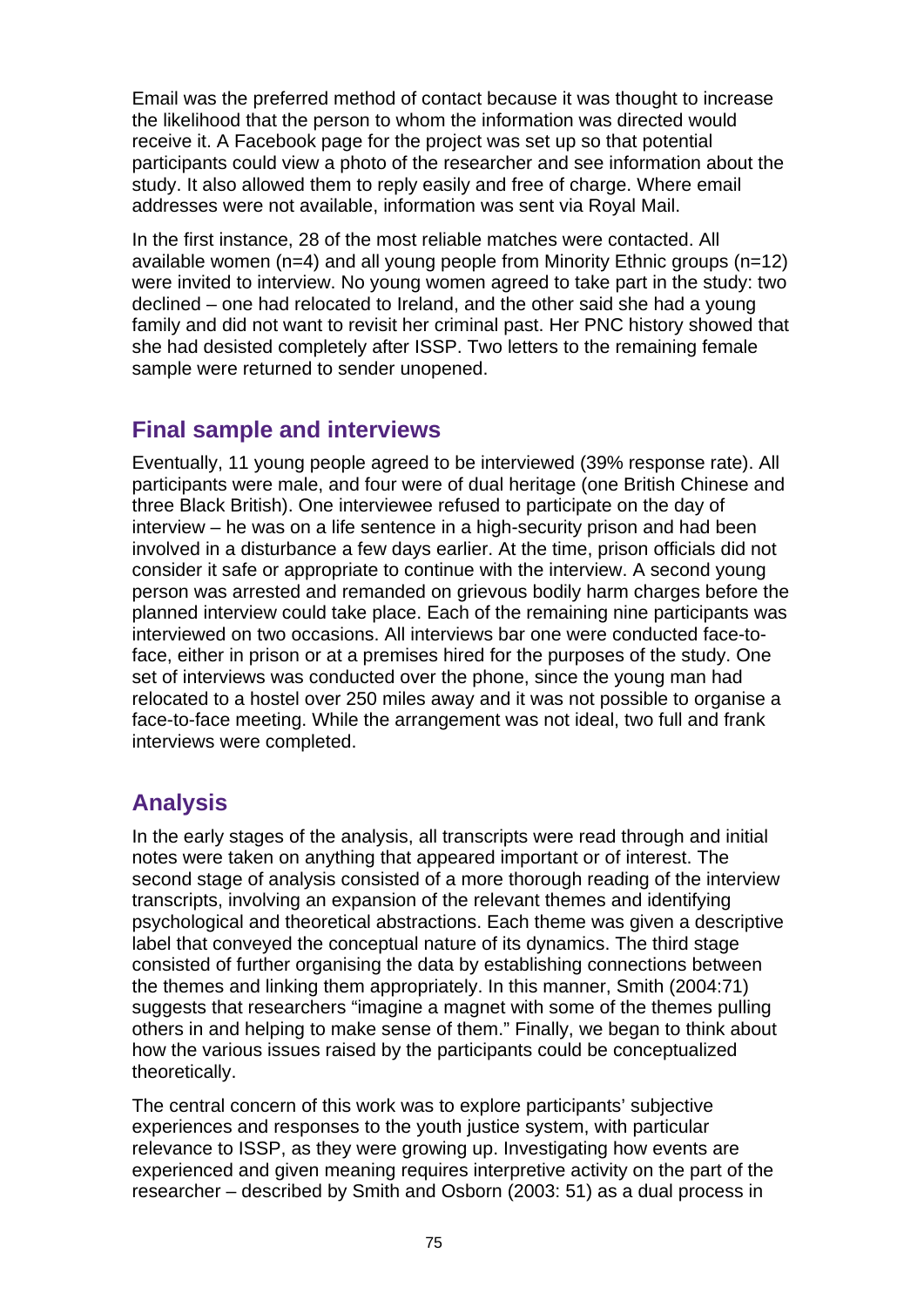which "the participants are trying to make sense of their world" and "the researcher is trying to make sense of the participants trying to make sense of their world".

Indeed, in order to produce an authentic picture of what ISSP, other criminal justice sanctions and crime actually meant to respondents, the study sought to minimise the potential for measurement errors. The interviewer carefully, but persistently, probed the relationship between what people thought (cognition), said (account), actually did (behaviour) and felt (emotions). Moreover, the analysis goes into considerable detail to help understand, represent and make sense of people's ways of thinking, their motivations and actions. This allows for a detailed and sophisticated understanding of what happens to young people, classified as persistent young offenders, as they grow up.

The topics discussed in each interview were broad-ranging, concerned with both substantive and theoretical issues. There was, for example, frequent discussion of respondents' experience of ISSP and other youth justice sanctions, as well as broader apparatus of the criminal justice system. Respondents spoke about their memories of education, social work, living in care, homelessness and drug rehabilitation services. Discussion of their involvement in crime and delinquency, criminal networks and the cultural climate was also customary. Of course, discussion of their friends, neighbours and family was common, although for some, these topics were sensitive and their responses guarded. Indeed, how respondents chose to represent themselves and their sense of individual and group identity was a key matter for the researcher to make sense of.

By sharing stories on the topics above, these narratives invariably touched on wider questions, such as justice, welfare, politics, the economy, the media, security and the roles and responsibilities of local citizens, all of which lie at the heart of how we, as individuals, relate to crime and our neighbourhoods.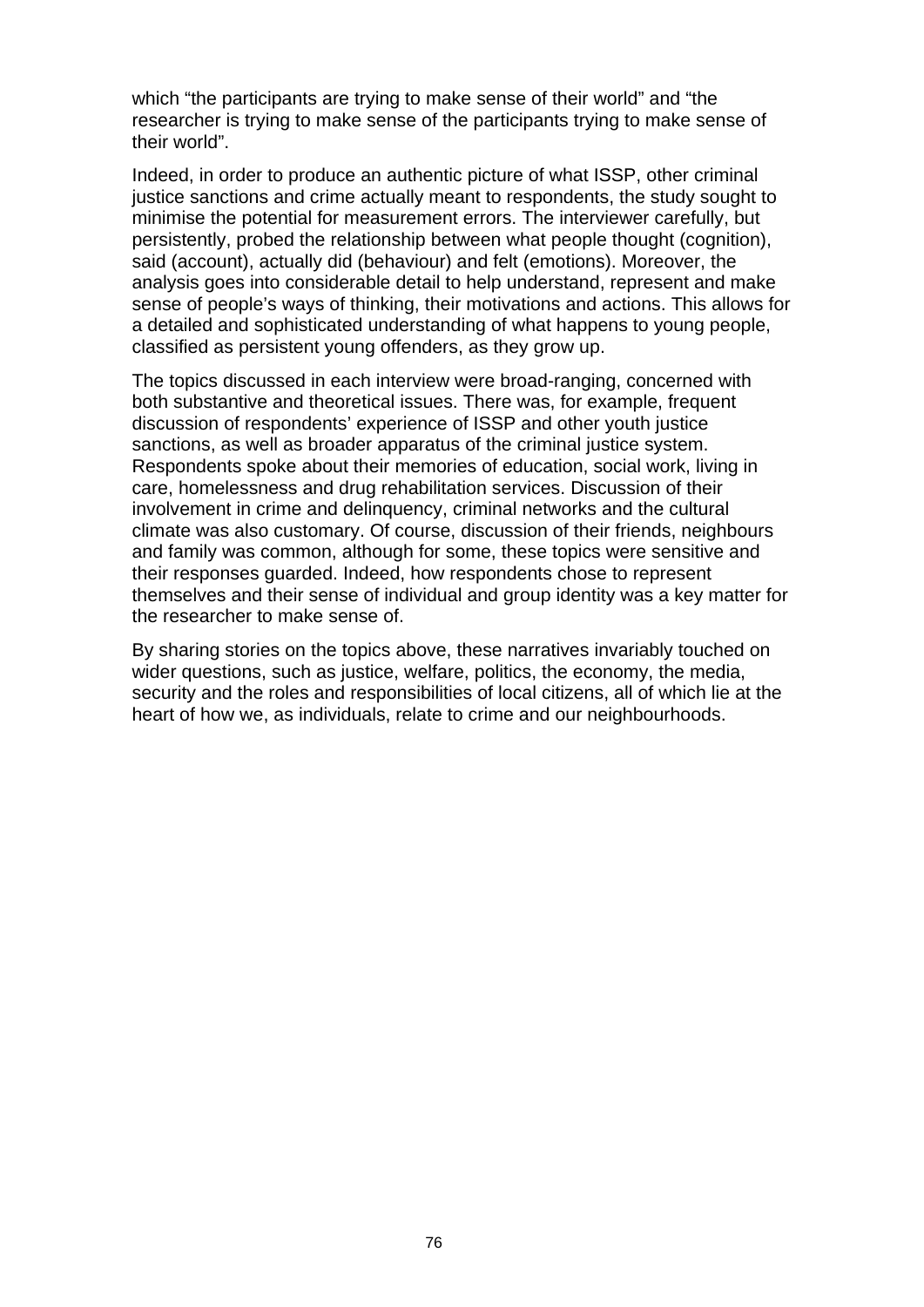## **Appendix G: Consent form for qualitative study**

The following consent form was fully explained and completed with each participant – in person – at the start of all interviews.

#### **Research Consent Form: A follow‐up study of the first recipients of Intensive Supervision and Surveillance Programme**

**Name:**

Date:

*Please tick the appropriate boxes*

| I have read and understood the project information sheet.                                                                              |    |
|----------------------------------------------------------------------------------------------------------------------------------------|----|
| I have been given the opportunity to ask questions about the project.                                                                  | ΙI |
| I agree to take part in the project. Taking part in the project will include being interviewed<br>and recorded (audio or note-taking). | □  |
| I understand that my taking part is voluntary; I can withdraw from the study at any time and I                                         | П  |

derstand that my taking part is voluntary; I can withdraw from the study at any time anc will not be asked any questions about why I no longer want to take part.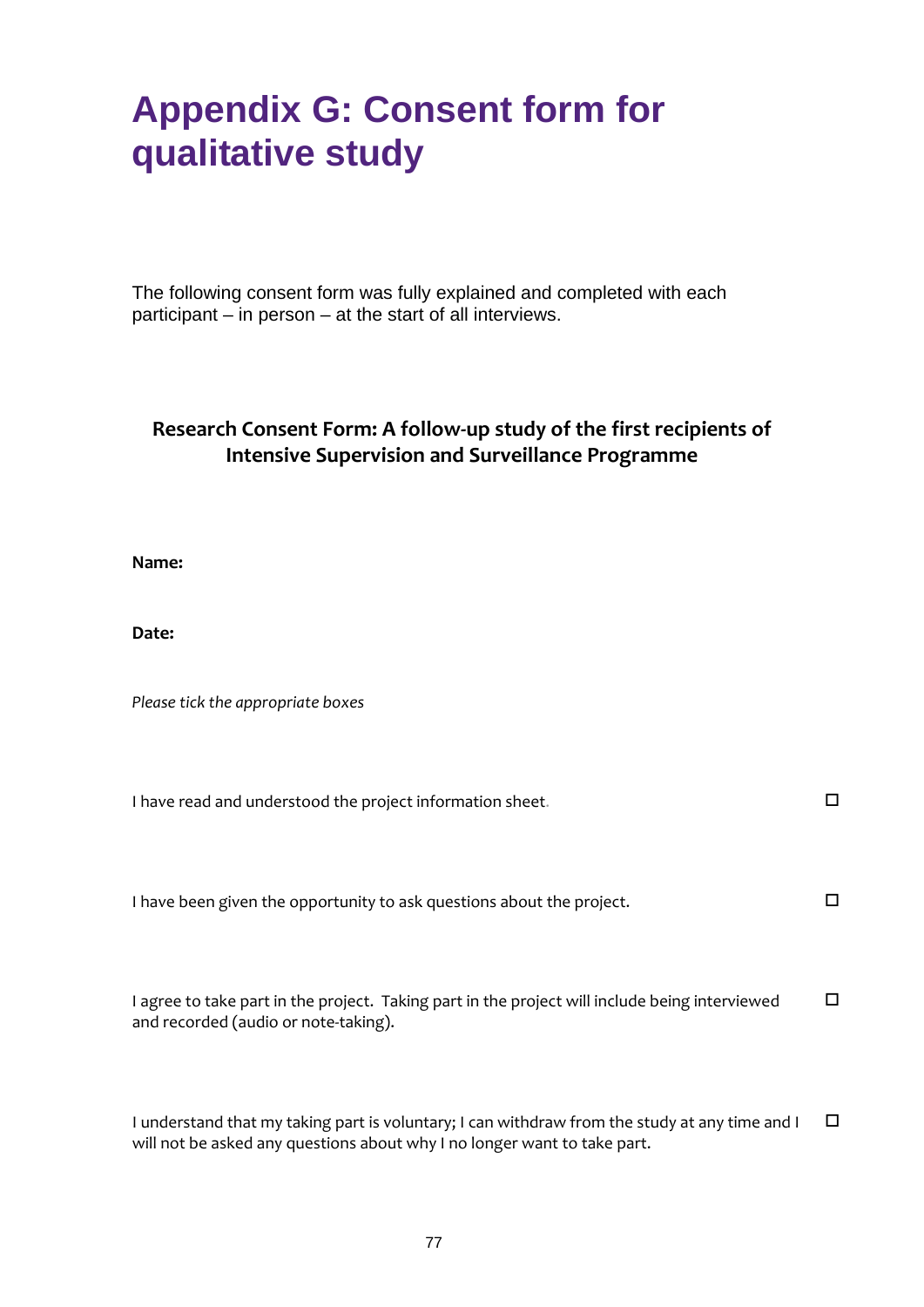*Select only one of the next two options:*

| I do not want my name used in this project.                                                                                                                                                                                | п |
|----------------------------------------------------------------------------------------------------------------------------------------------------------------------------------------------------------------------------|---|
| I would like my name used where what I have said or written as part of this study will<br>be used in research reports and any other publications so that anything I have<br>contributed to this project can be recognised. | □ |
| I understand my personal details such as phone number and address will not be revealed to<br>people outside the project.                                                                                                   | □ |
| I understand that my words may be quoted in publications, reports, web pages, and other<br>research outputs but my name will not be used unless I requested it above.                                                      | П |
| I understand that other researchers will have access to this data only if they agree to preserve<br>the confidentiality of that data and if they agree to the terms I have specified in this form.                         | □ |
|                                                                                                                                                                                                                            |   |

| I agree to assign the copyright I hold in any materials related to this project to [name of |  |
|---------------------------------------------------------------------------------------------|--|
| researcher].                                                                                |  |

| Name of Participant | Signature | Date |
|---------------------|-----------|------|
| Researcher          | Signature | Date |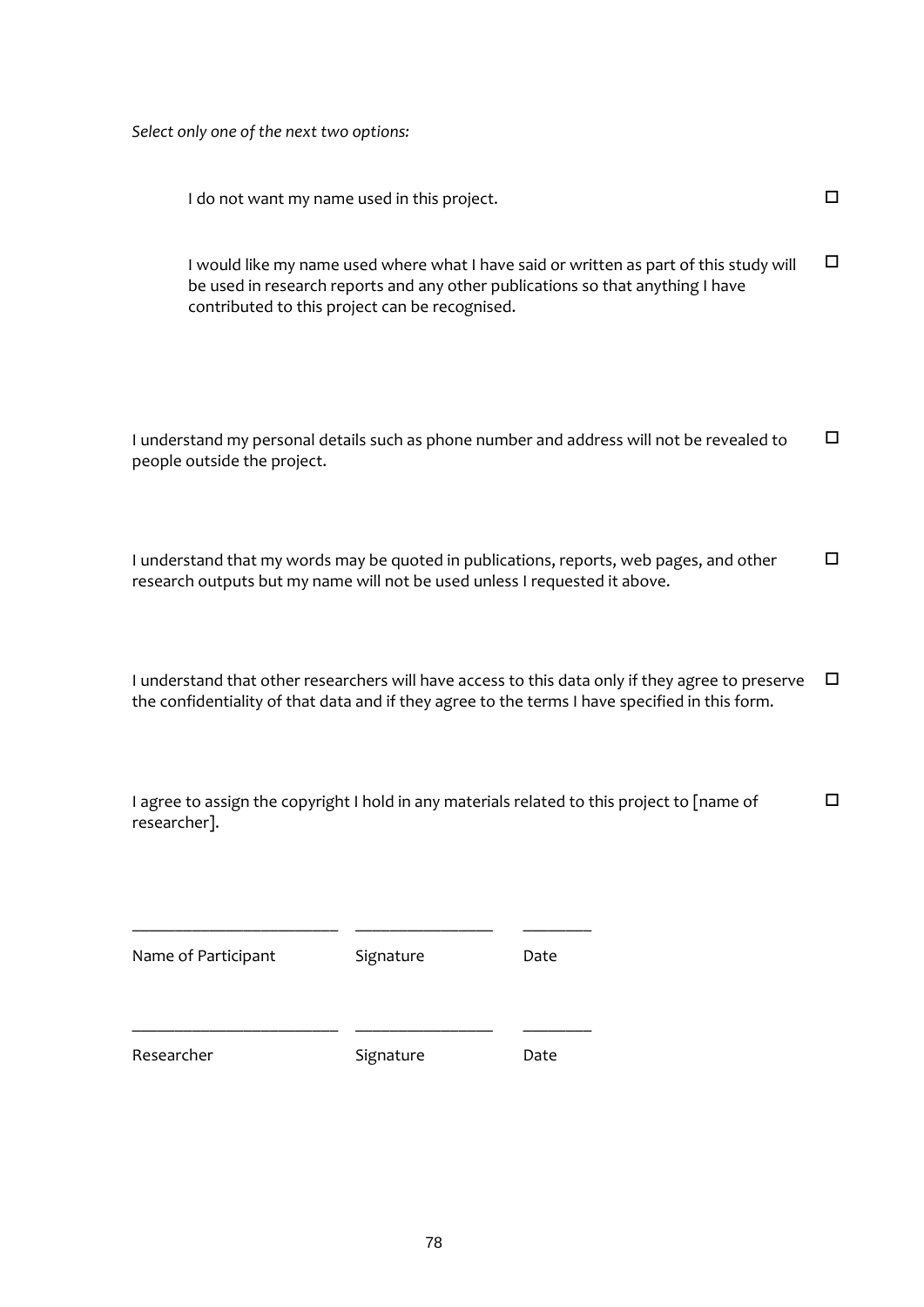# **Appendix H: Ethics**

Before the study commenced, full ethical clearance had to be agreed with Keele University Ethics Committee and the Home Office (specifically for access to Police National Computer data). The ethical process required the principal investigator to ensure the work was carried out in strict accordance with relevant legislation, namely the Data Protection Act 1998 and the Crime and Disorder Act 1998, to ensure the impact on participants and anyone approached to take part in the qualitative study was minimised and that all data from the study was held securely and appropriately.

Full clearance was agreed prior to the research being conducted.

## **Data protection procedures**

The procedures below were followed for data protection purposes.

- All data was kept in password- and username-protected files, on a secure server at Keele University. Once data was collected, it was not transferred onto any portable devices, and did not leave the secure facilities/premises of Keele University.
- All data was kept on secure electronic facilities. Ms. Gray's computer was not a shared machine and was password- and fingerprint-protected. Keele University Research Services have a research governance officer to ensure all data is kept in accordance with the Data Protection Act 1998 and any other relevant requirements or updates. Keele University's computer amenities are subject to regular security checks and anti-virus updates. All servers are kept in locked facilities.
- Upon completion of the study, the research governance officer at Keele University will ensure the electronic data is securely removed and disposed of. Any remaining paper-based material will be destroyed (shredded).
- Participants in the qualitative element of the study were asked if they agreed to their interview being digitally recorded. If they agreed, they were advised that, under the guidelines of the British Society of Criminology and the Economic and Social Research Council, the researcher must abide by 'duty of confidentiality' and, if any undisclosed offences, either committed by the participant or other persons, were revealed to the researcher, the information would be passed to the police (see 4iii and 4iv of the Code of Ethics, British Society of Criminology).
- The possession of audio material and transcripts raises additional data protection responsibilities, since audio files can identify people, even if pseudonyms are used. All participants were asked not to disclose their or any other person's personal details during the recording. After the interview, the files were kept in a digital format and encrypted on a secure server. After completion of the study, all audio files will be destroyed.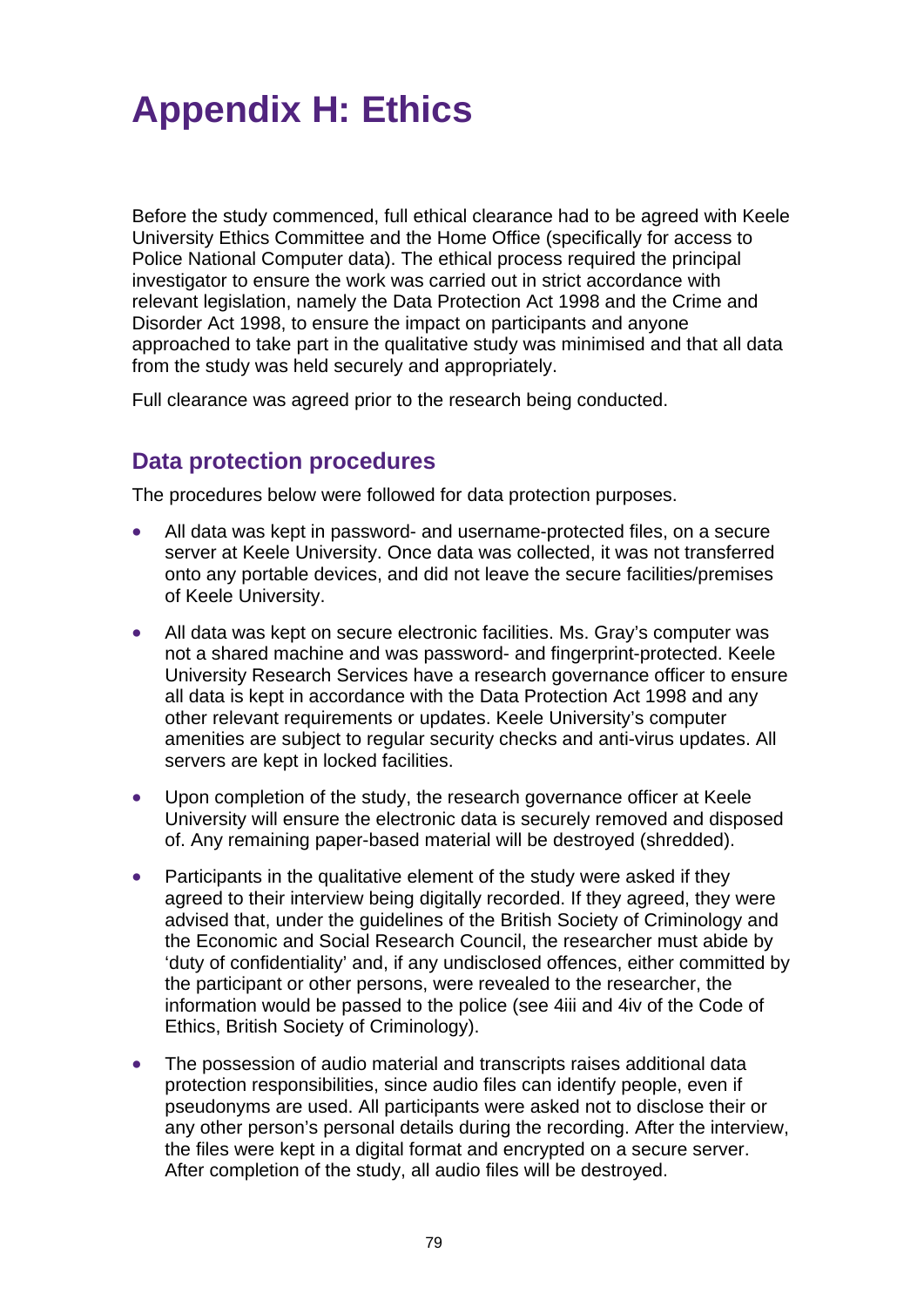### **Retracing the qualitative sample**

In selecting participants to interview, we needed to trace people who were subject to ISSP over six years earlier. It was possible that individuals or their families might have since moved and their mail could be received by others. It was also possible that potential participants did not wish to be contacted. Therefore, we exercised considerable sensitivity in the wording of the invitation; it made no reference to the criminal justice system and required interested individuals to actively respond to the request. If no response was forthcoming, the researcher did not pursue the individual any further. All efforts were taken to ensure the letters/ emails were sent to the correct addresses. Where individuals did respond to the letter, they were asked to confirm personal details known to the study and not included in the letter (such as date of birth, middle name, mother's name) to ensure they were the intended recipients.

#### **Post-interview support**

Given the sensitive nature of the interviews, it was important to provide all available contact details of the researcher (email, mobile, office number, website) so participants were able to direct any questions and concerns to the researcher. Details of support agencies were also provided to every participant after the completion of an interview. These were tailored to the individual's needs and location. However, in general, these included agencies such as the local social work emergency helpline, the local probation team, local drugs counselling teams, Saneline, The Samaritans, The Listening Service (in prison), community legal service helplines (for details of local solicitors and advisers), The Independent Police Complaints Commission, the Nacro resettlement helpline, Alcoholics Anonymous, Narcotics Anonymous, and Shelter.